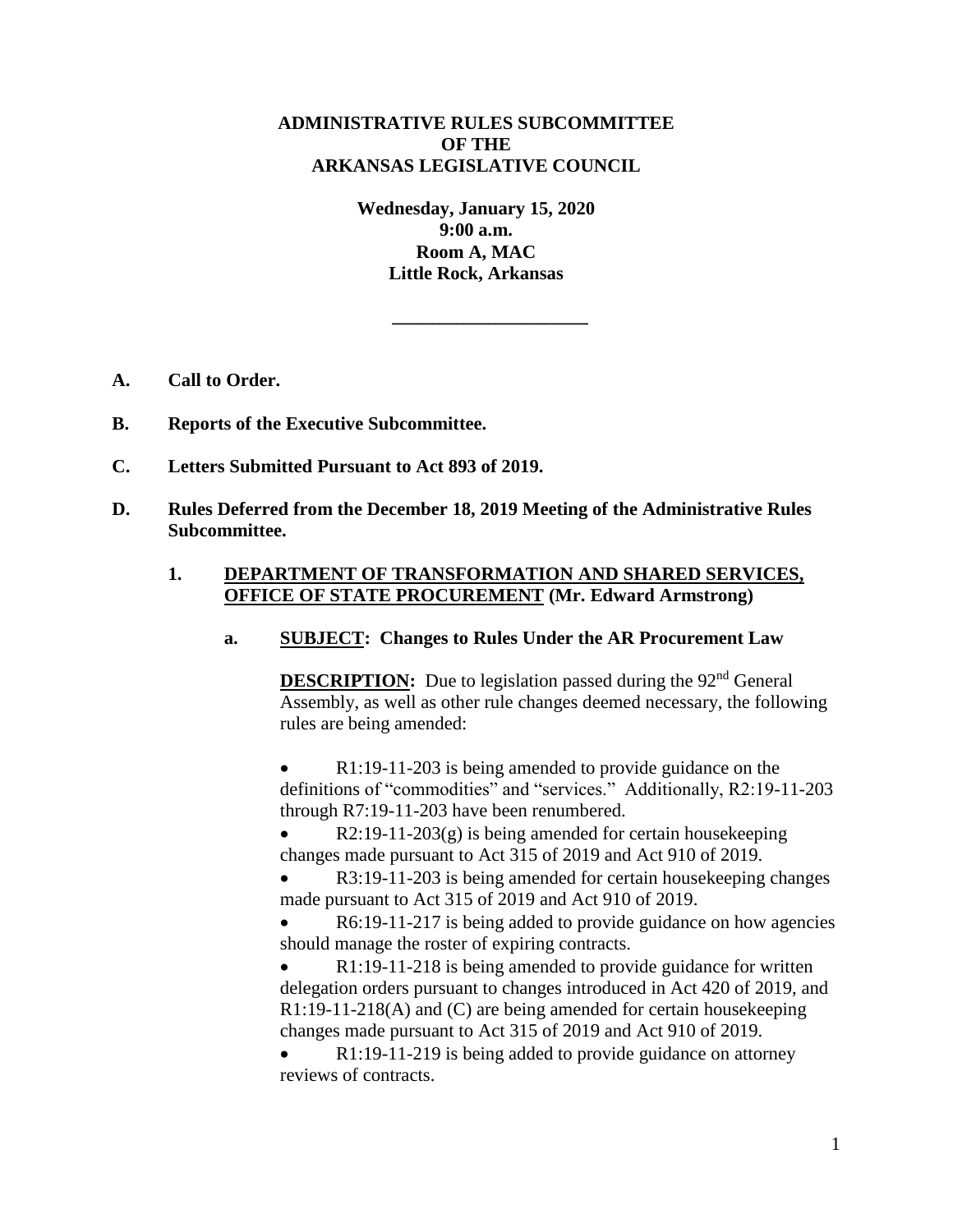R1:19-11-220(b) and (c) are being amended for certain housekeeping changes made pursuant to Act 315 of 2019 and Act 910 of 2019.

• R1:19-11-221(2) to (4) are being amended for certain housekeeping changes made pursuant to Act 315 of 2019 and Act 910 of 2019.

• R1:19-11-223 is being amended concerning approvals and denials of requests for exemption from mandatory state contracts. R2:19-11-223 has been added to provide guidance for mandatory state contracts. Both rules are being promulgated due to changes introduced in Act 421 of 2019.

 R1:19-11-224(1)(B) is being amended for certain housekeeping changes made pursuant to Act 315 of 2019 and Act 910 of 2019.

 R6:19-11-229 is being added to provide guidance on solicitation conferences. Consequently, R7:19-11-229 through R14:19-11-229 have been renumbered. Pursuant to statutory changes introduced in Act 419 of 2019, R8:19-11-229 is being amended to provide guidance on time discounts, R11:19-11-229 is being amended to provide guidance on training certification for negotiations, and R8:19-11-229 is being amended to provide greater clarity on grounds for rejecting bids.

 R2:19-11-230 is being amended to provide guidance for weighting cost in competitive sealed proposals. R5:19-11-230 is being amended to provide guidance for use of past performance in evaluations, and use of private evaluators. R7:19-11-230 is being amended to provide guidance on seeking clarifications from offerors.

 R1:19-11-233 is being amended to align with changes introduced in Act 419 of 2019 concerning non-critical emergencies, and to remove language related to reporting requirements that were modified by Act 417 of 2019.

 R1:19-11-238 is being added to provide guidance on contract term lengths pursuant to the statutory changes of Act 418 of 2019.

 R1:19-11-244 is being amended to provide definitions and otherwise align with changes introduced in Act 420 of 2019.

 R1:19-11-249 is being amended to align with changes introduced in Act 421 of 2019.

 R2:19-11-249 is being amended for certain housekeeping changes made pursuant to Act 315 of 2019 and Act 910 of 2019.

 R1:19-11-251 is being amended to remove references to review thresholds and contract designations that have been removed by reporting requirement modifications of Act 417 of 2019.

 Due to reporting requirement modifications of Act 417 of 2019, R1:19-11-265 and R2:19-11-265 are being amended to provide guidance and definitions. R4:19-11-265 and R5:19-11-265 are being repealed. The rules are consequently being renumbered.

 R1:19-11-267 is being amended to reflect the changes and contract amounts introduced in Act 418 of 2019.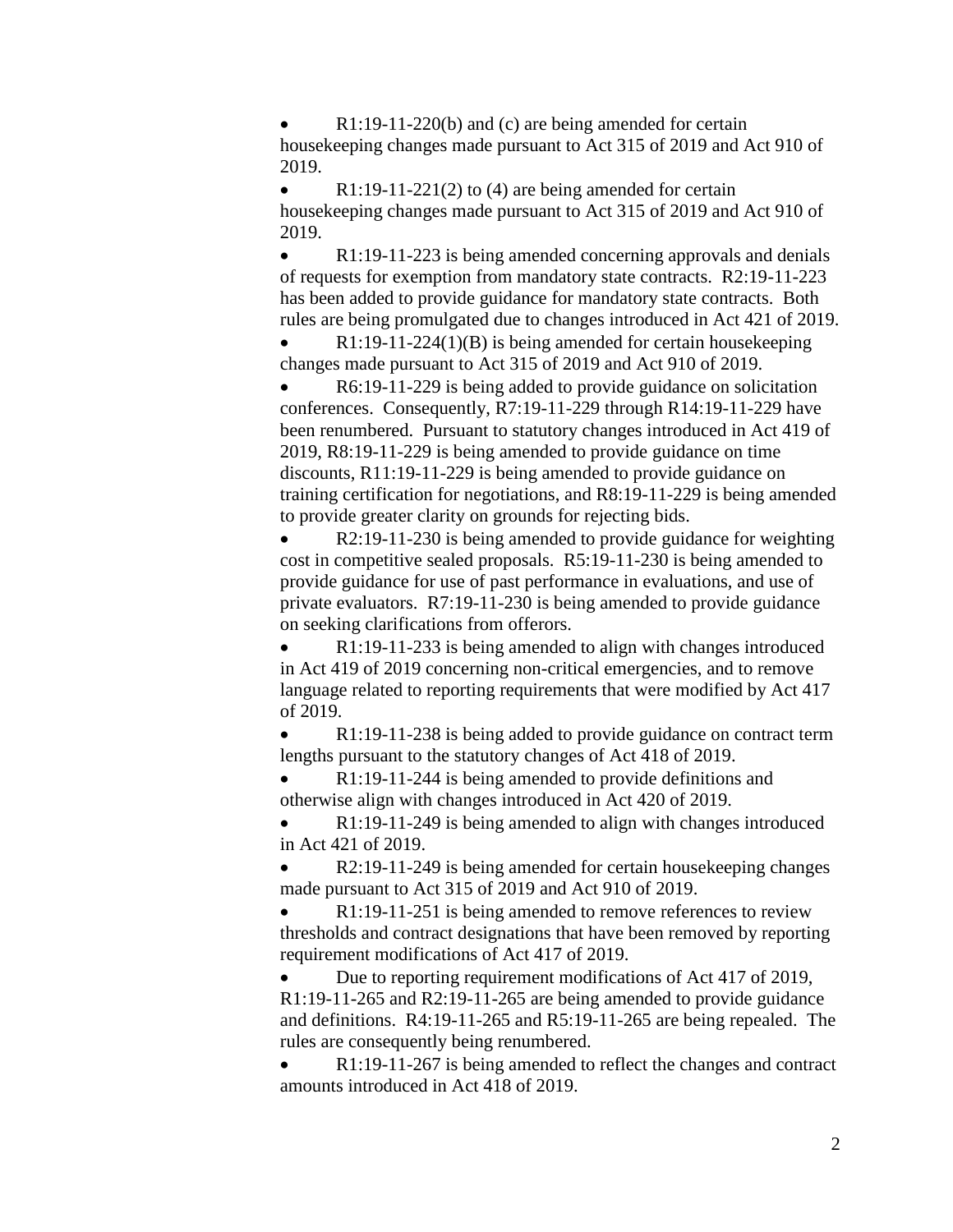R1:19-11-268 is being repealed due to the changes introduced in Act 418 of 2019.

 R1:19-11-[273] through R3:19-11-[273] have been added to provide guidance on the use of solicitation conferences.

 R1:19-11-[275] through R3:19-11-[275] have been added to provide guidance on the use of requests for information.

 R1:19-11-1006 is being repealed due to the repeal of its statutory counterpart in Act 417 of 2019.

 R1:19-11-1010 and R1:19-11-1013 are being repealed due to the repeal of their statutory counterparts in Act 418 of 2019.

 R2:19-11-1012 is being amended due to reporting requirement modifications of Act 417 of 2019.

**PUBLIC COMMENT:** A public hearing was held on November 15, 2019. The public comment period expired on November 15, 2019. The Office of State Procurement provided the following summary of the public comments it received:

OSP has received one comment, on November 8, 2019, that was in support of the adoption of the rule changes being promulgated and has received no comments against the adoption of the rule changes being promulgated. OSP held a public comment hearing November 15, 2019 at 9:00 AM. One question was received during the public comment hearing: Should R2:19-11-1012 reference the Department of Finance and Administration or the Department of Transformation and Shared Services, regarding the filing of contracts which are critical emergency procurements or exempted?

OSP revised the proposed rules based on the comment it received at the public hearing.

Lacey Johnson, an attorney with the Bureau of Legislative Research, asked the following questions and received the following responses thereto:

**QUESTION #1:** Is there statutory authority for the definitions of "consulting services," "employment agreement," "personal services," and "professional services" in R1:19-11-203? **RESPONSE:** Yes. Thank you for the opportunity to explain. The State Procurement Director is statutorily required to procure or supervise the procurement of all commodities and services within the limits of the Arkansas Procurement Law *subchapter* and rules promulgated under the authority of that *subchapter*. *See* Ark. Code Ann. § 19-11-217(c)(1). The Arkansas Procurement Law subchapter specifically defines "services" as including: (i) consulting services; (ii) personal services; and (iii) professional services (*see* Ark. Code Ann. § 19-11-203(27)(C)) but does not define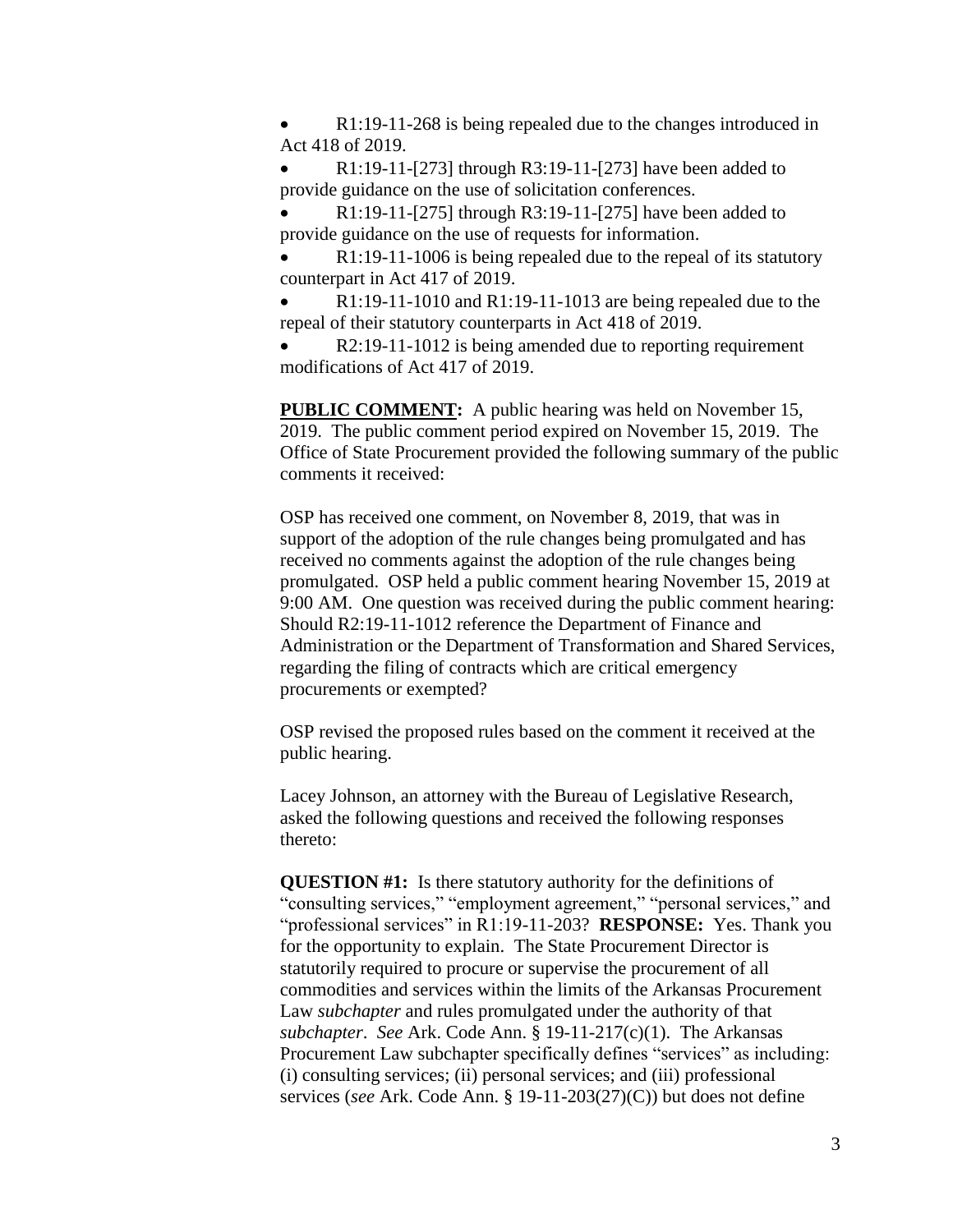those component terms. In furtherance of his statutory duties, the State Procurement Director needs to establish a uniform understanding among procurement officials regarding the meaning of these terms so they can consistently apply Arkansas Procurement Law. Because statutory definitions of these important terms are not provided in the Arkansas Procurement Law subchapter, they are being promulgated under that subchapter to provide a uniform standard clarifying which contracts fall within these different subsets of contracts for "services" as defined in the Arkansas Procurement Law subchapter. Without a rule or a statutory provision in Arkansas Procurement Law providing a uniform definition of these terms, there is bound to be varying agency interpretations of the meaning of those terms and discrepant application of the law in deciding which contracts are contracts for "services" as defined in the Arkansas Procurement Law subchapter.

**QUESTION #2:** Where do the definitions of "included in" and "incident to" in R1:19-11-203(f) come from? **RESPONSE:** Act 417 of 2019 changed the statutory definition of "services" by adding new verbiage regarding the labor, time, or effort of a contractor for the development of "software and other intangible property other than technical support *incidental to* the procurement of proprietary software," Ark. Code Ann.  $§$  19-11-203(27)(B)(v) (emphasis added), and regarding labor, time, or effort by a contractor "that does not produce tangible commodities." Ark. Code Ann. § 19-11-203(27)(A).

The definitions of "included in" and "incident to" in R1:19-11-203(f) come from the need to: (i) align with the Arkansas Uniform Commercial Code (as explained below); and (ii) clearly distinguish between: (a) contracts to pay contractors for furnishing "labor, time, or effort" that may result in the production of tangible commodities, but where payment is predominantly for furnishing "labor, time, or effort" and not actually conditioned on delivering commodities (in which case the contracts should be categorized as contracts for services); and (b) contracts to pay contractors for tangible commodities where the compensation is predominantly for delivery of tangible commodities and any "labor, time, or effort" furnished by the contractor in the production or sale of the commodities is merely incidental thereto or included therein (in which case the contracts should be categorized as contracts for commodities).

Under the Arkansas UCC, in circumstances where a contract calls for a combination of services and goods, the majority test for determining whether a contract is a contract for the sale of goods (and therefore subject to UCC Article 2) or a contract for services "is whether their predominant factor, their thrust, their purpose, reasonably stated, is the rendition of service, with goods incidentally involved (e.g., contract with artist for painting) or is a transaction of sale, with labor incidentally involved (e.g.,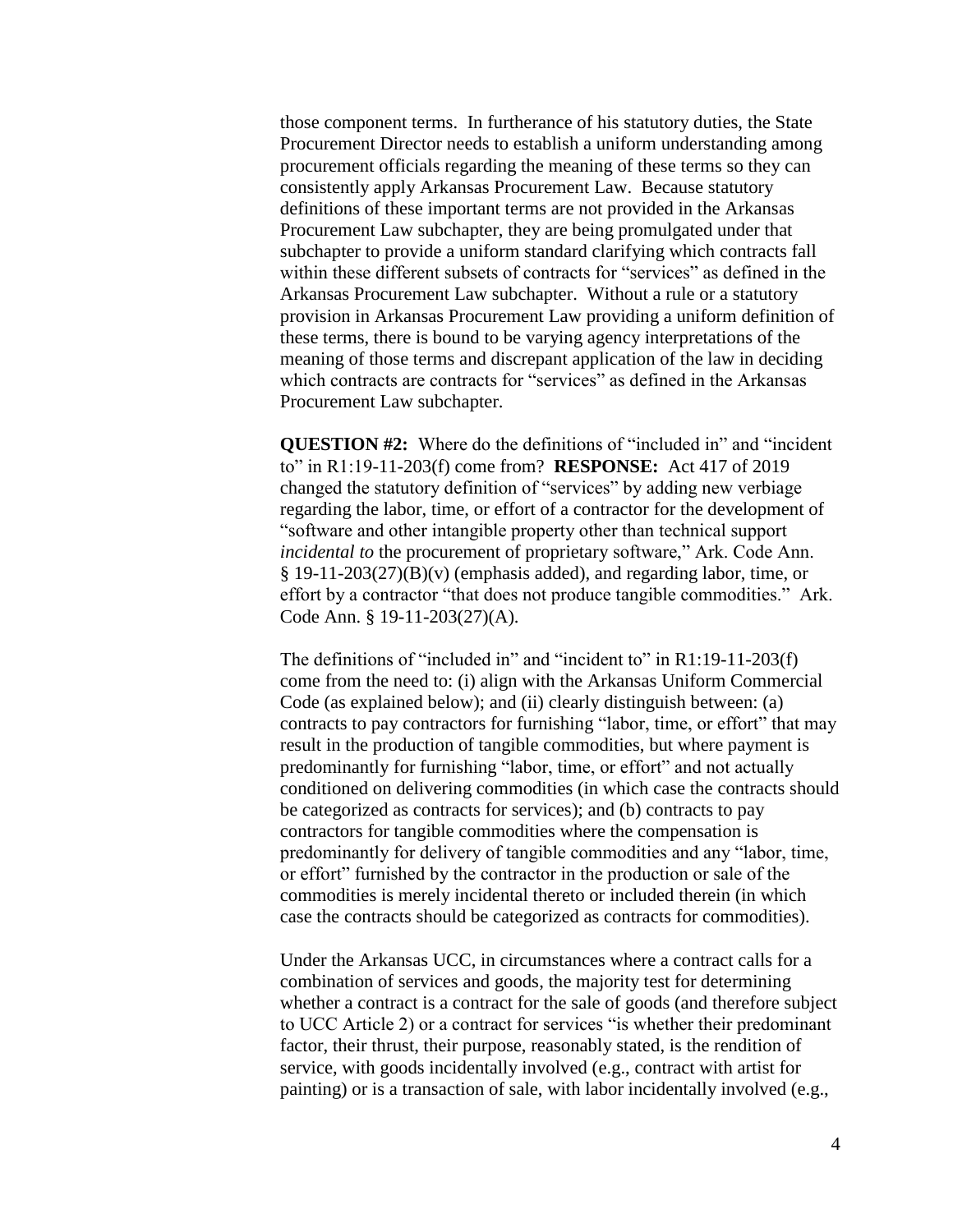installation of a water heater in a bathroom). *See Bonebrake v. Cox*, 499 F.2d 951, 960 (8th Cir. 1974). *See also Heating & Air Specialists, Inc. v. Jones,* 180 F.3d 923, 932 (8th Cir. 1999) ("Although the parties' franchise agreement is a mixed contract for the sale of goods and services, the transaction at issue is fundamentally an exchange of goods. The Uniform Commercial Code ... governs such transactions [under Arkansas law]."); *B & B Hardware, Inc. v. Fastenal Co.*, 688 F.3d 917, 921 (8th Cir. 2012) (holding that even where there is a "mixed" contract for the sale of goods and services, the UCC governs where the agreement is fundamentally one for the sale of goods). This is a widely accepted distinction at law that is often referred to as the "primary purpose law." Since both Arkansas Procurement Law and the Arkansas UCC apply to contracts for the sale of commodities (*see* Ark. Code Ann. § 19-11-203(4)(A)(i)), it is advisable that they be defined harmoniously and to reach the same result in order to avoid confusion as to the applicable law or result.

The proposed definitions of "included in" and "incident to" are consistent with both the Arkansas UCC and Arkansas Procurement Law. *See* Ark. Code Ann. § 19-11-203(27)(B)(v) ("The furnishing of labor, time, or effort by a contractor for the generation, customization, configuration, or development of software and other intangible property other than technical support incidental to the procurement of proprietary software.") They will help procurement professionals by providing a rule for distinguishing between: (1) contracts to pay for services that may result in the production of tangible commodities (service contracts); and (2) contracts to pay for the production of tangible commodities that may require a contractor to furnish some labor, time, or effort that are merely incidental to or included in the production or sale of those tangible commodities (contracts for commodities).

**QUESTION #3:** Is the attorney certification provision in R1:19-11-219 required by statute? **RESPONSE:** Ark. Code Ann. § 19-11-219(c) states "The director shall adopt rules to implement this section, including without limitation rules to" before going into designated contracts and requirements for attorneys who may review contracts. The rule requiring attorneys certify they have reviewed the contract comes from the need to clarify what the attorneys who may review are reviewing in the designated contracts. As further explained below, the four items listed in the rule seek to ensure the contract remains in compliance with state law. An earlier draft of the rule provided, in relevant part, as follows:

Where the standard terms and conditions that have already been approved by OSP are not used, or they have been used but substantively amended, the reviewing attorney shall confirm, in a writing…"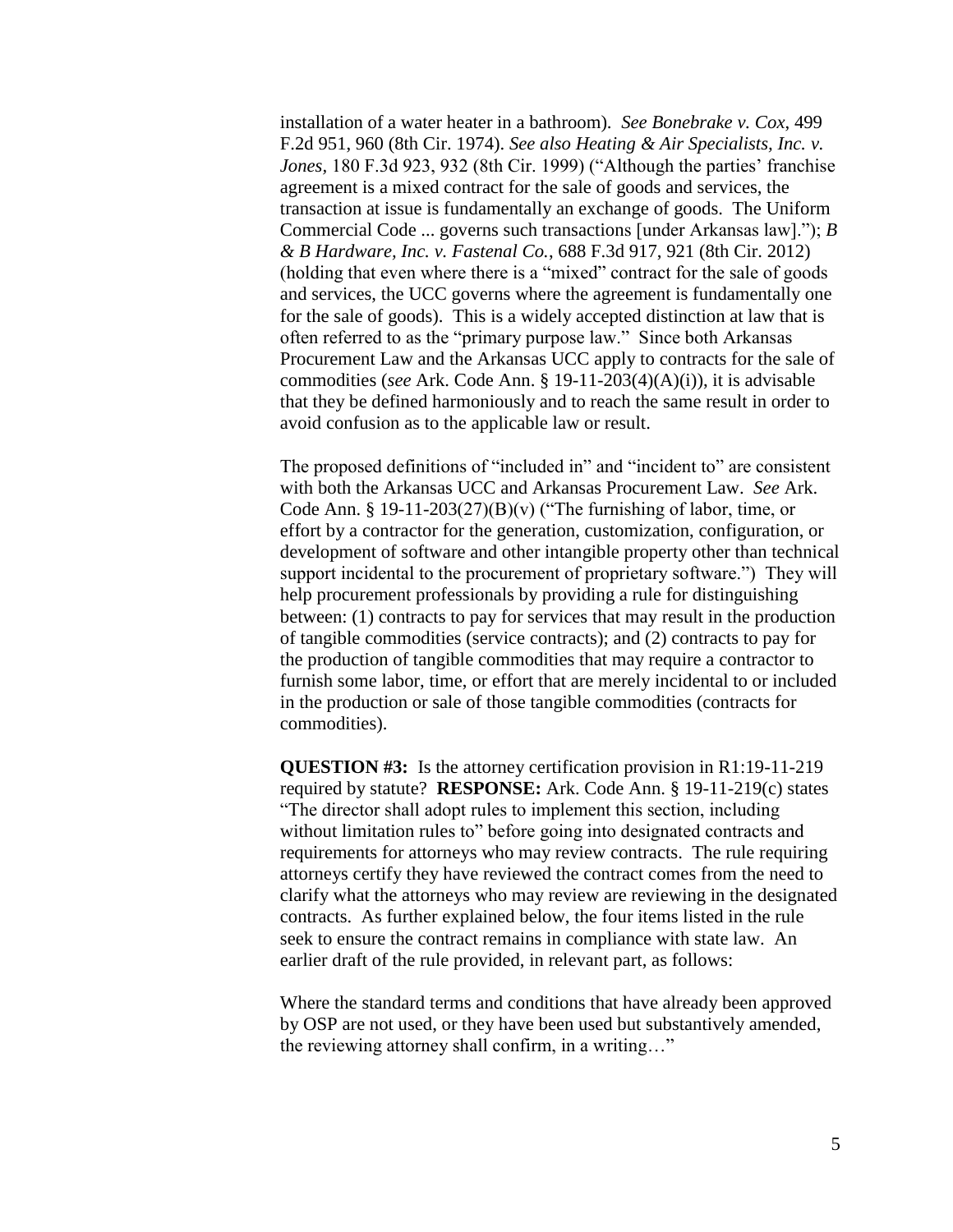OSP is seeking confirmation in writing that contracts which modify the standard terms and conditions complies with state law as discussed below.

**QUESTION #4:** Where does the list of certification requirements in R1:19-11-219(a)-(d) come from? **RESPONSE:** R1:19-11-219(a) comes from the doctrine of sovereign immunity. *See* Ark. Const. art. 5, § 20; *Bd. of Trustees of Univ. of Ark. v. Andrews*, 2018 Ark. 12, 535 S.W.3d 616 (2018). R1:19-11-219(b) comes from the doctrine of sovereign immunity. R1:19-11-219(c) comes from the Arkansas Freedom of Information Act of 1967 (*see* Ark. Code Ann. § 25-19-101 et al.). R1:19-11-219(d) comes from Ark. Code Ann. § 19-4-1206(b)(3)(B) ("It shall be the responsibility and duty of each disbursing officer or agent to certify that the services have been performed or the goods received.").

**QUESTION #5:** Is there statutory authority for the definition of "substantial savings" in R2:19-11-223? **RESPONSE:** Ark. Code Ann. § 19-11-223(d)(5)(B) states "The director shall adopt rules to include any necessary conditions, reporting, or document retention standards related to the director's duty to promote mandatory state contract use under this subsection." Ark. Code Ann.  $\S 19-11-223(b)(2)(A)$  states, "Except as provided in § 19-11-233, the director may approve an exemption from a mandatory state contract awarded under this section only if the state agency demonstrates that substantial savings will likely be effected by purchasing outside of the mandatory state contract." The authority to define "substantial savings" comes from the authority to adopt rules to include any necessary conditions related to the director's duty to promote mandatory state contract use. With "substantial savings" being what agencies are required to demonstrate in order to seek an exemption from a mandatory state contract, a standard definition is vital to a non-arbitrary system of administering mandatory state contract usage. R2:19-11-223 seeks to strike a reasonable balance between an individual agency's need to find savings, and the State's need to maintain favorable pricing through volume purchasing. In any event, clarity is needed on what "substantial savings" an agency must demonstrate to seek exemption from a mandatory state contract.

**QUESTION #6:** Act 419's training requirements (as codified at Ark. Code Ann. § 19-11-229) go into effect on July 1, 2021. Considering this fact, is proposed rule R11:19-11-229 intended to take effect on January 1, 2020, as indicated on the completed questionnaire? **RESPONSE:** Yes, because the section of the rule that pertains to training (R11:19-11-229(c)) is merely clarifying the administrative interpretation and has no practical impact until the statutory mandate it corresponds to becomes effective on July 1, 2021. OSP would rather have the rule's guidance in place before the law becomes effective than wait until or after the effective date.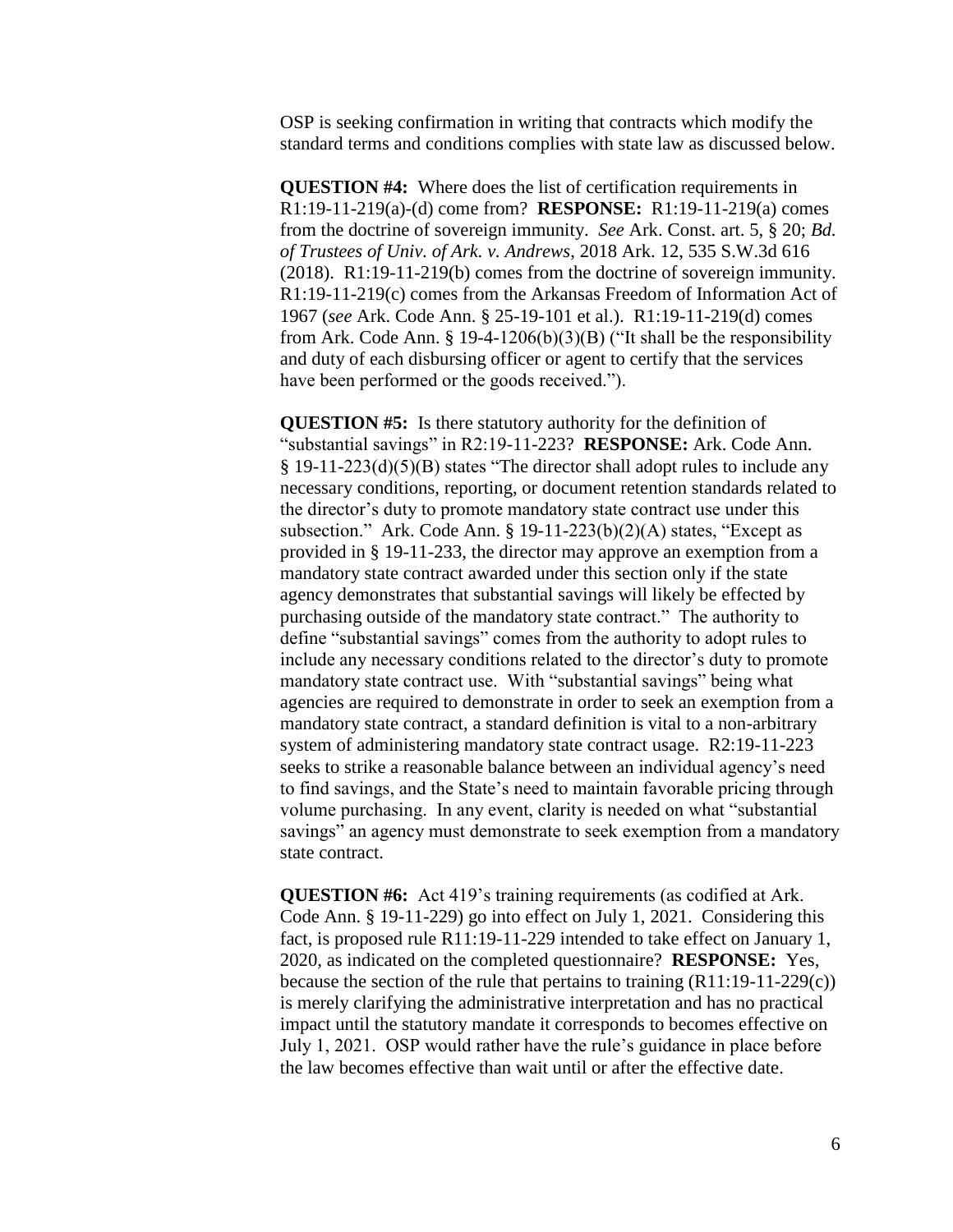**QUESTION #7:** Is there statutory authority for the points allocation provision of R5:19-11-230(b)(1)? **RESPONSE:** Act 419 of 2019 added new statutory language to Ark. Code Ann. § 19-11-230. In part, it added:

(3) The state's prior experience with an offeror may be considered and *scored* as part of the offeror's proposal only:

(A) To the extent that the request for proposals requests that all offerors provide references; and

(B) If the offeror's past performance with the state occurred no more than three (3) years before the offeror submitted the proposal.

(4) A state agency shall not include prior experience with the state as a mandatory requirement for submitting a proposal under this section.

Act 419 (emphasis added). Because this is new statutory language, it did not have a rule promulgated to correspond with its novel requirements. Under this new language, Ark. Code Ann. § 19-11-230(d)(3) limits the ways in which an offeror's past performance may be considered and "scored," and Ark. Code Ann. § 19-11-230(d)(4) provides that an offeror's past performance with the state cannot be made a mandatory prerequisite for submitting a proposal. As a practical matter, proposals have been and are "scored" by means of a point allocation system. The rule seeks to clarify for procurement officials in a practical fashion the new statutory limits on the way in which points can be used to "score" prior experience consistent with the new language in Ark. Code Ann. § 19-11-230(d)(3) and (4).

**QUESTION #8:** Does R1:19-11-238's seven-year term-length limit for contracts apply if a longer term is permitted by statute as implied in Ark. Code Ann. § 19-11-238(a)? **RESPONSE:** No. The rule, as the statute, is only intended to apply to contracts that are not otherwise exempt from Arkansas Procurement Law. An earlier draft of the rule provided, in relevant part, as follows:

A non-exempt contract may be entered into for up to a maximum period of a total of seven (7) years.

It was abandoned, but it or a similar articulation can be adopted if you think it would more clearly convey OSP's intent not to reach contracts that are exempt from Arkansas Procurement Law or are governed by a particular law that puts them outside of the law of general application.

**QUESTION #9:** Is there statutory authority for the definitions in R2:19- 11-265(b)? **RESPONSE:** The definitions "initial contract amount" and "total projected contract amount" mirror Ark. Code Ann. § 19-11- 267(b)(1), Ark. Code Ann. § 19-11-273(a). "Essential terms of a contract" is defined in conformity with Arkansas common law as to the fundamental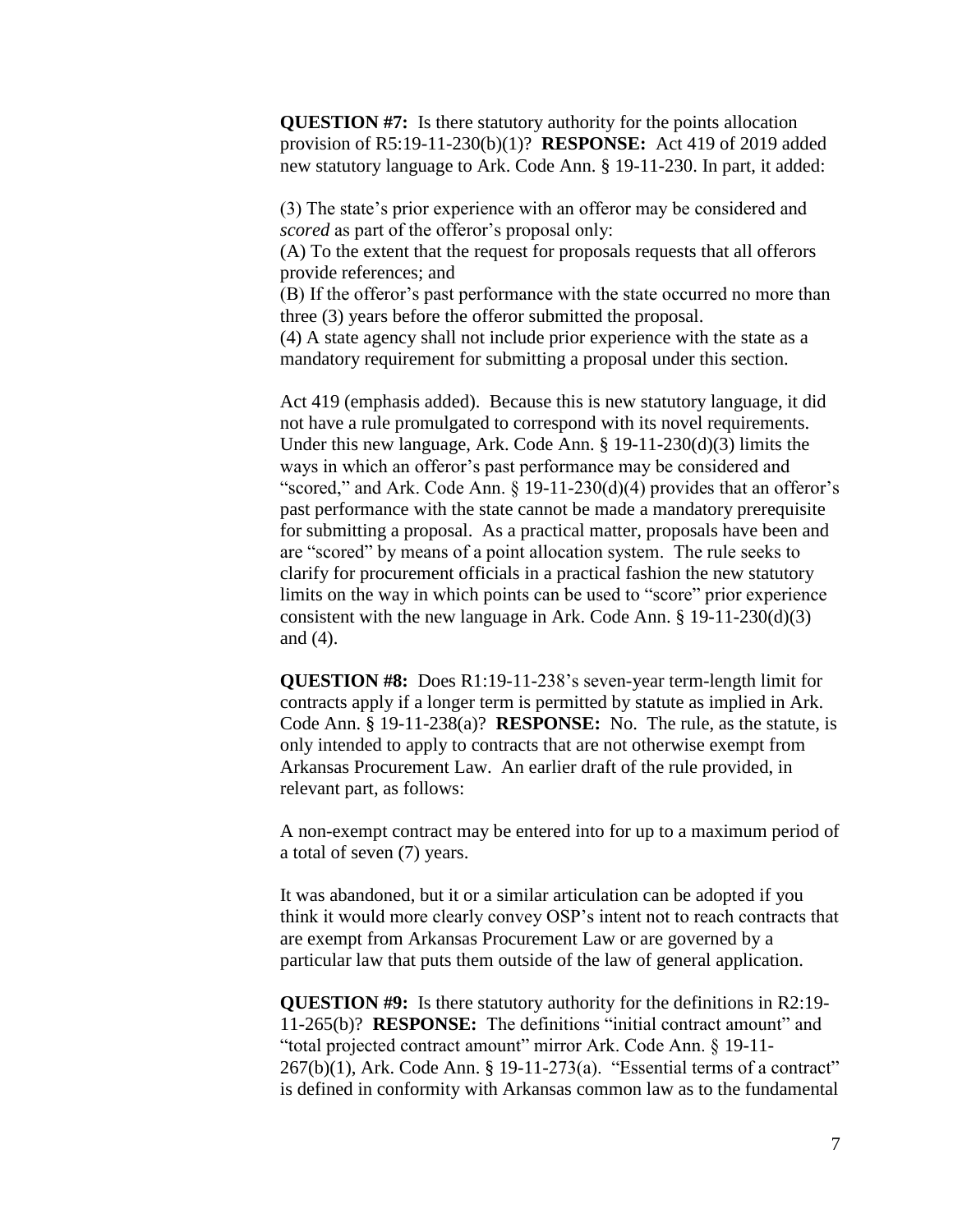terms that must exist to create an enforceable contract. Accordingly, this definition would seem to align with the intent of Ark. Code Ann. § 19-11-  $265(a)(4)(A)(ii)(c)$  while clarifying for agencies the definition of the term.

Rebecca Miller-Rice, an attorney with the Bureau of Legislative Research, asked additional questions in follow-up:

(1) Section R1:19-11-203(a) – The rule provides that "real property" is expressly excluded by Ark. Code Ann. § 19-11-203(4)(B); however, Act 417 of 2019, § 1, appears to have stricken the term "real property" from the section addressing what "commodities" does not include. Can you explain the reason for the difference? **RESPONSE:** OSP wants its rules to offer clear guidance. It is trying to make something that is implicit in the law explicit in the rule. Act 417 of 2019, as codified in Ark. Code Ann. § 19-11-203(4)(B), expressly provides that the defined term "Commodities" "does not include: . . . Capital improvements." The term "Capital improvements" means "all lands," among other things. *See* Ark. Code Ann.  $\S$  19-11-203(3)(A). At law, the term "land" is understood to mean "[a]n estate or interest in real property." *See Black's Law Dictionary* 881 (7th ed. 1999). Similarly, it is understood at law that "real property" means "[l]and and anything growing on, attached to, or erected on it, excluding anything that may be severed without injury to the land." *See id.* at 1234. Although this may be clear to lawyers familiar with property law, it may not be to all agency staff charged with carrying out procurement. Because the term "Commodities," as defined in Act 417 of 2019, does not include "Capital improvements," which term is defined to include land and structures built on it, it logically follows that the term "Commodities" cannot include "real property." In other words, the exclusion of real property from the definition of "Commodities" is implicit in the statutory framework. The rule just makes this explicit for those people who may not be familiar with the term "Capital improvements," but who may be familiar with the more common term "real property." OSP regularly gets calls from people who mistakenly assume that its rules apply to contracts for the sale or purchase of real property, and OSP would like its rules to make it clear that they do not.

(2) Section R1:19-11-203(a) – Is there a reason that OSP is using the term "excluded commodities and services" when the term used in Ark. Code Ann. § 19-11-203(4)(B)(ii), as amended by Act 417, § 1, is "exempt commodities and services"? **RESPONSE:** No. If the distinction between "exempt" and "excluded" is deemed material by the Committee, there isn't any reason why the phrase "excluded commodities and services" cannot be replaced with "exempt commodities and services."

(3) Section R1:19-11-203(b-e) – Can you provide the origin for the definitions of these terms used by OSP in these rules? **RESPONSE:** The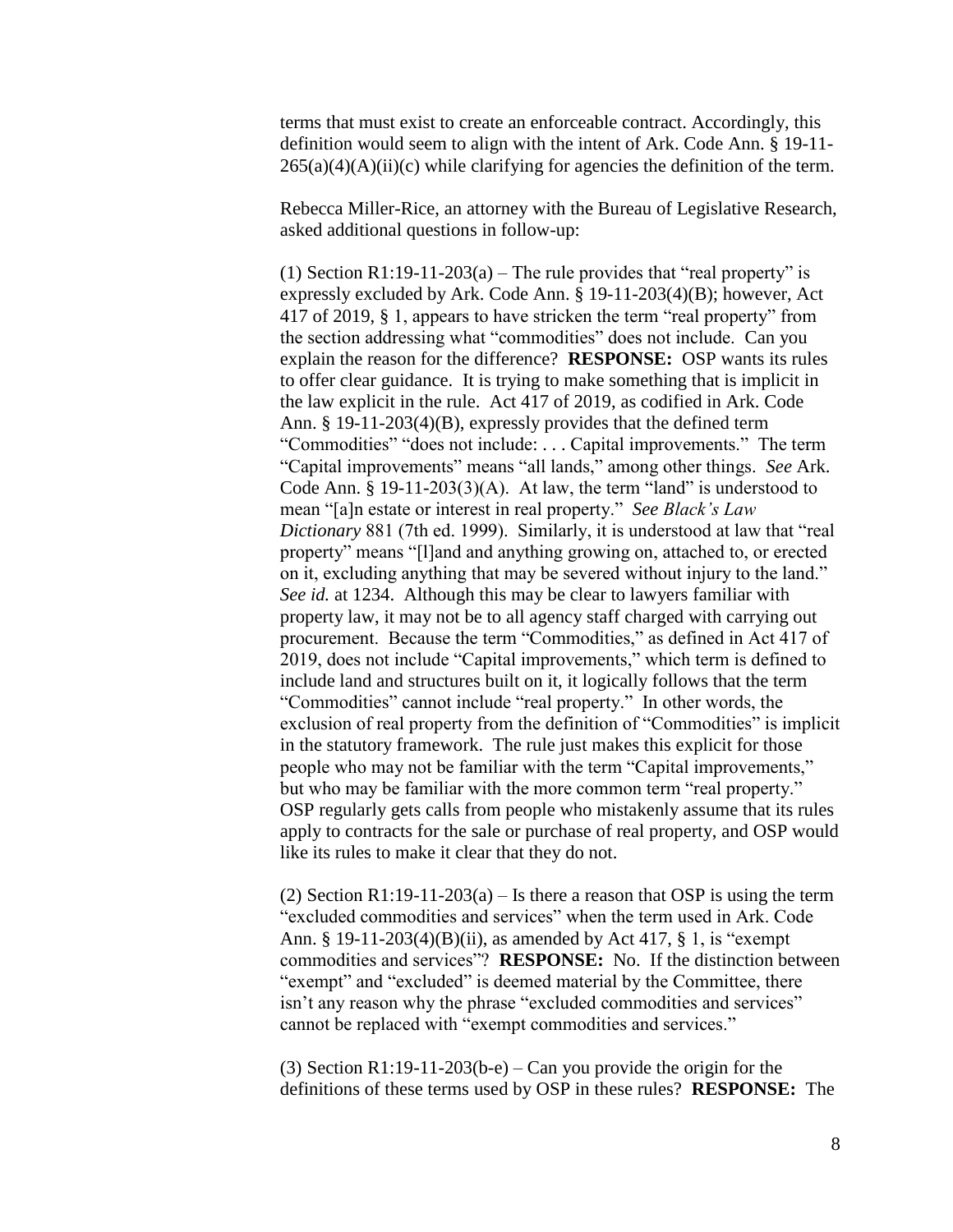terms in R1:19-11-203(b)-(e), "Consulting services," "Employment agreement," "Personal services," [and] "Professional services," are all terms used in the subchapter known as Arkansas Procurement Law but which are not defined in the subchapter.

The OSP definition of *"Consulting services"* originates in the ordinary meaning of the word "consulting" in the English language. *See* https://www.merriamwebster.com/dictionary/consulting?utm\_campaign=sd&utm\_medium=ser

p&utm\_source=jsonld ("providing professional or expert advice").

The OSP definition of *"Employment agreement"* is a blended definition that draws on the legal definition of the term "employment contract," as defined in *Black's Law Dictionary* 321 ("A contract between an employer and employee in which the terms and conditions of employment are stated."), but which also draws on the definitions that mark the legal distinction between an employee and an independent contractor. *See* AMI 701 Agent—Employee—Definition ("An *[agent][employee]* is a person who, by agreement with another called the *[principal][employer]*, acts for the *[principal][employer]* and is subject to *[his][her][its]* control. The agreement may be oral or written or implied from the conduct of the parties and may be with or without compensation. If one person has the right to control the actions of another at a given time, the relationship of *[principal and agent][employer and employee]* may exist at that time, even though the right to control may not actually have been exercised."); AMI 707 Agent or Independent Contractor (". . . An independent contractor is one who, in the course of *[his][her]* independent occupation, is responsible for the performance of certain work, uses *[his][her]* own methods to accomplish it, and is subject to the control of the employer only as to the result of *[his][her]* work."). OSP drafted the definition comprehensively because some procurement staff might not be aware of the legal distinction between an employee and an independent contractor.

The OSP definition of *"Personal services"* originates in well-established contract law recognizing that a personal service contract is one where the identity of the person performing the service is material. *See*, *e.g*., *Redman v. Mena Gen. Hosp*., 152 S.W.2d 542, 544 (Ark. 1941) (adopting the definition articulated in 17 C.J.S. *Contracts*, § 10, wherein "personal contract" is defined as "a contract for personal services; a contract in which the personality of one of the parties is material"). *See also* [http://www.duhaime.org/LegalDictionary/P/PersonalServicesContract.asp](http://www.duhaime.org/LegalDictionary/P/PersonalServicesContract.aspx) [x](http://www.duhaime.org/LegalDictionary/P/PersonalServicesContract.aspx) (explaining that "[t]he distinctive feature of a personal service contract is that it must follow the person with the skills at the root of the contract.").

The OSP definition of *"Professional services"* is a blended definition that includes a generally accepted definition of the term "professional," *see*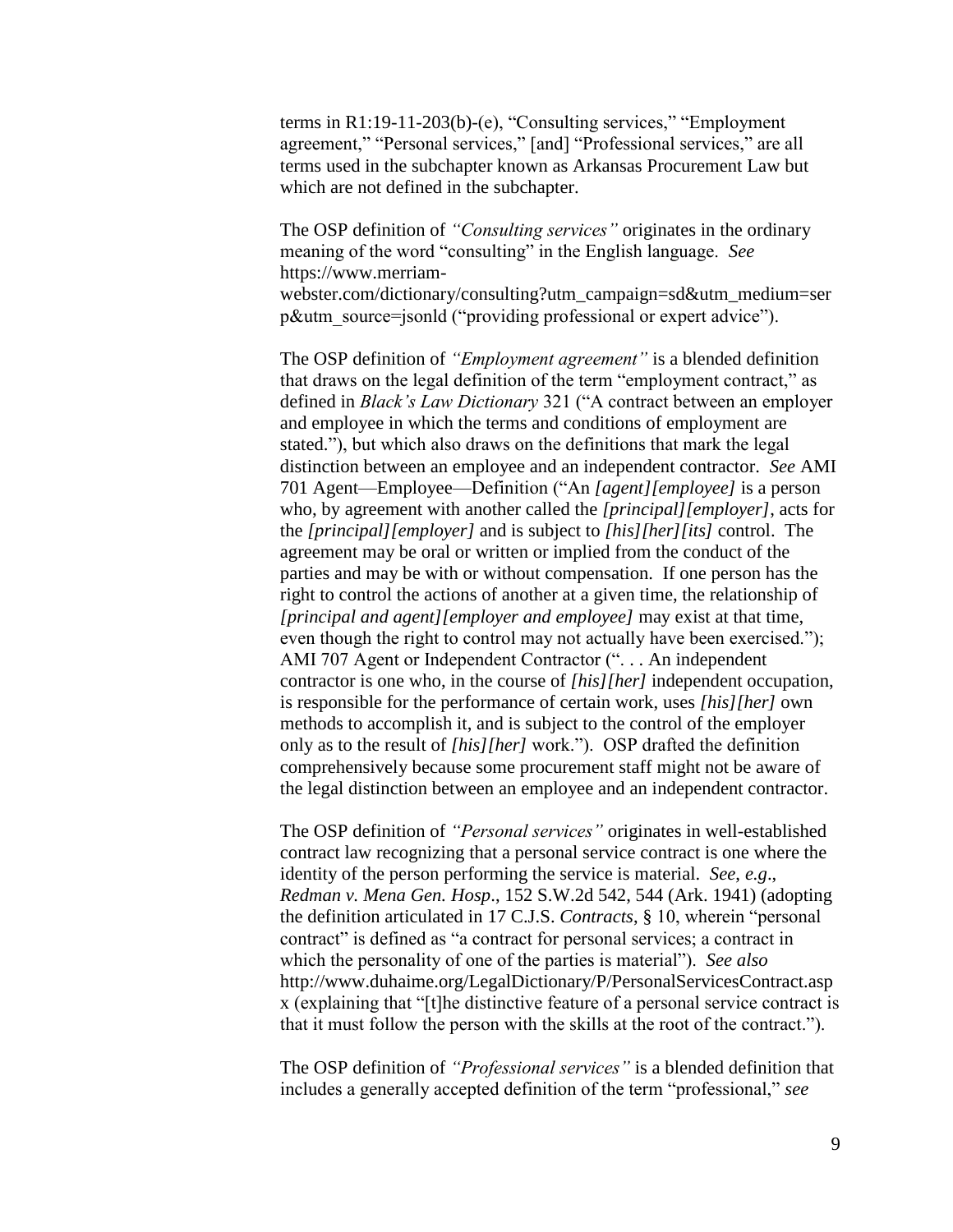*Black's Law Dictionary* 1226 ("A person who belongs to a learned professional or whose occupation requires a high level of training and proficiency."), and pulls in the professional services specifically identified in Ark. Code Ann. § 19-11-801. This is done because the statutory definition for "Technical and general services" specifically provides that "Technical and general services" shall not be construed to include the procurement of *professional services under § 19-11-801 et seq*." Ark. Code Ann. § 19-11-203(34)(B) (emphasis added).

(4) Section R1:19-11-203(f) – Is there a reason that OSP's definition of "services" does not track that used in Ark. Code Ann. § 19-11-203(27), as amended by Act 417, § 3? **RESPONSE:** Yes. An earlier version started off tracking the statute and then provided the additional clarification, but during an internal review it was decided that the language that tracked the statute verbatim was merely redundant and that only the language that further clarified and elaborated the statutory definition needed to be kept. OSP has no objection to explicitly incorporating the statutory definition to the front portion of the rule since OSP understands it to be the base on which the rule rests. However, additional clarification is needed because the root definition in the statute does not, by itself, provide enough guidance for procurement officials to reliably draw a clear distinction between labor that is incidental to a contract for the purchase of future goods and labor that is paid for under a contract requiring the production of a commodity or commodities. Although they both require some degree of labor, the contract in the first case is for the procurement of commodities and the contract in the second case is a contract for services. The rule seeks to make this distinction clear because it is an essential distinction with significant legal consequences.

(5) Section R1:19-11-203(g) –

(a) Can you provide the origin for the definition of the term used by OSP in these rules?

(b) Is there a reason OSP chose to reference Ark. Code Ann. § 19-11-  $203(27)(C)$  under "technical and general services" when that subsection of the statute falls under the definition of "services," which is defined in Section R1:19-11-203(f)?

**RESPONSE:** The definition of "technical and general services" in  $R1:19-11-203(g)$  expressly adopts the statutory definition in the statute.

In an earlier draft, the language referring to Ark. Code Ann. § 19-11- 203(27)(C) was originally connected to the general definition of "services" that preceded definitions of specific types of services contracts, such as "professional services" and "technical and general services," etc. OSP proposes restoring it to the end of the comprehensive definition of "services" as follows: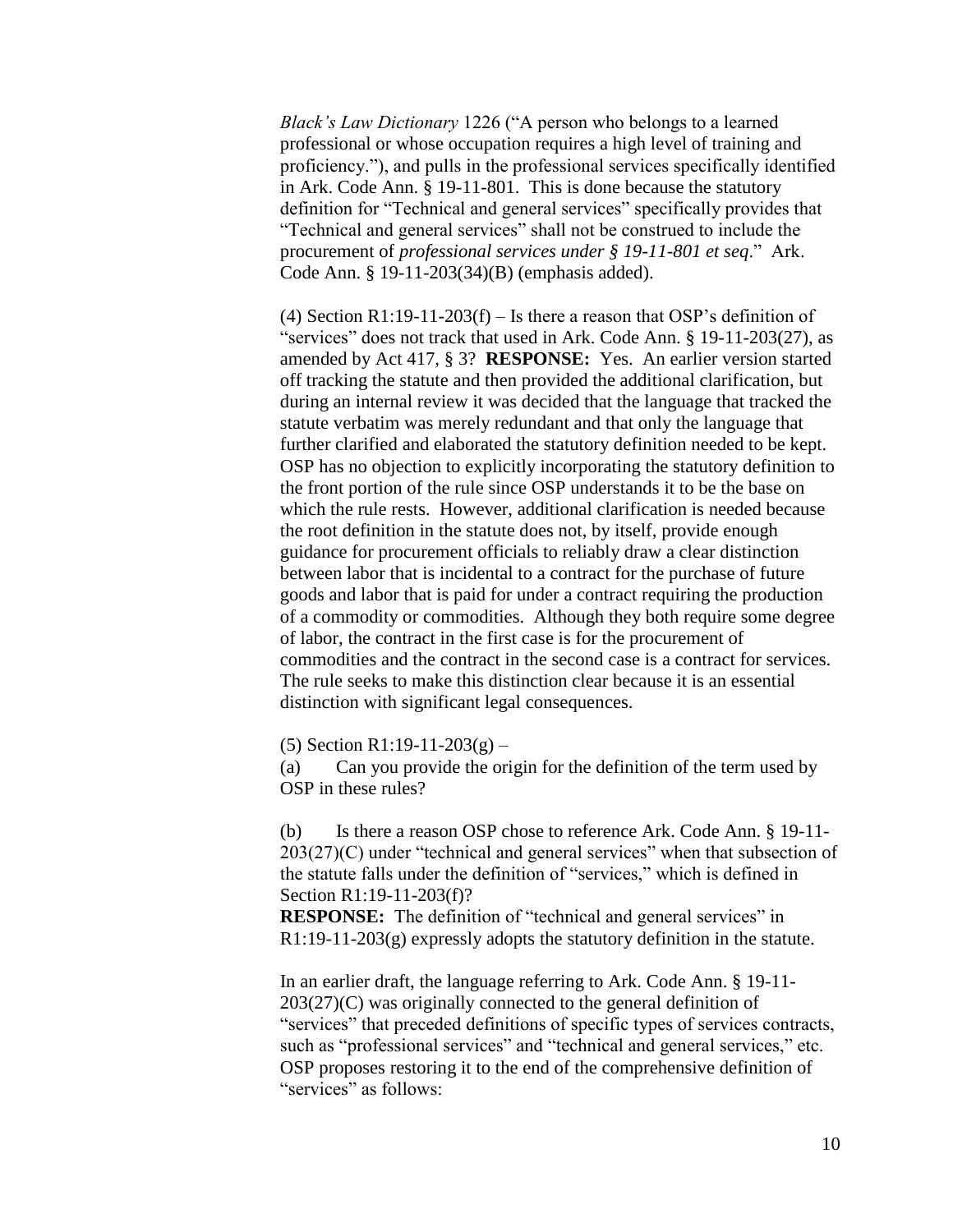(f) "**Services**" is defined at Ark. Code Ann. § 19-11-203(27)(A). It refers to the labor, time, or effort that a contractor furnishes under a contract as performance for separate consideration and not labor, time, or effort included in or incident to the production or sale of a commodity or commodities.

Labor, time, or effort are "included in" the production or sale of a commodity if expended within either the production or sale of the commodity and are not set apart for separate consideration outside of the purchase price of the commodity.

Labor, time, or effort are "incident to" the production or sale of a commodity if they accompany the production or sale of the commodity as a minor consideration, even if a separate but relatively small fee is paid to the contractor for it. For example, where the purchase of a computer includes delivery and installation for a relatively small fee, the labor, time, and effort involved in the delivery and installation of the computer are incident to the sale of the commodity.

After the State's procurement and acceptance of a commodity as conforming to the contract, subsequent labor, time, or effort furnished by a contractor with respect to the commodity are considered "**services**" for purposes of Arkansas Procurement Law if they are not incident to the original procurement of the commodity and there is a separate consideration paid for those services. Labor, time, or effort that a contractor furnishes for the customization, configuration, or development of software, beyond that which is incident to the procurement, installation, maintenance, and routine technical support of the software, are considered "**services**" for purposes of Ark. Code Ann. § 19-11-265.

Based on the exclusionary definition in Ark. Code Ann. § 19-11-  $203(27)(C)$ , the following types of contracts are excluded from being considered a contract requiring "**services**" within the meaning of Ark. Code Ann. § 19-11-265: (1) employment agreements; (2) collective bargaining agreements; (3) architectural or engineering contracts requiring approval of the Division of Building Authority Division of the Department of Transformation and Shared Services or higher education; and (4) other commodities and services exempted by law.

(6) Section R3:19-11-203 – The rule references "capital improvements valued at less than the bid requirement threshold stated in Ark. Code Ann.  $\S 22-9-202(b)(2)(C)$ "; however, it appears that Act 658 of 2019, § 3, amended that language to read "[c]apital improvements valued at less than the amount stated in § 22-9-203." Can you explain the reason for the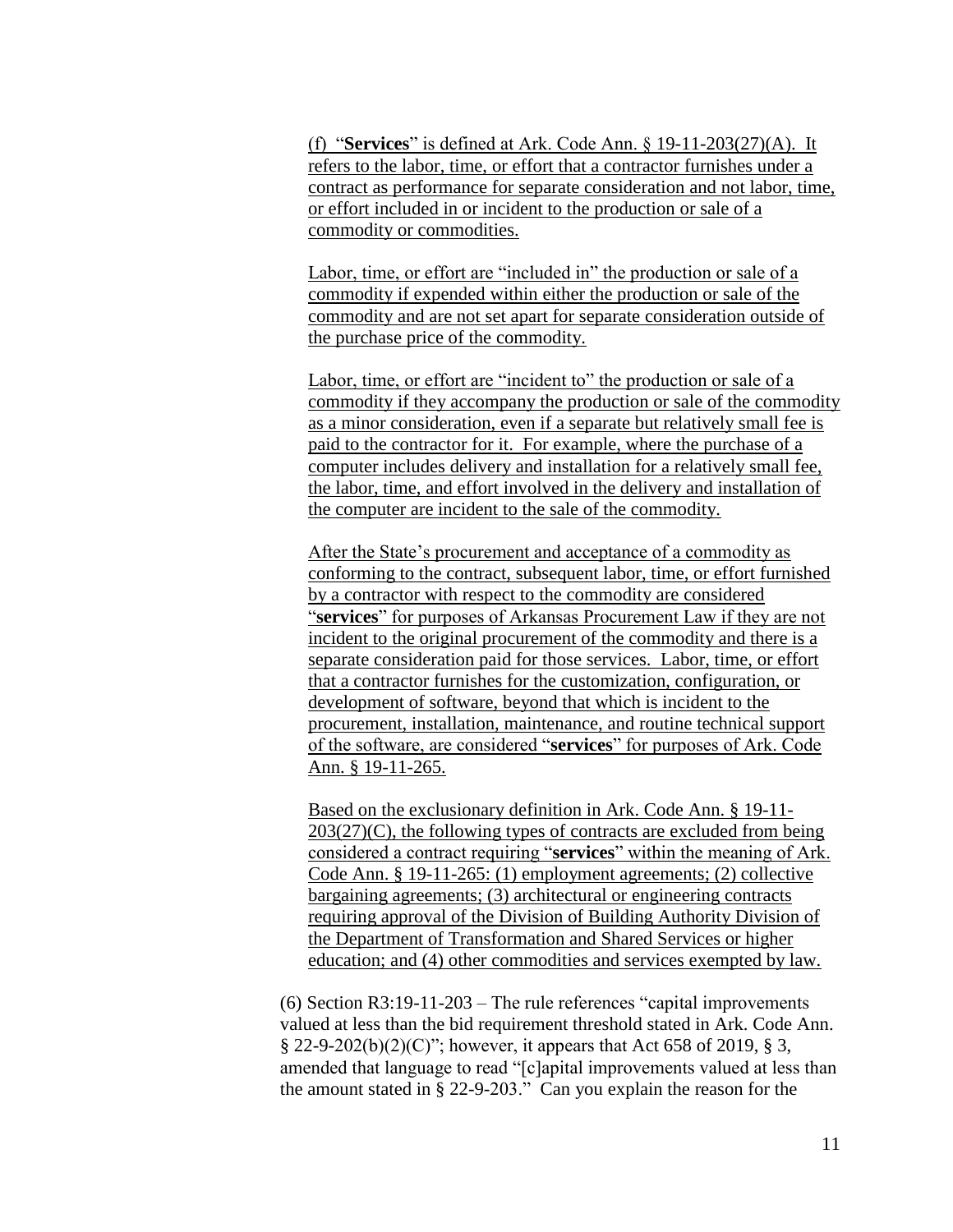difference? **RESPONSE:** The rule should be revised to correctly reflect the amendment required by Act 658 of 2019, § 3. The definitional section of the Arkansas Procurement Law was amended by four different Acts in 2019 and the amendment changing the citation from Ark. Code Ann. § 22- 9-202(b)(2)(C) to Ark. Code Ann. § 22-9-203 got missed.

(7) Section R1:19-11-218(A) – The rule references that the delegation may be for a specific time not exceeding two years and that the delegation shall be made by a written order "or by rules." However, Act 420 of 2019, § 1, appears to require that (a) the delegation order shall be in writing, *i.e.*, no reference to rules, and (b) shall include an expiration date. Can you explain the reason for the differences? **RESPONSE:** The current rule provides that delegation may be made by a written order "or by regulations." OSP Rule R1:19-11-218. The word "rules" was merely substituted for the word "regulations" consistent with the global change that was recently made throughout the Arkansas Code Annotated.

Whatever the original reason may have been for the reference to "regulations" in the rule, it squares with the statutory authority granted in Ark. Code Ann. § 19-11-220(a), which expressly provides that a state agency may be authorized "by rule" to have an agency procurement official. *See* Ark. Code Ann. § 19-11-220(a) ("In addition to any state agency authorized by rule to have an agency procurement official . . ."). An agency procurement official is, by definition, a person authorized to exercise procurement authority. *See* Ark. Code Ann. § 19-11-203(1)(A). Consequently, authorizing a state agency "by rule" to have an agency procurement official necessarily entails delegating some procurement authority to the agency "by rule." The words "or by rules" merely acknowledges that state agencies may also be authorized, by rule, to exercise some procurement authority. *See* Ark. Code Ann. § 19-11-  $220(a)$ .

(8) Section R1:19-11-218(B) – This section provides that the delegations shall remain in force according to the original terms unless modified or rescinded or until the expiration date *provided by law*; however, Act 420, § 1, appears to provide that (a) the delegation *itself* must contain an expiration date and (b) that the delegation shall remain in effect under the original terms unless those terms are modified or rescinded *in writing*. Can you explain the reason for the differences? **RESPONSE:** The rule does not replace the statute; it supplements it, so the statute is not reiterated verbatim. Before the enactment of Act 420 of 2019, delegation orders did not have an expiration date imposed by law. The existing rule, which already provides that delegation orders remain in force according to their terms or until rescinded, was simply amended to reflect the fact that now there is also an outer limit on the duration of a delegation order that is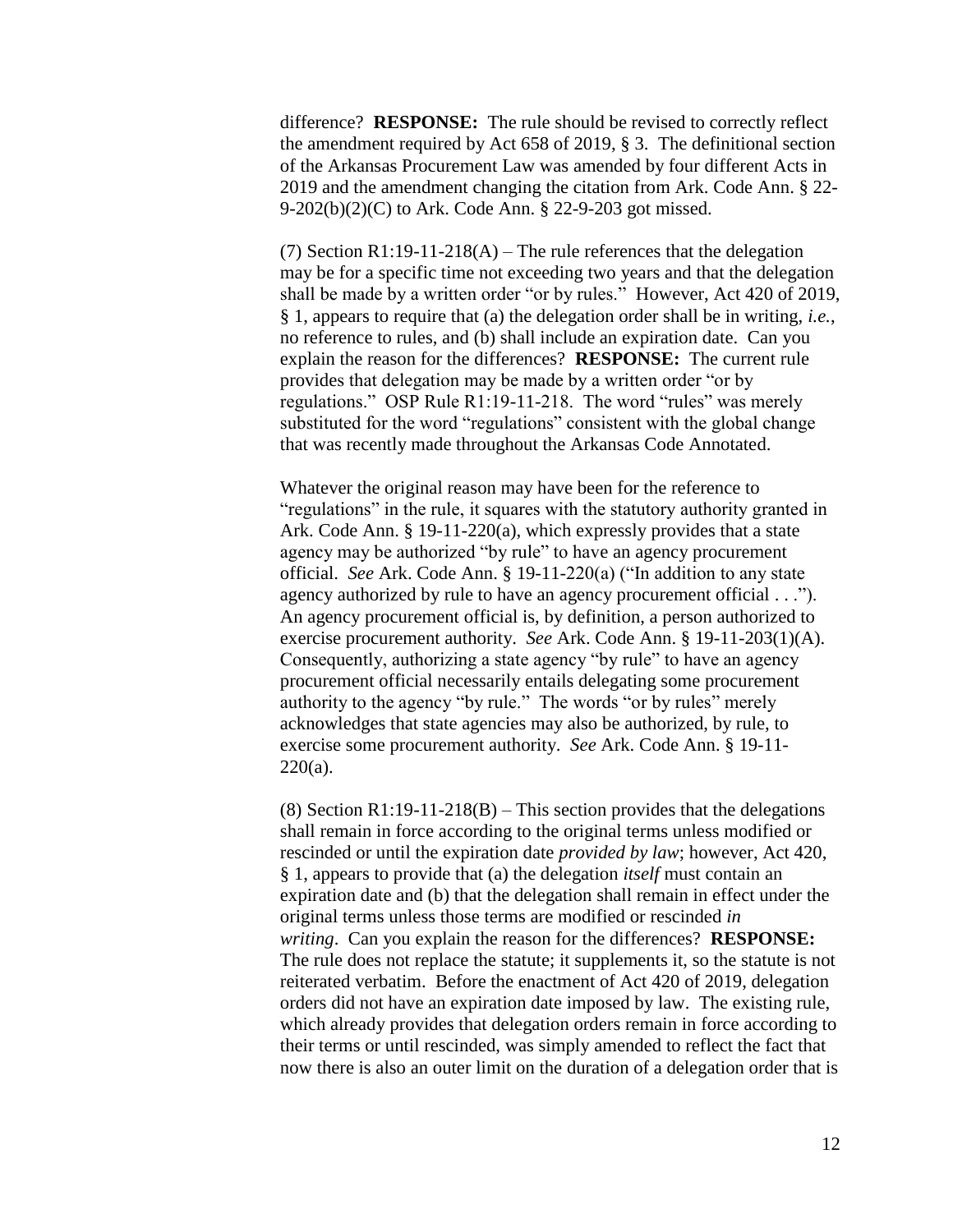imposed by law. The existing rule would be amended by the proposed rule by adding the underlined text:

All delegations of procurement authority shall remain in force according to the original terms thereof unless modified or until rescinded by the State Procurement Director, or until the expiration date provided by law, whichever comes first. The term of delegation authority is counted from, and includes the date of, the effective date stated in the written delegation order.

To mitigate any concern about the words "in writing" not appearing in the proposed rule, they can be inserted at the beginning of the proposed amendment to read:

All delegations of procurement authority shall remain in force according to the original terms thereof unless modified or until rescinded by the State Procurement Director in writing, or until the expiration date provided by law, whichever comes first. The term of delegation authority is counted from, and includes the date of, the effective date stated in the written delegation order.

(9) Section R1:19-11-218(D) – The proposed rule provides that training shall be completed as *may* be required; however, Act 420, § 1, states that a person given authority "shall complete training . . ., as provided for in the subchapter and in the rules adopted by the director, before the written delegation order is issued."

(a) Can you explain the difference between the rule and the Act as it pertains to the required training? **RESPONSE:** The rule and the Act both use the word "shall" to mandate training for a designee. Although the statute mandates training on state procurement laws, it allows for the training to be determined according to rules yet to be adopted by the Director. The rule, like the Act, also uses "shall" to reflect that completing required training is mandatory. It only uses "may" to signal that the mandate applies to whatever type of training "may" be required. The director expects different types of training will be required depending on the different types of procurement activities and authority that the director may delegate. For example, someone receiving a delegation order to perform an invitation for bids will not need the same training as someone receiving a delegation order to make a cooperative purchasing determination.

(b) The Act requires that the Director adopt rules to outline the procurement training required. Will these rules be promulgated separately? **RESPONSE:** Yes.

(10) Section R1:19-11-218(E) – The rule provides that delegation orders may be suspended by the Director. On what authority does the OSP rely for taking such an action? **RESPONSE:** The Act explicitly provides that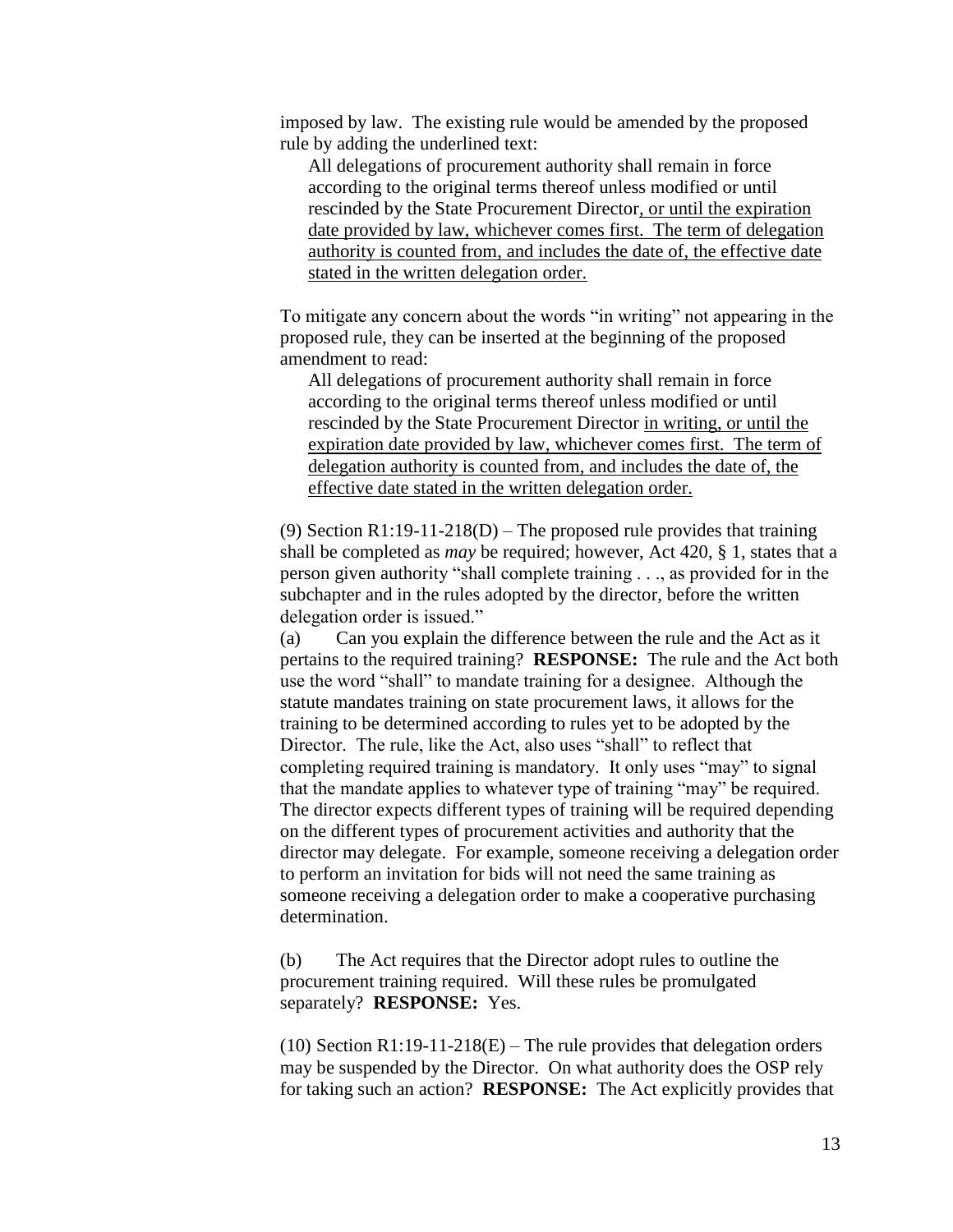written delegation orders, "Remain in effect under the original terms *unless* the terms of the written delegation order are modified or rescinded in writing by the director." Ark. Code Ann.  $\S$  19-11-218(a)(3)(B)(iii) (emphasis added). The word "unless," if allowed its usual meaning, signals that the authority delegated under a delegation order does not last unconditionally, but instead only persists subject to the condition that it is not modified or rescinded. Since the Act explicitly allows the terms of a written delegation order to be modified in some fashion short of being completely rescinded, then implicitly the Director retains a degree of discretion to affect the effectiveness of a delegation order short of completely rescinding it. Suspending authority granted under a delegation order seems to be a reasonably intermediate alternative to completely rescinding an order. This also seems consistent with the State Procurement Director's statutory mandate to supervise designees and ensure compliance by designees. *See* Ark. Code Ann. § 19-11-217(c)(1) ("[The Director s]hall procure or supervise the procurement of all commodities and services for each state agency not having an agency procurement official and, when requested to do so by such an official, procure commodities and services not otherwise under state contract"); and Ark. Code Ann. § 19-11-217(c)(8) ("[The State Procurement Director s]hall ensure compliance with this subchapter and implementing rules by reviewing and monitoring procurements conducted by any designee, department, agency, or official delegated authority under this subchapter.").

(11) Section R1:19-11-219 – On what authority is OSP relying in establishing the findings to be certified by a reviewing attorney? **RESPONSE:** Act 418 of 2019 gives the State Procurement Director a broad mandate to adopt rules implementing attorney review and designating contracts to be reviewed. In pertinent part, it provides:

(c) The director shall adopt rules to implement this section, including without limitation rules to:

(1) Designate contracts that require review under this section, which may include without limitation contracts that:

(A) Exceed a certain dollar amount;

(B) Modify the standard state terms and conditions; and

(C) Are based on other stated criteria; and

(2) Identify the requirements for the attorneys who may review contracts under this section, including without limitation:

(A) An attorney employed with the Office of State Procurement, an institution of higher education, or the Office of the Attorney General; and

(B) Any other attorney employed by the state and licensed to practice law in Arkansas.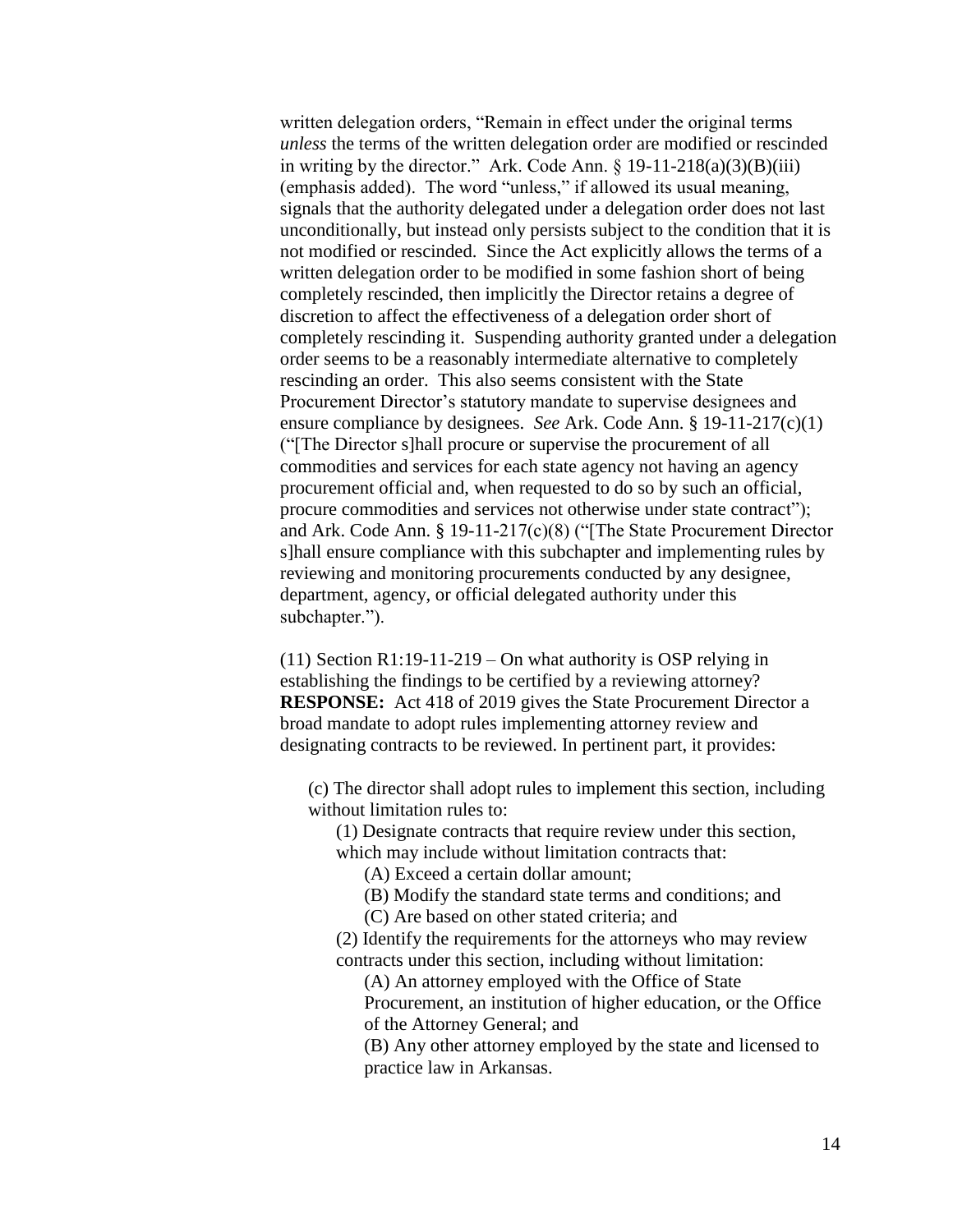Ark. Code Ann. § 19-11-219(c). The basic list of specific items to be reviewed were developed in consultation with attorneys at the Arkansas Attorney General's offices. They address sovereign immunity, indemnification, FOIA compliance, and compliance with Arkansas constitutional provisions and public law prohibiting the State from paying for commodities and services before receipt.

(12) Section R1:19-11-223(b) – Is there a reason that the language used in the rule does not track that used in Ark. Code Ann. § 19-11- 223(b)(2)(B)(ii), as amended by Act 421 of 2019, § 2? **RESPONSE:** Yes. The statutory language used in Ark. Code Ann. § 19-11-  $223(b)(2)(B)(ii)$  provides that denial of a request for an exemption is not required to be in writing, but it does not provide a clear standard for the way or ways in which denials may be communicated. The OSP rule seeks to provide supplemental guidance as to what is permissible since the statute only clarifies what is not required.

(13) Section R2:19-11-223(a) – Is there a reason that the OSP did not enumerate the services as they are enumerated in Ark. Code Ann. § 19-11- 223(b)(1), as amended by Act 421, § 2, *i.e.*, "technical and general services, and professional and consultant services"? **RESPONSE:** Yes. Thanks to Act 417 of 2019, Section 3, the definition of "Services" at Ark. Code Ann. § 19-11-203(27) was amended to include technical and general services, consulting services, and professional services, thus rendering the word "Services" into an effective shorthand that encompasses all of these types of contracts without the need for enumerating each separate subcategory of services contract. As a result of this amendment, one word (services) now can take the place of nine (technical and general services, and professional and consultant services).

 $(14)$  Section R2:19-11-223(b) – Can you provide the origin for the definition of "substantial savings"? **RESPONSE:** Arkansas Procurement Law only allows the State Procurement Director to approve an exemption from a mandatory contract when an agency demonstrates "substantial savings will likely be effected by purchasing outside of the mandatory state contract." Ark. Code Ann. § 19-11-223(b)(2)(A). However, the term "substantial savings" is not defined in Arkansas Procurement Law.

In order to have a uniform rule for administration of this statutory provision rather than arbitrary standard, OSP is proposing a rule through the promulgation process that will provide a standard essential to the orderly administration of the law. This is within the statutory mandate given to the Director to "adopt rules to include any necessary conditions, reporting, or document retention standards related to the director's duty to promote mandatory state contract use under this subsection." Ark. Code Ann. § 19-11-223(5)(B).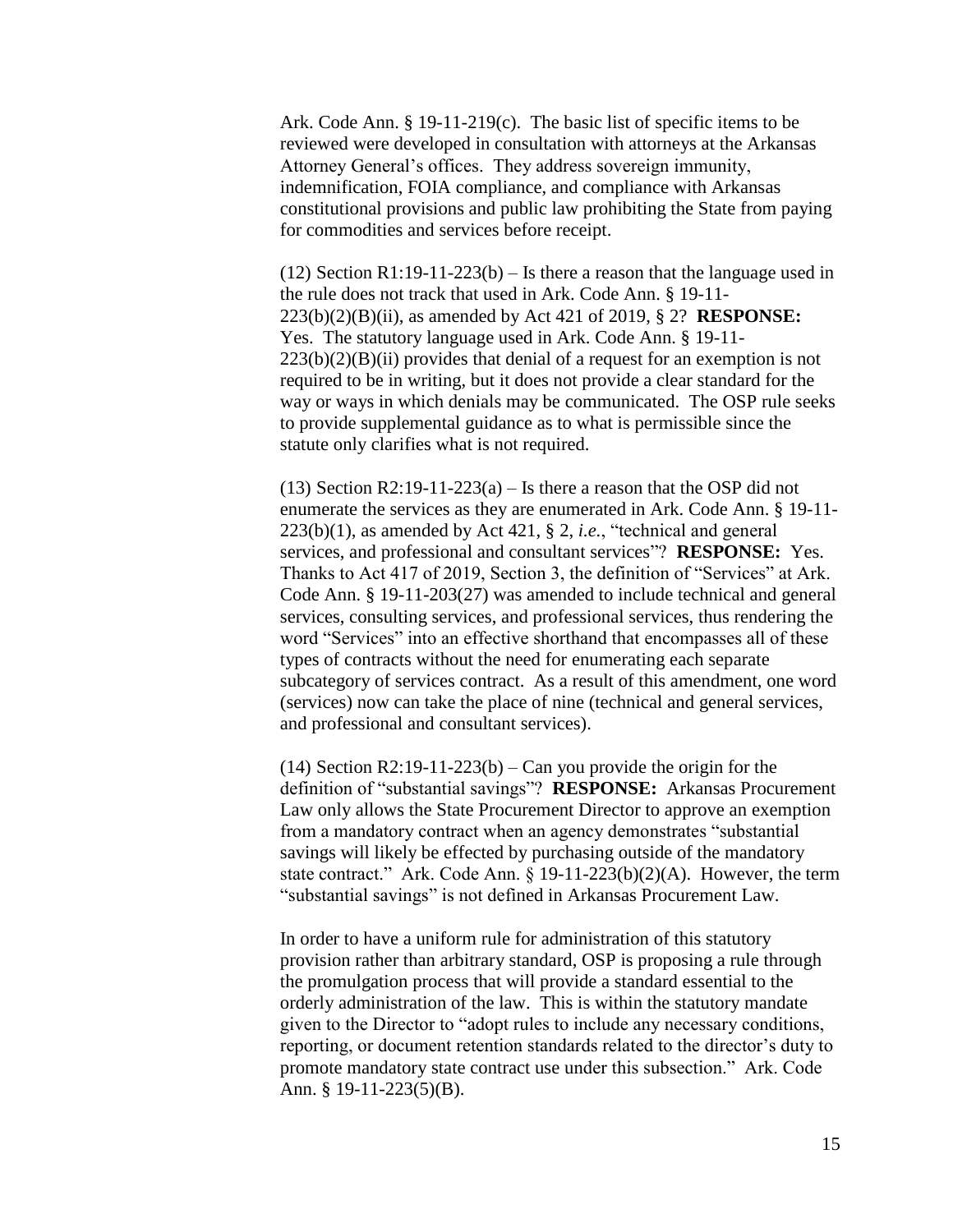#### (15) Section R6:19-11-229 –

(a) On what authority does the OSP rely for its provision that a solicitation conference may be held by the State Procurement Director, as Ark. Code Ann. § 19-11-273, as amended by Act 419 of 2019, § 12, appears to permit a state agency to hold such a conference? **RESPONSE:** The State Procurement Director is the principal procurement officer of the State (Ark. Code Ann. § 19-11-217(a)) and is mandated to procure or supervise the procurement of all commodities for each state agency without an agency procurement official. Ark. Code Ann. § 19-11-  $217(c)(1)$ . Although Ark. Code Ann. § 19-11-273 clearly permits an agency to hold a solicitation conference in connection with a procurement, it would be bizarre to read the statute as silently prohibiting the State Procurement Director from holding a solicitation conference, especially when the Director's approval (or that of another head of a procurement agency) is required when a solicitation seeks to make vendor participation in a solicitation conference mandatory. *See* Ark. Code Ann. § 19-11-  $273(b)(2)$ . Furthermore, solicitation conferences may be required as part of an invitation for bids/competitive sealed bidding (*see* Ark. Code Ann. § 19-11-229(5)), and there has never been any question about the authority of the State Procurement Director to perform or supervise such a procurement.

(b) What is the authority on which OSP relies for the second sentence of the section that concerns discussions during a solicitation conference? The statute appears to speak to statements not changing the invitation for bids, request for proposals, or request for statements of qualifications and performance data, but does not appear to reference changes to competitive sealed bids? **RESPONSE:** An invitation for bids is the same thing as a competitive sealed bidding. *See* Ark. Code Ann. § 19-11-229(a).

(16) Section R8:19-11-229(2)(A) – It appears this section is premised upon the change made by Act 419, § 4, to Ark. Code Ann. § 19-11- 229(f). Is there a reason that the second prong for when a time discount may be considered was omitted, *i.e.*, "[u]nder the structured terms of the invitation for bids"? **RESPONSE:** OSP reads each procurement rule alongside of a corresponding statute, which is why each OSP rule is enumerated to specifically reference a procurement statute and why OSP publishes a compilation of the procurement statutes with each statute followed by any corresponding rules. OSP rules do not stand in isolation from the procurement statutes they are tied to; they accompany and compliment them. Unless OSP sees a need to clarify, amplify, or supplement a statute for purposes of the orderly administration of the law, it sometimes forgoes verbatim repetition in a rule of the statute that it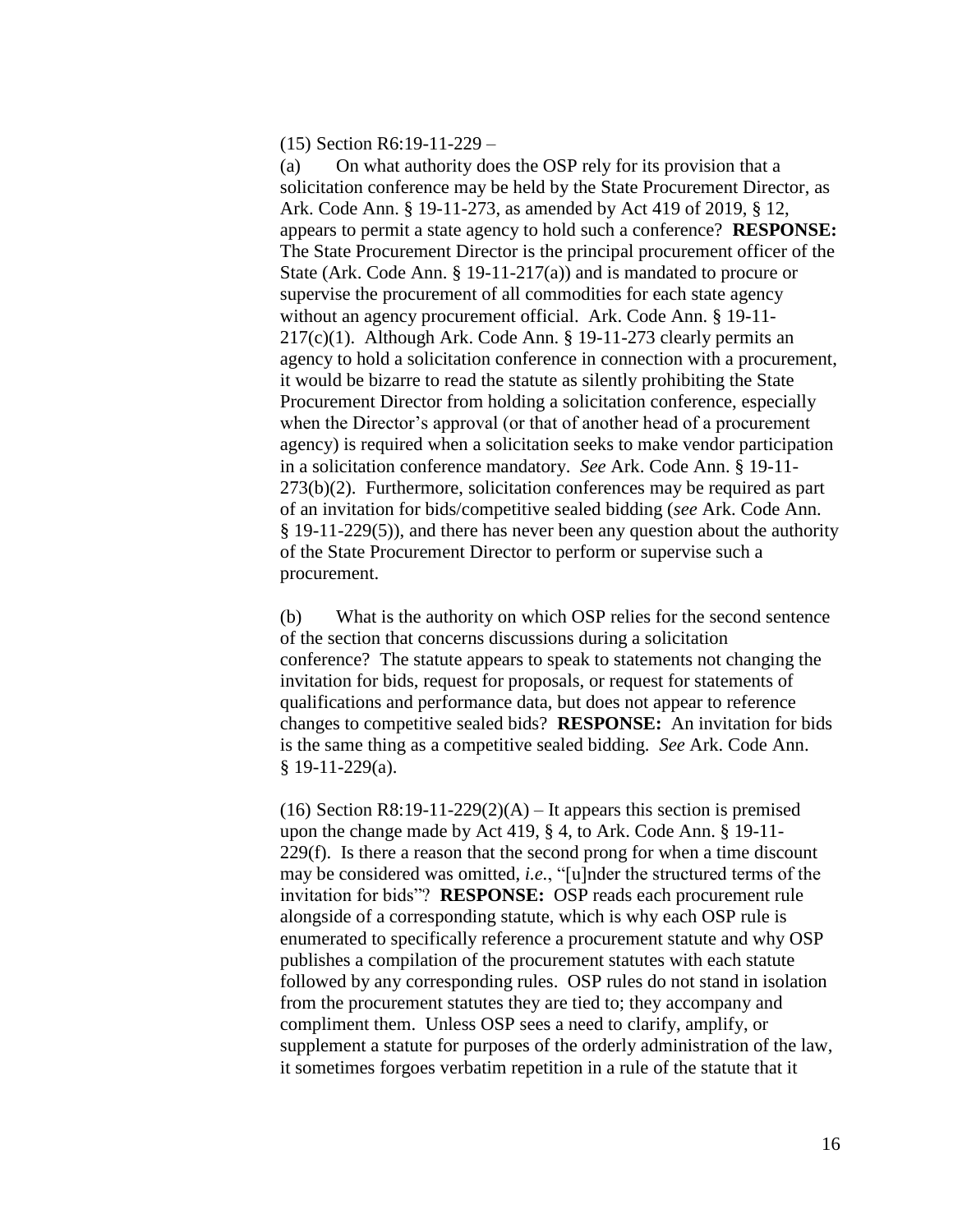depends on and corresponds to since that language is already present in the statute alongside the rule.

(17) Section R2-19-11-230.2 – Is there a stray "if" in the introductory language? **RESPONSE:** Yes.

(18) Section R2-19-11-230.2(3) – Is there a reason that the rule omitted the language from Ark. Code Ann.  $\S 19-11-230(d)(2)(C)$ , as amended by Act 419, § 8, that the written determination must be submitted for legislative review "before the request for proposals is issued"? **RESPONSE:** There is no substantive reason why the entirety of the statute is not repeated in the rule, but as a practical matter it does not need to be repeated by OSP in order to be effective. In this case OSP believes the matter of timing to be clearly and comprehensively addressed by the statute. OSP reads each procurement rule alongside of its corresponding statute, which is why each OSP rule is enumerated to specifically reference a procurement statute and why OSP publishes a compilation of the procurement statutes with each statute followed by any corresponding rules. OSP rules do not stand in isolation from the procurement statutes they are tied to; they accompany and compliment them. Consequently, unless OSP sees a need to clarify, amplify, or supplement a statute for purposes of the orderly administration of the law, it sometimes forgoes verbatim repetition in a rule of the statute that it depends on and corresponds to since that language is already present in the statute that is to be read alongside the rule.

(19) Section R5:19-11-230(b)(1) – It appears that Act 419,  $\S$  8, amending Ark. Code Ann. § 19-11-230(d)(3), addresses the only instances in which a state's prior experience with an offeror may be considered and scored. Is there a reason that the rule does not track the language in the Act? **RESPONSE:** OSP reads each procurement rule alongside of a corresponding statute, which is why each OSP rule is enumerated to specifically reference a procurement statute and why OSP publishes a compilation of the procurement statutes with each statute followed by any corresponding rules. OSP rules do not stand in isolation from the procurement statutes they are tied to; they accompany and compliment them. Unless OSP sees a need to clarify, amplify, or supplement a statute for purposes of the orderly administration of the law, it sometimes forgoes verbatim repetition in a rule of the statute that it depends on and corresponds to since that language is already present in the statute alongside the rule.

(20) Section R5:19-11-230(d) – In the same vein, is there a reason that the language used in the rule regarding private evaluators does not track each of the requirements set forth in Ark. Code Ann. § 19-11-230(h)(2), as amended by Act 419, § 10? **RESPONSE:** OSP reads each procurement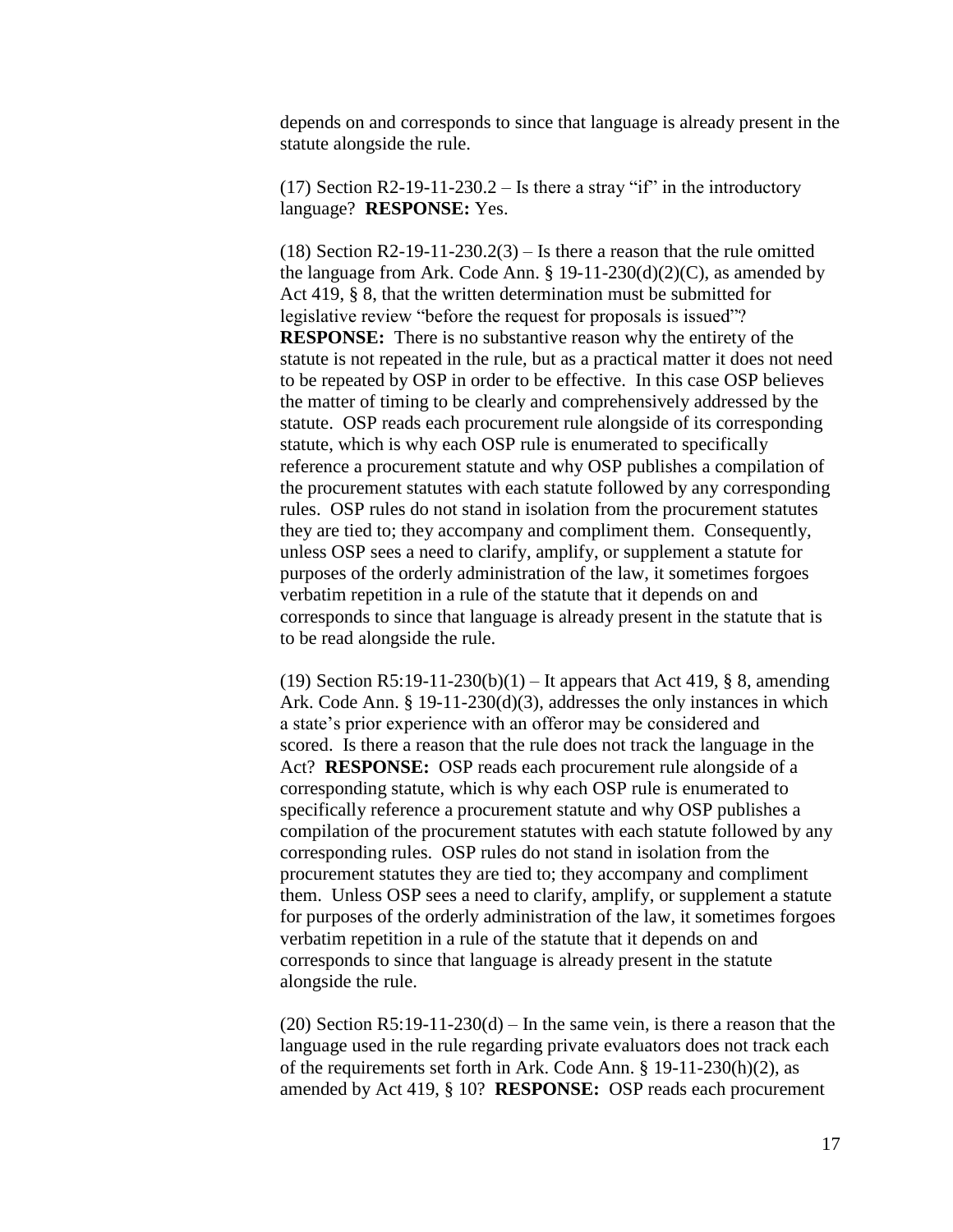rule alongside of a corresponding statute, which is why each OSP rule is enumerated to specifically reference a procurement statute and why OSP publishes a compilation of the procurement statutes with each statute followed by any corresponding rules. OSP rules do not stand in isolation from the procurement statutes they are tied to; they accompany and compliment them. Unless OSP sees a need to clarify, amplify, or supplement a statute for purposes of the orderly administration of the law, it sometimes forgoes verbatim repetition in a rule of the statute that it depends on and corresponds to since that language is already present in the statute alongside the rule.

(21) Section R1:19-11-233(a) – What is the rationale behind the striking of this subsection, when similar language was added to Ark. Code Ann. § 19-11-233, as amended by Act 419, § 11? **RESPONSE:** OSP felt the statute required no clarification, rendering R1:19-11-233(a) redundant.

(22) Section R1:19-11-233(c) – In referencing "all services contracts" must be presented for legislative review, does that mean "all" or those meeting the criteria of Ark. Code Ann. § 19-11-265, as amended by Act 417, § 7? **RESPONSE:** The sentence in question states "all services contracts must be presented for legislative review as required under Ark. Code Ann. § 19-11-265." OSP is of the opinion that "all services contracts" is qualified by and limited to "as required under Ark. Code Ann. § 19-11-265." Therefore, the direct answer to your question is "yes," "all" is limited and qualified to mean all of those meeting the criteria of Ark. Code Ann. § 19-11-265.

(23) Section R1:19-11-238 – Is there a reason that the phrase "if funds for the first fiscal year of the contemplated contract are available at the time of contracting" as found in Ark. Code Ann. § 19-11-238(a) was omitted from the rule? **RESPONSE:** Since R1:19-11-238 doesn't speak to or provide guidance on the funding condition found in the statute, OSP deemed it redundant to repeat the statutory funding condition in the rule.

(24) Section R2:19-11-242(4)(B)(i) – The summary of changes provided references this section, but I do not see it between Section R1:19-11-238 and R1-19-11-244 in the markup provided? **RESPONSE:** Thank you for spotting this error. R2:19-11-242 is not intended to be included in this rules promulgation, and was thus errantly included in the summary of changes.

(25) Sections R1-19-11-244.9 – It appears that there are two sections with this number. **RESPONSE:** Thank you for spotting this error. The second R1:19-11-244.9 should have been renumbered to R1:19-11-244.10.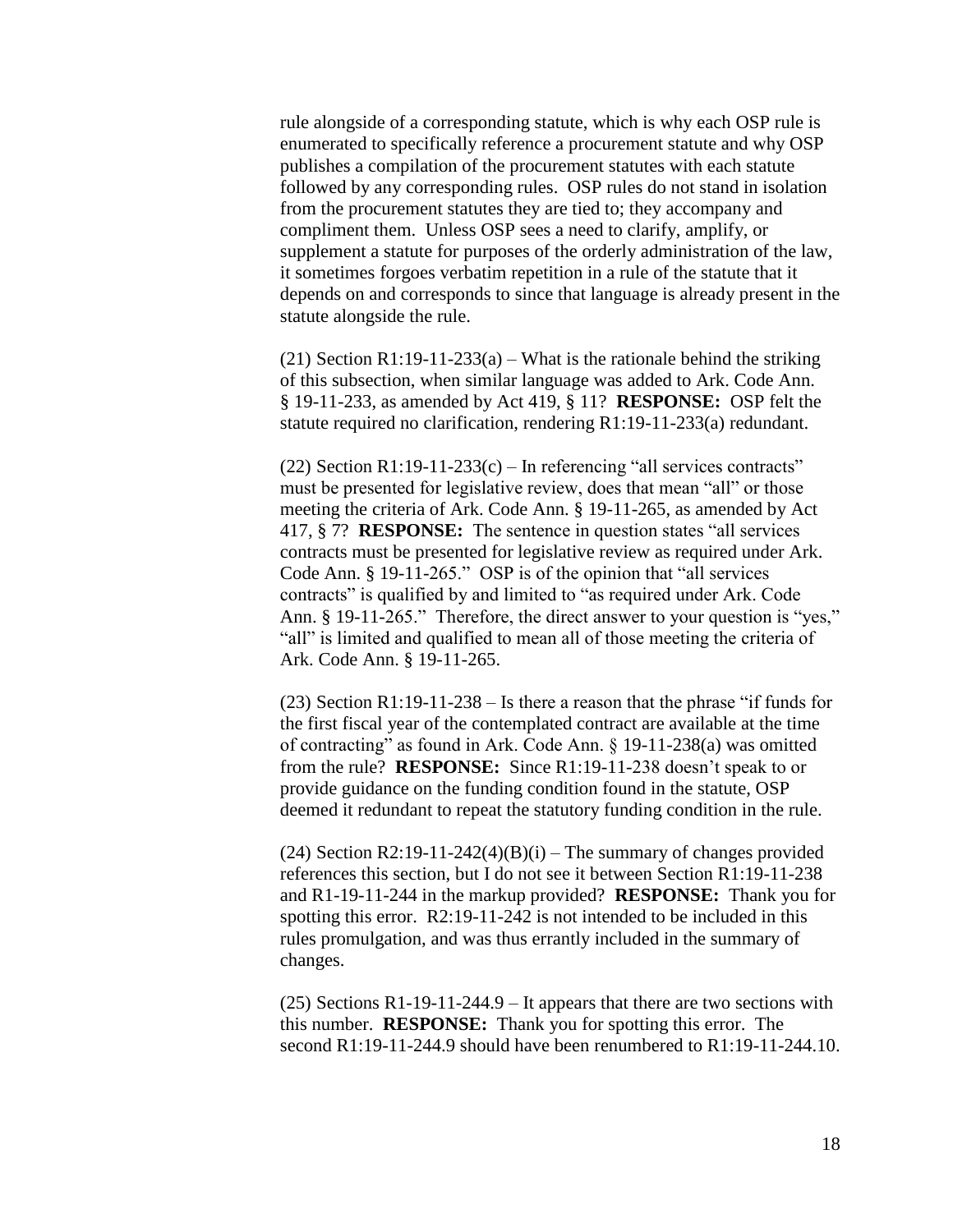(26) Section R1:19-11-249(a) – It appears that Ark. Code Ann.  $\S 19-11$ - $249(a)(2)(B)(ii)$ , as amended by Act 421, § 3, requires the State Procurement Director to adopt rules to create a review policy outlining how the economic justification for using a cooperative purchasing agreement may be demonstrated. Is this review policy included in the instant rules or will separate rules be promulgated? **RESPONSE:** R1:19- 11-249 requires agencies subject to the Procurement Code to seek a determination from the OSP Director that the cooperative purchasing agreement substantially meets the requirements of the Procurement Code. Part of that determination by the OSP Director includes the economic justification required by Ark. Code Ann.  $\S$  19-11-249(a)(2)(B)(ii). The form for requesting a cooperative review request requires that the requestor include a verifiable economic justification as to why using the cooperative purchasing agreement is more cost effective or is likely to realize savings when compared to conducting a solicitation.

Accordingly, OSP is of the opinion that in adopting the revised R1:19-11-  $249(a)$ , a rule is being adopted that creates the policy of agencies seeking a determination from the OSP Director that includes the economic justification requirement. To that end, OSP has already implemented this approach, and is now requiring the economic justification in the determinations of whether cooperative purchasing agreements substantially meet the requirements of the Procurement Code.

(27) Section R2:19-11-249 – I see where the provision for the reporting of cooperative contract purchases of state agencies *without* an agency procurement official has been included, but what about Ark. Code Ann.  $\S$  19-11-249(b)(1)(B), as amended by Act 421,  $\S$  3, which pertains to a state agency *that has* an agency procurement official and requires an annual report to ALC or JBC. Is there a reason that this language was omitted from the rule? **RESPONSE:** R2:19-11-249 is only seeking to provide guidance for agencies required to submit the data to OSP, per Ark. Code Ann. § 19-11-249(b)(1)(A). BLR is in a better position to determine how ALC or JBC wants agencies to deliver their reports to the legislature. OSP does not want to overstep and is not seeking to provide a rule for a reporting process that, per Ark. Code Ann. § 19-11-249(b)(1)(B), happens between the agencies and the legislature. OSP limited the application of this rule to align with the statutory respective Requirements for agencies and OSP.

(28) Section R1:19-11-265(a) – Is there a reason that the rule omits the language "of one (1) or more persons" when it is included in Ark. Code Ann. § 19-11-265(a)(1), as amended by Act 417, § 7, and includes the language "before the execution of the contract" when that language is stricken? **RESPONSE:** "Services" is defined in R1:19-11-265(a) says "Contracts requiring "services" as defined in Arkansas Procurement Law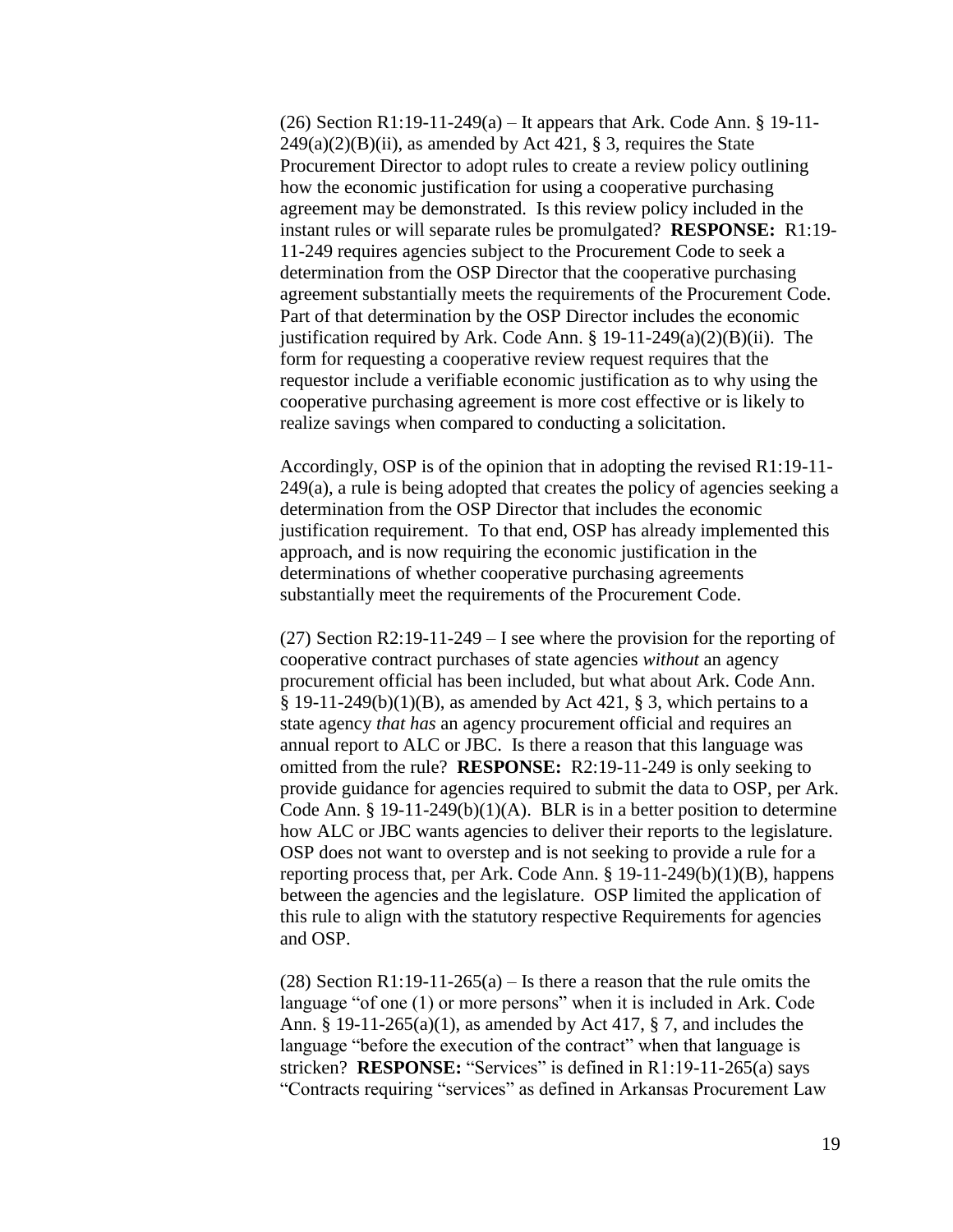and these rules," thereby including "of one (1) or more persons" in the definition. "Before the execution of the contract" is in the rule to provide agencies with guidance, and reduce confusion, as to what point in the procurement process the contract should be submitted to ALC or JBC.

(29) Section R1:19-11-265(b-d) – On what authority does the OSP rely for these sections? **RESPONSE:** Ark. Code Ann. § 19-11-225 gives the State Procurement Director broad discretion in adopting rules in accordance with the applicable provisions of the Procurement Code. Accordingly, the sections in R1:19-11-265(b-d) are based on caselaw and OSP policy as a result of these issues having led to confusion amongst agencies in the past, and thus necessitating a rule in OSP's opinion.

(30) Section R2:19-11-265(a)(1)(A) – Is there a reason that the Office included the term "initial" prior to contract amount when that term is not included in Ark. Code Ann. § 19-11-365(a)(4)(A)(ii)(a), as amended by Act 417, § 7? Can you have an increase "in" the initial amount on a renewal or extension, or would it be an increase "from" the initial amount? **RESPONSE:** With an increase in total projected contract amount already expressly included in the statutory definition of "material change" at Ark. Code Ann. § 19-11-265(a)(4)(A)(ii)(b), and with total projected contract amount meaning the total possible number of years of a contract, OSP deduces Ark. Code Ann. § 19-11-265(a)(4)(A)(ii)(a) to be referring to increases in the contract amount during the initial term of a contract. The term "initial contract amount" is defined in R2:19-11-265(b)(1) as "the amount agreed to for the initial term of a contract."

(31) Section R1:19-11-267(c) – Is there a reason that the language included in Ark. Code Ann. § 19-11-267(b)(1), as amended by Act 418, § 4, that the state agency, board, commission, or institution of higher education shall use performance-based standards "that are specifically tailored to the services being provided in the contract" was omitted from the rule? **RESPONSE:** OSP understands the statute to be the base on which the rule rests. Accordingly, OSP does not believe statutory language can be effaced by omission from a rule. The requirement that the performance standards at issue be "specifically tailored to the services being provided in the contract" remains intact and was not in need of comment in a rule.  $R1:19-11-267(c)$  is repeating the mandatory performance standards contract thresholds as the launching point for the rest of the rule, and was not intended to also dive into other content already covered by the statute. With all of that being said, OSP certainly does not oppose adding that statutory language if the Committee deems it desirable.

(32) Section R1:19-11-267(h) – On what authority does the OSP rely for exempting such contracts from using performance-based standards?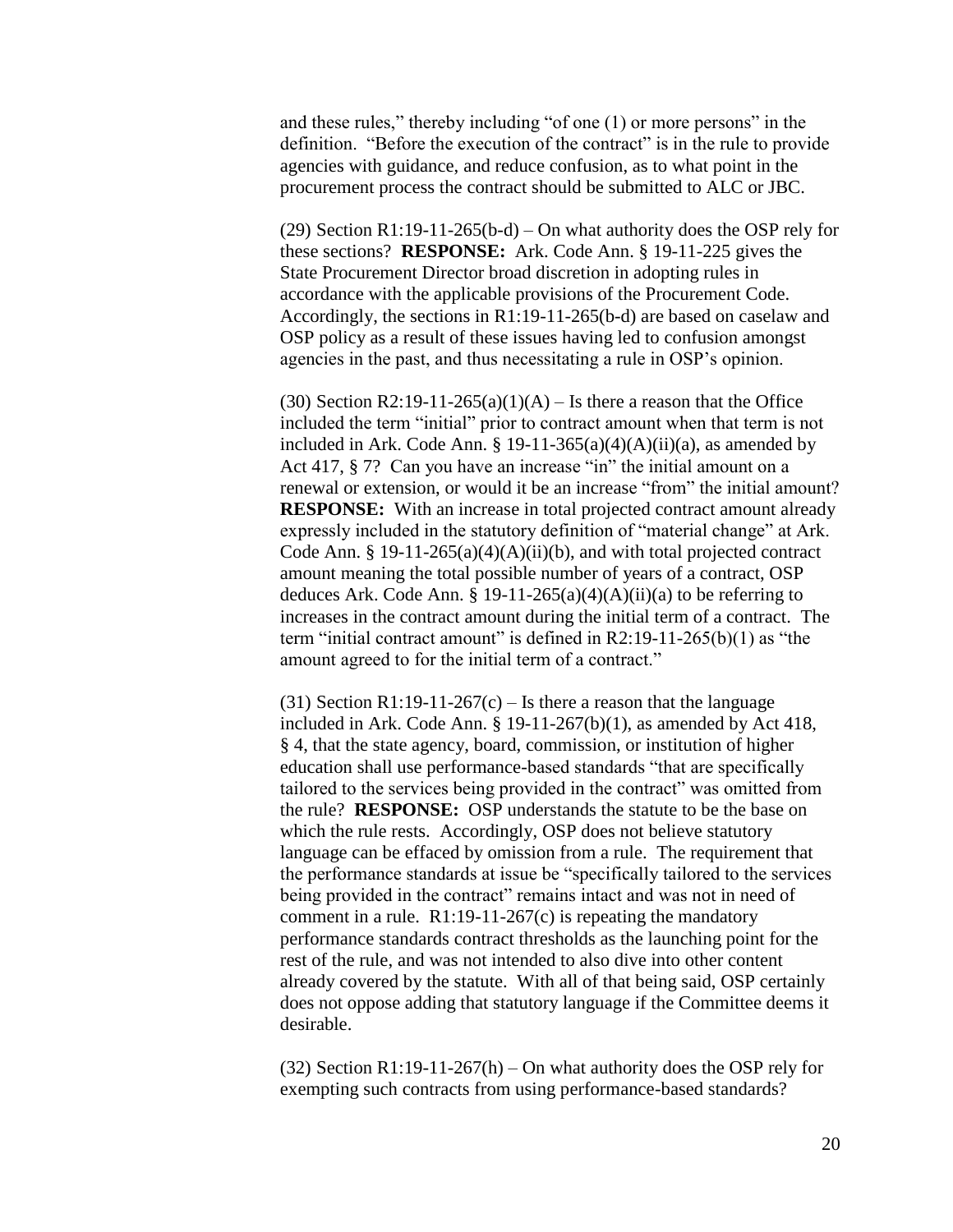**RESPONSE:** Ark. Code Ann. § 19-11-267(d)(1) gives broad discretion to the OSP Director to promulgate rules to implement and administer this section of the Procurement Code, subject to ALC or JBC approval. The substantive language of R1:19-11-267(h) was previously promulgated, and this author is surmising the original intent of the rule drafters and the ALC reviewers.

Sole source –  $R1:19-11-267(h)(1)$  states that if the contract has been awarded to a contractor with whom the state was compelled to contract with due to legal mandates, the primary purpose behind performance standards is moot due to the inability of the State to find a different contractor.

Emergency – The intent of Ark. Code Ann. § 19-11-233 is to provide expedited processes in emergency circumstances, as defined by the statute, where time is of the essence. Given the urgency of an emergency and what is at stake in the event of delay, the time it takes to develop performance standards seems to run contrary to the statutory intent of Ark. Code Ann. § 19-11-233, leading to the R1:19-11-267(h)(2) potential exemption.

 $(33)$  Section R1:19-11-268 – The summary states that this section is being repealed due to changes introduced in Act 418; however, while Ark. Code Ann. § 19-11-1013 was repealed as duplicative in § 7 of the Act, it appears that vendor performance reports are still required in certain circumstances pursuant to Ark. Code Ann. § 19-11-268, as amended by Act 418, § 4. Is there a reason this section is being removed in its entirety? **RESPONSE:** The intent of R1:19-11-268 was to reiterate the thresholds and frequency of vendor performance reports. With those specific requirements having been removed by Act 418, that iteration of the rule was incorrect. OSP is of the opinion that the statute is sufficiently clear as to its meaning and reach and does not require a new rule that would merely repeat the statute.

(34) Section R1:19-11-[273] *Solicitation Conferences* – On what authority does the OSP rely for this section? **RESPONSE:** In addition to the general rulemaking authority given to the OSP Director under 19-11-225, OSP has attempted to craft a rule that dovetails with the other forms of communications authorized in law between the state and potential contractors. In that effort, OSP listed in R1:19-11-273 the type of information that could be exchanged in a solicitation conference that remains within those confines.

#### (35) Section R3:19-11-[273] –

(a) As with question 15(b) above, on what authority does OSP rely for the language concerning discussions?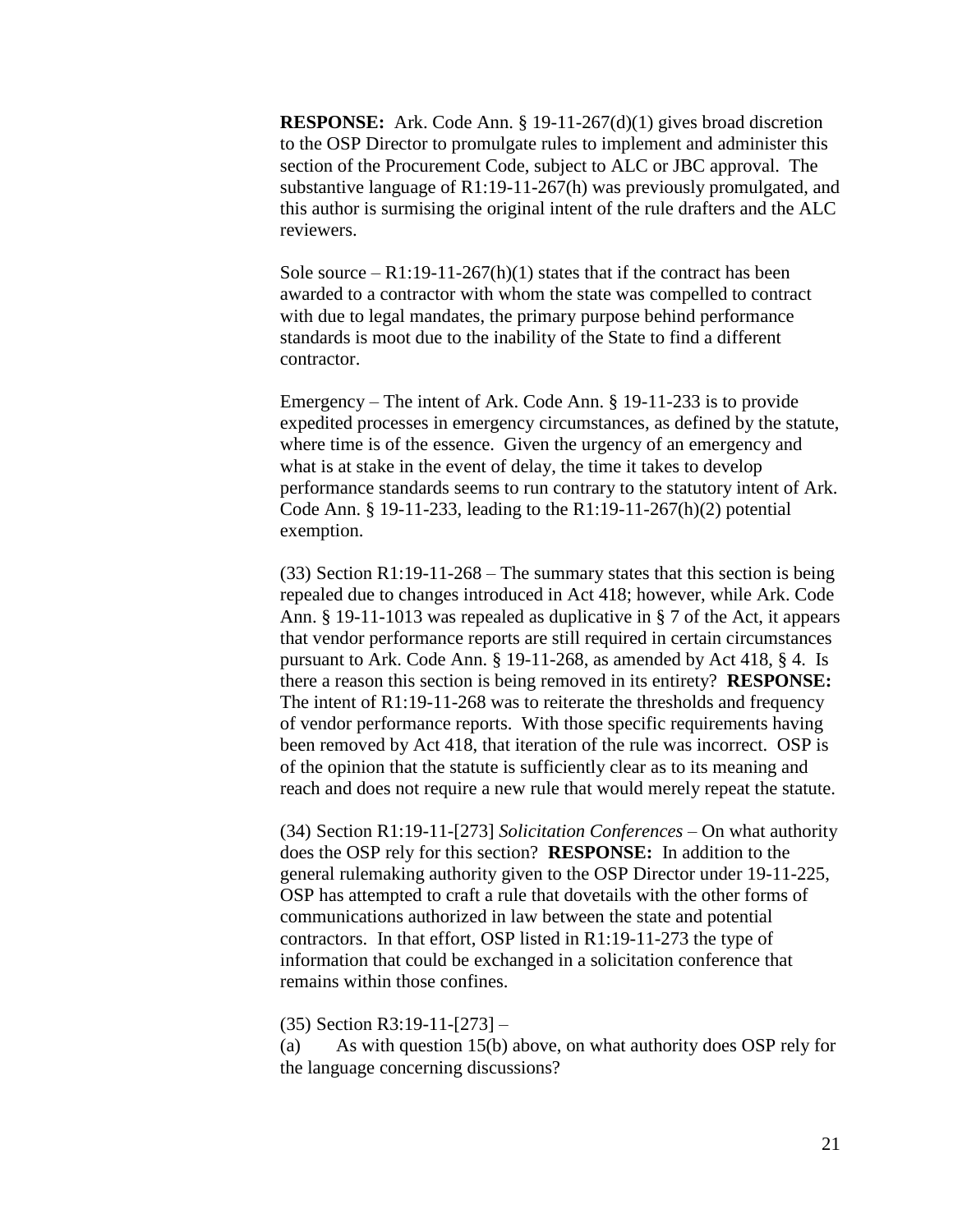(b) Is this section duplicative of Section R6:19-11-229?

(c) Does this section conflict with Section R6:19-11-229 in that this section appears to include a caveat to the rule that discussions will not be binding "unless it is subsequently reduced to writing and included in the solicitation" that is not included in Section R6:19-11-229?

**RESPONSE:** R3:19-11-273 mirrors Ark. Code Ann. § 19-11-273(d) in expressing that statements made during solicitation conferences does not alter solicitations unless made in writing.

R6:19-11-229 is applicable only to IFBs, while R3:19-11-273 is intended to be applicable to solicitation conferences generally, and the language has been modified to better capture this general applicability.

OSP does not believe R6:19-11-229 conflicts because Ark. Code Ann. § 19-11-273(d) states changes must be written. R6:19-11-229 is simply of narrower application because that rule is particular to competitive sealed bidding, which is authorized under Ark. Code Ann. § 19-11-229 and is one of the primary procurement methods. However, OSP would not object to R6:19-11-229 being removed since there is another rule that covers the same subject matter more broadly.

(36) Section R3:19-11-[275] – Is there a reason that the OSP did not simply track the language set forth in Ark. Code Ann. § 19-11-275(e), as amended by Act 419, § 12, concerning information provided in response to a request for information being exempt from the FOIA until one of three events occurs? **RESPONSE:** R3:19-11-275 substantially mirrors Ark. Code Ann. § 19-11-275(e). As it relates to R3:19-11-275(3), an earlier iteration of this proposed rule stated "In the event a final determination is made to not proceed with a solicitation following a request for information, the issuer of the request for information should insert a note or other documentation in the solicitation file of the request for information documenting the date of the determination." Internal concerns were raised this allowed for an open-ended ability to prolong the FOIA exemption indefinitely, and so the 24 month expiration was added to balance the exemption against the FOIA intent to provide transparency.

The proposed effective date is pending legislative review and approval.

**FINANCIAL IMPACT:** The agency stated that the amended rules have no financial impact.

**LEGAL AUTHORIZATION:** These rules implement Acts 417 through 421 of 2019, which made changes to the Arkansas Procurement Law, as well as incorporate changes brought about by Act 658 of 2019. The State Procurement Director has the general authority to promulgate rules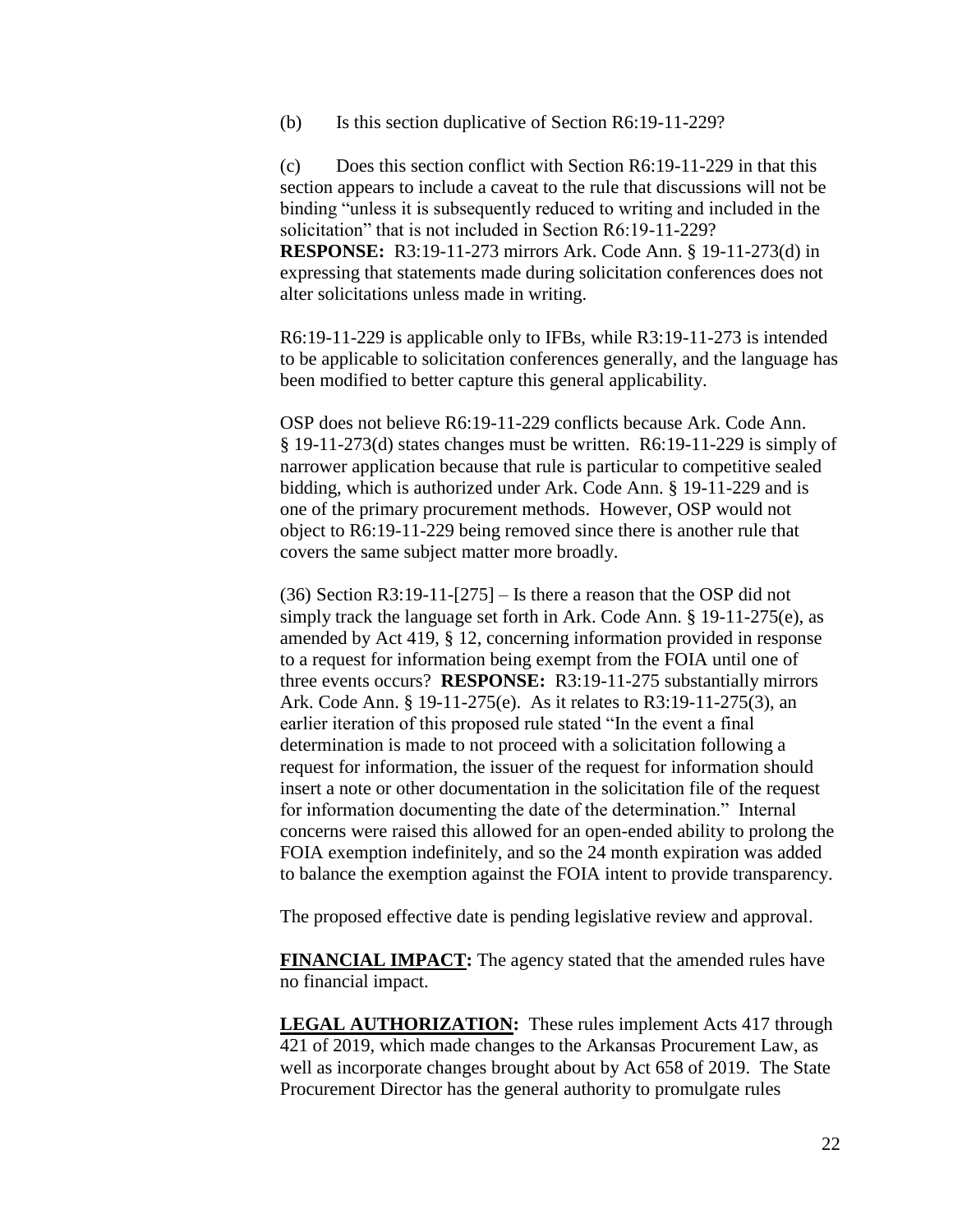implementing the Arkansas Procurement Law. *See* Ark. Code Ann. § 19- 11-225(a), as amended by Act 419, § 2. *See also* Ark. Code Ann. § 19-11-  $217(b)(1)$ . The Director also has the authority to "adopt rules governing" the internal procedures of the Office of State Procurement." *See* Ark. Code Ann. § 19-11-217(b)(2). The Director has specific authority to promulgate rules related to emergency procurements (Ark. Code Ann. § 19-11-233), performance-based contracts (Ark. Code Ann. § 19-11-  $267(d)(1)$ , and contract review (Ark. Code Ann. § 19-11-219(c), as amended by Act 418, § 2).

Act 417, sponsored by Representative Jim Dotson, amended the review and reporting requirements for service contracts and provided for the tracking and reporting of contracts procured by state agencies. As codified at Ark. Code Ann.  $\S$  19-11-217(c)(9), it required the Director to maintain "a roster of expiring contracts entered into by a state agency for which there is no new requisition." Act 418, also sponsored by Representative Dotson, amended the law concerning the content, term, and review of contracts procured by the state. It also required the use of performance-based contracts and amended vendor performance report requirements.

Act 419, sponsored by Representative Jeff Wardlaw, amended the law concerning various procurement methods and provided for the training and certification of procurement officials. It also required additional legislative review of procurement rules. The Act, as codified at Ark. Code Ann. § 19-11-276(d)(2), specifically allows the Director to promulgate rules specifying procurement certification revocation procedures.

Act 420, sponsored by Representative Wardlaw, amended the law concerning the Director's delegation authority. It also amended the law concerning protests of solicitations and awards under the Arkansas Procurement Law. The Act, as codified at Ark. Code Ann. § 19-11- 218(b), specifically requires the Director to adopt rules regarding written delegation orders and procurement training.

Act 421, also sponsored by Representative Wardlaw, amended the law concerning state contracts and cooperative purchasing agreements. As codified at Ark. Code Ann. § 19-11-223(d)(5), it requires the Director to promulgate rules "related to the [D]irector's duty to promote mandatory state contract use" as detailed.

Act 658, sponsored by Representative Jack Ladyman, amended the law concerning state agency capital improvement contracts for purposes of uniformity.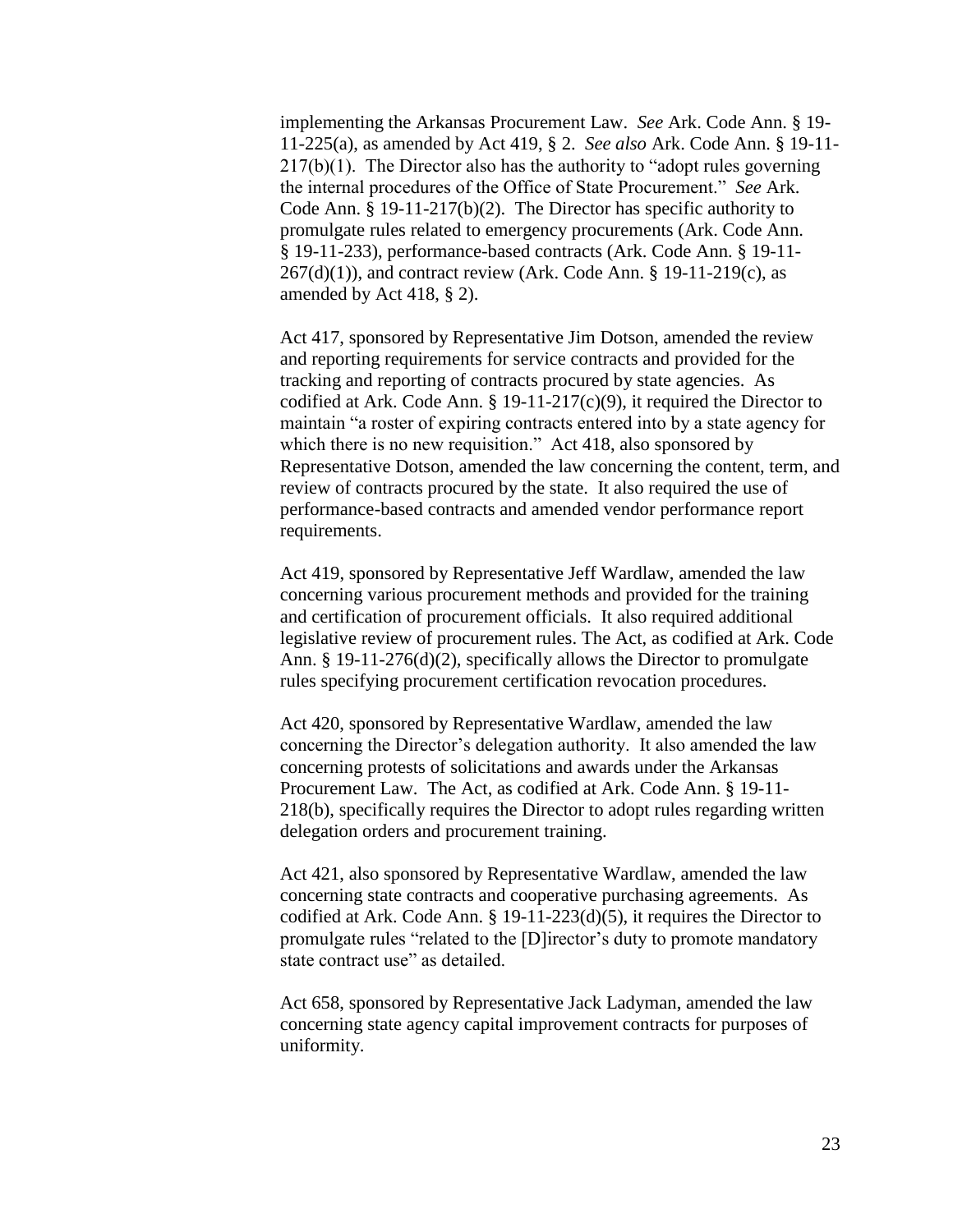#### **E. Rules Filed Pursuant to Ark. Code Ann. § 10-3-309.**

## **1. DEPARTMENT OF AGRICULTURE, ARKANSAS LIVESTOCK & POULTRY COMMISSION (Mr. Patrick Fisk, Mr. Wade Hodge)**

### **a. SUBJECT: Brucellosis in Cattle and Repeals**

**DESCRIPTION:** The proposed rule combines four separate brucellosis rules into one rule, allowing for the repeal of four rules. The rule is promulgated by the Arkansas Livestock & Poultry Commission ("Commission"), as are the rules to be repealed.

Brucellosis is a contagious disease found in cattle that can also affect humans. It can cause spontaneous abortions, infertility, decreased milk production, weight loss, and lameness. The Commission currently has four separate rules dealing with the disease, dating from the 1970s and 80s. Arkansas Department of Agriculture ("Department") staff held multiple meetings with industry representatives and was able to combine all four rules into one rule. The Commission voted to repeal the four existing rules and go forward with promulgation of this combined rule on July 18, 2019, and voted on the final rule after close of public comment on December 12, 2019.

The proposed rule:

- Combines four separate rules
- Adds a "Definitions" section
- Removes or clarifies confusing or contradictory language
- Allows interested parties to find needed information in one document
- Will allow for the repeal of four rules

The Commission currently has four separate brucellosis rules that will be repealed:

(1) Management of Brucellosis and Adjacent Herds and On-Farm Calfhood Vaccination (1969)

(2) Exposed Brucellosis Cattle (1972)

- (3) Depopulation of Brucella Abortus Infected Cattle Herds (1988)
- (4) Vaccination of Brucellosis Infected Cattle Herds (1988)

The information in these rules deals with how to manage and control the spread of brucellosis. There is no need for separate rules, and in fact, having separate rules can lead to confusion. If someone reads one of the rules and complies with it, it may be reasonable for that individual to believe they have complied with everything they are supposed to do. Therefore, combining the rules is helpful to those subject to the rules, and helpful in assisting Department staff in carrying out their responsibilities.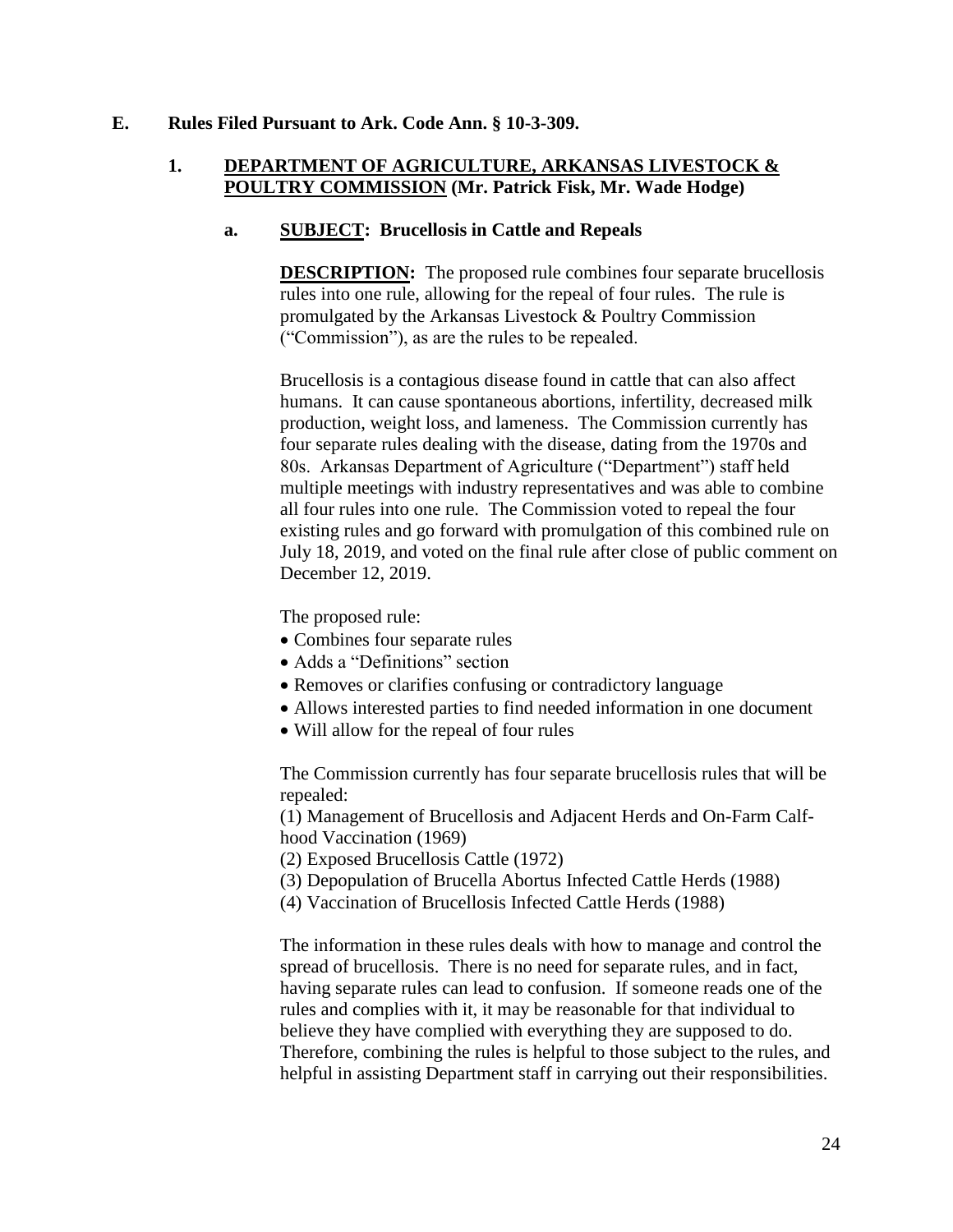The existing rules are short, so combining them into one rule does not result in a rule that is cumbersome.

No substantive changes were made relative to the requirements of the current rules.

**PUBLIC COMMENT:** No public hearing was held. The public comment period expired on November 2, 2019. The Commission provided the following summary of the sole comment that it received and its response thereto:

One comment was received from the Livestock Marketing Association. The comment suggested that Section IV.E.4 was old language and no longer needed. The Commission noted that while Arkansas is currently Brucellosis free, the language should be left in the rule as a precaution against potential future brucellosis outbreaks.

Rebecca Miller-Rice, an attorney with the Bureau of Legislative Research, asked the following questions:

(1) *Definitions* I.F. – Is the definition for "Quarantine Feedlot" missing? **RESPONSE:** Definition was added.

(2) Section IV.B.6.b. – The prior rule referred to "Reactors and B-branded exposed cattle" and required that they be "B-branded and tagged." The proposed rule refers to "Reactors and S-branded exposed cattle" and requires that they be "B-branded and tagged." Should the branded following "Reactors" be "S" or "B" in the new rule? **RESPONSE:** Language was corrected.

(3) Section V.F. – The prior rule required all known exposed cattle in interstate movement consigned to slaughter or a quarantined feedlot shall be branded "S" or "B" prior to entry to Arkansas. The proposed rule allows for only a branding of "S." Is this correct? **RESPONSE:** Yes.

(4) Section V – There is a statement of "More discussion on S brand VS B brand" at the conclusion of the section. Is that part of the rule? **RESPONSE:** Language deleted.

The proposed effective date is pending legislative review and approval.

**FINANCIAL IMPACT:** The agency states that the proposed rule and repeals have no financial impact.

**LEGAL AUTHORIZATION:** Pursuant to Arkansas Code Annotated § 2-40-103(a)(2), it is the duty of the Arkansas Livestock and Poultry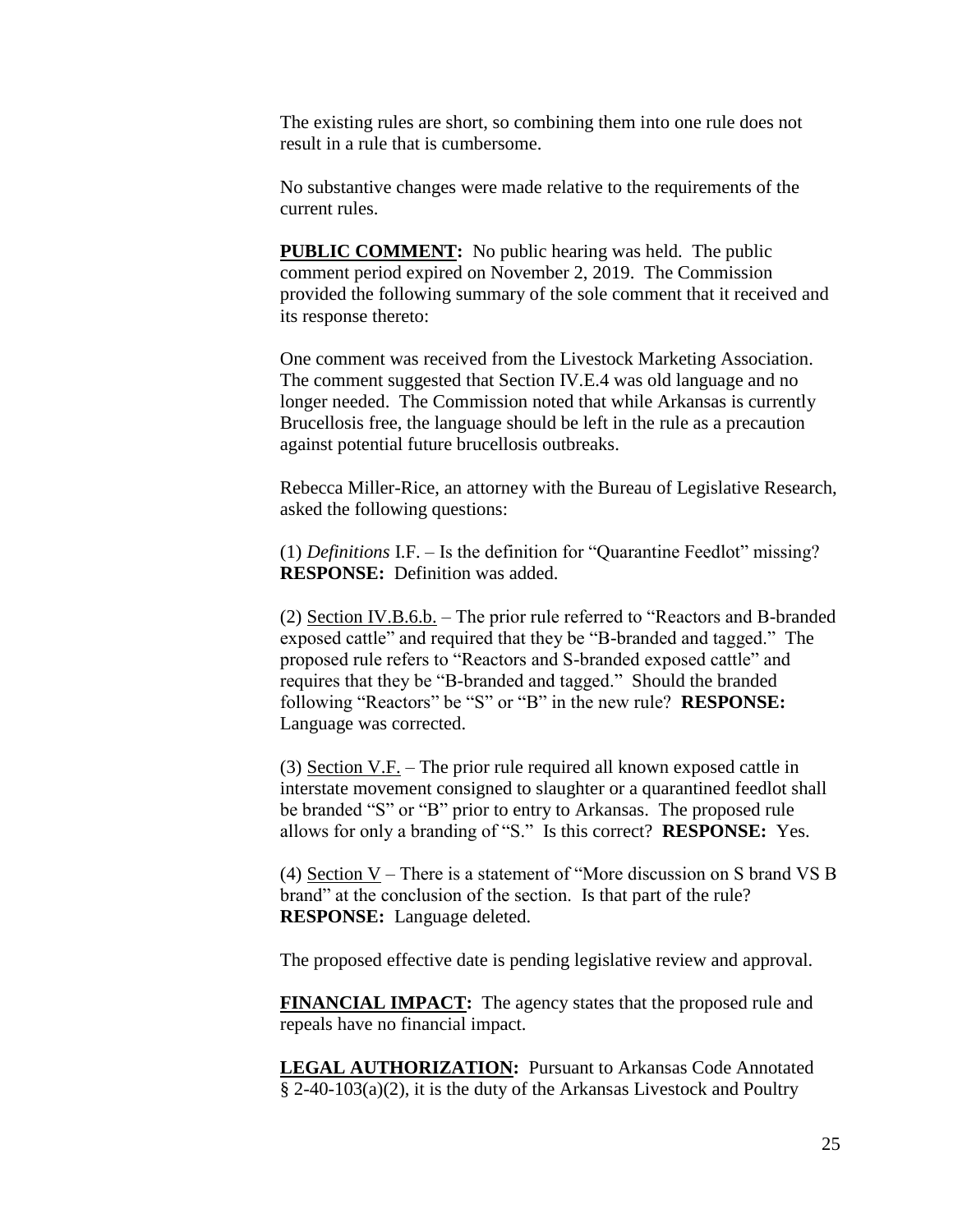Commission to establish and promulgate rules in regard to isolation or quarantine of infected animals, disinfection of animals and premises, destruction of incurably diseased animals, and disposal of carcasses as it may deem necessary to prevent the spread of disease.

### **b. SUBJECT: Trichomoniasis Testing and Movement Requirements for Cattle**

**DESCRIPTION:** The Arkansas Livestock and Poultry Commission ("Commission") is proposing amendments to the Trichomoniasis Testing and Movement Requirements for Cattle rule.

Pursuant to A.C.A. § 2-33-107(a), the Commission has authority for the control, suppression, and eradication of livestock and poultry diseases in this state and is required by A.C.A.  $\S$  2-40-103(a)(2) to adopt rules regarding isolation or quarantine of infected animals. The Trichomoniasis rule was promulgated in 2009 to provide for suppression and control of the disease and isolation of diseased animals. Department of Agriculture staff held multiple meetings with industry representatives to review this rule, and it was decided to clarify and update certain provisions of the rule. The Commission voted to go forward with the proposed amendments to this rule on July 18, 2019, and voted on the final rule after close of public comment on December 12, 2019.

The proposed rule:

- Adds certain definitions and removes unneeded definitions
- Re-numbers paragraphs for uniformity with other Commission rules
- Provides additional time for cattle to be moved from the Livestock
- Market to the buyer's facility

Trichomoniasis is a highly contagious disease of the reproductive tract of cattle. It can cause a reduced calf crop or lower weaning weights. Because infected bulls typically show no outward signs of the disease, testing of cattle entering and leaving the state is imperative. It is also important to separate bulls testing positive or bulls that have not been tested from other cattle.

The rule requires that any bull sold in Arkansas must show a negative Trichomoniasis test prior to change of ownership. Bulls brought to market for sale that are untested or found positive with Trichomoniasis must be isolated from other animals, sent to slaughter, and must be removed from the livestock market within seven (7) days. Because additional time is sometimes needed to remove the animals from the premises, the Commission is proposing an amendment that would extend the time the buyer has to pick the animal up from the market from seven (7) to fourteen (14) days. This change was requested by the industry and is a change that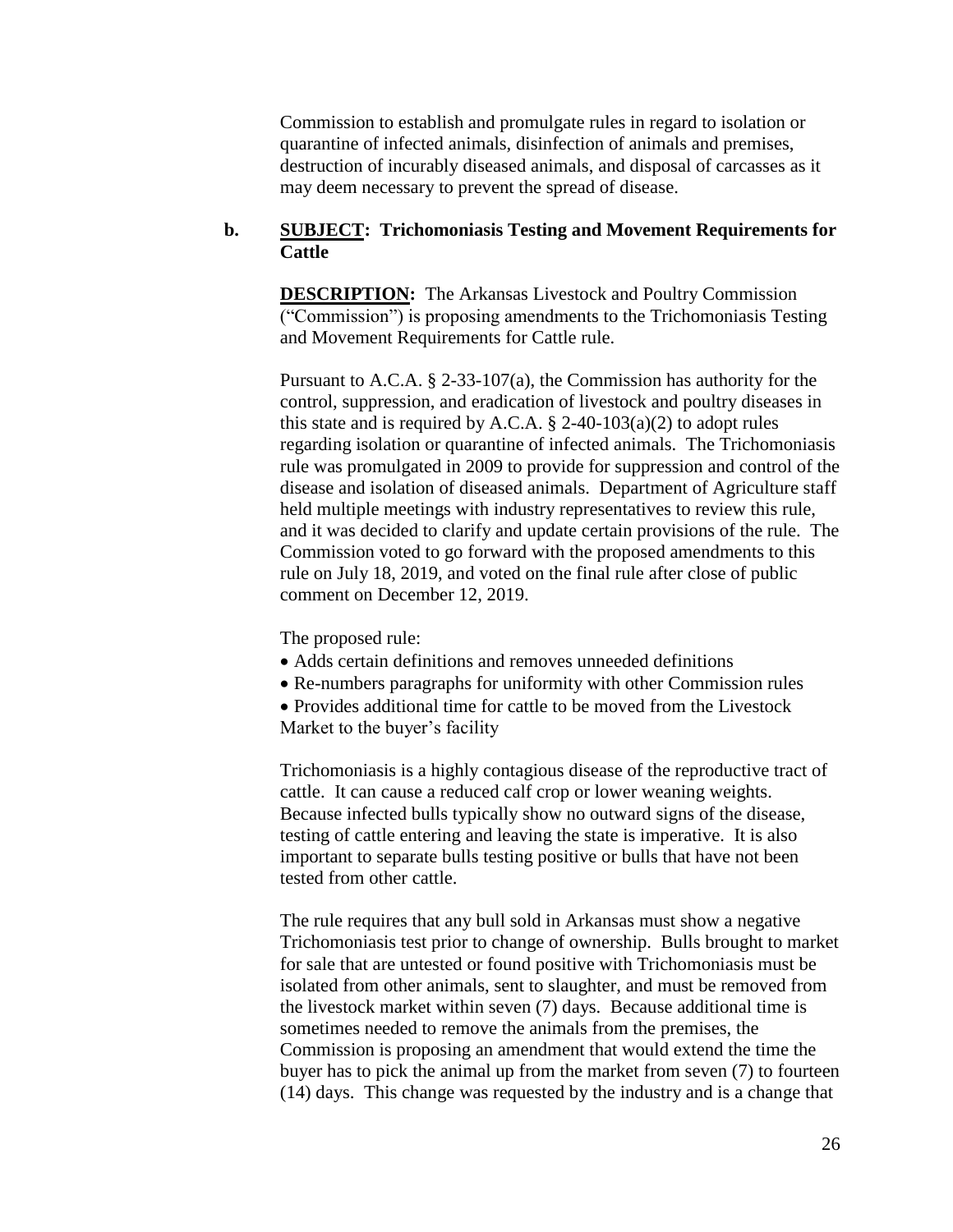the Commission and Department staff believe can be made without compromising animal health.

**PUBLIC COMMENT:** No public hearing was held. The public comment period expired on November 2, 2019. The Commission provided the following summary of the comments that it received and its response thereto:

Comments were received from the Livestock Marketing Association. The comments expressed support for proposed changes that allow for more out-of-state bulls and bulls needing Trichomoniasis testing to be sold at Arkansas markets. The comments requested changes be made to the proposed rule allowing bulls that have not been tested for Trichomoniasis to be transferred to an approved feedyard using a particular federal form, VS-127. They also requested that the rule be amended to allow cattle to be transferred with a temporary paper backtag instead of a permanent official USDA eartag. The Commission considered the comments and voted to not make changes to the proposed rule, as it was felt that the proposed rule provided greater safeguards against the spread of contagious diseases.

The proposed effective date is pending legislative review and approval.

**FINANCIAL IMPACT:** The agency states that the amended rule has no financial impact.

**LEGAL AUTHORIZATION:** Pursuant to Arkansas Code Annotated § 2-40-103(a)(2), it is the duty of the Arkansas Livestock and Poultry Commission to establish and promulgate rules in regard to isolation or quarantine of infected animals, disinfection of animals and premises, destruction of incurably diseased animals, and disposal of carcasses as it may deem necessary to prevent the spread of disease.

#### **c. SUBJECT: Airborne Eradication of Feral Hogs**

**DESCRIPTION:** The Arkansas Livestock and Poultry Commission ("Commission") proposes this rule to allow the airborne eradication of feral hogs in Arkansas.

In 2017, the Arkansas General Assembly passed Act 1010, which created the Feral Hog Eradication Task Force. One of the recommendations of the Task Force was to propose legislation addressing feral hogs. As a result, in 2019, the General Assembly passed Act 991. Among other things, Act 991 authorized the airborne hunting of feral hogs by individuals holding a permit issued by the Commission pursuant to federal law. Act 991 became effective July 24, 2019.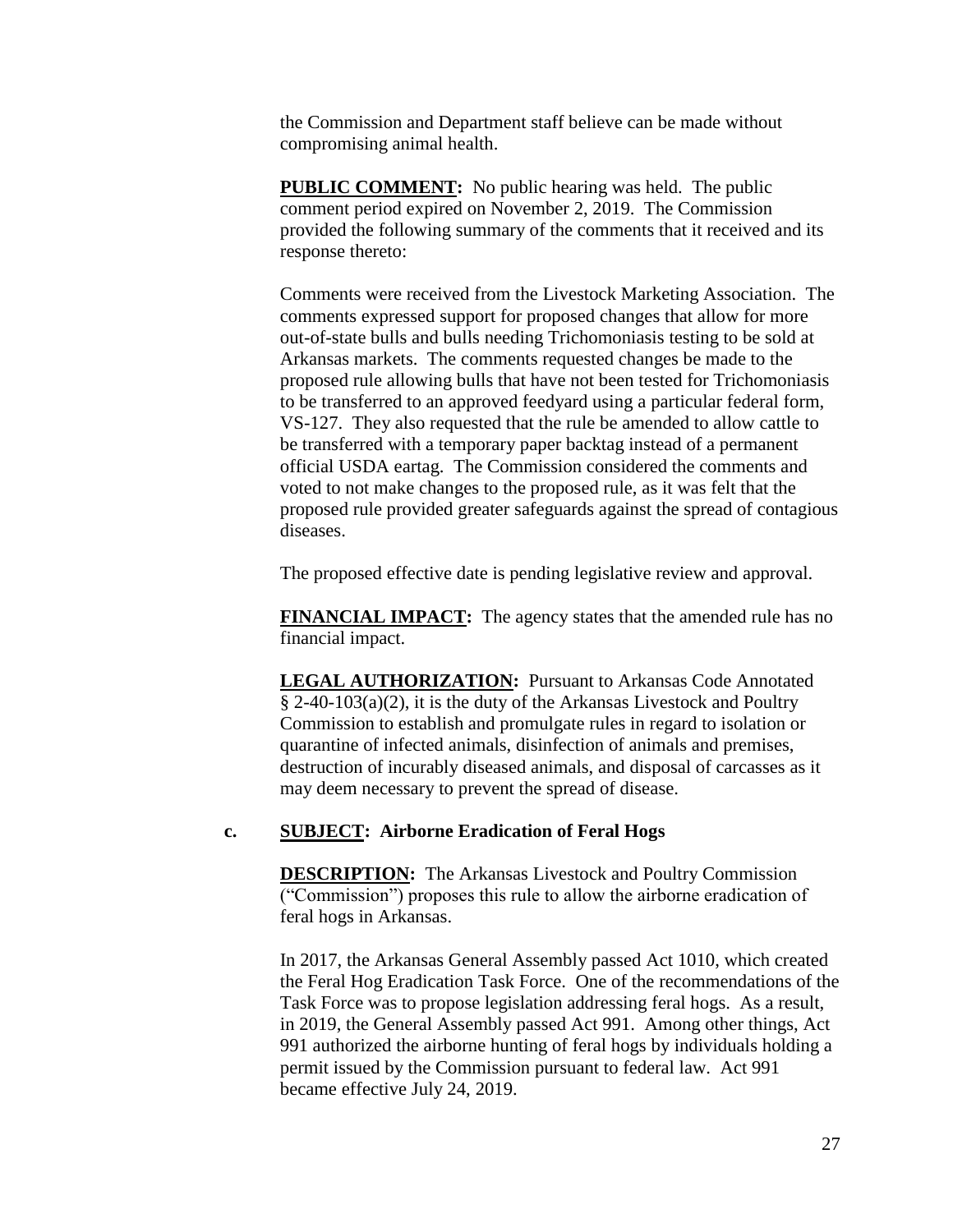The proposed rule:

- Establishes issuance of a permit as outlined in this summary
- Establishes what information will be necessary for applicants to submit
- Establishes prohibited acts that could lead to suspension or revocation of a permit

• Informs applicants that the Department of Agriculture is required by federal law to share with both the FBI and the Department of the Interior certain personal information assembled in connection with the issuance of a permit

Current federal law, 16 U.S.C. § 742j-1, makes it illegal to hunt from aircraft unless done pursuant to a permit issued by the United States or any State to protect "land, water, wildlife, domesticated animals, human life, or crops." The issuance of a permit necessitates informing applicants and permit holders of the requirements for both obtaining and maintaining such a permit. The rule clearly informs applicants of acts that are not authorized by the issuance of a permit and outlines information that must be provided to the Commission in order to obtain a permit.

The federal law and regulations, 50 C.F.R. 19, require states issuing permits to submit certain information on the applicant in an annual report to the Department of the Interior, and to immediately notify the FBI regarding the issuance of such a permit. The rule provides clear notice to applicants that the information collected by the Commission will be shared with federal authorities. Both the information required to be submitted by applicants as well as the prohibitions contained in the rule come directly from the federal law and federal regulations.

The rule does not impose a fee, because Act 991 of 2019 did not give the Commission authority to assess a fee for these permits.

**PUBLIC COMMENT:** No public hearing was held. The public comment period expired on November 2, 2019. The Commission received no comments.

Rebecca Miller-Rice, an attorney with the Bureau of Legislative Research, asked the following question:

In Sections I.A. and I.C.1., there is mention of the necessity for the protection of timber; however, I am not seeing timber referenced in Act 991 of 2019, 16 U.S.C. § 742j-1, or 50 C.F.R. § 19. From where does this basis for a permit come? **RESPONSE:** We were just trying to make it clear in the rule that timber is a crop because many people do not think of timber production when they think of crops. Governor Hutchinson specifically mentioned that in his weekly radio address earlier this week.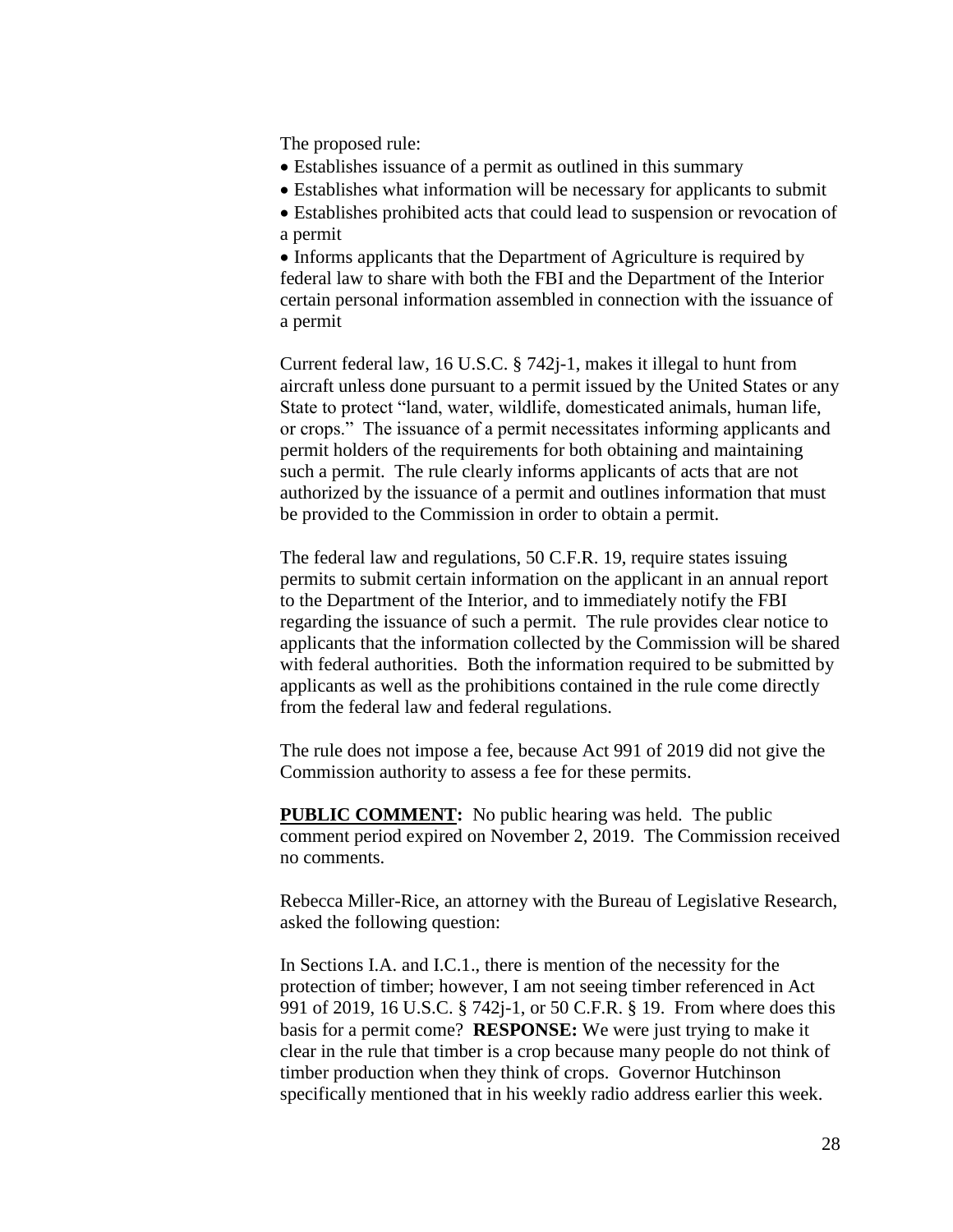[\(https://www.kark.com/news/local-news/governor-hutchinsons-weekly](https://www.kark.com/news/local-news/governor-hutchinsons-weekly-address-arkansas-timber-is-a-crop-too/)[address-arkansas-timber-is-a-crop-too/](https://www.kark.com/news/local-news/governor-hutchinsons-weekly-address-arkansas-timber-is-a-crop-too/))

The proposed effective date is pending legislative review and approval.

**FINANCIAL IMPACT:** The agency states that the proposed rule has no financial impact.

**LEGAL AUTHORIZATION:** The proposed rule implements Act 991 of 2019, sponsored by Senator Kim Hammer, which amended the definition of "feral hog"; amended the law regarding the release of feral hogs into the wild; and amended the law regarding the capturing and killing of feral hogs. Pursuant to Arkansas Code Annotated § 2-33-107(c), the Arkansas Livestock and Poultry Commission shall have the authority to make, modify, and enforce such rules and orders, not inconsistent with law, as it shall from time to time deem necessary to effectively carry out the functions performable by it.

# **2. DEPARTMENT OF COMMERCE, OFFICE OF SKILLS DEVELOPMENT (Mr. Cody Waits)**

# **a. SUBJECT: Revised Rules and Regulations for Arkansas's Registered Apprenticeship Programs**

**DESCRIPTION:** Registered apprenticeship programs must follow these rules to be in compliance with state law. Changes to the rules include updates in language to reflect government transformation that has impacted the State Apprenticeship Office, Office of Skills Development, the former Arkansas Department of Career Education, and the newly created Arkansas Department of Commerce. Additional revisions have been updated to reflect changes made under Act 369 of 2019. Further, in Section XIII, *Funding and other information*, A.7., language was updated by striking "must" and inserting "may" to provide flexibility for program sponsors to no longer be required to utilize an LEA as significant cost savings may occur by eliminating the method by which sponsors must have funds sent through an LEA.

**PUBLIC COMMENT:** No public hearing was held. The public comment period expired on September 23, 2019. The Office received no public comments.

Rebecca Miller-Rice, an attorney with the Bureau of Legislative Research, asked the following question: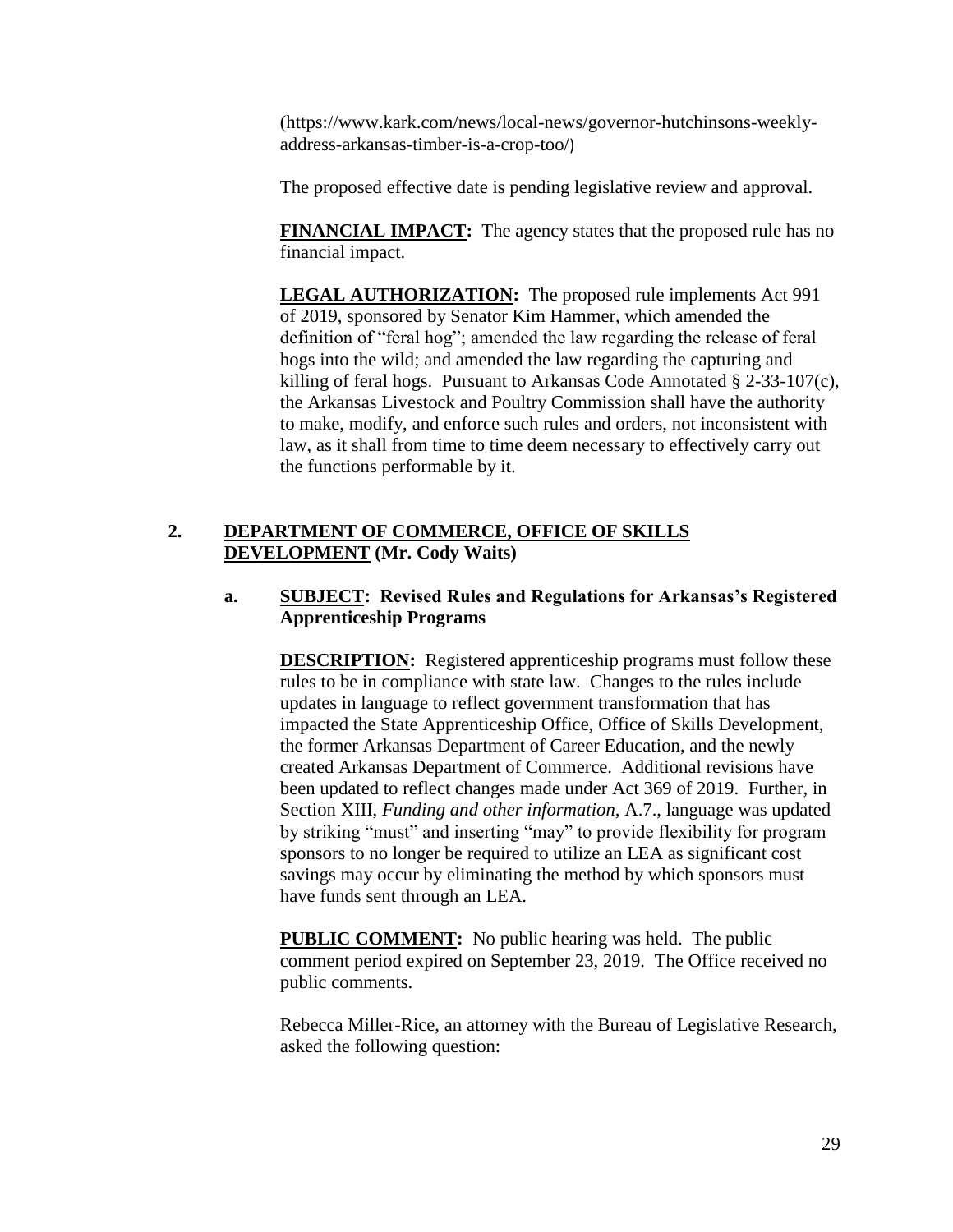Within the title and Section I of the rules, the term "regulation" has remained. I just wanted to make mention of Act 315 of 2019, § 3204(b)(3), which concerns the uniform use of the term "rule" and requires governmental entities to ensure the use of the term "rule" upon promulgation of any rule after the effective date of the Act, which was July 24, 2019. **RESPONSE:** Changes were made to the rules to comply with Act 315.

The proposed effective date is pending legislative review and approval.

**FINANCIAL IMPACT:** The agency states that the amended rules have no financial impact.

**LEGAL AUTHORIZATION:** Pursuant to Arkansas Code Annotated § 6-52-203, as amended by Act 910 of 2019, § 147, the Office of Skills Development and the State Apprenticeship Coordination Steering Committee shall promulgate rules necessary to implement the provisions of Title 6, Chapter 52, Subchapter 2 of the Arkansas Code, concerning apprenticeship training programs. The proposed changes include those made in light of Act 369 of 2019, sponsored by Senator Jane English, which amended certain laws regarding apprenticeship and training programs, school approval, and membership on boards with respect to the Career Education and Workforce Development Board.

## **3. DEPARTMENT OF CORRECTIONS, OFFICE OF THE SECRETARY (Mr. Solomon Graves, Ms. Takelia McDaniel)**

# **a. SUBJECT: AR 005 Reporting of Incidents**

**DESCRIPTION:** The Department of Corrections is amending rules on the reporting of incidents. Consistent with direction from the Board of Corrections, this rule is being condensed to reflect a general statement of policy. Proposed amendments also reflect the current electronic logging and reporting of incidents. This rule ensures that all significant incidents occurring within the Division of Correction are completely documented by the employees involved, and all appropriate personnel are informed of the incident in a timely manner.

**PUBLIC COMMENT:** A public hearing was not held in this matter. The public comment period expired on November 26, 2019. The Department of Corrections received no public comments.

Suba Desikan, an attorney with the Bureau of Legislative Research, asked the following question and received the following response: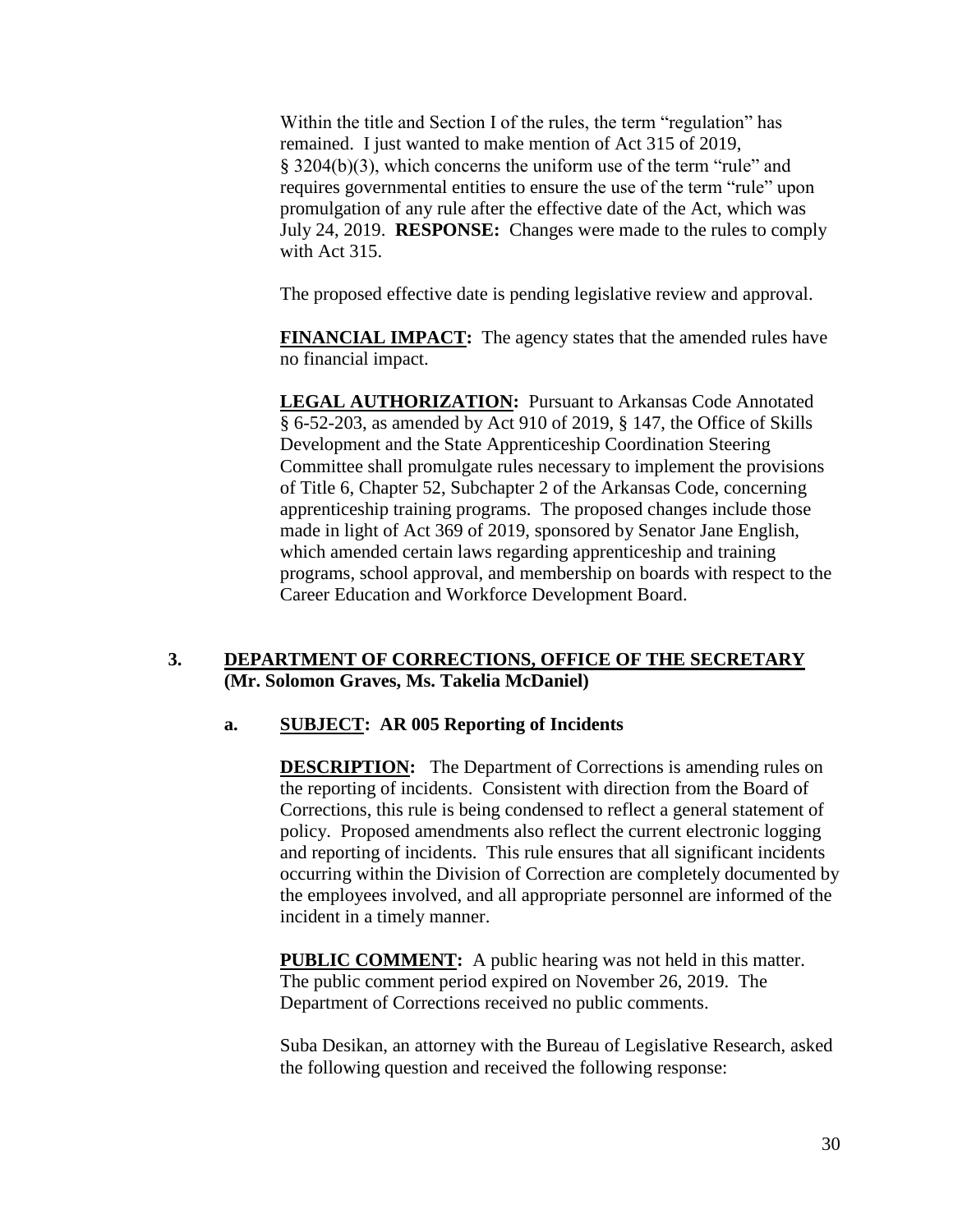In Section 1 of the rule, you reference "Arkansas Department of Correction." Under transformation, we have a "Division of Correction" and a "Department of Corrections." Could you please clarify? **RESPONSE: [**A revised mark-up was submitted changing "Arkansas Department of Correction" to "Arkansas Division of Correction."]

The proposed effective date is pending legislative review and approval.

**FINANCIAL IMPACT:** The agency states that this rule has no financial impact.

**LEGAL AUTHORIZATION:** Pursuant to Act 910 of 2019, the Department of Corrections was created as a cabinet-level Department, and the Board of Corrections was designated as the governing authority of the department. *See* Ark. Code Ann. § 25-43-401, as amended by Act 910 of 2019. Concurrently, the existing Department of Correction was newly designated as the Division of Correction and transferred to the Department of Corrections. *See* Ark. Code Ann. § 25-43-402, as amended by Act 910 of 2019. The Division of Correction has exclusive jurisdiction over the care, charge, custody, control, management, administration, and supervision of all persons and offenders committed to, or in the custody of, the state penitentiary. *See* Ark. Code Ann. § 12-27-103(b), as amended by Acts 910 and 315 of 2019. The division's functions, powers, and duties are administered in accordance with the policies and rules promulgated by the Board of Corrections. *See* § 12-27-103(b), as amended by Acts 910 and 315 of 2019. The Board of Corrections has general supervisory power and control over the Division of Correction and shall perform all functions with respect to the management and control of the adult correctional institutions of this state contemplated by Arkansas Constitution, Amendment 33. *See* Ark. Code Ann. § 12-27-105(b)(1).

#### **b. SUBJECT: AR 217 Staff Assignments, Housing, and Emoluments**

**DESCRIPTION:** Per the agency, the purpose of this amendment is to ensure that state supplied housing, or space for employee provided housing (mobile homes), are available to only those individuals in approved positions, and that they be administered and documented in such a way that fiscal responsibility is guaranteed. The proposed amendment provides for the reporting of the use of state supplied housing or space for employee provided housing, to the Board of Corrections Compliance Division. Additionally, the Secretary of the Department is given the authority to manage the use of state supplied housing, or space for employee provided housing. This amendment also clarifies the Department's ability to recoup the cost of repairs to state supplied housing beyond normal wear and tear. Finally, this amendment eliminates the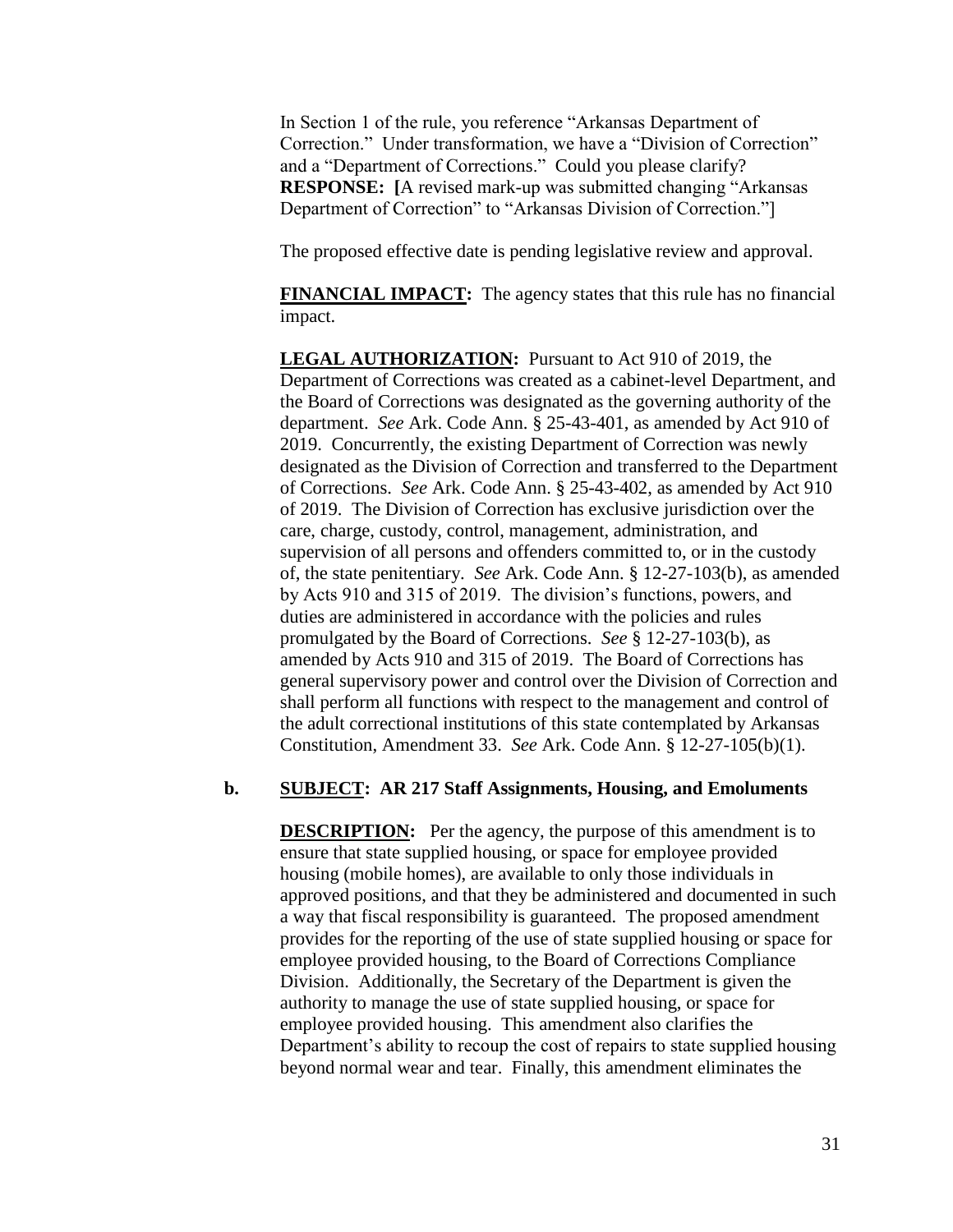authority to provide emoluments to staff. Emoluments were eliminated as a practice several years ago.

**PUBLIC COMMENT:** A public hearing was not held in this matter. The public comment period expired on November 26, 2019. The Department of Corrections received no public comments.

The proposed effective date is pending legislative review and approval.

**FINANCIAL IMPACT:** The agency states that this rule has no financial impact.

**LEGAL AUTHORIZATION:** Pursuant to Act 910 of 2019, the Department of Corrections was created as a cabinet-level Department, and the Board of Corrections was designated as the governing authority of the department. *See* Ark. Code Ann. § 25-43-401, as amended by Act 910 of 2019. Concurrently, the existing Department of Correction was newly designated as the Division of Correction and transferred to the Department of Corrections. *See* Ark. Code Ann. § 25-43-402, as amended by Act 910 of 2019. The Division of Correction has exclusive jurisdiction over the care, charge, custody, control, management, administration, and supervision of all persons and offenders committed to, or in the custody of, the state penitentiary. *See* Ark. Code Ann. § 12-27-103(b), as amended by Acts 910 and 315 of 2019. The division's functions, powers, and duties are administered in accordance with the policies and rules promulgated by the Board of Corrections. *See* § 12-27-103(b), as amended by Acts 910 and 315 of 2019. The Board of Corrections has general supervisory power and control over the Division of Correction and shall perform all functions with respect to the management and control of the adult correctional institutions of this state contemplated by Arkansas Constitution, Amendment 33. *See* Ark. Code Ann. § 12-27-105(b)(1).

### **c. SUBJECT: AR 405 State Police Assistance During Escapes and Other Disturbances**

**DESCRIPTION:** The Department of Corrections is repealing AR 405 concerning State Police Assistance During Escapes and Other Disturbances. The Division of Correction cannot direct the activity of State Police. Additionally, these activities are separately addressed in memorandums of understanding and the Department's Emergency Preparedness manual.

**PUBLIC COMMENT:** A public hearing was not held in this matter. The public comment period expired on November 26, 2019. The Department of Corrections received no comments.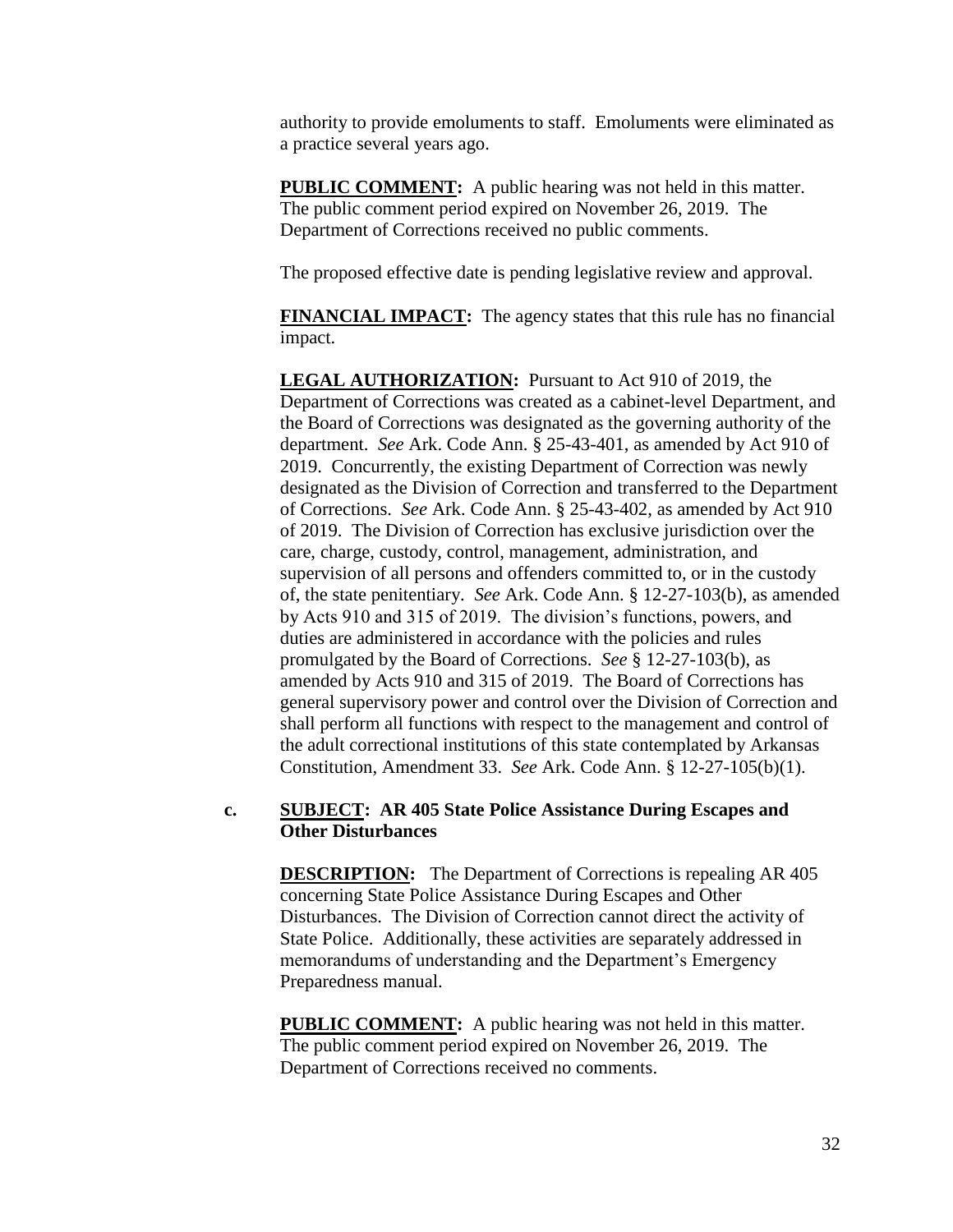Suba Desikan, an attorney with the Bureau of Legislative Research, asked the following question and received the following response:

**QUESTION:** In your summary you said that "these activities are separately addressed in Memorandums of Understanding and the Division's Emergency Preparedness Manual." Could you please send me copies of these documents with the relevant portions identified? **RESPONSE:** The Division of Correction's Emergency Preparedness Manual is confidential by law and its contents are not subject to disclosure except in limited situations to ALC Charitable and Penal. We can look at providing a general summary of ASPs support if that would be helpful. The following summary was provided, with copies of the ASP Memorandum of Understanding and Executive Order 2015-13:

#### **Summary of the Division of Correction Emergency Procedures**

The Division's Mission Statement guides the Division's emergency response. The elements of the Mission Statement are as follows:

- Provide public safety by carrying out the mandates of the courts;
- Provide a safe, humane environment for staff and inmates;
- Provide programs to strengthen the work ethic; and
- Provide opportunities for spiritual, mental, and physical growth.

During emergency events this mission will be followed. In order to accomplish this goal, the Division has many plans, policies and procedures in place. We will continue providing services to the citizens of Arkansas by observing the following priorities in our day to day operation as well as during an emergency:

**Priority Number One:** The safe care and custody of all persons incarcerated in the Division of Correction. This includes prevention of escapes, hostage situations, or any other event deemed an emergency, which affects the good order and safety of the institutions. In order to accomplish this priority, the Division will:

- Provide high quality training to correctional staff
- Design, construct and maintain Institutions which provide an appropriate custody level of the offenders (Minimum to Maximum Security)
- Provide appropriate perimeter systems to prevent escapes and protect the public (Single fences with Razor Wire to Electrified Lethal Fences)

**Priority Number Two:** During an emergency, Division of Correction must maintain all critical administrative services. These services provide the efficient and effective care and custody to the inmate population. These include but are not limited to: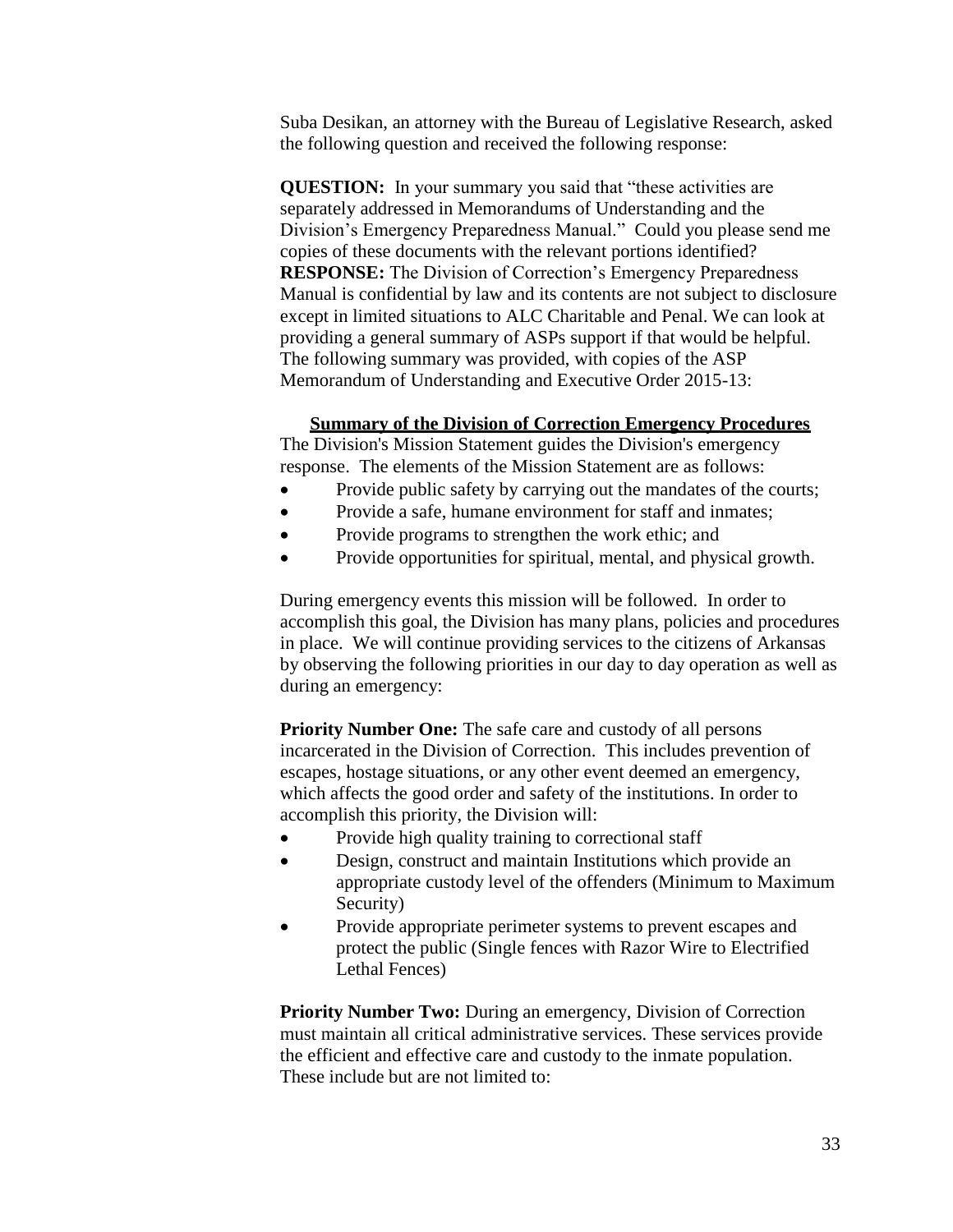- **Food Service -** Central Warehouse operations which support the institutions
- **Medical -** Private Contractor Administrator who ensures medical needs at impacted institution; in addition to coordinating any outside hospitalization
- **Fiscal -** Staff ensures procurement and accounting procedures continue
- **Human Resources -** Staff ensures that payroll, hiring and benefits continue during an emergency.
- **Information Systems -** Staff ensures that multiple servers and support are in place to continue all operations
- **Maintenance -** Staff ensures that Physical Plant Operations (boilers plants, utilities and repairs) will continue
- **Legal -** Staff ensured that all Federal and State laws are followed
- **Communications –** Staff ensures that the public is aware of the agency's response to the emergency
- **Mental Health –** Staff provides counseling and support to both staff and inmates

The Division of Correction, through its Emergency Preparedness Program, has identified multiple avenues to address shortages of these key operations during an emergency. Utilizing the "Sister Unit" method, the management of the Division may assign staff from other institutions to the affected institution. Additionally, all locations throughout the state have established alternative sites for their operations.

In addition to the priorities of our daily operation, the Division of Correction has specific plans with checklists for events that affect inmates. These checklists allow staff to document when each portion of an emergency response is implemented. The following areas are defined as potential emergency situations:

- Employee Job Actions (Strikes, Blue Flu, etc.)
- Epidemics
- Bomb Threats & Terrorist Threats
- Natural and Man-Made Disasters (Tornados, Floods, Earthquake, Chemical Spills, etc.)
- Escapes
- Fire
- Hostage Situations
- Inmate Disturbances/Riots
- Utility Failures
- Mass Evacuations

We have one or more persons at each location assigned to emergency preparedness. The emergency preparedness coordinators prepare manuals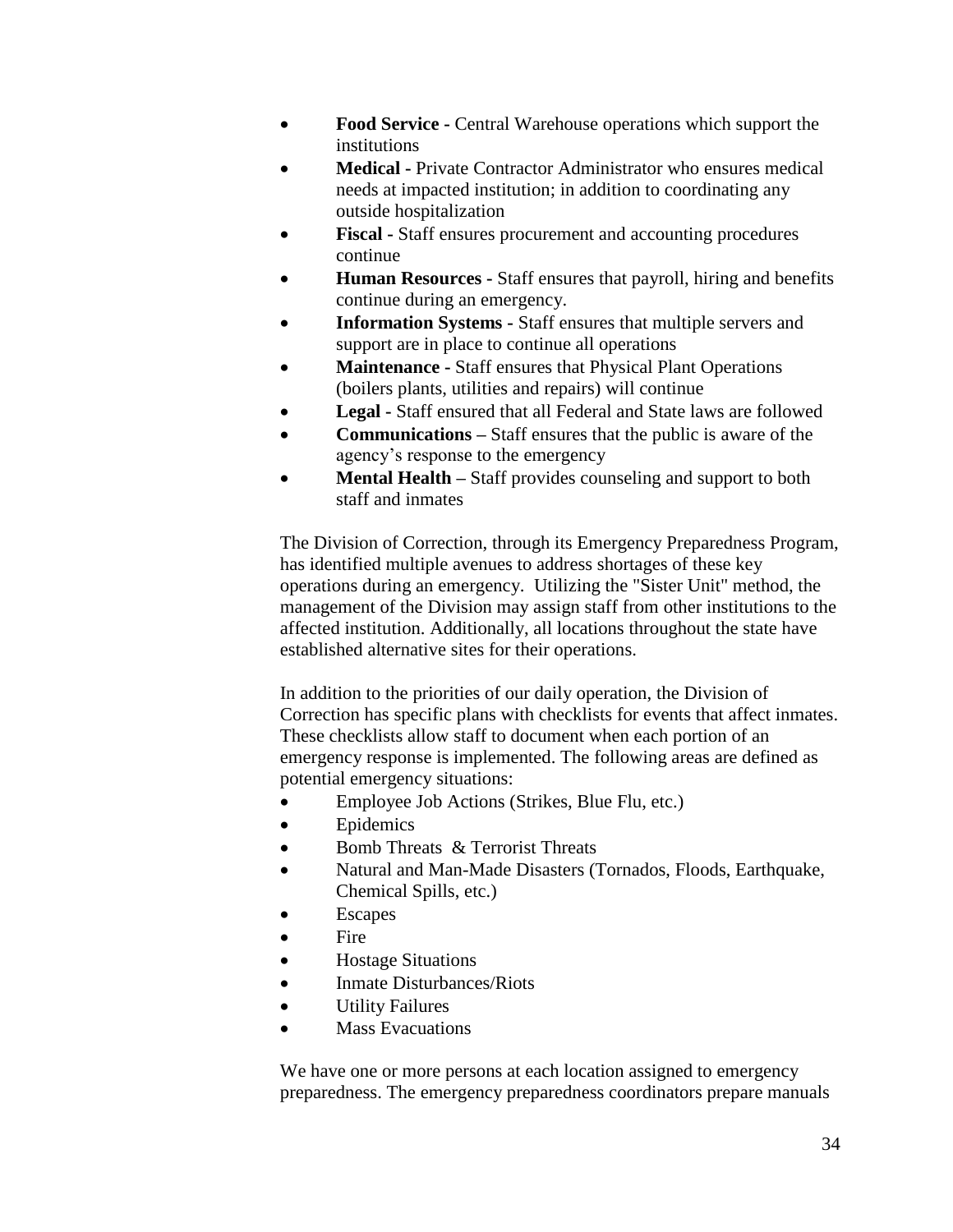with all contact telephone numbers and checklists such as the one attached to deal with these emergencies. The emergency preparedness coordinators regularly scheduled tabletop exercises, fire drills, and evacuation drills to ensure that staff will be ready and able to handle these disasters or emergencies.

External stakeholders during an emergency response include the Division of Information Systems, the Division of Emergency Management, the Arkansas State Police, local law enforcement, the Department of Transportation, the Division of Emergency Management, and local utility providers.

The proposed effective date is pending legislative review and approval.

**FINANCIAL IMPACT:** The agency states that this rule has no financial impact.

**LEGAL AUTHORIZATION:** Pursuant to Act 910 of 2019, the Department of Corrections was created as a cabinet-level Department, and the Board of Corrections was designated as the governing authority of the department. *See* Ark. Code Ann. § 25-43-401, as amended by Act 910 of 2019. Concurrently, the existing Department of Correction was newly designated as the Division of Correction and transferred to the Department of Corrections. *See* Ark. Code Ann. § 25-43-402, as amended by Act 910 of 2019. The Division of Correction has exclusive jurisdiction over the care, charge, custody, control, management, administration, and supervision of all persons and offenders committed to, or in the custody of, the state penitentiary. *See* Ark. Code Ann. § 12-27-103(b), as amended by Acts 910 and 315 of 2019. The division's functions, powers, and duties are administered in accordance with the policies and rules promulgated by the Board of Corrections. *See* § 12-27-103(b), as amended by Acts 910 and 315 of 2019. The Board of Corrections has general supervisory power and control over the Division of Correction and shall perform all functions with respect to the management and control of the adult correctional institutions of this state contemplated by Arkansas Constitution, Amendment 33. *See* Ark. Code Ann. § 12-27-105(b)(1).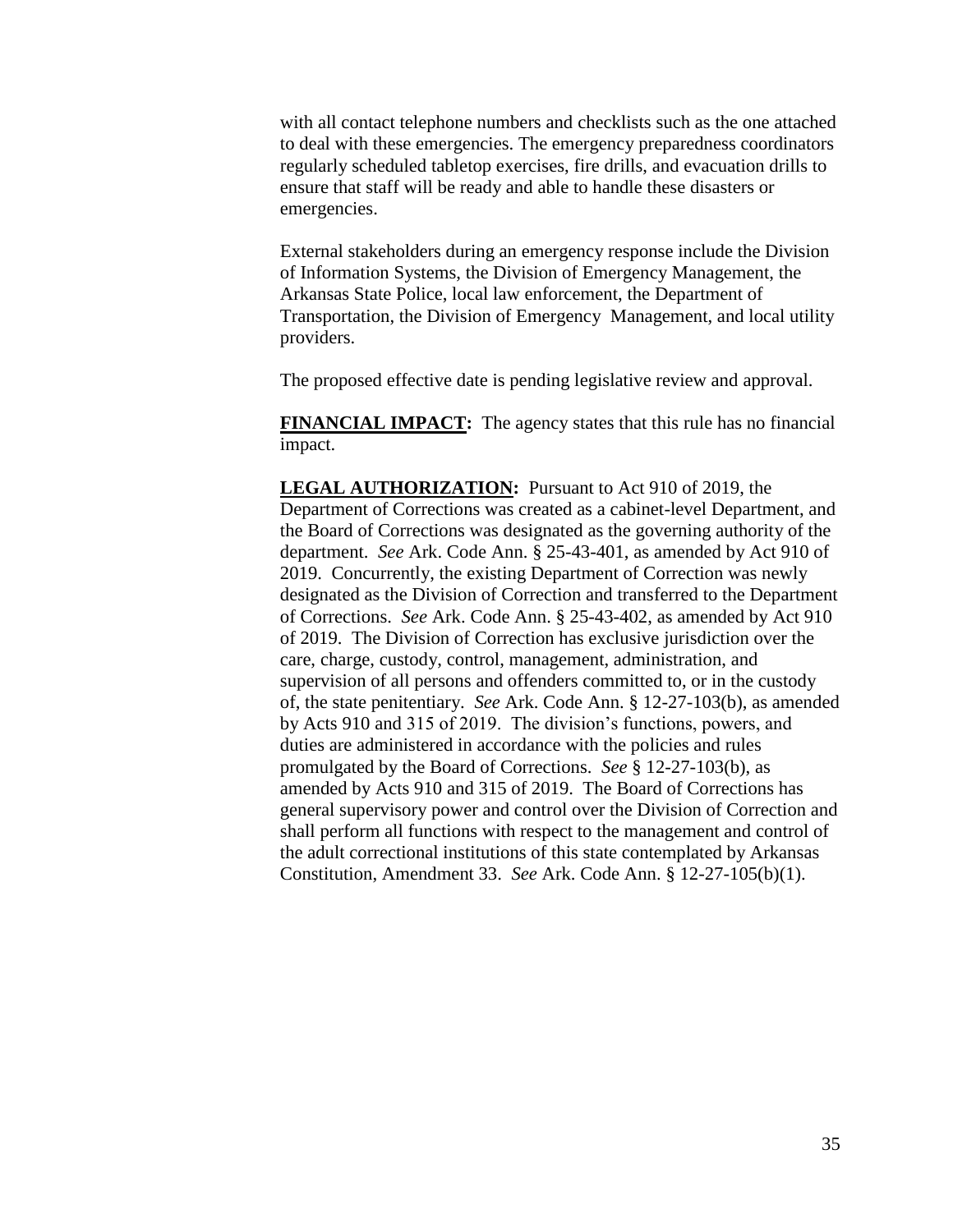# **4. DEPARTMENT OF EDUCATION, DIVISION OF ELEMENTARY AND SECONDARY EDUCATION (Ms. Mary Claire Hyatt)**

### **a. SUBJECT: Data Reporting, Public School Computer Network, and Information Systems and Repeals**

**DESCRIPTION:** This proposed new rule consolidates the following current rules, which will be repealed with the approval of this consolidated rule:

 Arkansas Department of Education Rules Governing the Processes to Ensure the Quality, Security, Validation and Timeliness of Public School Data in the Arkansas Public School Computer Network

 Arkansas Department of Education Rules Governing the Arkansas Educational Financial Accounting and Reporting System and Annual Training Requirements

 Arkansas Department of Education Rules Governing the Issuance of Local Education Agency Numbers

 Arkansas Department of Education Rules Governing the Final Close of Public School Financial Records

Combining these rules streamlines the processes, submission dates, and procedures, and removes inconsistencies. By combining these rules into one, the requirements are easier to follow.

The combined rules largely mirror the individual rules with the following changes:

 Final submission date for the previous year's final cycle report changed from September 15 to September 10, per Act 741 of 2017

- Removal of APSCN certification requirements
- Inclusion of Act 930 of 2017

• Inclusion of reporting requirements with the Student Management System

- Requests for LEA number assignment or changes moved to June 1
- Inclusion of the Electronic Transcripts law
- Definition of "cycle reports" added for clarity
- Inclusion of Acts 832 and 1083 of 2019, as well as Act 745 of 2017

Changes made after the public comment period include:

Section 3.04: Changed the legal authority from § 6-20-2202 to § 6-20- 2203 to correct an error.

Section 11.03: Changed to clarify that a *minimum* of two persons per LEA are required to attend Tier I trainings, rather than just two persons, and to clarify who the required persons are.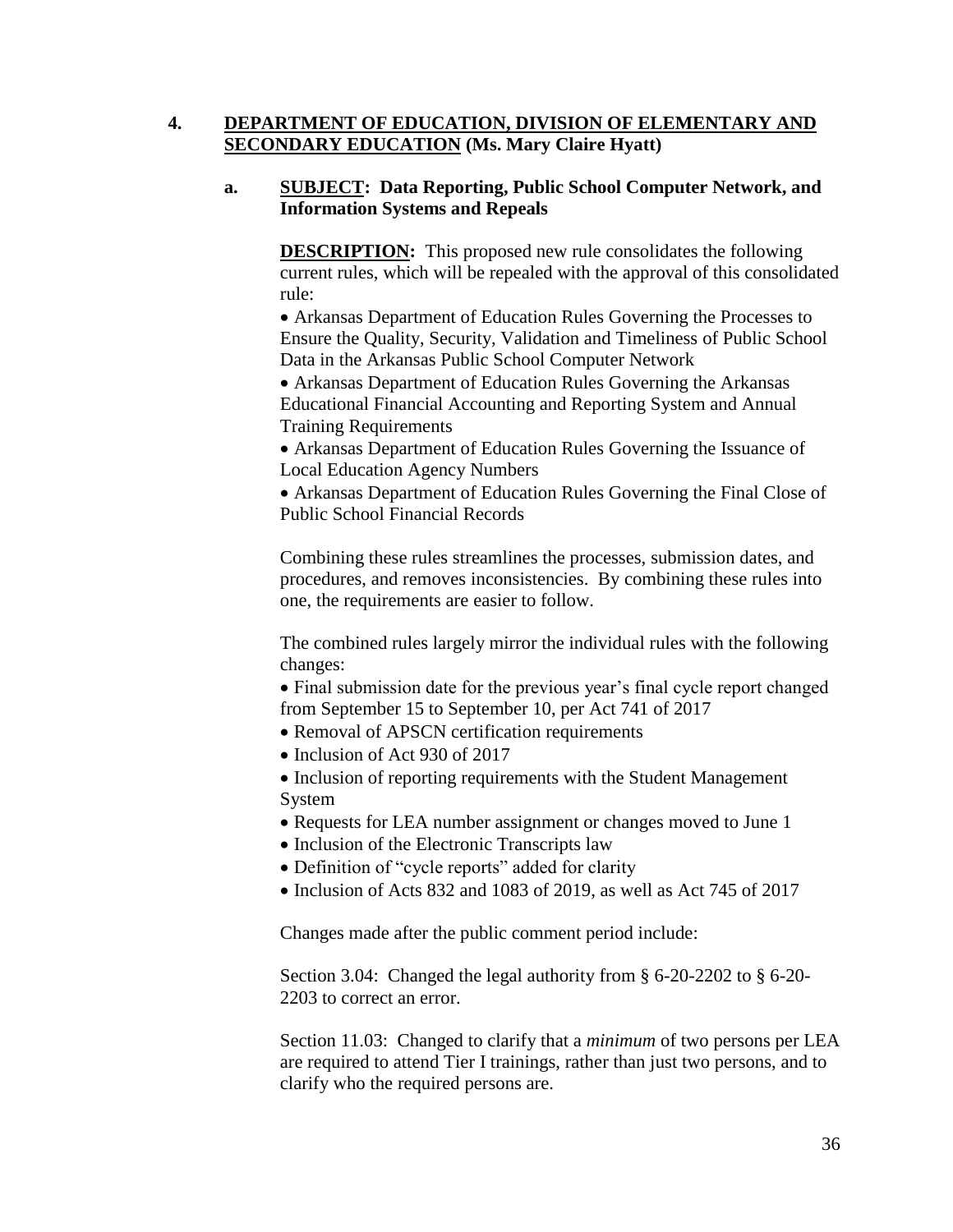Sections 11.03.5.4.1 and 11.03.5.4.2 are changed to clarify that the Division must notify the superintendent or director of the employing LEA by certified mail, return receipt requested, and that the superintendent or director must also notify the person failing to obtain training by certified mail.

**PUBLIC COMMENT:** A public hearing was held on October 28, 2019. The public comment period expired on November 19, 2019. The Division provided the following summary of the comments that it received and its responses thereto:

#### **Commenter Name: Lucas Harder, Arkansas School Boards Association (10/3/19)**

**Comment (1):** 5.01: APSCN is previously abbreviated at 2.01 and 4.01.3 so it does not need to be written longhand here. **Division Response:** Comment considered. No change made.

**Comment (2):** 6.00: Local Education Agency was previously defined and abbreviated so it doesn't need to be written longhand here. **Division Response:** Comment considered. No change made.

**Comment (3):** 8.04: AFR and AFB were both previously defined and abbreviated so they do not need to be written longhand here. **Division Response:** Comment considered. No change made.

**Comment (4):** 8.05: For consistency, I would recommend replacing "State Board" with "SBE" as it is abbreviated in the majority of the document.

**Division Response:** Comment considered. Non-substantive change made.

**Comment** (5): 8.08: There is a comma missing after analyze. **Division Response:** Comment considered. Non-substantive change made.

**Comment** (6): 10.01: APSCN is already abbreviated earlier so it does not need to be written longhand here.

**Division Response:** Comment considered. Non-substantive change made.

**Comment** (7): 11.03.5.4.4: For consistency, I would recommend replacing "State Board" with "SBE" as it is abbreviated in the majority of the document.

**Division Response:** Comment considered. Non-substantive change made.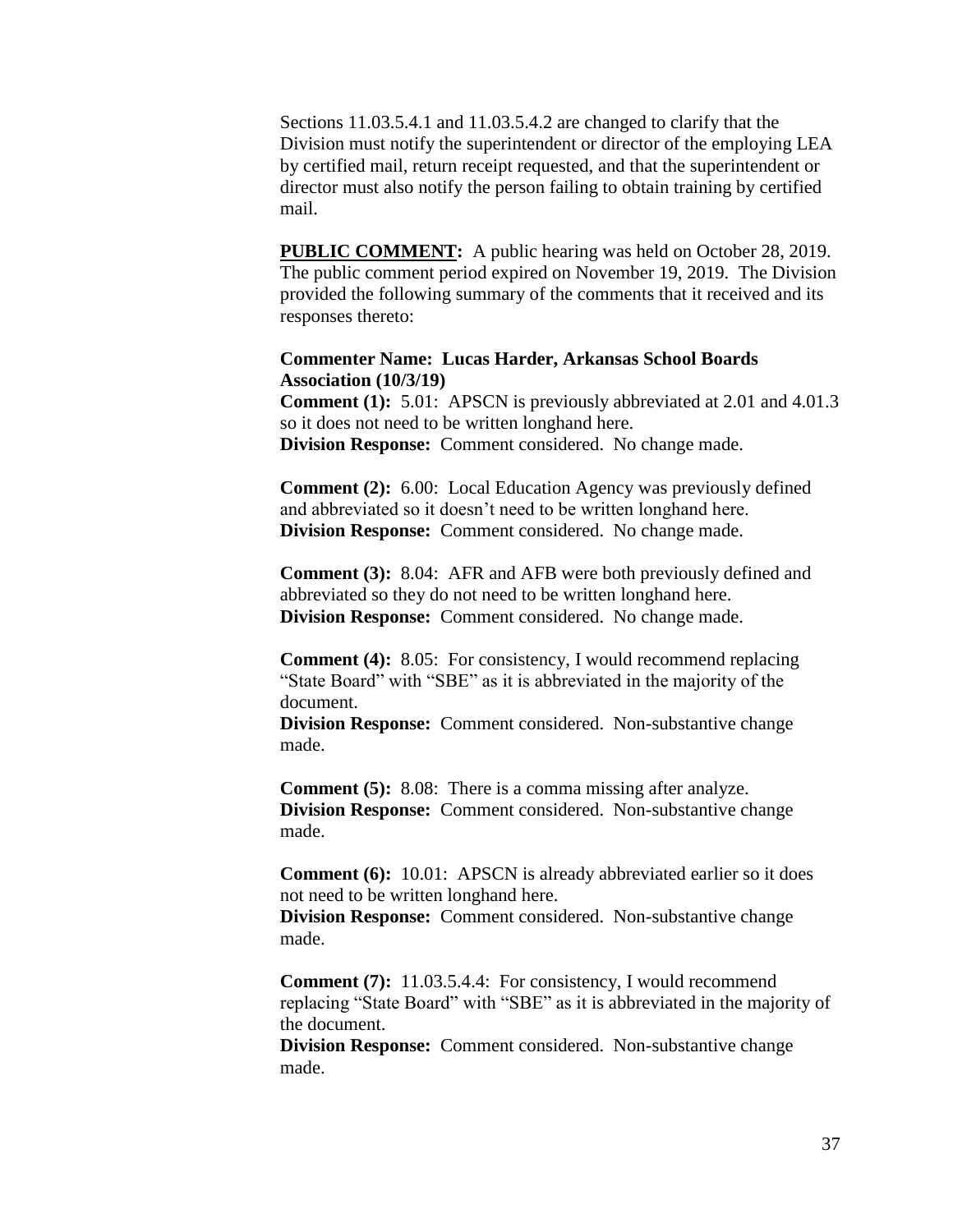### **Commenter Name: Jacob Smith, Jacksonville North Pulaski School District (11/19/19)**

**Comment (1):** For Arkansas to attain equitable discipline, it is essential that all infractions are entered into eSchool and that all districts enter infractions the same way. Without this requirement and sufficient monitoring, Arkansas will continue to have inequitable discipline patterns. Without standardized and monitored discipline entry procedures, it is not possible to hold any school accountable for discipline data attained from eSchool.

Recommendations: (1) No discipline infraction in eSchool may have more than one offender; (2) Discipline entries must be entered into eSchool within five business days of the administration of the consequence; (3) The Division will utilize eSchool and Cognos discipline audits to prevent the removal or manipulation of discipline infraction information and ensure the entry of discipline information; (4) Schools will use eSchool to record all affirmative findings of student policy violations; (5) The Division will monitor the use of eSchool for discipline data entry; and (6) Each discipline infraction in only one offender. **Division Response:** DESE provides the statewide portal for data entry for schools in an effort to meet state and federal law and rules. In eSchool, part of the APSCN, there are designated discipline categories that are based on general common disciplinary areas and categories that are required by federal law. DESE monitors discipline data in an effort to review trends, assist with discrepancies, and to monitor for adherence to state and federal law. There are standardized procedures and training for input of discipline data by districts into eSchool provided by DESE and

APSCN, however districts remain in control of their local policies for input of discipline data, subject to state and federal law. Schools have local control with regard to discipline, provided their policies meet the state and federal requirements. Comment considered. No change made.

Rebecca Miller-Rice, an attorney with the Bureau of Legislative Research, asked the following questions:

(1) Section 3.04 – Should the statutory reference be to Ark. Code Ann. § 6-20-2203, which requires the establishment and implementation of the Handbook in subsection  $(a)(3)(A)$ ? (Also, missing close quotes after Handbook?) **RESPONSE:** Close quotes added after Handbook. Yes, change made.

(2) Section 10.00 – This section seems fairly broad in its terms. Is the Department comfortable with its statutory authority to impose each of the sanctions listed as it pertains specifically to failing to submit cycle data or submitting inaccurate or incomplete data? **RESPONSE:** Yes, Ark. Code Ann. §§ 6-20-2202(e)(1)—authority to withhold state funds, 6-20-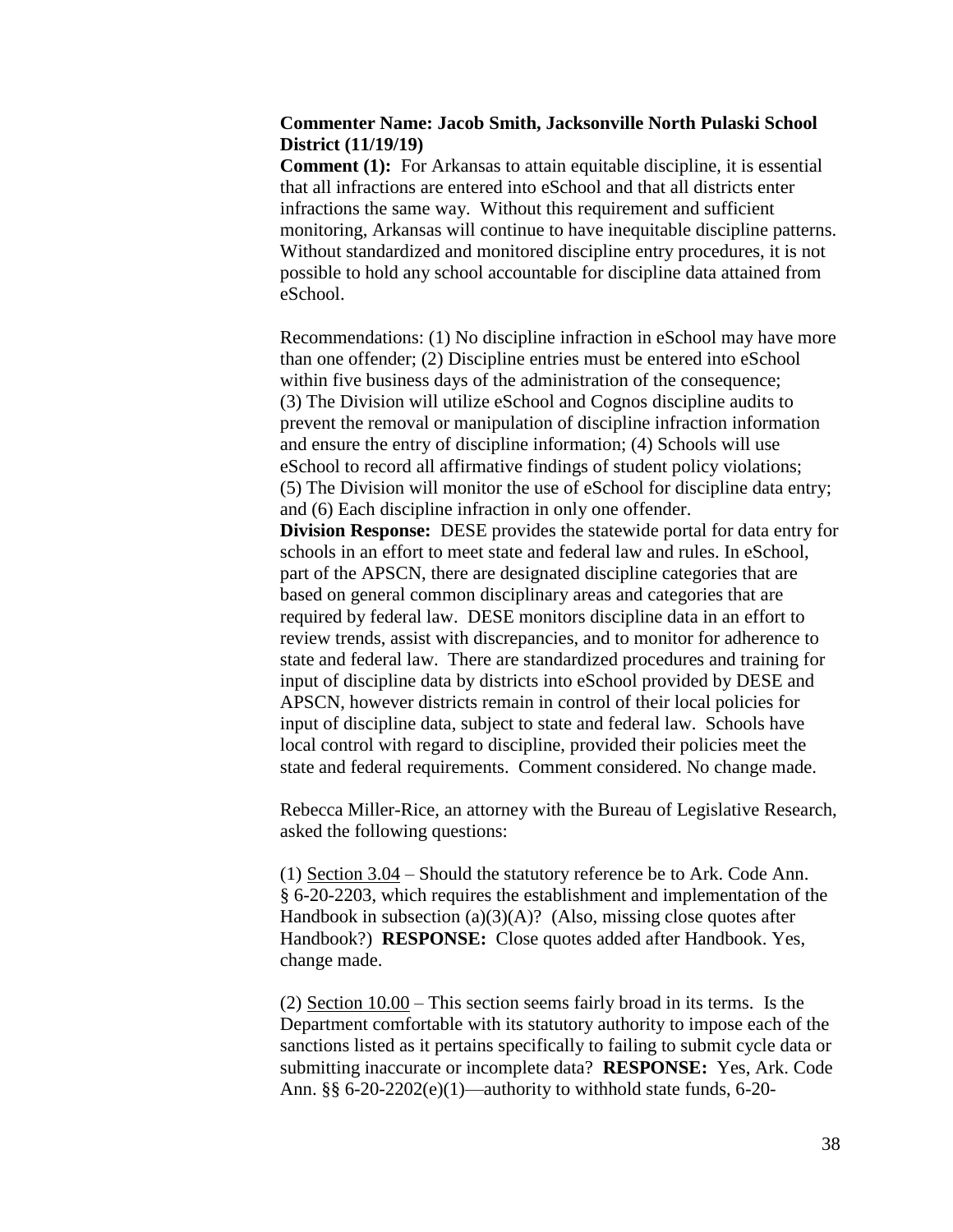1805(c)—referral to the SBE, 6-20-1904—consideration of fiscal distress, 6-20-2207(c)—consideration of fiscal distress, 6-20-2205—consideration of fiscal distress, 6-17-410—referral to the Professional Licensure Standards Board, 6-15-2901 et seq.—increased risk factor in determining whether increased level of support is needed, 6-20-2202(b)-(c)—require submission to address deficiencies, 6-18-213(d)(1)—withholding state funds,  $6-20-2202(d)(1)(B)$ .

(3) Section 11.03 – Both the prior rule, Financial Accounting 10.01.2, and Ark. Code Ann. §  $6-20-2204(a)(1)(C)(i)$ , (1) provide that a minimum of two persons must attend the initial and Tier I training and then (2) list out the two persons that shall be included. Is there a reason the Department removed the "minimum" language and the specified persons that the minimum shall include? **RESPONSE:** The required language was accidentally omitted and has been added.

(4) Section 11.03.5.4.3 – Both the prior rule, Financial Accounting 10.03.3 and Ark. Code Ann. §  $6-20-2204(a)(4)(B)(i)$ , provide that a person failing to obtain the required Tier I training shall be notified by the person's superintendent or director by certified mail, return receipt requested. Is there a reason this language was not included in the new rules? **RESPONSE:** I believe that language is included in Section 11.03.5.4.1 and 11.03.5.4.2, and 11.03.5.4.3.

**FOLLOW-UP QUESTION:** As I read Sections 11.03.5.4.1 and 11.03.5.4.2 of the rules cited in your response, they reference the notification from the Division to the superintendent or director of the employing LEA and the board president and require that it be by certified mail, return receipt requested. My reading of the statute is that it requires (1) notification from the Division to the superintendent or director with a copy to the Board president by certified mail, return receipt requested (Ark. Code Ann. §  $6-20-2204(a)(4)(A)$ ), but also (2) that the superintendent or director shall notify the person who failed to obtain the training by certified mail, return receipt requested (Ark. Code Ann. § 6-  $20-2204(a)(4)(B)(i)$ . While Section 11.03.5.4.3 does reference the person's date of receipt of notification, I'm not seeing the actual requirement that s/he be notified and that it be by certified mail, return receipt requested. It is the first portion of subsection  $(a)(4)(B)(i)$  that seems to me to be missing from the rules? **RESPONSE:** The language was included in Section 11.03.5.4.2, but was not clear as originally written. Sections 11.03.5.4.1 and 11.03.5.4.2 have been changed for clarity.

The proposed effective date is pending legislative review and approval.

**FINANCIAL IMPACT:** The agency states that the proposed rule and repeals have no financial impact.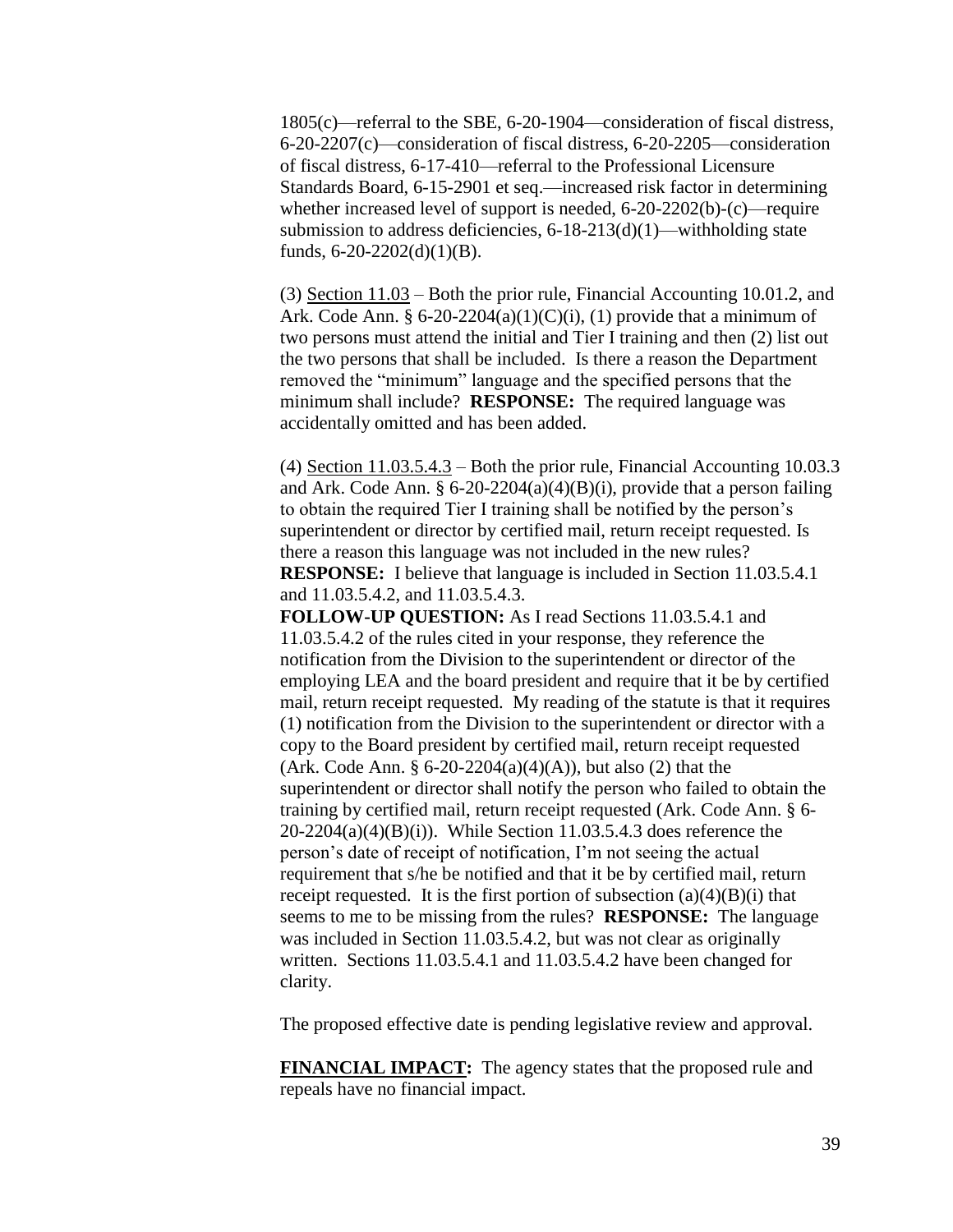**LEGAL AUTHORIZATION:** Pursuant to Arkansas Code Annotated § 6-11-128(b), the Division of Elementary and Secondary Education ("Division") shall implement the use of policies, procedures, and personnel to provide for data quality and security with the Arkansas Public School Computer Network. The State Board of Education ("State Board") shall promulgate rules and procedures as may be required to implement the intent of Ark. Code Ann. § 6-18-213, concerning attendance records and reports generally. *See* Ark. Code Ann. § 6-18-213(g). The State Board shall further establish by rules appropriate training and continuing education requirements for individuals whose job responsibilities include preparing a budget or classifying, recording, or reporting receipts or expenditures of a school or school district and shall establish rules to assure the proficiency of school employees or other individuals to properly classify, record, and report the fiscal transactions of schools or school districts. *See* Ark. Code Ann. § 6-20-1805(a), (b). Likewise, the State Board shall promulgate the necessary rules to fully implement Ark. Code Ann. § 6-20-2202, concerning budget and expenditure reports. *See* Ark. Code Ann. § 6-20-2202(f).

The proposed rules incorporate provisions of Act 832 of 2019, sponsored by Representative Nelda Speaks, which amended the law concerning the Arkansas Public School Computer Network; and Act 1083 of 2019, sponsored by Senator Alan Clark, which amended the name of national school lunch state categorical funding. The proposed rules also include revisions based upon Act 741 of 2017, sponsored by Representative Bruce Cozart, which amended provisions of the Arkansas Code, including amending the date by which a final close must be performed by educational entities in the state; Act 745 of 2017, also sponsored by Representative Bruce Cozart, which amended various provisions of the Arkansas Code concerning public education, including repealing certain provisions of Ark. Code Ann. § 6-11-128, concerning the Arkansas Public School Computer Network; and Act 930 of 2017, sponsored by Senator Jane English, which amended provisions of the Arkansas Code concerning the Public School State Accountability System.

### **b. SUBJECT: Rules Governing Schools of Innovation**

**DESCRIPTION:** The Division of Elementary and Secondary Education proposes changes to its Rules Governing Schools of Innovation. The proposed revisions include:

• Title changed to reflect the change in name of the Division of Elementary and Secondary Education from the Arkansas Department of Education. Throughout, changes are made to reflect the change in name of the Division of Elementary and Secondary Education from the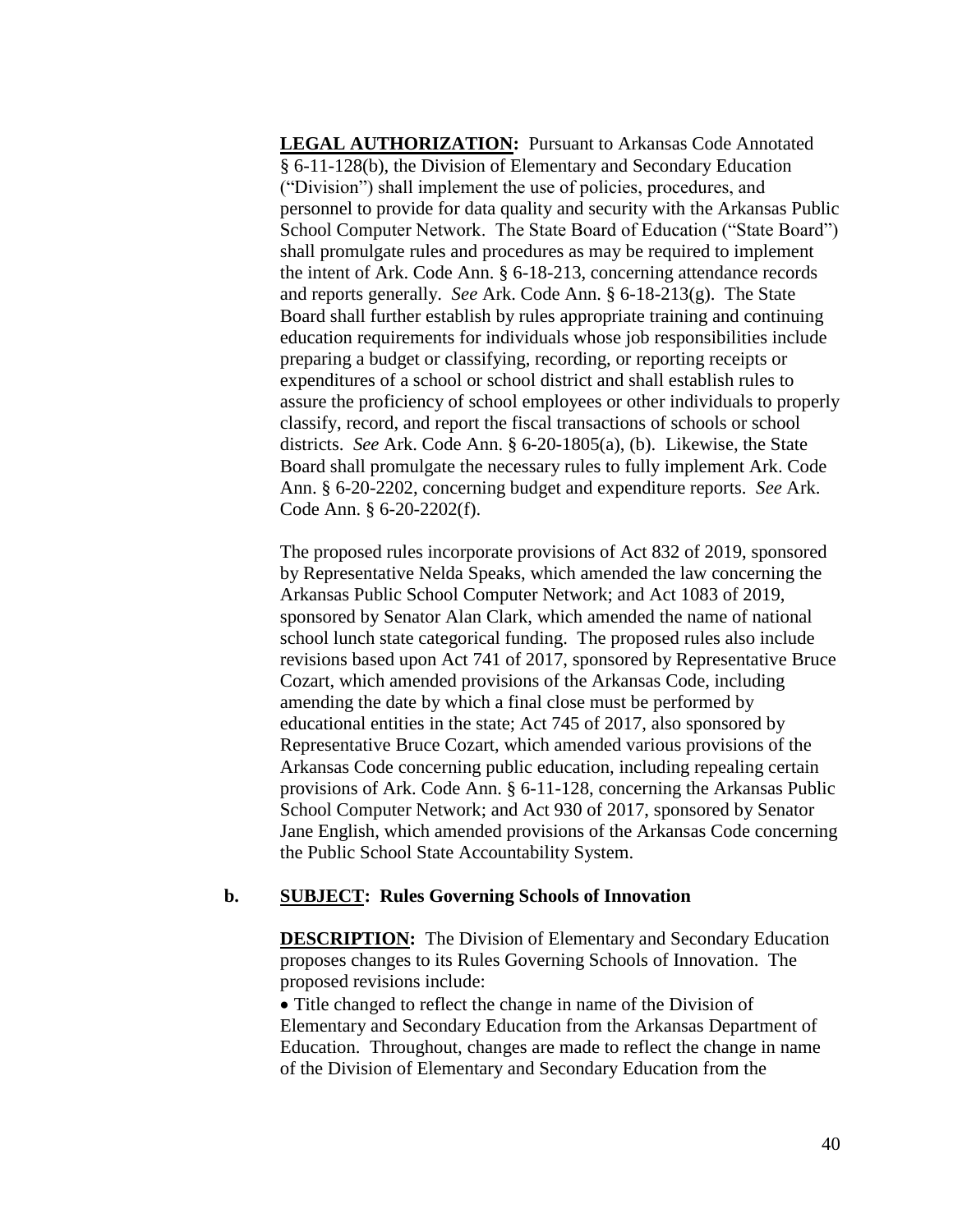Arkansas Department of Education. Stylistic changes are also made throughout.

 Changes made throughout to incorporate provisions and changes made by Act 815 of 2019.

• Sections 5.01.2 and 5.02 added to clarify the process for designation as a School of Innovation.

• Section 6.01 added to reflect current practice for submission of proposed amendments to the school of innovation application.

• Section 6.03.1 allows until May 1 for final revisions to applications, from June 30.

• Section 9.01.1 changed to clarify the vote must be 60% of all eligible employees, not 60% of those voting.

Changes made after the public comment period were non-substantive and included changing the title to remove the strikethrough of "Rules Governing" and, in Section 5.01.1, changing "year" to "years."

**PUBLIC COMMENT:** A public hearing was held on October 28, 2019. The public comment period expired on November 19, 2019. The Division provided the following summary of the comments that it received and its responses thereto:

### **Commenter: Lucas Harder, Arkansas School Boards Association (10/3/19)**

**Comment (1):** Title "Rules Governing" appears to have been placed on the wrong side of DESE.

**Division Response:** Comment considered. Non-substantive change made.

**Comment (2):** 5.042.1 "Year" should be "years." **Division Response:** Comment considered. Non-substantive change made.

Rebecca Miller-Rice, an attorney with the Bureau of Legislative Research, asked the following questions:

(1) Section 4.03 – It appears that this section is premised on Ark. Code Ann. § 6-15-2801(5)(B). This section, as originally written, seemed to track the statute. With "the exceptions approved" removed, it will not. What is the reason behind the deletion of that phrase? **RESPONSE:** In Section 4.00, the Rules are only discussing the purposes of the Council of Innovation. The Rules clarify that although the CoI can develop a school of innovation application, but it is subject to approval by the Commissioner, meaning the application is not approved until the Commissioner approves it. Later, in Section 10.00, the Rules discuss exemptions (now referred to as waivers). Ark. Code Ann. § 6-15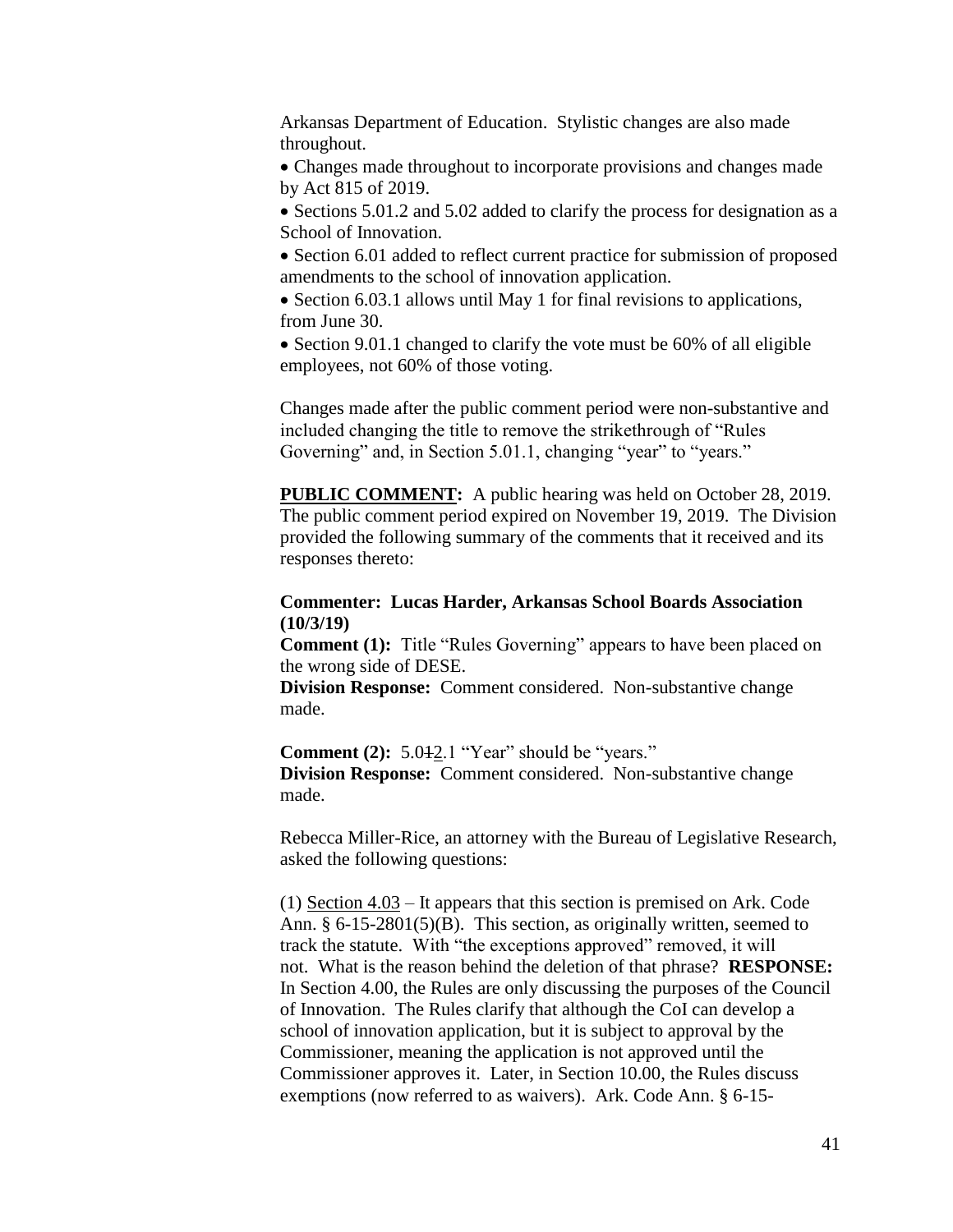$2801(5)(B)$  is the definition of "school of innovation," and Section 4.03 is not a definition, but a discussion of the Council of Innovation, and is changed to clarify the approval process.

(2) In the summary for the rule, it states that Section 6.02 changes the deadline for submitting applications to March 1 and final revisions by May 1; however, it looks like the deadline for the original application is currently March 1 (see stricken language in 6.03.1). Can you reconcile this for me? **RESPONSE:** The summary is unclear. The change was to make the deadline to submit final revisions from June 30 to May 1.

(3) Section 7.03.4 – This section appears to currently mirror Ark. Code Ann.  $\S 6$ -15-2803(c)(4). Is there a reason that "Progress toward" is being stricken? **RESPONSE:** The application must include goals, but until the application is approved and the school begins to implement the approved plan, the school cannot have progress towards a goal. "Progress toward" was removed because applicants cannot make progress toward goals prior to the approval. The application must contain goals, but it would be unreasonable to require applicants to have already made progress towards those goals when they have not been approved to begin operating as a school of innovation.

(4) Section 9.01.1 – I see in your summary that the Division is proposing the change in Section 9.01.1 to clarify the vote needed; however, is the Division comfortable that the rule as proposed is not in conflict with how Ark. Code Ann. § 6-15-2804(b)(2) reads? **RESPONSE:** The meaning is still the same as the law; however, the rules clarify due to several instances of misunderstanding by Districts.

(5) Section 10.00 – What is the reasoning behind the Division's change of the term "exemption" to "waiver" when the latter does not appear to be used in Title 6, Chapter 15, Subchapter 28? **RESPONSE:** This change is to bring this language in line with how we treat "exemptions" for charters, 1240 waivers, and Standards waivers. The content has not changed, only the terminology. These "exemptions" are treated the same as waivers and are entered into the Standards for Accreditation monitoring tool the same as waivers, therefore the language was changed to make it clear.

The proposed effective date is pending legislative review and approval.

**FINANCIAL IMPACT:** The agency states that the amended rules have no financial impact.

**LEGAL AUTHORIZATION:** Changes to the rules include revisions made in light of Act 815 of 2019, sponsored by Senator James Sturch, which amended provisions of the Arkansas Code with respect to open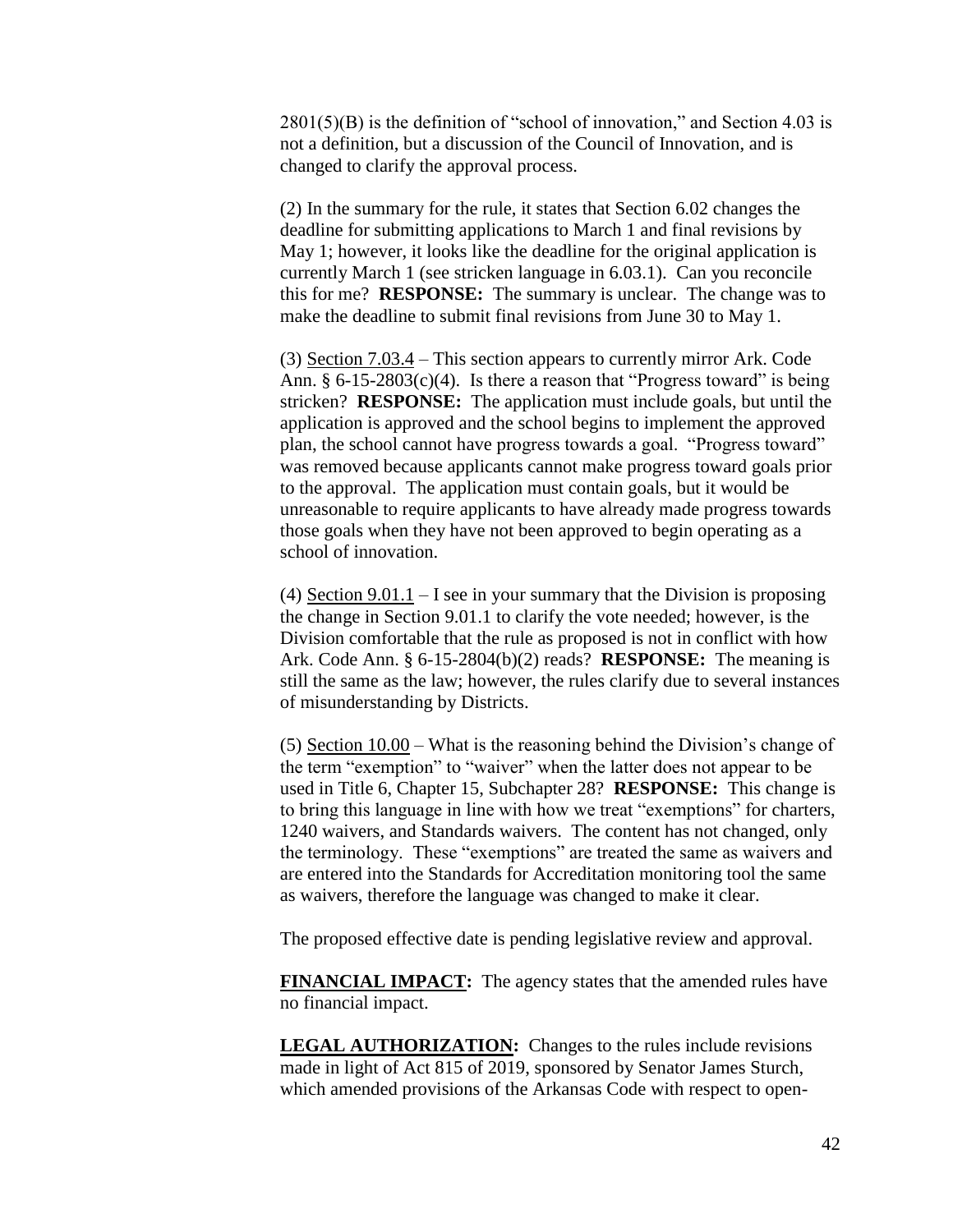enrollment public charter school and traditional public school waivers and amended provisions concerning schools of innovation. Pursuant to Arkansas Code Annotated § 6-15-2802(c), as amended by Act 815, § 5, the State Board of Education shall adopt rules to administer Title 6, Chapter 15, Subchapter 28 of the Arkansas Code, concerning the District of Innovation Program, including without limitation rules that address the: (1) rules subject to exemption or modification for a school of innovation application if approved by the Commissioner of Elementary and Secondary Education; (2) application, school of innovation plan review, approval, and amendment process for a public school district to establish a school of innovation; (3) timeline for initial approval of a school of innovation and subsequent renewal, including any ongoing evaluations of a school of innovation; (4) documentation required to show meaningful parental, educator, and community engagement and capacity for the changes identified in the school of innovation plan; (5) approval by the eligible employees of a school of innovation; (6) evidence of teacher collaboration and shared leadership responsibility within each school seeking to become a school of innovation; (7) documentation of the understanding and implementation of research-based practices of professional learning communities; (8) process for revocation of a designation as a district of innovation or school of innovation; (9) reporting and oversight responsibility of the school of innovation and the Division of Elementary and Secondary Education; (10) budget and financial details of the school of innovation; and (11) other information necessary as determined by the State Board.

### **5. DEPARTMENT OF EDUCATION, DIVISION OF HIGHER EDUCATION (Dr. Maria Markham)**

#### **a. SUBJECT: Arkansas Advanced Placement (AP) Credit Policy**

**DESCRIPTION:** The proposed rule will bring clarity to the existing variances of policies regarding the awarding of college credits following a successful Advanced Placement Exam score of three (3). It will standardize the awarding of credits by colleges and universities for earning a three (3) on an Advanced Placement Exam, with some limitations.

**PUBLIC COMMENT:** No public hearing was held. The public comment period expired on October 12, 2019. The Division received no comments.

Rebecca Miller-Rice, an attorney with the Bureau of Legislative Research, asked the following questions: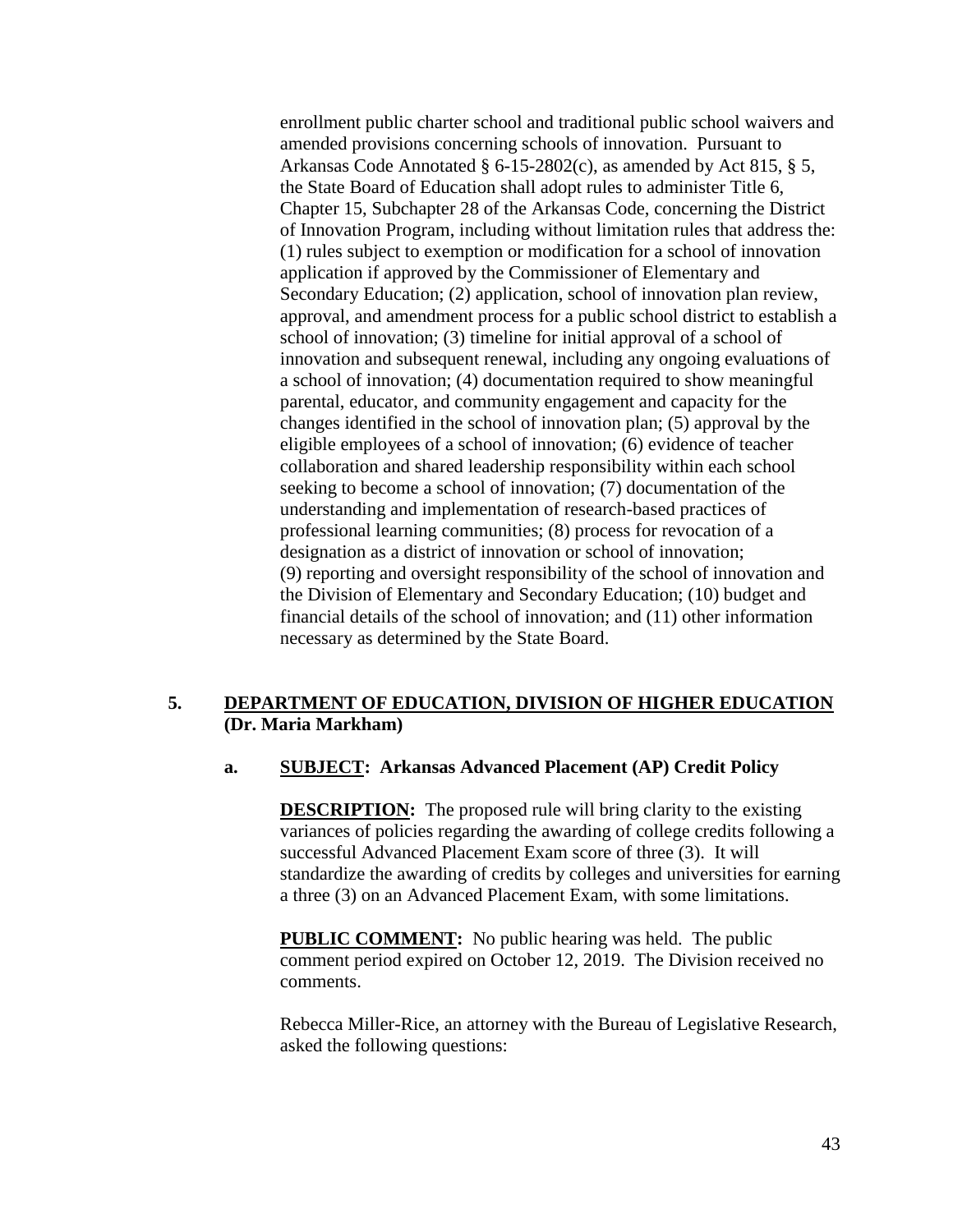(1) Could you please specify the subsection of Ark. Code Ann. § 6-53- 203, or any other statute, on which the Division is relying for the Arkansas Higher Education Coordinating Board's authority to promulgate rules regarding course credit for Advanced Placement scores? **RESPONSE:** It probably more falls under 6-61-218 setting a standard for transferability among all institutions. It would also be in line with  $(a)(1)$  of 6-53-203 in that we are coordinating a policy between the institutions and the public schools on the acceptance of AP courses.

(2) Should the reference in the first line be to the "Arkansas Higher Education Coordinating Board" rather than the "Arkansas *Department of* Higher Education Coordinating Board"? **RESPONSE:** Yes. It will be changed.

(3) Should the reference in Section I, *Course Credit*, be to the "Division of Higher Education" rather than the "*Department* of Higher Education" in accord with Act 910 of 2019, § 1030? **RESPONSE:** All references to Department will be fixed so that they now say Division. These were all drafted, and approved by our board actually, before the transformation act was passed. So I didn't update from that approval.

The proposed effective date is pending legislative review and approval.

**FINANCIAL IMPACT:** The agency states that the proposed rule has no financial impact.

**LEGAL AUTHORIZATION:** The authority relied upon by the agency for the promulgation of the instant rules can be found in Arkansas Code Annotated § 6-16-218, which authorizes the Arkansas Higher Education Coordinating Board to establish a minimum core of courses that shall apply toward the general education core curriculum requirements for associate and baccalaureate degrees at state-supported institutions of higher education and that shall be fully transferable among all statesupported institutions of higher education. The agency further points to Ark. Code Ann. § 6-53-203(a)(1), which provides that in order to promote a coordinated system of two-year postsecondary education in Arkansas, to provide an effective delivery system for adult education programs, and to assure an orderly and effective development of a system of publicly and locally supported institutions, the Board shall have the power and duty to function as a coordinating body between the technical and community colleges in the system and the public schools, universities, state colleges, and other educational institutions in Arkansas.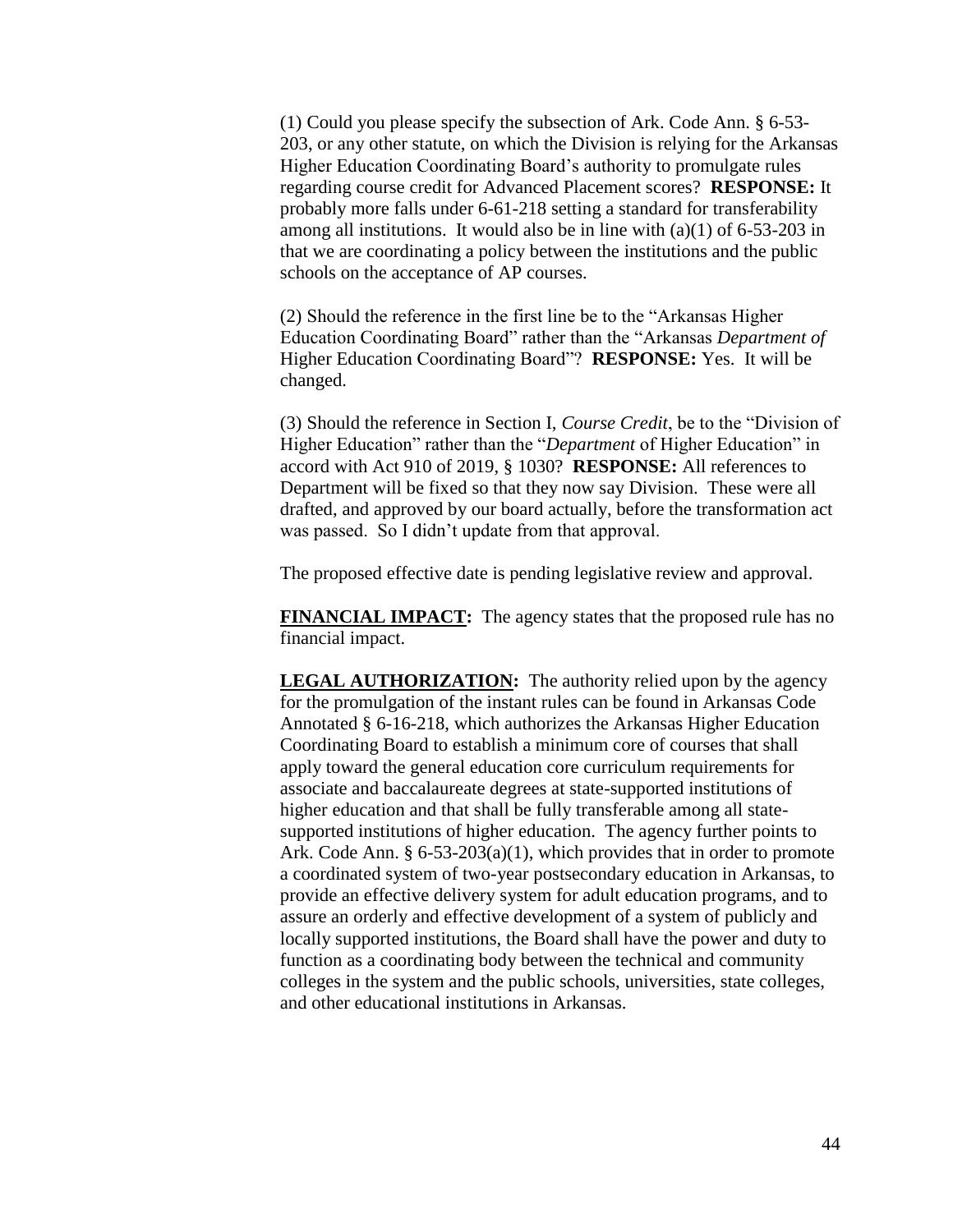## **b. SUBJECT: Nontraditional Documented Immigrant Tuition and Fee Policy**

**DESCRIPTION:** This proposed rule by the Division of Higher Education gives a state-supported institution of higher education the discretion to classify students with nontraditional documented immigration status as in-state for purposes of tuition and fees under limited circumstances.

**PUBLIC COMMENT:** No public hearing was held. The public comment period expired on October 12, 2019. The Division received no comments.

Rebecca Miller-Rice, an attorney with the Bureau of Legislative Research, asked the following question:

Is the resolution contained in the latter part of the rule submitted a part of the actual rule? If yes, should "Department" as used twice be "Division" in accord with Act 910 of 2019, § 1030? **RESPONSE:** The resolution was removed, and a reference was included that each institution must submit its policy to ADHE.

The proposed effective date is pending legislative review and approval.

**FINANCIAL IMPACT:** The agency states that the proposed rule has no financial impact.

**LEGAL AUTHORIZATION:** This rule implements Act 844 of 2019, sponsored by Representative Dan Douglas, which concerned in-state tuition at a state-supported institution of higher education and allowed a state-supported institution of higher education to classify certain students as in-state for purposes of tuition and fees at a state-supported institution of higher education. Pursuant to Arkansas Code Annotated § 6-60- 215(b)(1), as amended by Act 844, § 1, the Division of Higher Education shall promulgate rules necessary to implement the statute, concerning nontraditional documented immigration status.

# **c. SUBJECT: Productivity Funding Model Policy – Universities**

**DESCRIPTION:** This is an amendment to the current rule that establishes the framework for the productivity funding formula to address an instance of unintended consequence within the current model to better address productivity within the four-year university model. The unintended consequence being addressed is in the change to the research metric. In our yearly review of the formula, it was determined by the workgroup that by comparing the research percentage between the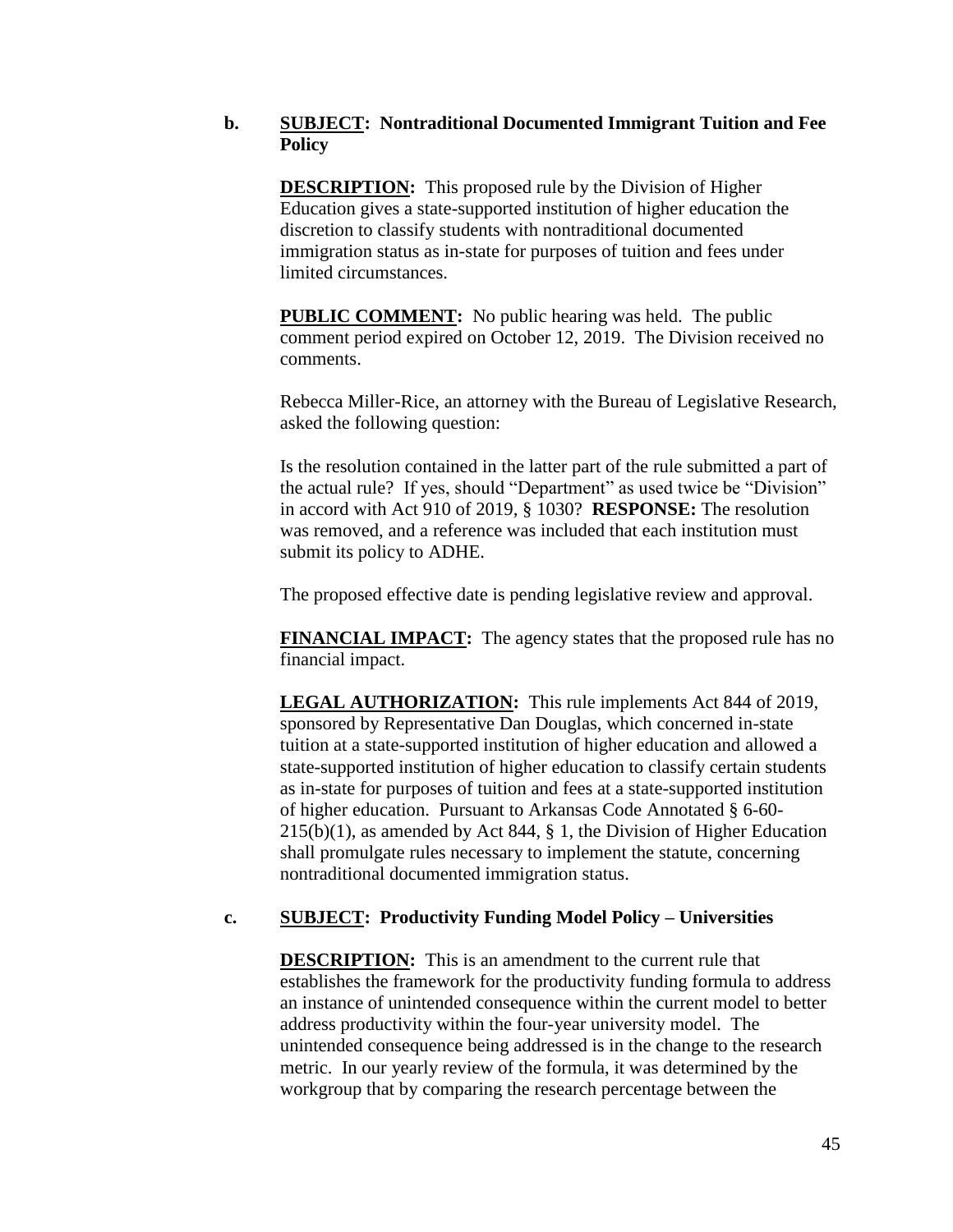baseline and comparative totals, that it was possible for a school to be negatively impacted by a reduction in research expenses. It was not the intent of the adjustment to negatively impact an institution. So, the change was proposed to only apply the research adjustment to the comparative year, thus ensuring that the adjustment will always be a positive adjustment for an institution and continue to incentivize the research missions of our universities.

**PUBLIC COMMENT:** No public hearing was held. The public comment period expired on October 12, 2019. The Division received no comments.

The proposed effective date is pending legislative review and approval.

**FINANCIAL IMPACT:** The agency states that the amended rule has no financial impact.

**LEGAL AUTHORIZATION:** Pursuant to Arkansas Code Annotated § 6-61-234(a)(1)(A), the Arkansas Higher Education Coordinating Board shall adopt policies developed by the Division of Higher Education necessary to implement a productivity-based funding model for statesupported institutions of higher education. The Board shall adopt separate policies for two-year institutions of higher education and four-year institutions of higher education. *See* Ark. Code Ann. § 6-61-234(a)(1)(B).

### **d. SUBJECT: Productivity Funding Model Policy – Colleges**

**DESCRIPTION:** This amendment to the current rule removes the requirement to include a non-credit workforce training metric in the productivity funding model for the second-year recommendations. This change was recommended by the Workforce Task Group and accepted by the ACC Board of Directors. This amendment also addresses three instances of unintended consequences within the current model to better address productivity within the two-year college model.

One unintended consequence was in the Diseconomies of Scale adjustment metric where an institution was actually negatively impacted due to the fact that it did not decrease in enrollment size as much as the average enrollment decreased; thus, it was penalized for doing better than average, and the Division does not want that to happen again.

The second change is an adjustment to the weightings of each metric. The current weighting in the model did not take into consideration that certain metrics measure a much smaller cohort than other metrics. As a result, small numbers of students can unduly impact the overall model. The adjustment of the weighting also applies a greater impact to the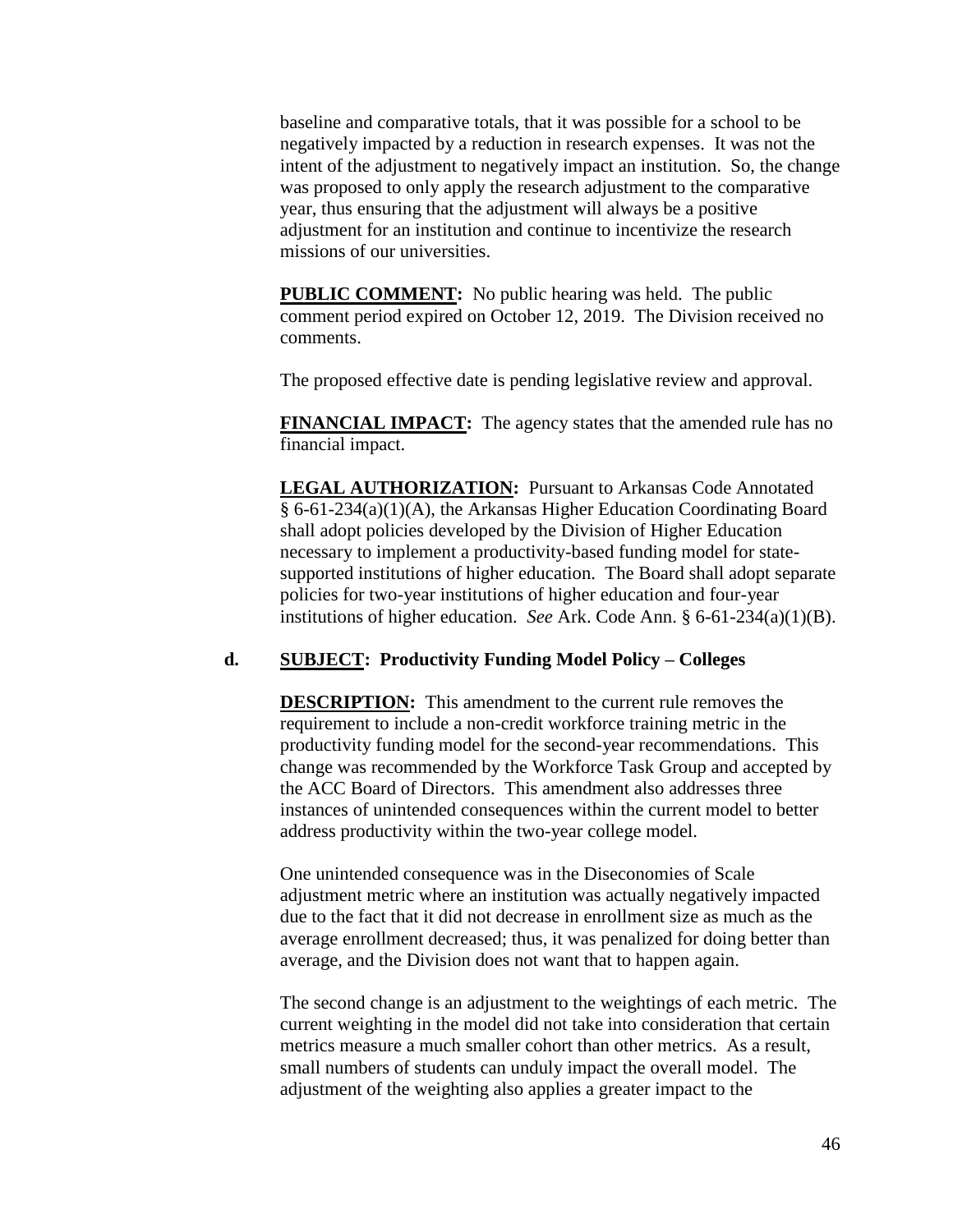Credentials metric which supports the state's goal of increasing the percentage of adults with a college credential.

The third change is an adjustment to the additional weighting applied to High Demand Credentials. In the current model STEM credentials are given a 3x multiplier, and high demand credentials are given a 1.5x multiplier. The change increases the multiplier to 3x for the two-year colleges. This adjustment was requested to reflect the mission of the community colleges and support the goals of the state to supply a wellprepared workforce for high demand jobs. While two-year institutions do provide many STEM credentials, it was felt that the High Demand credential focus was even greater which had the ability to cause disproportionate scoring.

**PUBLIC COMMENT:** No public hearing was held. The public comment period expired on October 12, 2019. The Division received no comments.

The proposed effective date is pending legislative review and approval.

**FINANCIAL IMPACT:** The agency states that the amended rule has no financial impact.

**LEGAL AUTHORIZATION:** Pursuant to Arkansas Code Annotated § 6-61-234(a)(1)(A), the Arkansas Higher Education Coordinating Board shall adopt policies developed by the Division of Higher Education necessary to implement a productivity-based funding model for statesupported institutions of higher education. The Board shall adopt separate policies for two-year institutions of higher education and four-year institutions of higher education. *See* Ark. Code Ann. § 6-61-234(a)(1)(B).

### **6. ETHICS COMMISSION (Mr. Graham Sloan)**

### **a. SUBJECT: Rules of Practice and Procedure**

**DESCRIPTION:** The Ethics Commission is revising the Rules of Practice and Procedure to bring those rules and certain forms in conformity with Acts 341, 545, 547, and 845 of 2019.

Act 341 increased the fine range from \$50 - \$2,000 per violation to \$50 - \$3,500 per violation.

Act 545 provided that, for years in which the office of President of the United States will appear on the ballot at the general election, the filing period for running for public office shall be in the November preceding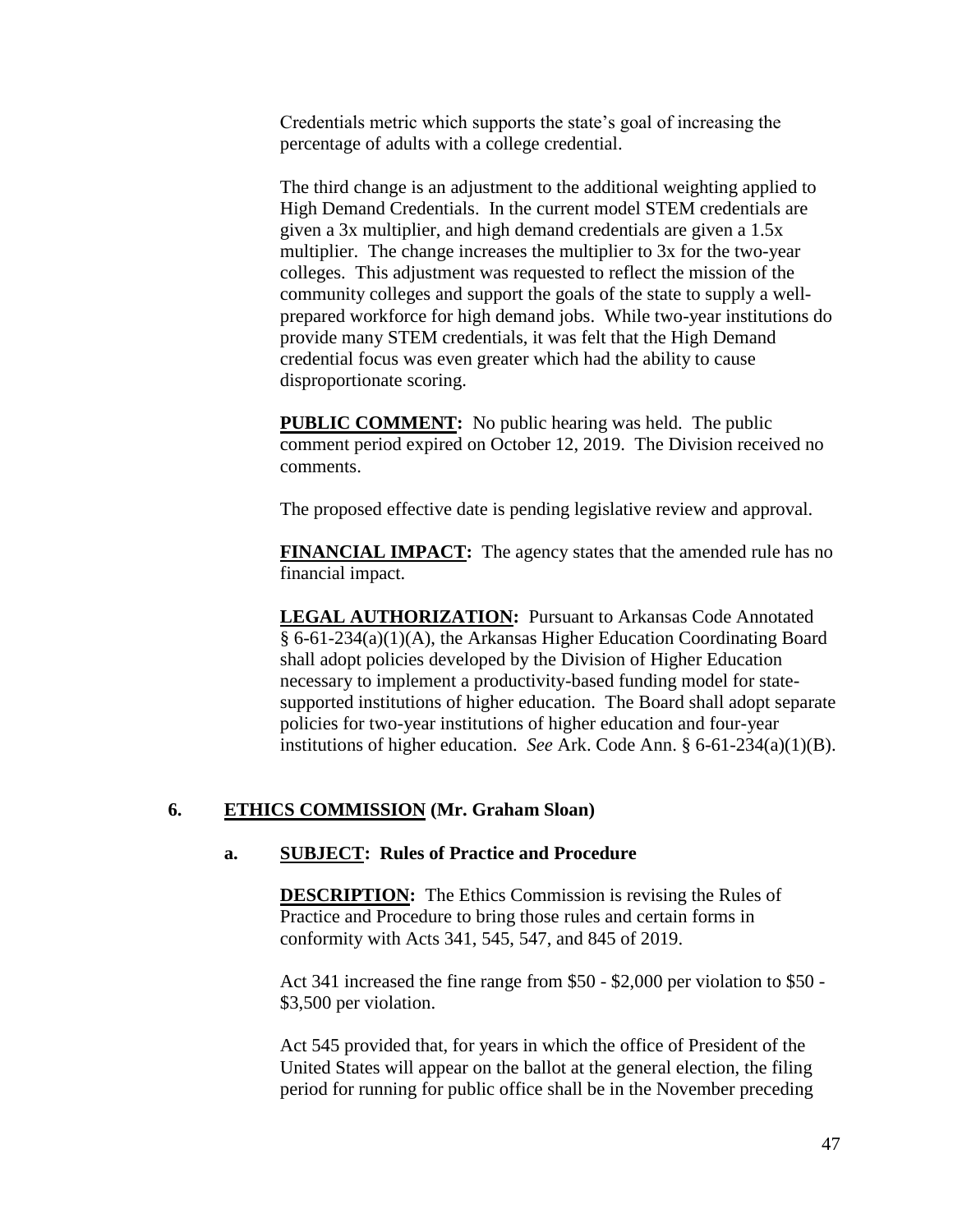the election year ("beginning at 12:00 noon on the first Monday in November preceding the general primary election and ending at 12:00 noon on the seventh day thereafter") and moves the primary election to March ("the first Tuesday after the first Monday in March"). This affects when the SFI for candidates would be due and also affects the reporting schedule for C&E reports.

Act 547 provides that, if the AEC requires additional time to complete its investigation under subdivision (b)(5)(A)(i) of Ark. Code Ann. § 7-6-218 or to complete its hearing or action under subdivision  $(b)(5)(A)(ii)$  of Ark. Code Ann. § 7-6-218, and gives written notice to the person who is under investigation or the subject of the hearing or action, the AEC may extend the time to complete the investigation, hearing, or action by no more than sixty (60) days.

Act 845 added the following provisions regarding carryover funds: (E) The use of carryover funds to pay an elected candidate's own personal expenses for food, lodging, conference fees, or travel to attend a conference related to the performance of his or her responsibilities as an elected official: (i) Shall not be considered a taking of campaign funds as personal income; (ii) The reimbursement of expenses shall be a result of travel and the source of the reimbursement shall be authorized under the rules of the Arkansas House of Representatives or the Arkansas Senate and used to reimburse the carryover account; and (iii) The reimbursement amount shall be reported in the elected candidate's carryover fund report.

**PUBLIC COMMENT:** A public hearing was held on November 22, 2019. The public comment period expired on November 22, 2019. The Arkansas Ethics Commission received no public comments.

The effective date is pending legislative review and approval.

**FINANCIAL IMPACT:** The Commission states that the proposed revisions do not have a financial impact.

**LEGAL AUTHORIZATION:** The Arkansas Ethics Commission has authority to promulgate reasonable rules to implement and administer the requirements of the campaign financing subchapter of Title 7, Chapter 6 of the Arkansas Code. *See* Ark. Code Ann. § 7-6-217(g)(1). The Arkansas Ethics Commission is amending its Rules of Practice and Procedure, including forms and instructions, to be consistent with the following Acts of the 2019 Regular Session:

Act 341 of 2019, sponsored by Senator Jim Hendren, which increased the fine range from \$50 - \$2,000 per violation to \$50 - \$3,500 per violation.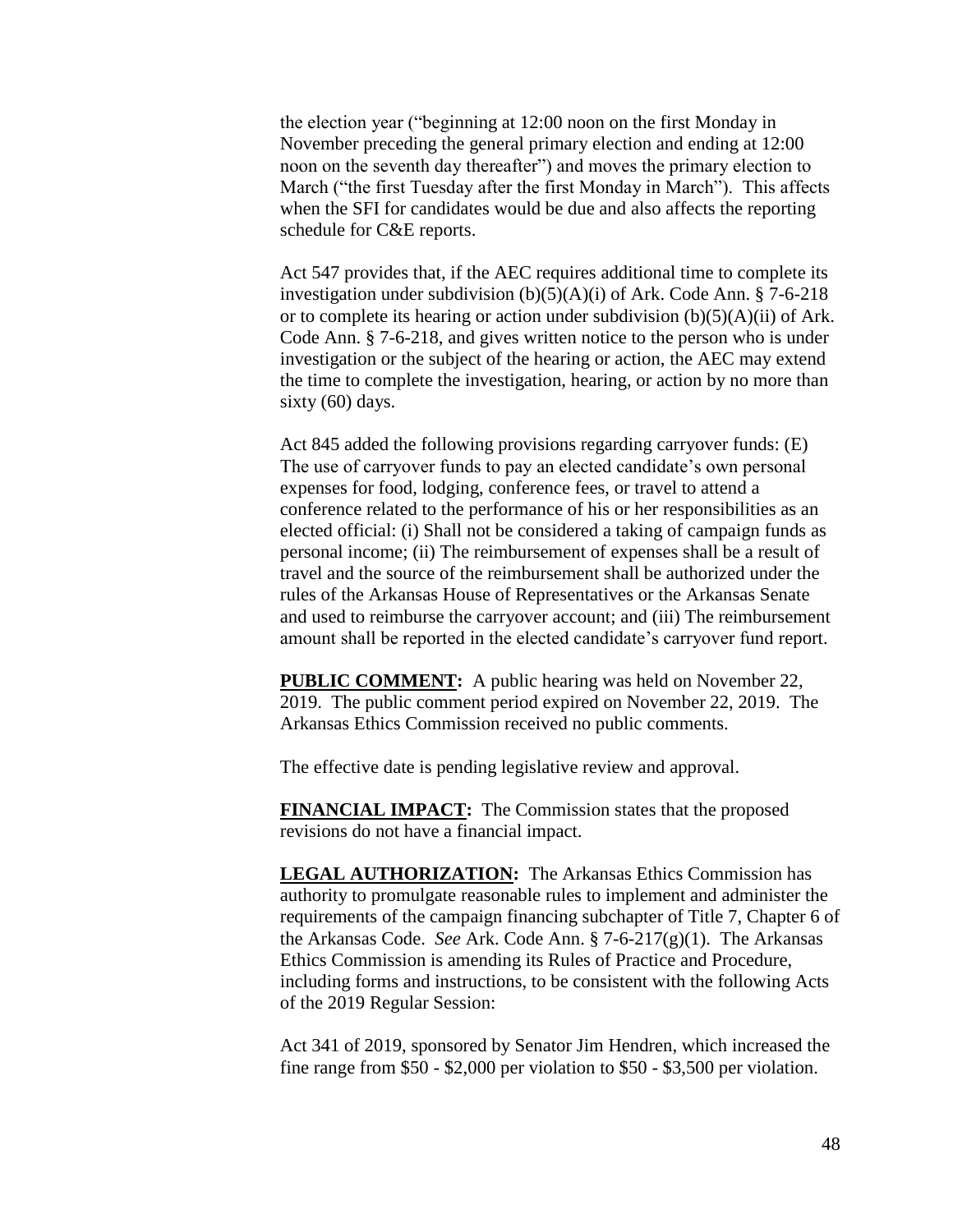*See* Ark. Code Ann. § 7-6-218(b)(4)(B)(i), as amended by Act 341 of 2019.

Act 545 of 2019, sponsored by Senator Trent Garner, which provides that, for years in which the office of President of the United States will appear on the ballot at the general election, the filing period for running for public office shall be in the November preceding the election year ("beginning at 12:00 noon on the first Monday in November preceding the general primary election and ending at 12:00 noon on the seventh day thereafter") and moves the primary election to March ("the first Tuesday after the first Monday in March"). This affects when the Statement of Financial Interest for candidates would be due and also affects the reporting schedule for Contributions & Expenses reports. *See* Ark. Code Ann. § 7-7-203(b)(2), Ark. Code. Ann. § 7-7-203(c)(1)(B), as amended by Act 545 of 2019.

Act 547 of 2019, sponsored by Representative Jana Della Rosa, which provides that, if the Arkansas Ethics Commission requires additional time to complete its investigation under Ark. Code Ann.  $\S$  7-6-218(b)(5)(A)(i) or to complete its hearing or action under Ark. Code Ann. § 7-6-  $218(b)(5)(A)(ii)$ , and gives written notice to the person who is under investigation or the subject of the hearing or action, the Commission may extend the time to complete the investigation, hearing, or action by no more than sixty (60) days. *See* Ark. Code Ann. § 7-6-218(b)(5)(A)(iii), as amended by Act 547 of 2019.

Act 845 of 2019, sponsored by Representative Stephen Meeks, which provides that the use of carryover funds to pay an elected candidate's own personal expenses for food, lodging, conference fees, or travel to attend a conference related to the performance of his or her responsibilities as an elected official: (i) Shall not be considered a taking of campaign funds as personal income; (ii) The reimbursement of expenses shall be a result of travel and the source of the reimbursement shall be authorized under the rules of the Arkansas House of Representatives or the Arkansas Senate and used to reimburse the carryover account; and (iii) The reimbursement amount shall be reported in the elected candidate's carryover fund report. See Ark. Code Ann. § 7-6-203(g)(4)(E), as amended by Act 845 of 2019.

#### **b. SUBJECT: Rules of Political Committees**

**DESCRIPTION:** The Ethics Commission is revising the Rules on Political Committees to bring them in conformity with Acts 240, 341, 1039, and 1058 of 2019. Those changes are summarized below.

Act 240, concerning quarterly reports filed by county political party committees, replaced the word "filing" period with "reporting" period, to provide clarity.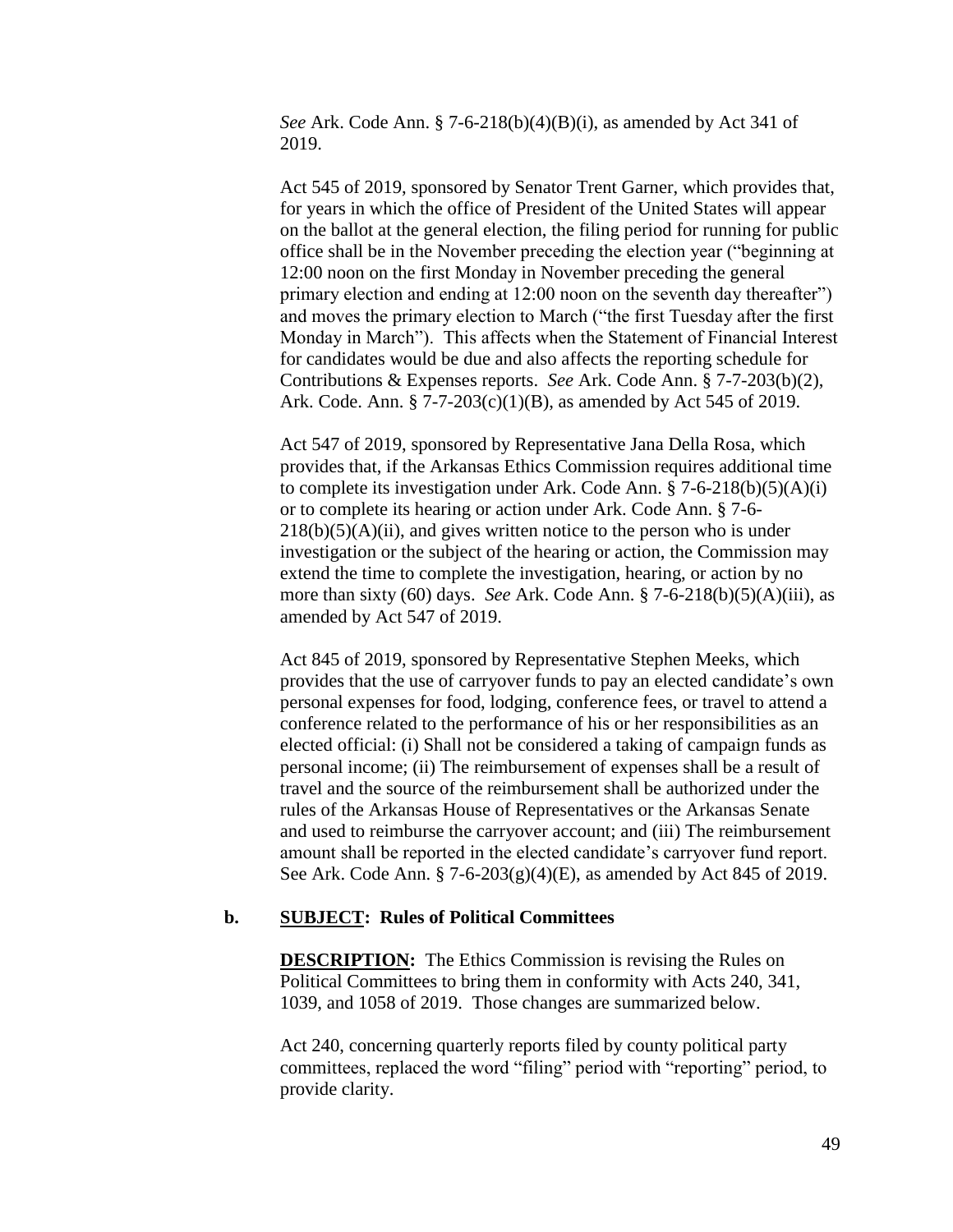Act 341 increased the fine range from \$50-\$2,000 per violation to \$50- 3,500 per violation.

Act 1039 allows political action committees (PAC) to register via paper with the requirement that PACs who seek to become paper filers instead of electronic filers must submit an affidavit that they do not have access to technology and that it would constitute a substantial hardship to file electronically. (The affidavit was already required of candidates to paper file.)

Act 1039 added the requirement that PACs which seeks to become paper filers instead of electronic filers must submit an affidavit that they do not have access to the necessary technology and that it would constitute a substantial hardship to file electronically. (The affidavit was already required of candidates to paper file.)

Act 1039 addressed paper registration and reporting by Political Action Committees and Independent Expenditure Committees and requires the affidavit. It likewise requires the Secretary of State to notify the filers in writing if their filing was rejected within five (5) days, telling them the reason it was rejected.

Act 1039 also provided that the AEC shall approve the forms and instructions used by the Secretary of State under this section to ensure that all required information is requested. Reports shall be filed on the forms furnished by the Secretary of State, except that computer-generated contribution and expenditure reports shall be accepted by the Secretary of State and the Arkansas Ethics Commission provided that all of the requisite elements are included. It also adds the traditional timely filing elements of ten (10) days follow-up to fax, and that a pre-election report must be received by the due date. Furthermore, it makes it clear that the Secretary of State shall post the filings on its website.

Act 1058 extended the types of persons who must include disclaimer language on printed campaign materials, so that printed campaign materials produced by PACs and IECs must also contain the phrase "paid for by" followed by who paid for it.

**PUBLIC COMMENT:** A public hearing was held on November 22, 2019. The public comment period expired on November 22, 2019. The Arkansas Ethics Commission receive no public comments.

Suba Desikan, an attorney with the Bureau of Legislative Research, asked the following question: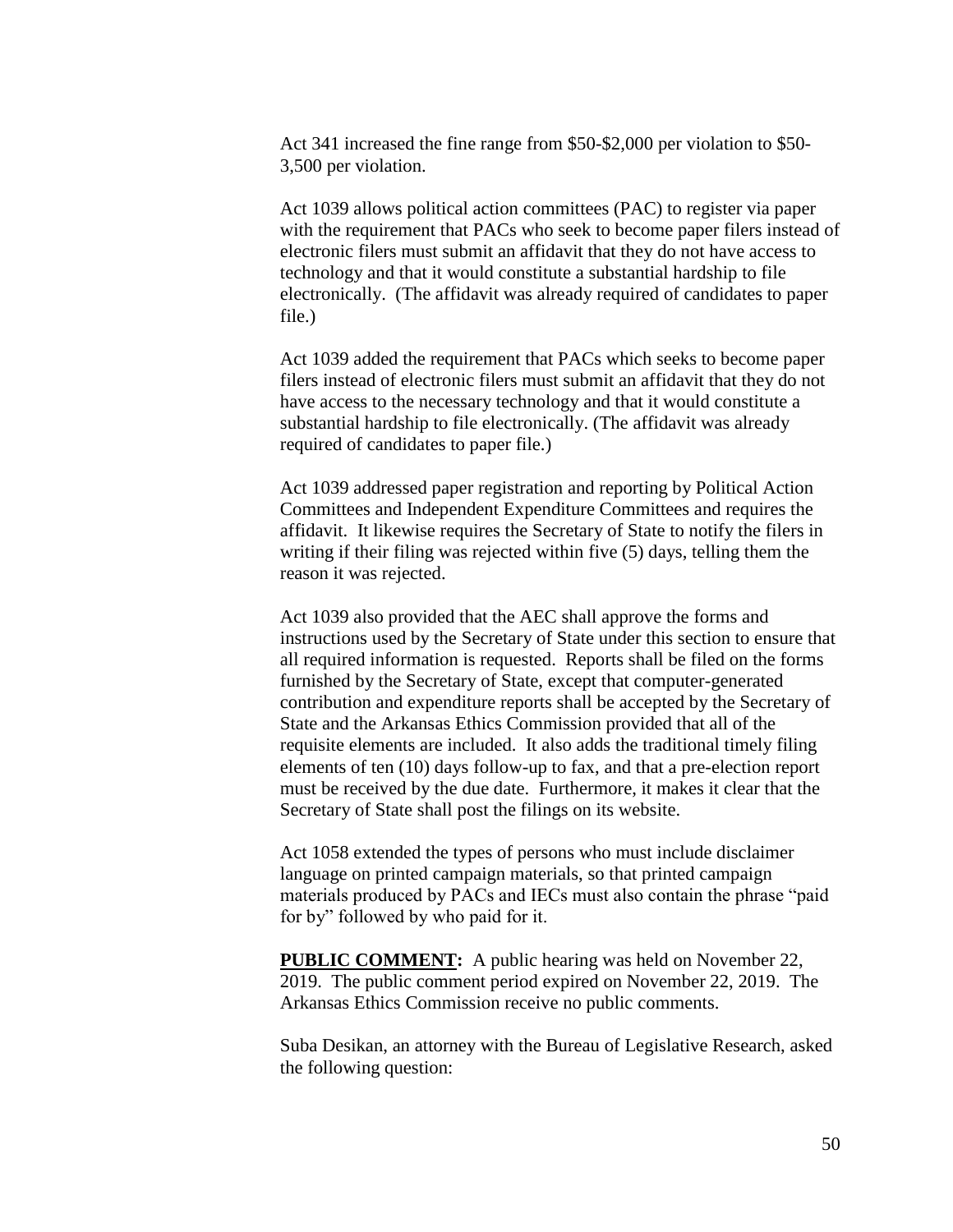Ark. Code Ann. § 7-6-226(c)(1)(A), as amended by Act 240, requires that within 15 days after the end of each quarter, county political party committees file a quarterly report with the Secretary of State including the total amount of contributions received and the total amount of contributions made during the **reporting period** and the cumulative amount of those totals. In §  $502(a)(1)$  of the proposed rule, the Commission retained the word "filing," but chose to add "(i.e., reporting)" next to it. Why did the Commission choose not to mirror the language in the statute? **RESPONSE:** I'm not sure there was a specific reason. The intent of the language added to the rule was to clarify that the period of time in question is the reporting period. There was nothing else going on there.

The effective date is pending legislative review and approval.

**FINANCIAL IMPACT:** The Commission states that the proposed revisions do not have a financial impact.

**LEGAL AUTHORIZATION:** The Arkansas Ethics Commission has authority to promulgate reasonable rules to implement and administer the requirements of the campaign financing subchapter of Title 7, Chapter 6 of the Arkansas Code. *See* Ark. Code Ann. § 7-6-217(g)(1). Additionally, the Commission may issue guidelines on the requirements of Ark. Code Ann. § 7-1-103(7). *See* Ark. Code Ann. § 7-6-217(g)(2).

The Arkansas Ethics Commission is amending its Rules on Political Committees to be consistent with the following Acts of the 2019 Regular Session:

**(1)** Act 240 of 2019, sponsored by Senator Bart Hester, which mandated that political party committees to file a quarterly report with Secretary of State including the total number of contributions received and total number of contributions made during the *reporting* period. (Emphasis Added) *See* Ark. Code Ann. § 7-6-226(c)(1)(A), as amended by Act 240 of 2019.

**(2)** Act 341 of 2019, sponsored by Senator Jim Hendren, which increased the Arkansas Ethics Commission allowable fine range from \$50-\$2,000 per violation to \$50-3,500 per violation. *See* Ark. Code Ann. § 7-6- 218(b)(4)(B)(i), as amended by Act 341 of 2019.

**(3)** Act 1039 of 2019, sponsored by Representative Jana Della Rosa, which:

**(a)** Provided for paper registration and reporting by political action committees (PAC) and independent expenditure committees, in circumstances where they do not have access to the technology necessary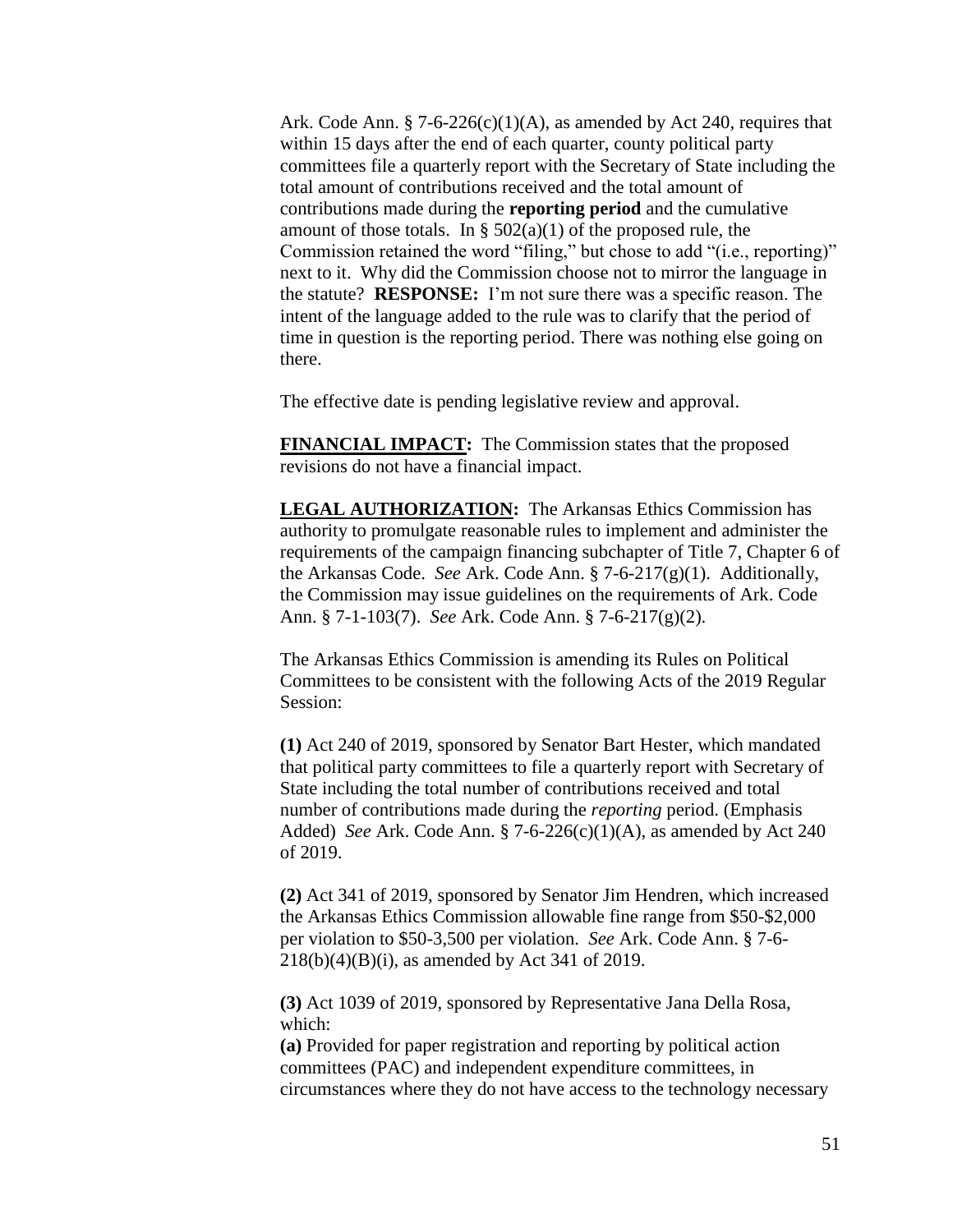to make required submissions in electronic format, where submission in an electronic format would constitute a substantial hardship and where they submits a notarized affidavit that complies with Ark. Code Ann. § 7-6- 231. *See* Ark. Code Ann. § 7-6-215(a)(1)(E), as amended by Act 1039 of 2019 (PAC registration); *See* Ark. Code Ann. § 7-6-215(a)(1)(E), as amended by Act 1039 of 2019 (PAC reporting); *See* Ark. Code Ann. 7-6-  $220(e)(3)$ , as amended by Act 1039 of 2019 (independent expenditure committee reporting); *See* Ark. Code Ann. § 7-6-231, as amended by Act 1039 of 2019 (affidavit requirements). **(b)** Required the Secretary of State to provide written notice to candidates if a report in paper form is not accepted, providing the reason the report was not filed or accepted, within five (5) business days. *See* Ark. Code Ann. § 7-6-230(2)(B), as amended by Act 1039 of 2019, and

**(c)** Provided an alternative to electronic filing. *See* Ark Code Ann. §§ 7- 6-230 and 7-6-231, as amended by Act 1039 of 2019.

**(4)** Act 1058 of 2019, sponsored by Representative Jana Della Rosa, which required political action committees and independent expenditure committees to include disclaimer language on printed campaign materials. *See* Ark. Code Ann. § 7-6-228(c)(2), as amended by Act 1058 of 2019.

## **c. SUBJECT: Rules on Lobbyist Registration and Reporting**

**DESCRIPTION:** The Ethics Commission is revising the Rules on Lobbyist Registration and Reporting to bring them in conformity with Acts 315, 341, 342 and 661 of 2019. Those changes are summarized below:

With regard to implementing Act 315, the rule revisions would remove the word "regulation" from the Arkansas Code as follows:

- Ark. Code Ann. § 21-8-402(1)(A). "Administrative action" means any decision on, or proposal, consideration, or making of any rule, ratemaking proceeding, or policy action by a governmental body.
- Ark. Code Ann. § 21-8-601(a)(3)(F). Assisting an executive agency, at the written request of the agency, in drafting administrative rules or in publicizing or assisting in the implementation of final administrative actions.

Act 341 increased the fine range from \$50 - 2,000 to \$50 - \$3,500.

Act 342 amended Arkansas Code Title 21, Chapter 8, Subchapter 1, to add an additional section as provided below. The Ethics Commission is revising the Rules on Lobbyist Registration and Reporting to include this new definition on who is permitted to register as a lobbyist while serving as an elected state official: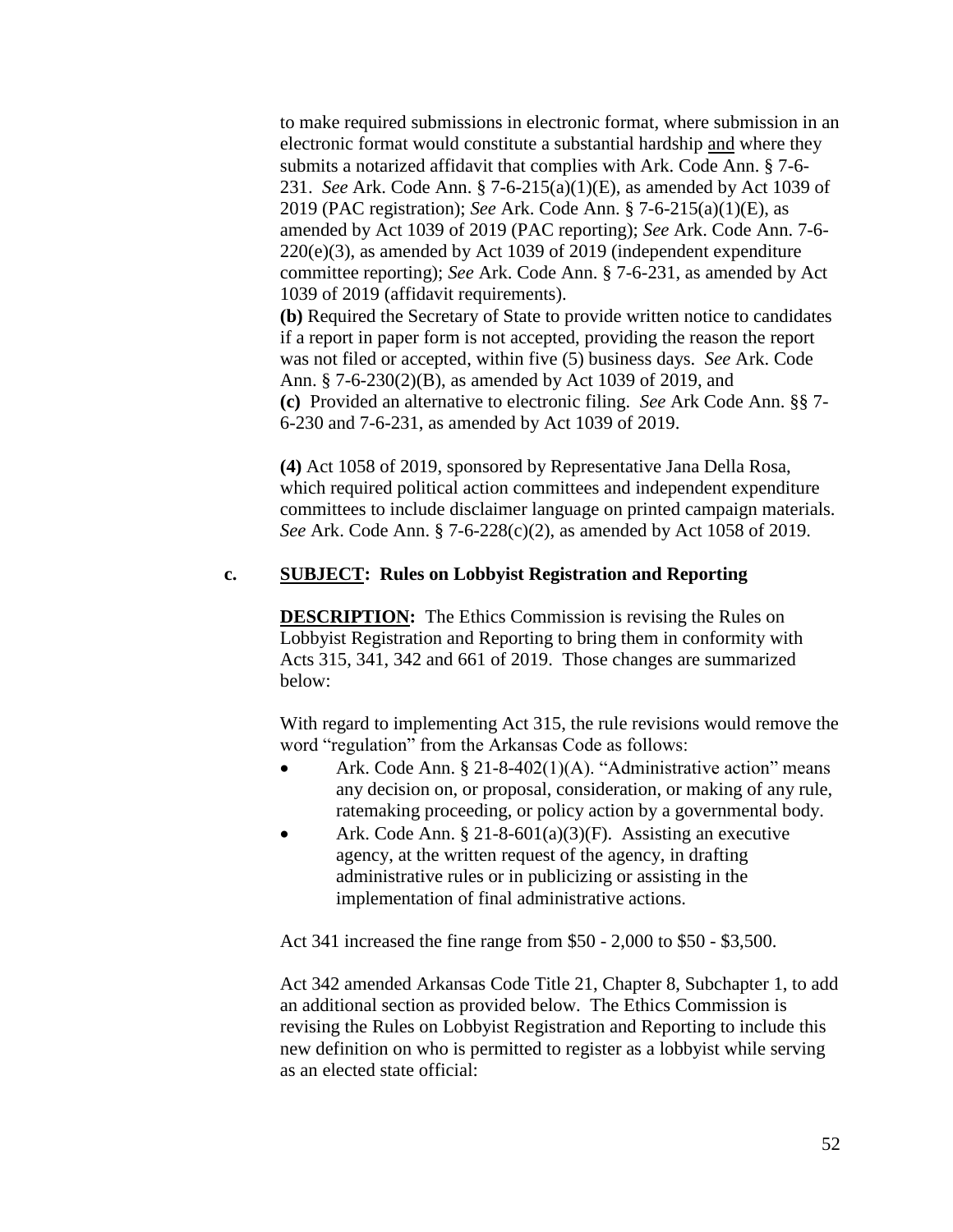Ark. Code Ann. § 21-8-103. Elected state officials prohibited from registering as lobbyists (a) A person serving as an elected state official in any jurisdiction is prohibited from registering as a lobbyist in Arkansas under Ark. Code Ann. § 21-8-601 *et seq*. or similarly in any other jurisdiction while the person is serving as an elected state official. (b) As used in this section, "elected state official" means a person holding an elective office of state government as a constitutional officer or as a member of the General Assembly and includes persons during the time period between the date that he or she is elected and the date he or she takes office.

Act 661 amended the wording of the ban on lobbying for two years after leaving the General Assembly, and similarly bans two (2) more types of jobs during that two (2) year period of time, and sets time frames for which legislators these rules apply to:

- A former member of the General Assembly shall not take the following actions until two (2) years after the expiration of the term of office for which he or she was elected: (A) Register as a lobbyist under Ark. Code Ann. § 21-8-601 *et seq*.; or (B) Enter into employment as the director of an: (i) Educational cooperative or (ii) Area agency on aging.
- Portions of this section apply to persons elected or reelected to the General Assembly on or after November 6, 2018 and the newer portions of this section apply to a person elected or reelected to the General Assembly on or after November 4, 2014. (Approved: 4/2/19 with Emergency Clause)

**PUBLIC COMMENT:** A public hearing was held on November 22, 2019. The public comment period expired on November 22, 2019. The Arkansas Ethics Commission received no public comments.

The proposed effective date is pending legislative review and approval.

**FINANCIAL IMPACT:** The agency states that the proposed rule amendments do not have a financial impact.

**LEGAL AUTHORIZATION:** The Arkansas Ethics Commission has authority to promulgate reasonable rules to implement and administer the requirements of the campaign financing subchapter of Title 7, Chapter 6 of the Arkansas Code. *See* Ark. Code Ann. § 7-6-217(g)(1). The Arkansas Ethics Commission is amending its Rules on Lobbyist Registration and Reporting to be consistent with the following Acts of the 2019 Regular Session: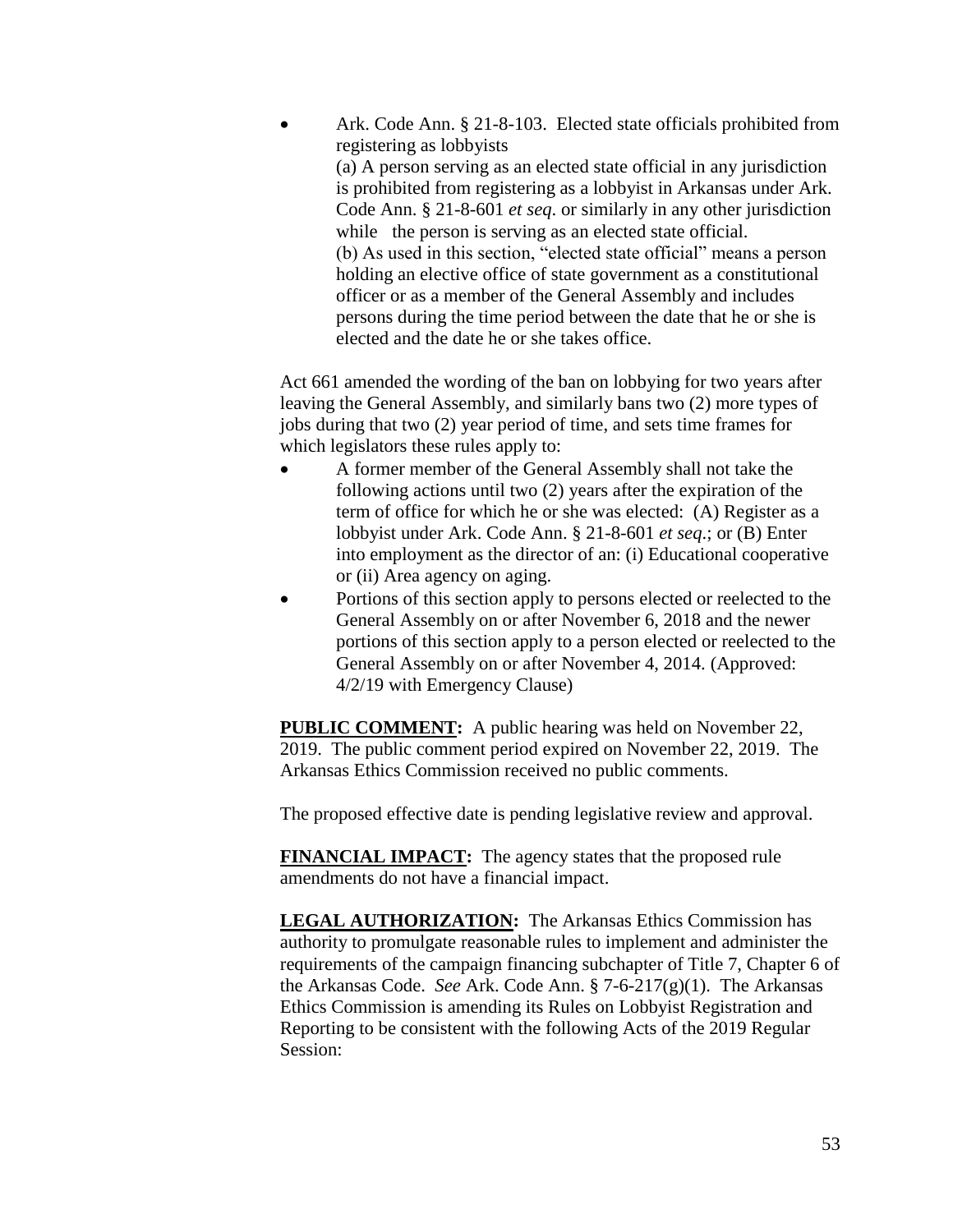**(1)** Act 315 of 2019, which was sponsored by Representative Jim Dotson, provided for the uniform use of the term "rule" for an agency statement of general applicability and future effect that implements, interprets, or prescribes law or policy, or describes the organization, procedure, or practice of an agency. *See* Act 315 of 2019.

**(2)** Act 341 of 2019, sponsored by Senator Jim Hendren, which increased the Arkansas Ethics Commission allowable fine range from \$50-\$2,000 per violation to \$50-3,500 per violation. *See* Ark. Code Ann. § 7-6- 218(b)(4)(B)(i), as amended by Act 341 of 2019.

**(3)** Pursuant to Act 342 of 2019, sponsored by Senator Keith Ingram, a person serving as an elected state official in any jurisdiction is prohibited from registering as a lobbyist in Arkansas under Ark. Code Ann. § 21-8- 601 *et seq.* or similarly in any other jurisdiction while the person is serving as an elected state official. As used in this section, "elected state official" means a person holding an elective office of state government as a constitutional officer or as a member of the General Assembly and includes persons during the time period between the date that he or she is elected and the date he or she takes office. *See* Ark. Code Ann. § 21-8- 103, as amended by Act 342 of 2019.

**(4)** Act 661 of 2019, sponsored by Representative Frances Cavenaugh, prohibited former members of the General Assembly from certain actions until two (2) years after the expiration of their term of office. Specifically, these members may not register as a lobbyist under Ark. Code Ann. § 21- 8-601 *et seq.*, enter into employment as the director of an educational cooperative under The Public School Educational Cooperative Act of 1981, § 6-13-901 *et seq*. or enter into employment as director of an area agency on aging. *See* Arkansas Constitution, Article 19, § 29(a) and (b) and Ark. Code Ann. § 21-2-402(f), as amended by Act 661 of 2019.

#### **d. SUBJECT: Rules on Independent Expenditures**

**DESCRIPTION:** The Ethics Commission is revising the Rules on Independent Expenditures to bring them in conformity with Acts 341, 1039, and 1058 of 2019. The changes are summarized as follows:

Act 341 increased the fine range from \$50 - \$2,000 to \$50 - \$3,500.

Act 1039 amended the law to require that when the Secretary of State has not accepted a report in paper form because a notarized affidavit was not submitted with the first paper report in the election cycle, then it must provide written notice to the candidate within five (5) business days if the report in paper form was not filed or accepted; and provide the reason the report in paper form was not filed or accepted.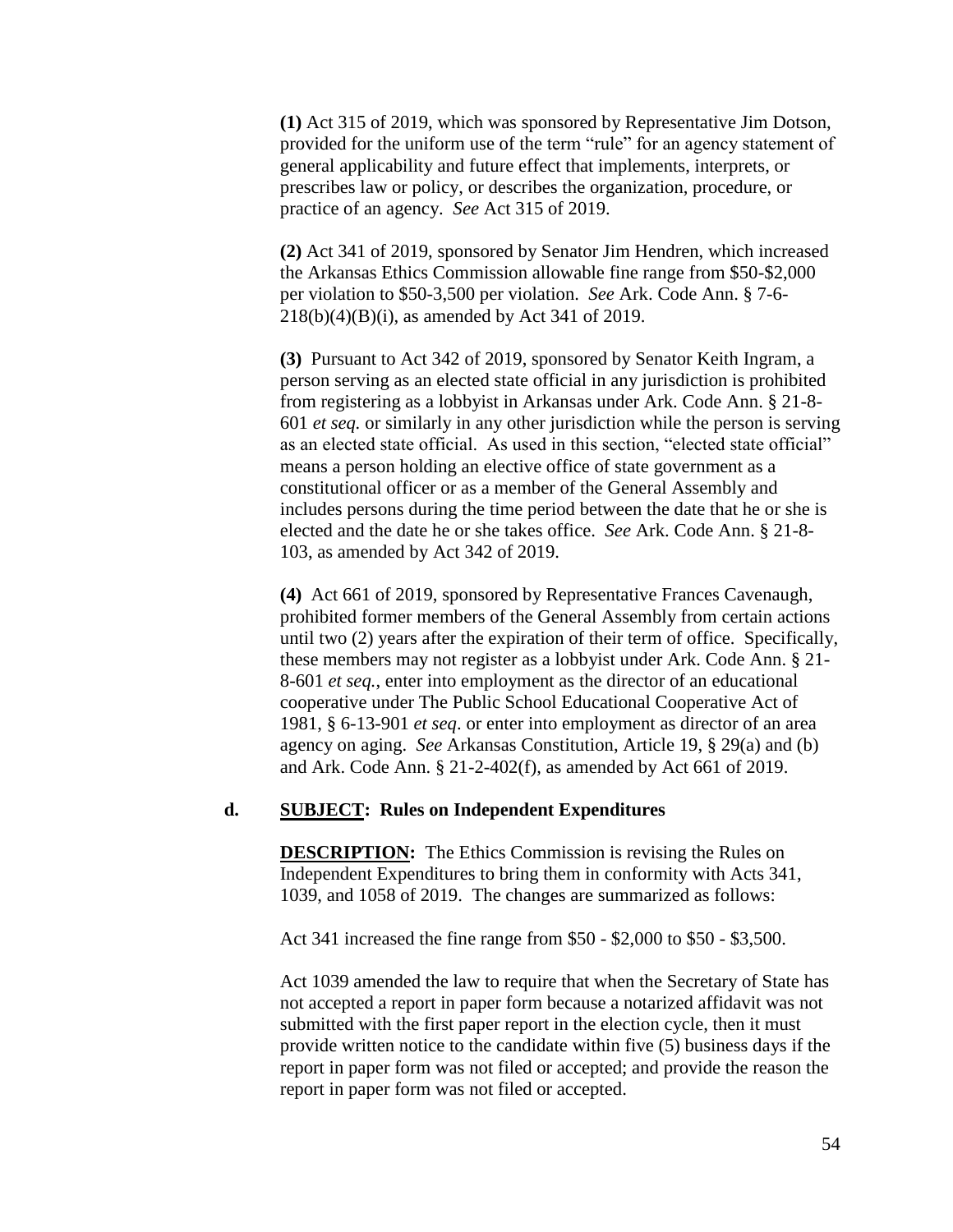Act 1039 addressed paper registration and reporting by Political Action Committees and Independent Expenditure Committees and requires the affidavit declaring an inability to file electronically, as was already required by candidates. It likewise required the Secretary of State to notify the filers in writing if their filing was rejected within five (5) days and telling them the reason it was rejected.

Act 1039 provided that the AEC shall approve the forms and instructions used by the Secretary of State under this section to ensure that all required information is requested. Reports shall be filed on the forms furnished by the Secretary of State, except that computer-generated contribution and expenditure reports shall be accepted by the Secretary of State and the Arkansas Ethics Commission provided that all of the requisite elements are included. It also adds the traditional timely filing elements of ten (10) days follow-up to fax, and that a pre-election report must be received by the due date. Furthermore, it makes it clear that the Secretary of State shall post the filings on its website.

Act 1058 amended Ark. Code Ann. § 7-6-228(c)(2) to expand the types of persons who must include disclaimer language on printed campaign materials, so that printed campaign materials produced by Political Action Committees and Independent Expenditure Committees must also contain the phrase "paid for by" followed by who paid for it.

**PUBLIC COMMENT:** A public hearing was held on November 22, 2019. The public comment period expired on November 22, 2019. The Arkansas Ethics Commission received no public comments.

The effective date is pending legislative review and approval.

**FINANCIAL IMPACT:** The Commission states that there is no financial impact.

**LEGAL AUTHORIZATION:** The Arkansas Ethics Commission has authority to promulgate reasonable rules to implement and administer the requirements of the campaign financing subchapter of Title 7, Chapter 6 of the Arkansas Code. *See* Ark. Code Ann. § 7-6-217(g)(1). The Arkansas Ethics Commission is amending its Rules on Independent Expenditures to be consistent with the following Acts of the 2019 Regular Session:

**(1)** Act 341 of 2019, sponsored by Senator Jim Hendren, which increased the Arkansas Ethics Commission allowable fine range from \$50-\$2,000 per violation to \$50-3,500 per violation. *See* Ark. Code Ann. § 7-6- 218(b)(4)(B)(i), as amended by Act 341 of 2019.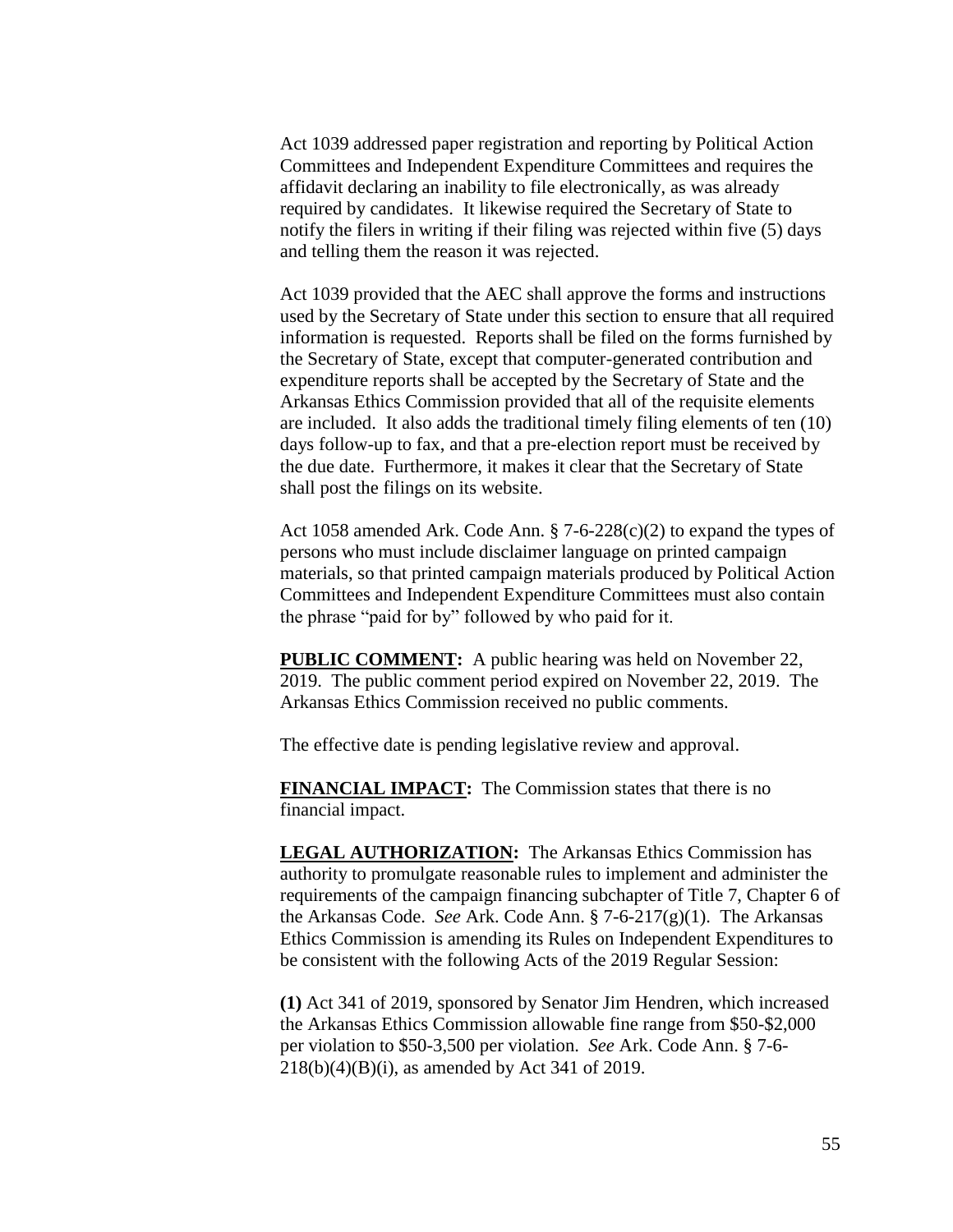**(2)** Act 1039 of 2019, sponsored by Representative Jana Della Rosa, which:

**(a)** Provided for paper registration and reporting by political action committees (PAC) and independent expenditure committees, in circumstances where: (1) they do not have access to the technology necessary to make required submissions in electronic format, (2) where submission in an electronic format would constitute a substantial hardship and (3) where a notarized affidavit that complies with Ark. Code Ann. § 7- 6-231 is submitted. *See* Ark. Code Ann. § 7-6-215(a)(1)(E), as amended by Act 1039 of 2019 (PAC registration); *See* Ark. Code Ann. § 7-6- 215(a)(1)(E), as amended by Act 1039 of 2019 (PAC reporting); *See* Ark. Code Ann. 7-6-220(e)(3), as amended by Act 1039 of 2019 (independent expenditure committee reporting); *See* Ark. Code Ann. § 7-6-231, as amended by Act 1039 of 2019 (affidavit requirements). **(b)** Required the Secretary of State to provide written notice to candidates if a report in paper form is not accepted, providing the reason the report was not filed or accepted, within five (5) business days. *See* Ark. Code Ann. § 7-6-230(2)(B), as amended by Act 1039 of 2019. **(c)** Provided an alternative to electronic filing. *See* Ark Code Ann. §§ 7-

6-230 and 7-6-231, as amended by Act 1039 of 2019.

**(3)** Act 1058 of 2019, sponsored by Representative Jana Della Rosa, which required political action committees and independent expenditure committees to include disclaimer language on printed campaign materials. *See* Ark. Code Ann. § 7-6-228(c)(2), as amended by Act 1058 of 2019.

### **e. SUBJECT: Rules on Campaign Contribution Limit**

**DESCRIPTION:** Pursuant to Act 1280 of 2015, Ark. Code Ann. § 7-6- 203(i) provides as follows:

(1) The contribution limits under subdivision  $(a)(1)(A)$  and subdivision (b)(1) of this section shall be adjusted at the beginning of each oddnumbered year in an amount equal to the percentage certified to the Federal Election Commission by the Bureau of Labor Statistics of the Department of Labor under 52 U.S.C. § 30116(c) as existing on January 1, 2015.

(2) If the amount after adjustment under subdivision  $(i)(1)$  of this section is not a multiple of one hundred dollars (\$100), the Arkansas Ethics Commission shall round the amount to the nearest multiple of one hundred dollars (\$100).

(3) The Arkansas Ethics Commission shall promulgate rules identifying the adjusted contribution limit under subdivision (i)(1) of this section.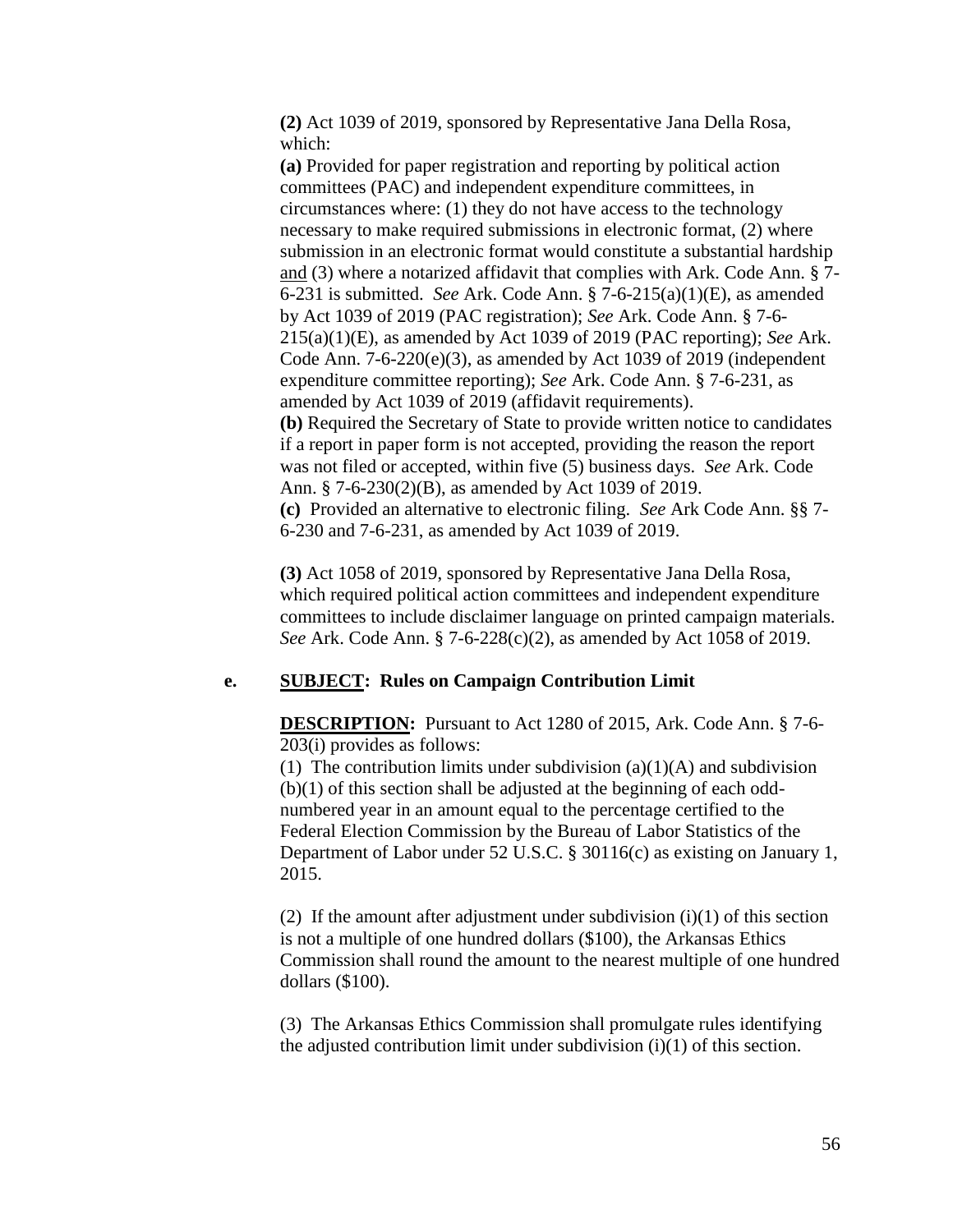On or about February 7, 2019, the Federal Election Commission announced updated contribution limits that have been indexed for inflation and are effective for the 2019-2020 federal elections.

This proposed amendment is necessary to adjust the campaign contribution limit from \$2,700 to \$2,800 for candidates for public office in Arkansas. The purpose of this Rule is to establish a campaign contribution limit and give the public clear guidance on that limit. The presumed intent of the mandated adjustment is to keep the contribution limit in line with the rising cost of running a campaign.

**PUBLIC COMMENT:** A public hearing was held on November 22, 2019. The public comment expired on November 22, 2019. The Arkansas Ethics Commission received no public comments.

Suba Desikan, an attorney with the Bureau of Legislative Research, asked the following question and received the following response:

Did the Commission obtain the \$2,800 directly from FEC or did the commission calculate the increase and round as anticipated in Ark. Code Ann. 7-6-203(i)? **RESPONSE:** When Act 1280 passed, the campaign contribution limit was \$2,700. For 2016, the price index certified to the FEC was 1.3555%. Application of that percentage to the \$2,700 amount yields an adjusted amount of \$2,736.59 which did not necessitate an adjustment. For 2018, the price index number certified to the FEC was 1.41818%. Application of that percentage to the previously adjusted amount of \$2,736.59 yields \$2,775.40 which, rounded to the nearest hundred, is \$2,800. This amount tracks the \$2,800 contribution limit set forth in the FEC announcement released February 7, 2019.

The proposed effective date is pending legislative review and approval.

**FINANCIAL IMPACT:** The agency states that this rule has no financial impact.

**LEGAL AUTHORIZATION:** The Arkansas Ethics Commission has authority to promulgate reasonable rules to implement and administer the requirements of the campaign financing subchapter of Title 7, Chapter 6 of the Arkansas Code. *See* Ark. Code Ann. § 7-6-217(g)(1).

The contribution limits under Ark. Code Ann. § 7-6-203(a)(1)(A) (addressing acceptance of campaign contributions and Ark. Code Ann. § 7-6-203(b)(1) (making campaign contributions) shall be adjusted at the beginning of each odd-numbered year in an amount equal to the percentage certified to the Federal Election Commission by the Bureau of Labor Statistics of the Department of Labor under 52 U.S.C. § 30116(c),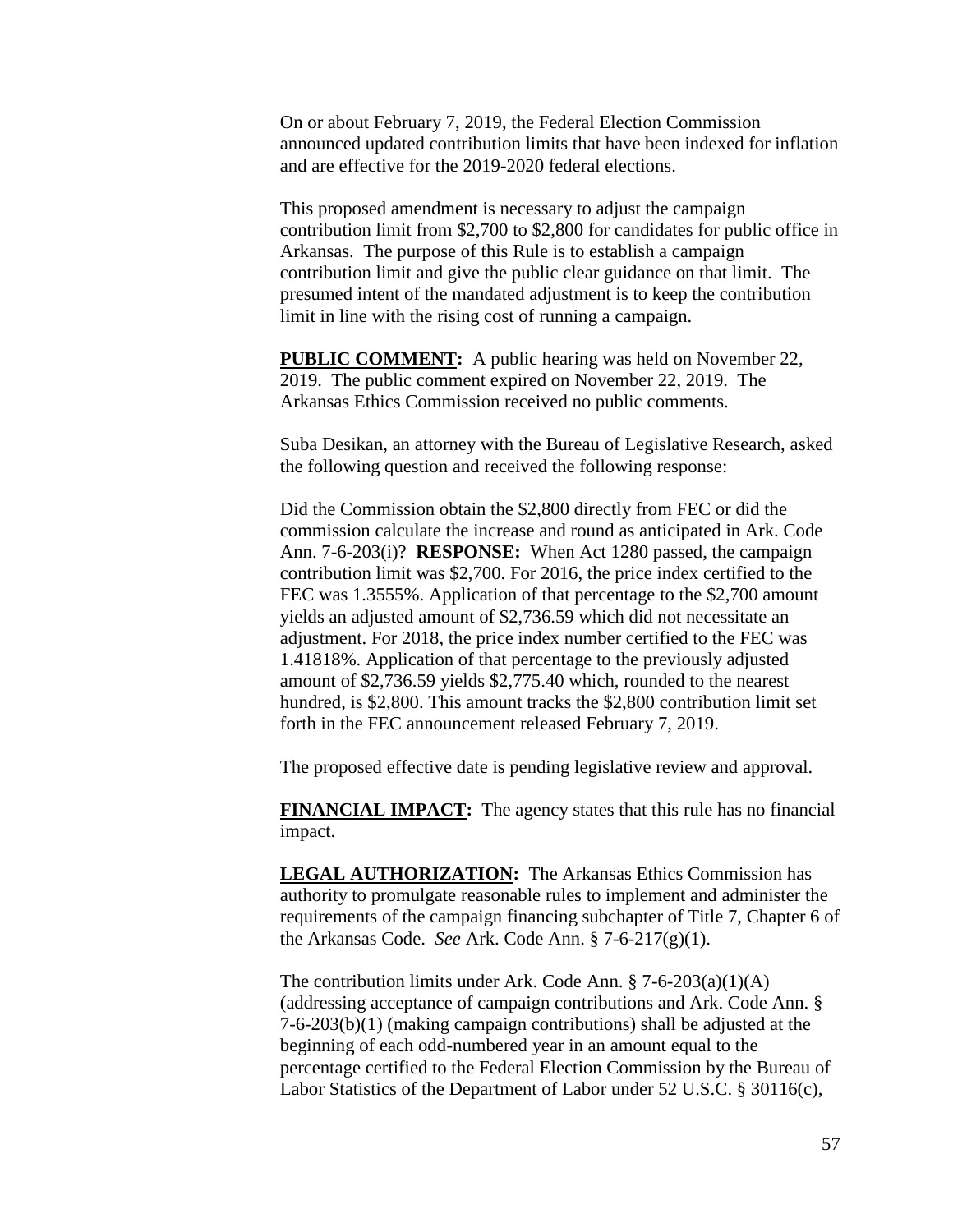as existing on January 1, 2015. If the amount after adjustment is not a multiple of one hundred dollars (\$100), the Arkansas Ethics Commission shall round the amount to the nearest multiple of one hundred dollars (\$100). The Arkansas Ethics Commission shall promulgate rules identifying the adjusted contribution limit. *See* Ark. Code Ann. § 7-6- 203(i).

## **f. SUBJECT: Rules on Conflicts**

**DESCRIPTION:** The Ethics Commission is revising this set of Rules on Conflicts to bring it in conformity with Act 315 of 2019, specifically, by removing the word "regulation" and/or replacing the word "regulation" with the word "rule."

**PUBLIC COMMENT:** A public hearing was held on November 22, 2019. The public comment expired on November 22, 2019. The Arkansas Ethics Commission received no public comments.

The proposed effective date is pending legislative review and approval.

**FINANCIAL IMPACT:** The agency states that this rule has no financial impact.

**LEGAL AUTHORIZATION:** The Arkansas Ethics Commission has authority to promulgate reasonable rules to implement and administer the requirements of the campaign financing subchapter of Title 7, Chapter 6 of the Arkansas Code. *See* Ark. Code Ann. § 7-6-217(g)(1).

Act 315 of 2019, sponsored by Representative Jim Dotson, provided for the uniform use of the term "rule" for an agency statement of general applicability and future effect that implements, interprets, or prescribes law or policy, or describes the organization, procedure, or practice of an agency. *See* Act 315 of 2019.

### **g. SUBJECT: Rules on Campaign Finance & Disclosure**

**DESCRIPTION:** The Ethics Commission is revising the Rules on Campaign Finance & Disclosure to bring them in conformity with Acts 240, 341, 545, 845, 879, and 894 of 2019. Those changes are summarized below.

Act 240 clarified that it is unlawful for *any* person to make a contribution to a candidate for any public office or to any person acting on the candidate's behalf, which in the aggregate exceeds two thousand seven hundred dollars (\$2,700) per election, *regardless* of whether or not they are a permissible contributor. (Emphasis added)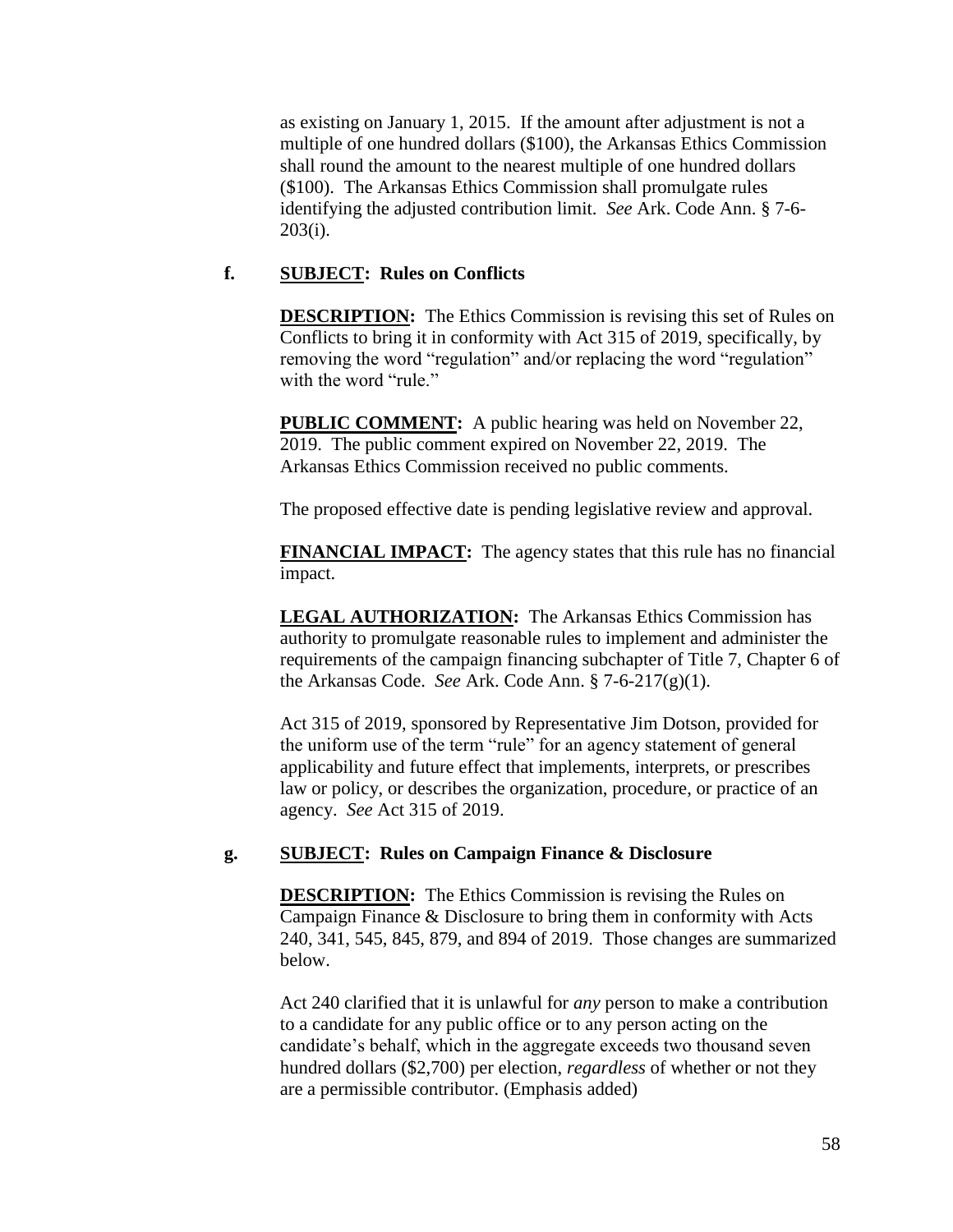Act 240 clarified that, for candidates for state and district office, monthly reporting will begin in January of the year of the election.

Act 240 clarified that all candidates for state or district office, including unopposed candidates whose names will not appear on the ballot (i.e., "when only one (1) candidate qualifies for a particular office or position and no position or name of an unopposed candidate shall appear on a ballot,"), must file a Final Campaign Contribution & Expenditure ("C& E") report. A final report is required regardless of whether a candidate has received contributions or made expenditures in excess of five hundred dollars (\$500).

Act 240 clarified that all candidates for school district, township, or municipal office, including unopposed candidates whose names will not appear on the ballot (i.e., "when only one (1) candidate qualifies for a particular office or position and no position or name of an unopposed candidate shall appear on a ballot,"), must file a Final C&E report. A final report is required regardless of whether a candidate has received contributions or made expenditures in excess of five hundred dollars (\$500).

Act 240 clarified that all candidates for county office, including unopposed candidates whose names will not appear on the ballot ("when only one (1) candidate qualifies for a particular office or position and no position or name of an unopposed candidate shall appear on a ballot,"), must file a Final C&E report. A final report is required regardless of whether a candidate has received contributions or made expenditures in excess of five hundred dollars (\$500)"). (Approved: 2/28/19)

Act 240 amended the law regarding the authority of local jurisdictions, municipalities, counties, and townships providing they *may* (removing "shall have the authority to") establish reasonable limitations on certain aspects of campaign finance law in their community. Likewise, it adds a new provision clearly stating, "Enforcement of any limitation established under subsection (a) of this section is the responsibility of the municipality, county, or township establishing the limitation." This removes any misunderstanding that the Ethics Commission would be responsible for enforcement or education regarding various local limitations.

Act 240, concerning quarterly reports filed by county political party committees, replaced the word "filing" period with "reporting" period, to provide clarity.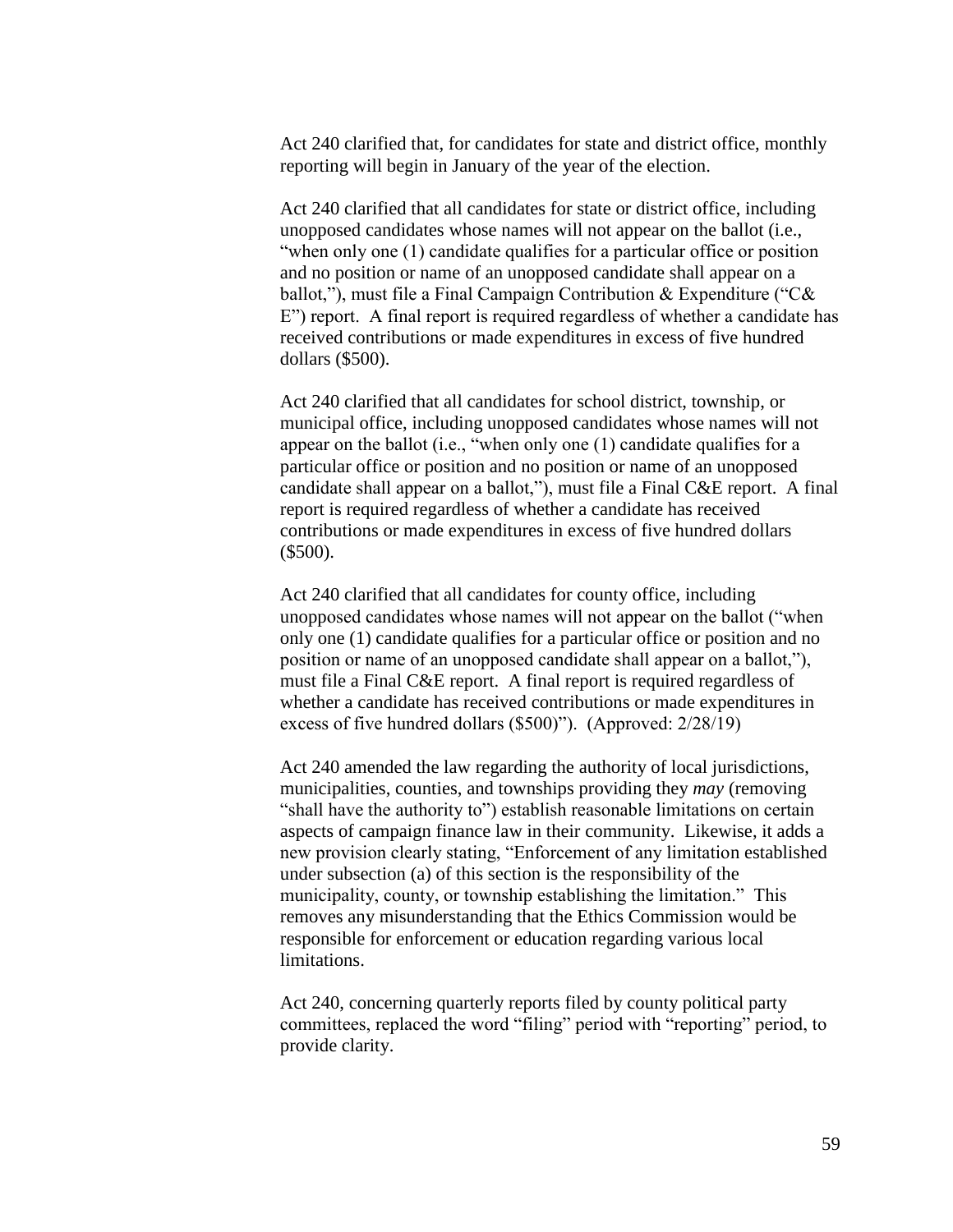Act 341 increased the fine range from \$50 - \$2,000 per violation to \$50 - \$3,500 per violation.

Act 545 provided that, for years in which the office of President of the United States will appear on the ballot at the general election, the filing period for running for public office shall be in the November preceding the election year ("beginning at 12:00 noon on the first Monday in November preceding the general primary election and ending at 12:00 noon on the seventh day thereafter") and moves the primary election to March ("the first Tuesday after the first Monday in March"). This affects when the SFI for candidates would be due and also effects the reporting schedule for the C&E reports.

Act 845 added the following provisions regarding carryover funds. (Somewhat similar provisions have been in the RCF &D for many years): (E) The use of carryover funds to pay an elected candidate's own personal expenses or food, lodging, conference fees, or travel to attend a conference related to the performance of his or her responsibilities as an elected official: (i) Shall not be considered a taking of campaign funds as personal income; (ii) The reimbursement of expenses shall be a result of travel and the source of the reimbursement shall be authorized under the rules of the Arkansas House of Representatives or the Arkansas Senate and used to reimburse the carryover account; and (iii) The reimbursement amount shall be reported in the elected candidate's carryover fund report. (Approved: 4/10/19)

Act 879 clarified that carryover funds (as is the case with campaign funds) should not be taken as personal income. Likewise, it specifically states that candidates or officeholders may use campaign funds or carryover funds to fulfill any commitment, obligation, or expense authorized by law, or permitted by an Arkansas Ethics Commission rule or opinion at the time of the expenditure, or reasonably and legitimately related to a campaign or officeholder activity.

Act 879 specified that taking campaign/carryover funds as personal income is still prohibited even after the former candidate lost the election or has left office.

Act 879 made knowingly taking campaign funds as personal income a felony if the value taken exceeds \$2,500, as follows:

- Class B felony if the value of the benefit is twenty-five thousand dollars (\$25,000) or more;
- Class C felony if five thousand dollars (\$5,000) or more, but less than twenty five thousand dollars (\$25,000);
- Class D felony if two thousand five hundred dollars (\$2,500) or more, but less than five thousand dollars (\$5,000); or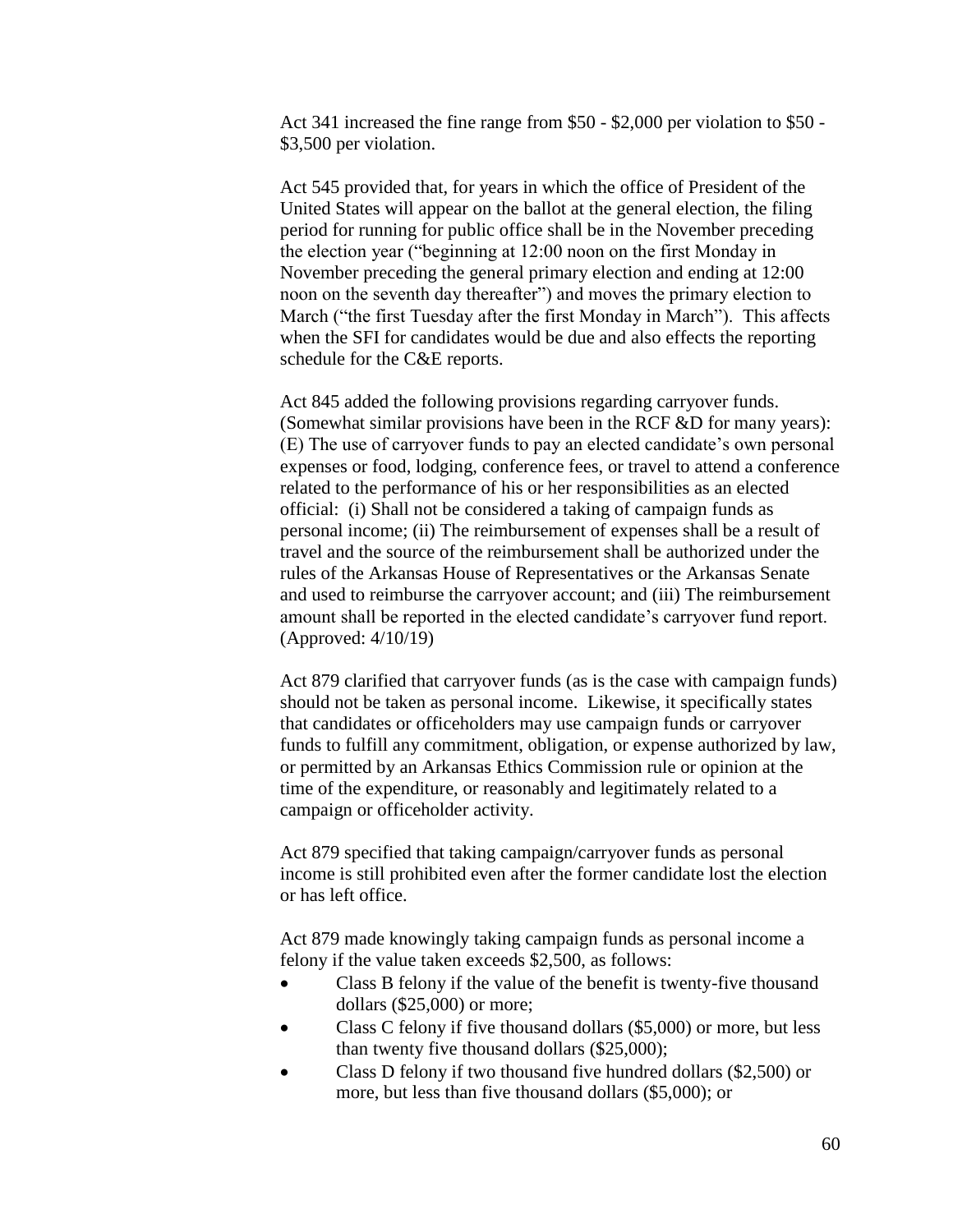• Class A misdemeanor if less than two thousand five hundred dollars (\$2,500).

Act 879 created an affirmative defense to a prosecution for taking campaign funds as personal income if the candidate or officeholder shows by a preponderance of the evidence that: (A) If the personal property was retained as carryover funds, that the candidate or officeholder: (i) Reported the personal property as carryover funds; and (ii) Retained or disposed of the personal property in the manner that is required by law for carryover funds; or (B) If the personal property was retained as surplus funds, that the candidate or officeholder: (i) Reported the personal property as surplus funds; and (ii) Retained or disposed of the personal property in the manner that is required by law for surplus funds.

Act 894 created two new defined terms as follows: "Constitutional office" means the offices of Governor, Lieutenant Governor, Auditor of State, Treasurer of State, Secretary of State, Commissioner of State Lands, the Attorney General, the General Assembly, Justice of the Supreme Court, Judge of the Court of Appeals, circuit judge, and district judge; and "Public trust crime" means a crime prohibited under Arkansas Constitution, Article 5, § 9.

Act 894 added a new area of jurisdiction for the AEC, providing that a person who has been found guilty of a crime of public trust shall not file, run or hold a constitutional office.

**PUBLIC COMMENT:** A public hearing was held on November 22, 2019. The public comment period expired on November 22, 2019. The Arkansas Ethics Commission received no public comments.

The effective date is pending legislative review and approval.

**FINANCIAL IMPACT:** The Commission states that the proposed revisions do not have a financial impact.

**LEGAL AUTHORIZATION:** The Arkansas Ethics Commission has authority to promulgate reasonable rules to implement and administer the requirements of the campaign financing subchapter of Title 7, Chapter 6 of the Arkansas Code. *See* Ark. Code Ann. § 7-6-217(g)(1). The Commission is revising the Rules on Campaign Finance & Disclosure to bring them in conformity with the following Acts of the 2019 legislative session:

**(1)** Act 240 of 2019, sponsored by Senator Bart Hester, which made a number of changes to the law concerning ethics and campaign finance. Specifically: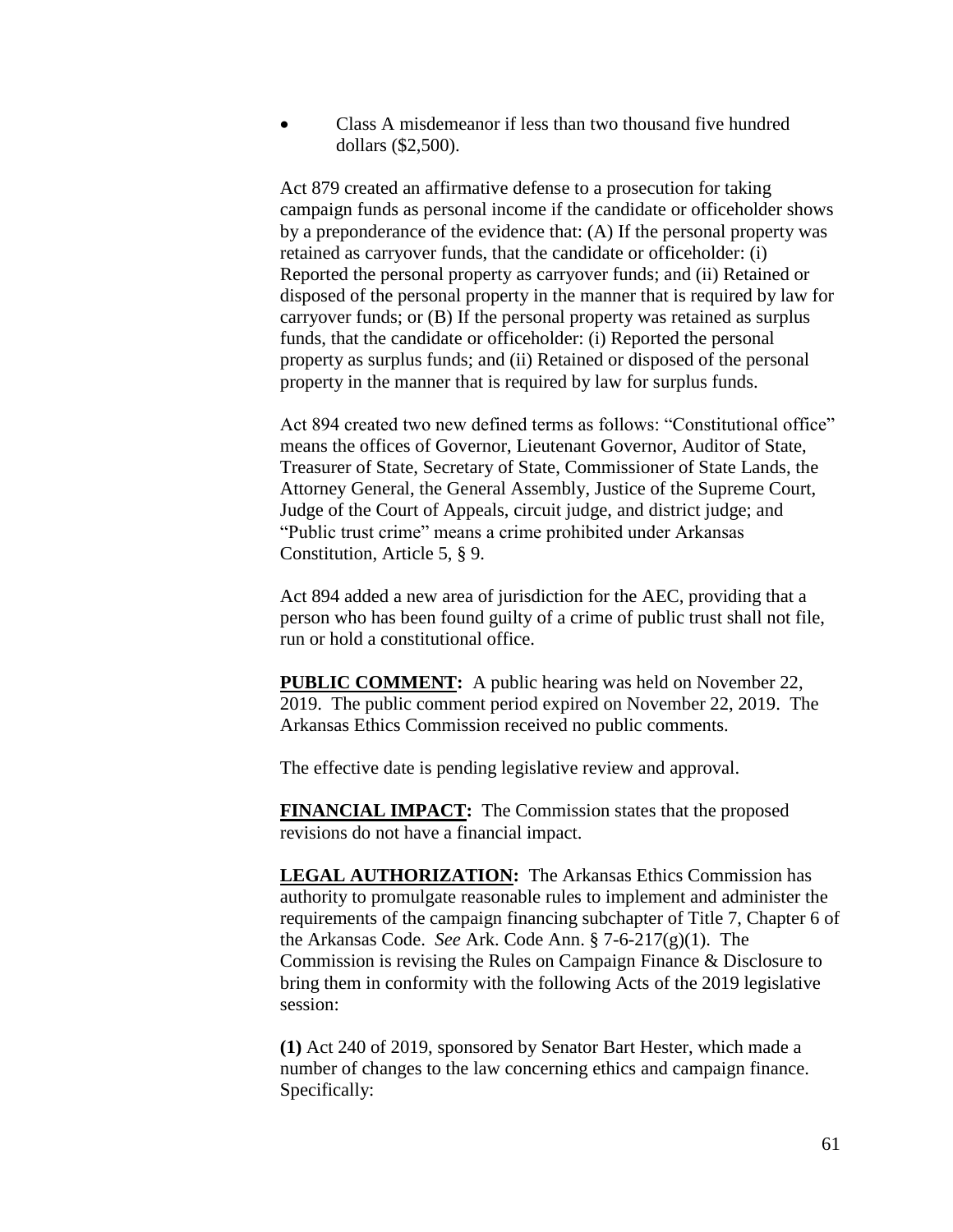(a) It shall be unlawful for any person to make a contribution to a candidate for any public office or any person acting on the candidate's behalf, which in aggregate exceeds \$2,700 per election. *See* Ark. Code Ann. § 7-6-203(b)(1), as amended by Act 240 of 2019.

(b) Monthly reporting for candidates for state and district office will begin in January of the year of the election. *See* Ark. Code Ann. § 7-6- 207(a)(1)(B), as amended by Act 240 of 2019.

(c) A final report of all contributions received and expenditures made which have not been disclosed on reports previously required, must be made no later than thirty (30) days after the end of the month in which the candidate's names has appeared on the ballot or in situations where only one (1) candidate qualifies for a particular office or position and no position or name of an unopposed candidate shall appear on a ballot. *See* Ark. Code Ann. § 7-6-207(a)(1)(D), as amended by Act 240 of 2019 (final reports for candidates for state or district office); Ark. Code Ann. § 7-6- 208(a)(2), as amended by Act 240 of 2019 (final reports for candidates for school district, township, or municipal office); Ark. Code Ann. § 7-6-  $209(a)(2)$ , as amended by Act 240 of 2019 (final reports for candidates for county office).

(d) Municipalities, counties and townships may establish reasonable limitations on time periods that candidates for local office shall be allowed to solicit contributions, limits on contributions to local candidates at amounts lower than those set by state law, and voluntary campaign expenditure limits for candidates seeking election to their respective governing bodies. Enforcement of any limitation established is the responsibility of the municipality, county, or township which established the limitation. *See* Ark. Code Ann. § 7-6-244, as amended by Act 240 of 2019.

(e)Within fifteen (15) calendar days after the end of each calendar quarter, county political party committees shall file a quarterly report with the Secretary of State containing certain information, including the total amount of contributions received and the total amount of contributions made during the reporting period and the cumulative amounts of those totals. *See* Ark. Code Ann.  $\S$  7-6-226(c)(1)(A), as amended by Act 240 of 2019.

**(2)** Act 341 of 2019, sponsored by Senator Jim Hendren, which increased the Arkansas Ethics Commission allowable fine range from \$50-\$2,000 per violation to \$50-3,500 per violation. *See* Ark. Code Ann. § 7-6- 218(b)(4)(B)(i), as amended by Act 341 of 2019.

**(3)** Act 545 of 2019, sponsored by Senator Trent Garner, which provides that, for years in which the offices of President of the United States will appear on the ballot at the general election, the filing period for running for public office shall be in the November preceding the election year ("beginning at 12:00 noon on the first Monday in November preceding the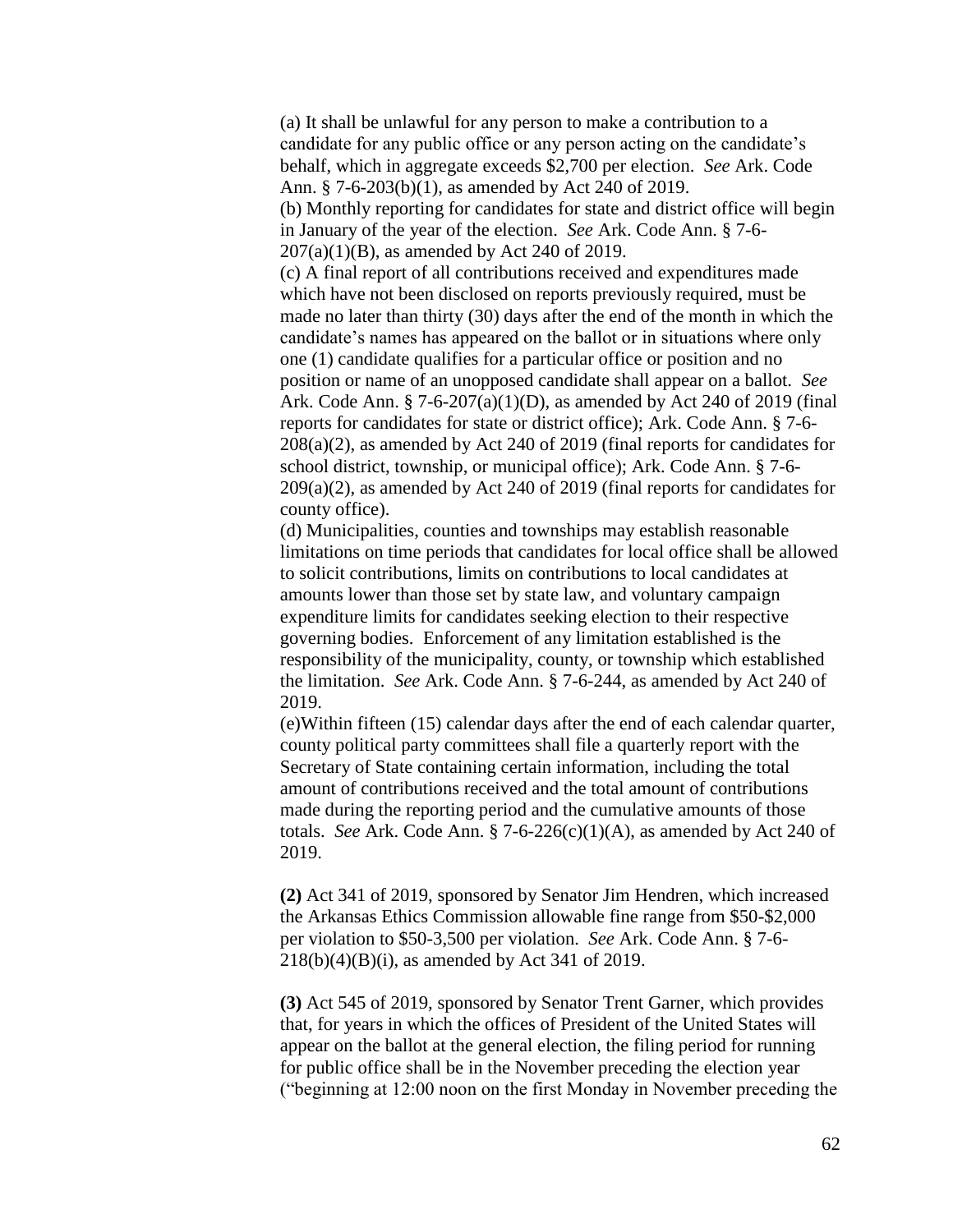general primary election and ending at 12:00 noon on the seventh day thereafter") and moves the primary election to March ("the first Tuesday after the first Monday in March"). This affects when the Statement of Financial Interest for candidates would be due and also affects the reporting schedule for Contributions & Expenses reports. *See* Ark. Code Ann. § 7-7-203(b)(2), Ark. Code. Ann. § 7-7-203(c)(1)(B), as amended by Act 545 of 2019.

**(4)** Act 845 of 2019, sponsored by Representative Stephen Meeks, which provides that the use of carryover funds to pay an elected candidate's own personal expenses for food, lodging, conference fees, or travel to attend a conference related to the performance of his or her responsibilities as an elected official: (i) Shall not be considered a taking of campaign funds as personal income; (ii) The reimbursement of expenses shall be a result of travel and the source of the reimbursement shall be authorized under the rules of the Arkansas House of Representatives or the Arkansas Senate and used to reimburse the carryover account; and (iii) The reimbursement amount shall be reported in the elected candidate's carryover fund report. See Ark. Code Ann. § 7-6-203(g)(4)(E), as amended by Act 845 of 2019.

**(5)** Act 879 of 2019, sponsored by Senator Will Bond, which increased the penalties for taking campaign and carryover funds as personal income. Candidates or officeholders may use campaign funds or carryover funds to fulfill any commitment, obligation, or expense authorized by law, or permitted by an Arkansas Ethics Commission rule or opinion at the time of the expenditure, or reasonably and legitimately related to a campaign or officeholder activity. *See* Ark. Code Ann. § 7-6-203(f)(4)(A), as amended by Act 879 of 2019. Taking campaign/carryover funds as personal income is still prohibited even after the former candidate lost the election or has left office. Knowingly taking campaign funds as personal income is a:

- Class B felony if the value of the benefit is twenty-five thousand dollars (\$25,000) or more;
- Class C felony if five thousand dollars (\$5,000) or more, but less than twenty five thousand dollars (\$25,000);
- Class D felony if two thousand five hundred dollars (\$2,500) or more, but less than five thousand dollars (\$5,000); or
- Class A misdemeanor if less than two thousand five hundred dollars (\$2,500).

It is an affirmative defense to a prosecution for taking campaign funds as personal income if the candidate or officeholder shows by a preponderance of the evidence that:

(A) If the personal property was retained as carryover funds, that the candidate or officeholder: (i) Reported the personal property as carryover funds; and (ii) Retained or disposed of the personal property in the manner that is required by law for carryover funds; or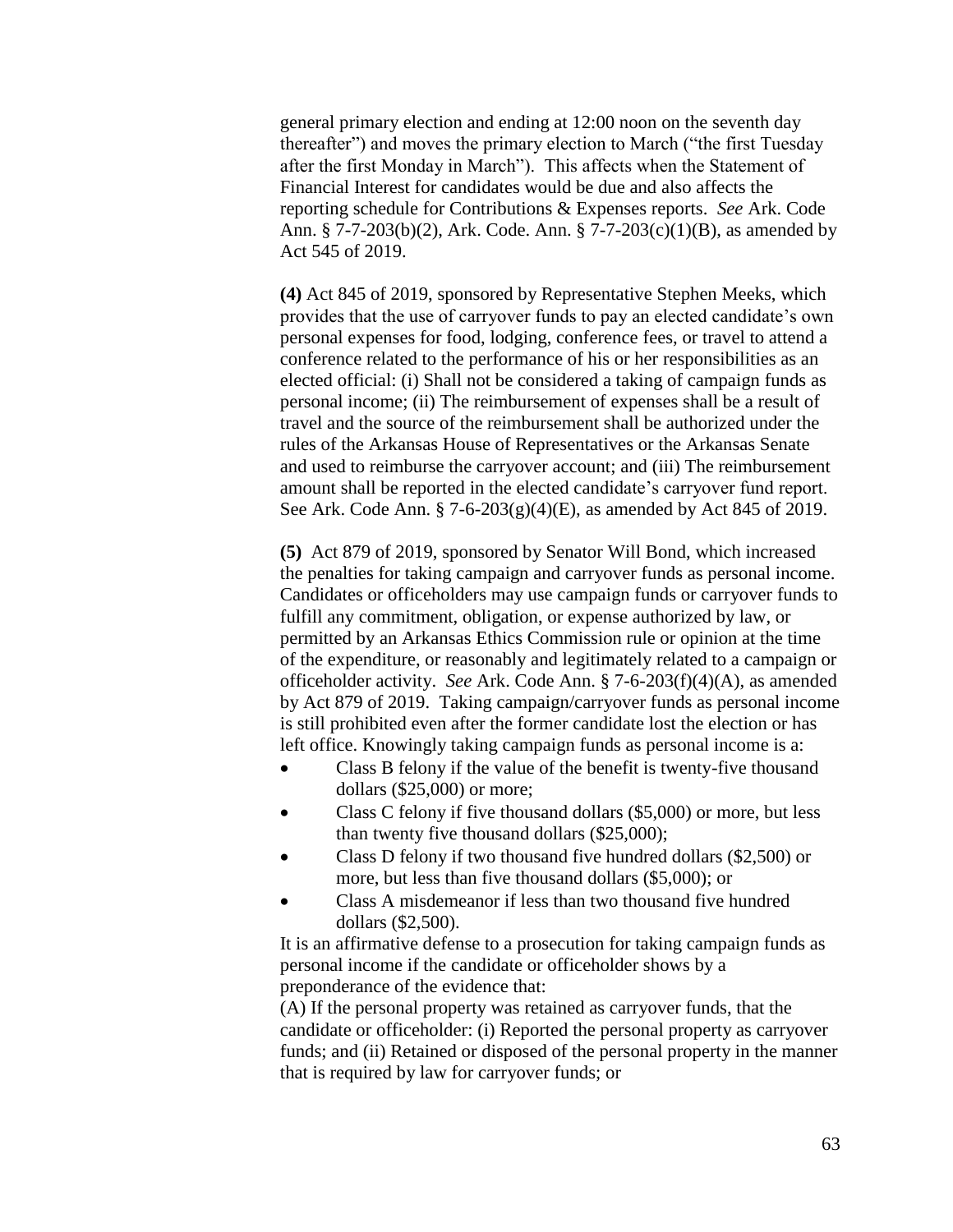(B) If the personal property was retained as surplus funds, that the candidate or officeholder: (i) Reported the personal property as surplus funds; and (ii) Retained or disposed of the personal property in the manner that is required by law for surplus funds. *See* Ark. Code Ann. §§ 7-6-  $203(f)(5)$ , 7-6-203(f)(6), and 7-6-203(f)(7), as amended by Act 879 of 2019.

**(6)** Act 894 of 2019, sponsored by Senator Bart Hester, which prohibited a person convicted of a public trust crime from filing as a candidate for a constitutional office or from running as a candidate for a public office. "Constitutional office" means the offices of Governor, Lieutenant Governor, Auditor of State, Treasurer of State, Secretary of State, Commissioner of State Lands, the Attorney General, the General Assembly, Justice of the Supreme Court, Judge of the Court of Appeals, circuit judge, and district judge. *See* Ark. Code Ann. § 21-8-301(6), as amended by Act 894 of 2019. "Public trust crime" means a crime prohibited under Arkansas Constitution, Article 5, § 9. *See* Ark. Code Ann. § 21-8-301(7), as amended by Act 894 of 2019.

## **7. DEPARTMENT OF HEALTH, CENTER FOR HEALTH PROTECTION, INFECTIOUS DISEASE BRANCH (Ms. Laura Shue)**

## **a. SUBJECT: Rules Pertaining to Communicable Disease – Tuberculosis**

**DESCRIPTION:** The proposed revisions reflect the new Centers for Disease Control (CDC) guidelines for screening and testing health care workers for tuberculosis (TB), including removing annual testing. The proposed revisions also remove annual testing as a requirement for other low-risk groups, such as employees of correctional facilities, inmates within correctional facilities, employees of homeless shelters, and employees of child and adult day care centers. Revisions include:

 Adding language allowing persons without documented prior TB exposure or latent TB infection (LTBI) to undergo an interferon-gamma release assay (IGRA) blood test as an alternative to a tuberculin skin test (TST);

 Removing the requirement for yearly TB testing after baseline and adding language indicating no routine follow-up testing is required in the absence of a known exposure or ongoing transmission;

 Requiring compliance with CDC guidelines on annual symptom screening for health care personnel with untreated LTBI and annual TB education of all health care personnel.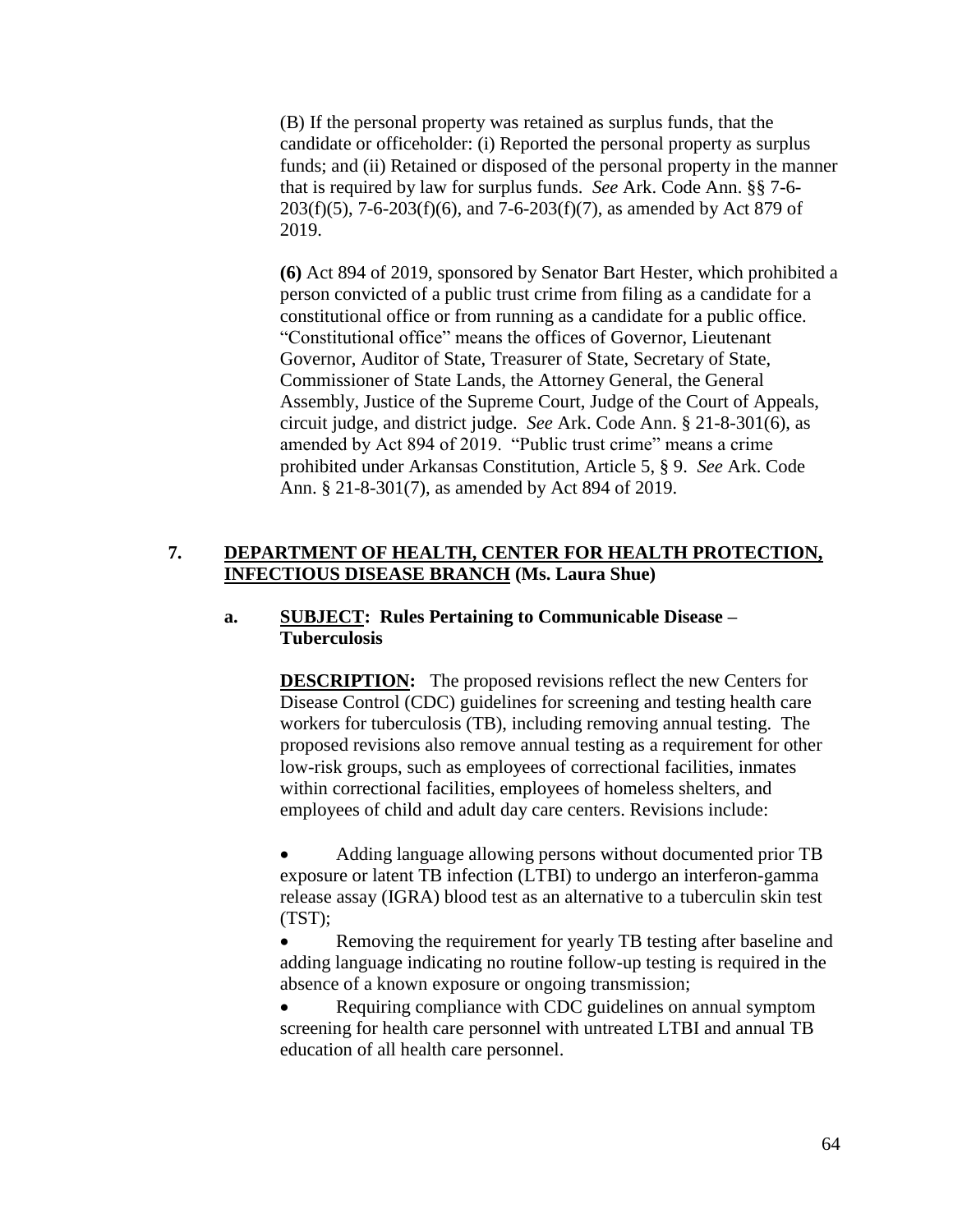**PUBLIC COMMENT:** The public comment period expired on September 30, 2019. A public hearing was held on October 8, 2019. The agency indicated that it received no public comments.

The proposed effective date is pending legislative review and approval.

**FINANCIAL IMPACT:** The agency indicated that this amended rule does not have a financial impact and will, in fact, decrease costs to healthcare institutions, state government, and county government by reducing the materials and time expended on TB testing.

**LEGAL AUTHORIZATION:** The State Board of Health has authority to promulgate "all reasonable and necessary rules" to suppress, prevent, quarantine, and control communicable diseases within the state. *See* Ark. Code Ann. § 20-7-109(a)(1)(C). The Board also has the authority to promulgate rules necessary to protect public health and safety. *See* Ark. Code Ann.  $\S 20$ -7-109(a)(1)(A). Finally, the Board has authority to promulgate rules that are necessary to enforce "quarantine, isolation, and control of such diseases[.]" *See* Ark. Code Ann. § 20-7-109(D). Tuberculosis is a communicable disease within the meaning of the statute. *See* Ark. Code Ann. § 20-15-701.

## **8. DEPARTMENT OF HEALTH, CENTER FOR LOCAL PUBLIC HEALTH (Ms. Laura Shue)**

# **a. SUBJECT: Rules Pertaining to Body Art Establishments**

**DESCRIPTION:** The Department has amended the rules as follows:

Updated rules to reflect requirements of Act 315 of 2019;

 Added Section 4.7, pertaining to artist training requirements, to implement Act 910 of 2019;

 Added Section 5.3.4, Veterans Licensure, to implement Act 820 of 2019;

 Added sections pertaining to reciprocity and temporary and provisional licenses, implementing Act 426 of 2019;

**PUBLIC COMMENT:** The public comment period on this rule expired on October 4, 2019. A public hearing was also held on October 4, 2019. The agency provided the following summary of the public comments it received:

### **Commenter's Name:** Simon Garcia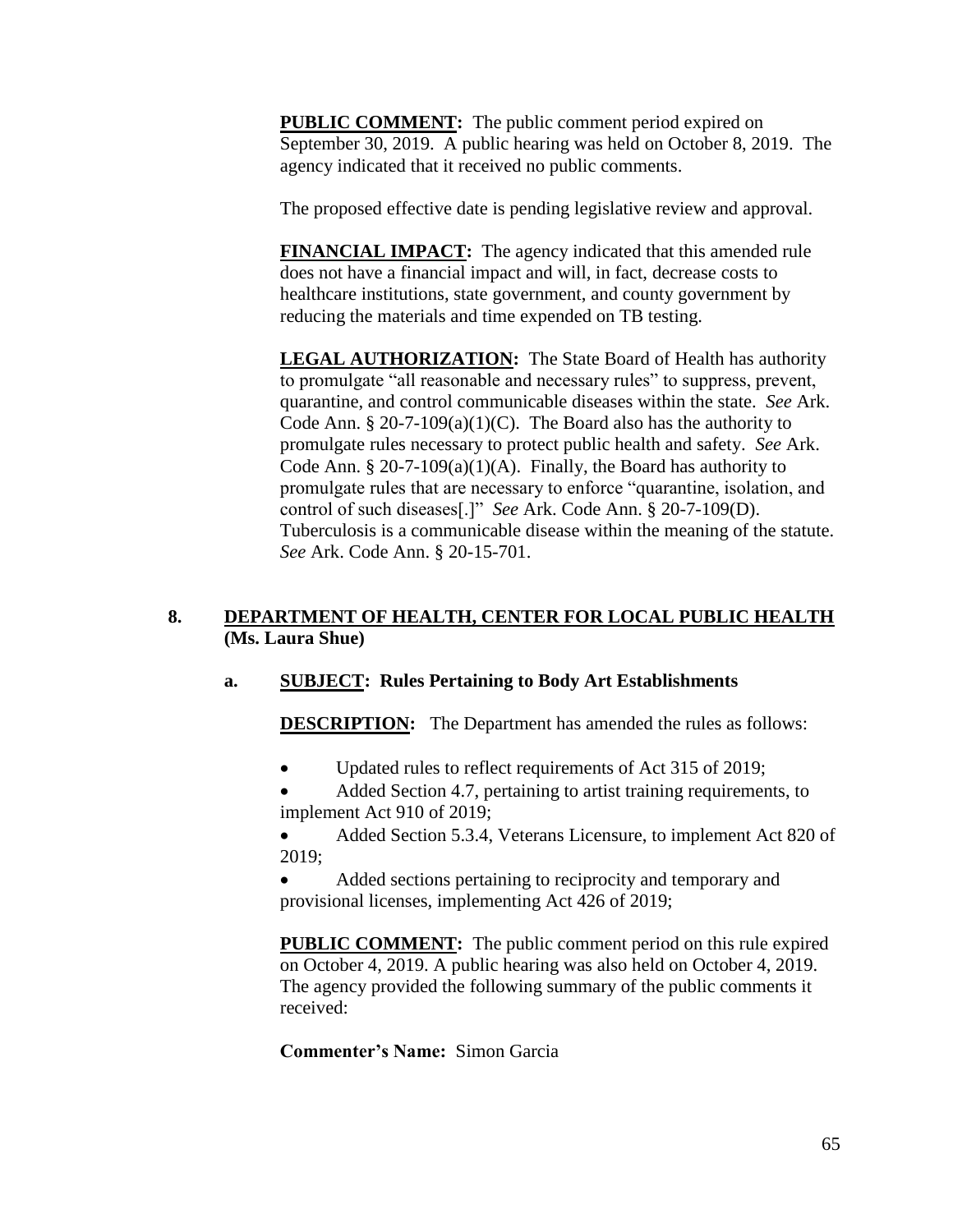**COMMENT #1:** Mr. Garcia asked if with the addition of criminal background checks, felons would still be allowed to tattoo. **RESPONSE:**  The language concerning prohibiting offenses are in direct response to the requirements of Act 990 of 2019. An individual will not be eligible to receive or hold a license issued by the Department if that individual has pleaded guilty or nolo contendere or been found guilty of any of the offenses detailed in Ark. Code Ann. § 17-1-108. However, the Department may grant a waiver as authorized by Ark. Code Ann. § 17-2-102 in certain circumstances. Act 990 allows an individual to have the Department render a pre-application opinion regarding criminal convictions. No changes will be made to sections 5.3.8 or 5.3.9.

[Per the agency, sections 5.3.8 and 5.3.9 were subsequently removed after executive branch attorneys reached a consensus about Act 990's applicability and concluded that the Act does not apply to Title 20 occupations.]

**COMMENT #2:** Mr. Garcia asked for clarification on the changes affecting Military personal and their spouses in regard to licensure. **RESPONSE:** The Rule is being changed in response to Act 820 of 2019, which requires automatic or expedited licensure for Military service members and/or their spouses. Military members and their spouses will receive a license upon the Department's receipt of (1) payment of the initial licensure fee, (2) Evidence that the individual holds a substantially equivalent license in another state, and (3) Evidence that the applicant is a qualified applicant under 5.3.4. of this rule. No changes will be made to section 5.3.4.

#### **Commenter's Name:** Jay Little

**COMMENT #1:** Mr. Little asked if the Department of Health decides how to regulate the Body Art profession, and if this Public Hearing was the time or place for general concerns regarding the Body Art Rules.

**RESPONSE:** The October 4<sup>th</sup> Public Hearing was only for receiving comments that related to the changes being made to the Rules Pertaining to Body Art Establishments. General comments concerning the Body Art rules were not appropriate at that time. Attendees were informed at the Public Hearing that the Department intended to organize an additional meeting to interact with those who wished to discuss concerns regarding the Body Art profession outside the scope of the Public Hearing.

On December 9th, 2019, ADH held a meeting to clarify the questions and concerns of the Body Art Schools and Body Artists who attended the public hearing of October 4th, 2019. All Body Art Trainers/School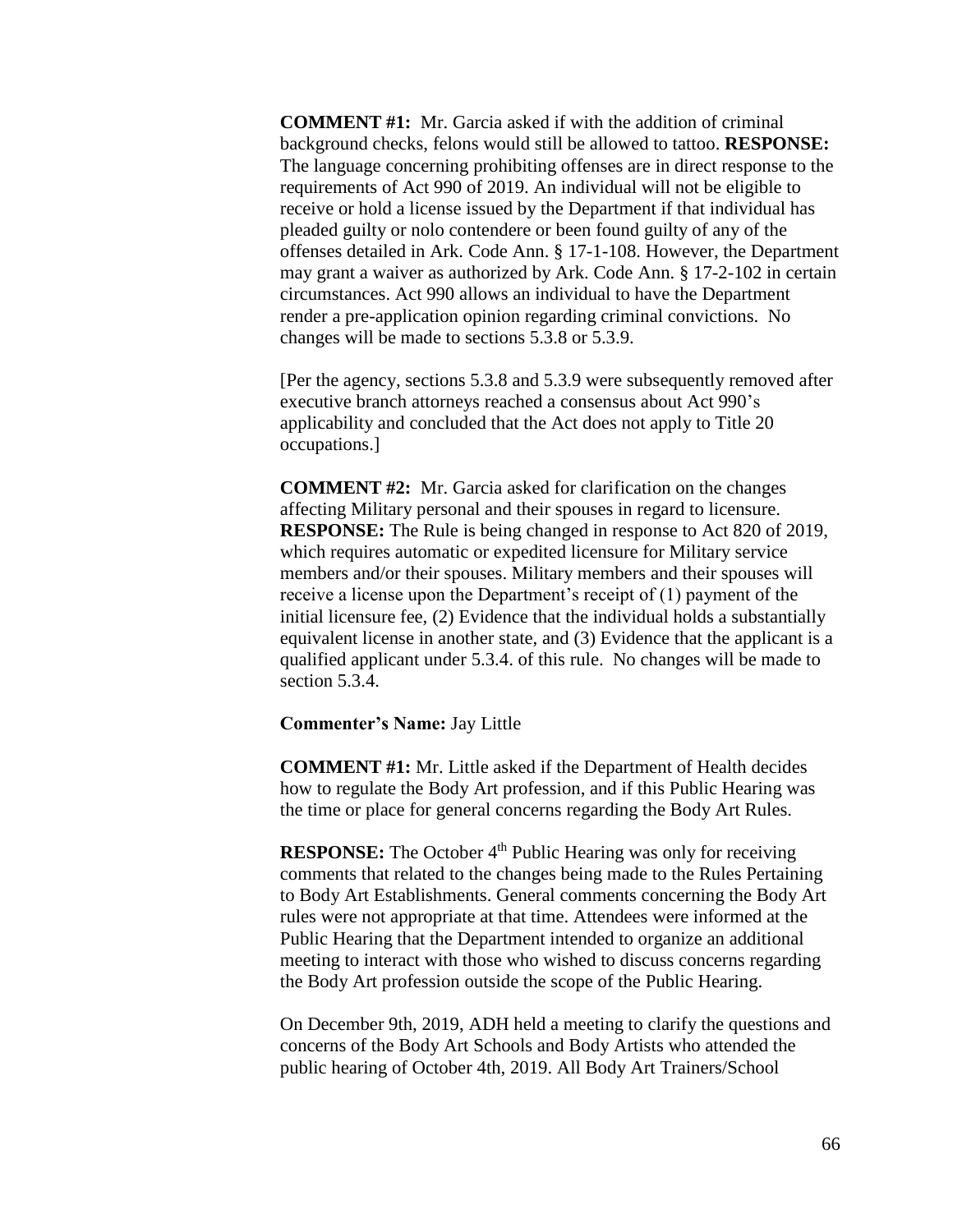Operators in the State were invited, as well as the Artists who attended the public hearing.

The stated goals of the meeting were to accept any information and questions the regulated community expressed or requested, provide additional explanation of the rule updates required by the Acts of the 2019 General Assembly, and to ask for assistance and input with developing curriculum for Body Art Training Schools as required by Act 910 of 2019.

Twenty-one Artists attend the meeting along with Department Environmental and Legal Staff. The attendee's concerns that are within the parameters of ADH authority were addressed. Several artists/school trainers were identified to assist with ongoing development of the curriculum for body art schools.

**COMMENT #2**: Mr. Little asked if the Rules Pertaining to Body Art Establishments have already changed. **RESPONSE:** The Rules Pertaining to Body Art Establishments have not been changed. The 2016 Rules Pertaining to Body Art Establishments are still currently what the Department is enforcing. The Proposed Amendments to the Rule have not completed the promulgation process.

**COMMENT #3**: Mr. Little asked if wordage in section 4.7.1 meant that the Department intended to start its own [body art] school. **RESPONSE:** The wording in section 4.7.1 comes directly from Ark. Code Ann. § 20- 27-1507. It requires that the school an artist in training attends is licensed by the Department – not run by the Department.

#### **Commenter's Name:** Micaela Stephens

**Comment:** Ms. Stephens stated that she has an issue with the requirement of an "apprentice sponsor" having to be licensed in Arkansas for 5 years. **RESPONSE:** ADH took Ms. Stephens comment on October 4<sup>th</sup> and on December 9th, 2019, further discussed Ms. Stephens' objections. ADH stated that they would continue to review this requirement among others, but no change would be made to 4.3.7 at this time.

**Commenter's Name:** Sherry Atkins

**COMMENT:** Ms. Atkins commented that she has information and copies of the Rules and Regulations from when Body Art was regulated by the Department of Higher Education, and wished to share it with the Department. **RESPONSE:** The Department accepted and copied the information Ms. Atkins offered during the December 9<sup>th</sup> meeting mentioned in Response #3. The Rules given to us by Ms. Atkins are not applicable to ADH as a result of Act 910 of 2019.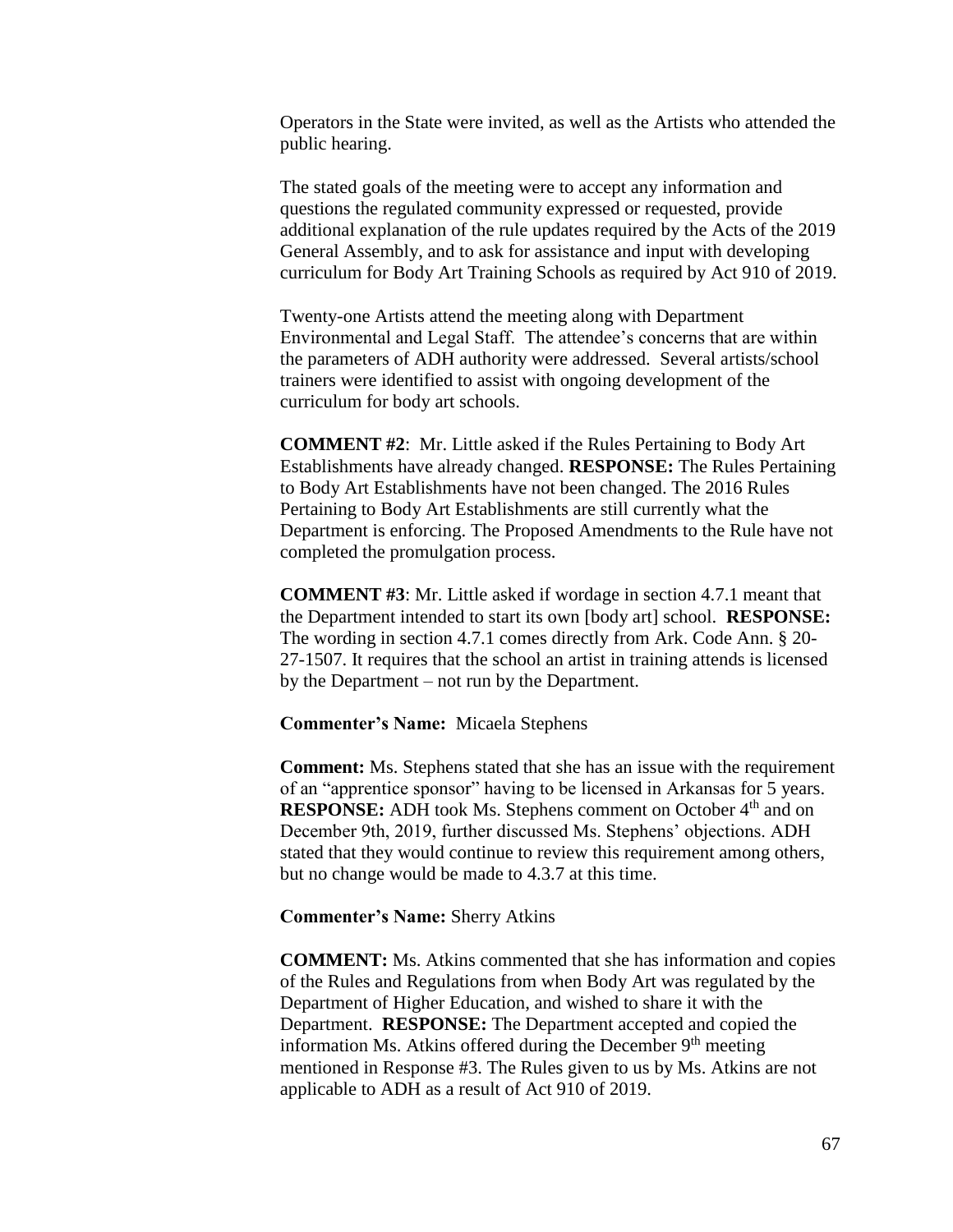**Commenter's Name:** Derek Canessa

**COMMENT:** Mr. Canessa commented that he believed the requirements for a school to be licensed, and the requirements for an artist in training were too vague. **RESPONSE:** The Department believes the language meets the text and intent of Ark. Code Ann. § 20-27-1507 and no changes will be made at this time.

Lacey Johnson, an attorney with the Bureau of Legislative Research, asked the following questions, provided the following comments, and received the following responses:

**1.** The completed questionnaire lists a proposed effective date of April 2020. Is that meant to be April 1, 2020? **RESPONSE:** Yes.

**2.** Section 4.7.1.8 has a citation to the Arkansas Code that should read "§ 20-27-1508" rather than "§ 20-27-32 1508.". Section 4.7.1.9 duplicates the word "department." **RESPONSE:** Agreed. Both are typos. Corrected.

**3.** Section 5.3.4.2 states that the Department shall grant automatic licensure "upon receipt of all of the below." It then lists categories of people who may apply for automatic licensure. What is the Department supposed to receive under this section? **RESPONSE:** This was the result of a cut and paste typo. Corrected version attached.

**4.** Is an applicant under § 5.3.4.3 who holds a substantially equivalent license in another state required to show that he or she is in good standing with the licensing board of that other state?

**RESPONSE:** No. The person is not required to provide documentation such as a certificate of good standing or the like. Such a requirement is not a part of the agreed upon model language being utilized by the executive agencies.

It may be that good standing is presumed under 5.3.4.3.2. It may be to reduce paperwork burden since the military licensees are few in number and good standing could usually be ascertained by a phone call to appropriate licensing authorities in other states. This would be consistent with the General Assembly's clear intent is to ease burden red tape burden's on otherwise qualified military personnel. This is all speculation on my part.

**5.** There seems to be a word missing in § 5.3.4.2.2. Additionally, § 5.3.4.3 should read "upon receipt" instead of "upton recipt." **RESPONSE:** The missing word was her – fixed. Typo/Omissions fixed.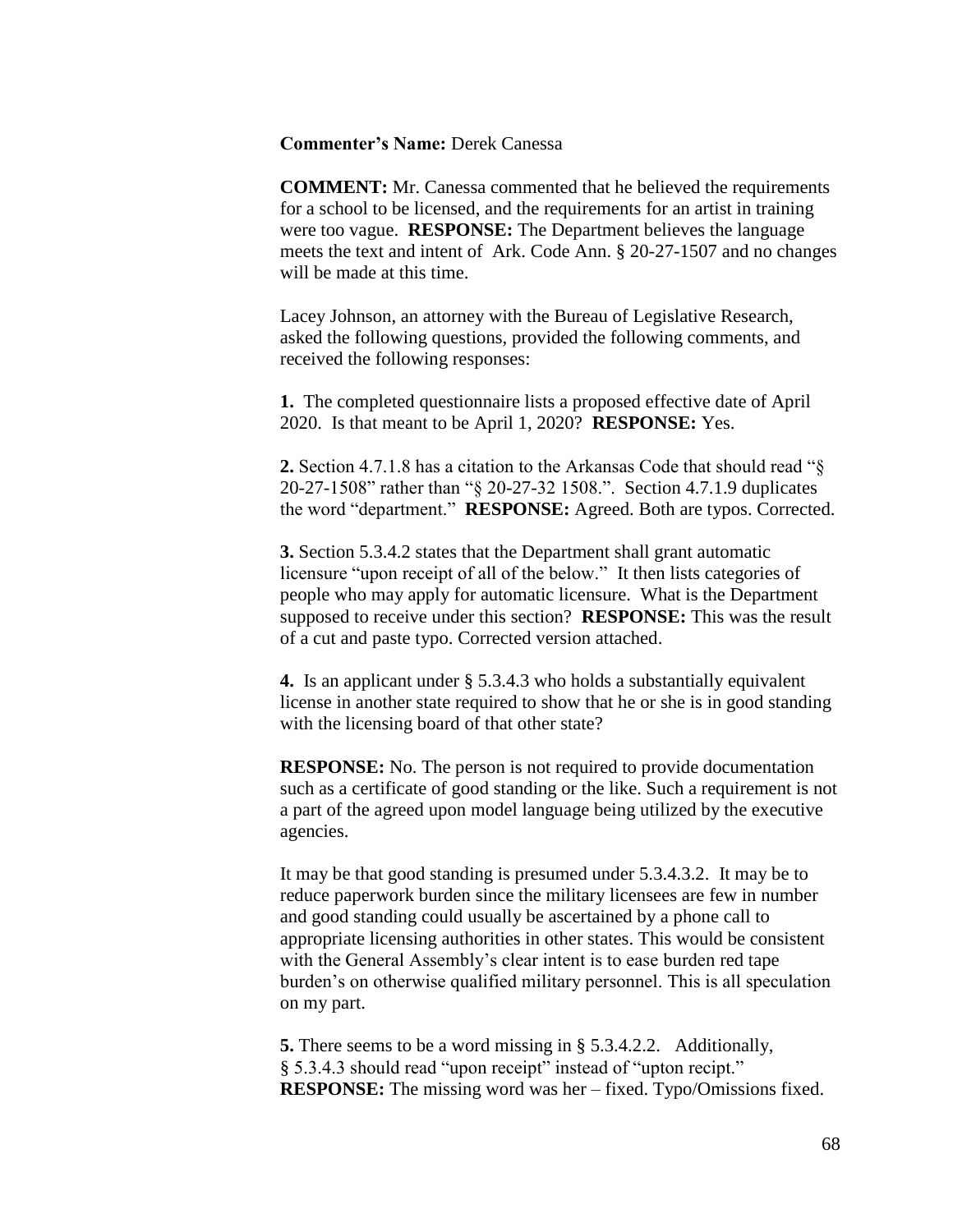**6.** Are the provisions of § 5.3.5 intended to apply solely to current and former military personnel and their spouses, as implied by the reference to § 5.3.4.1? **RESPONSE:** It was meant to apply to any person holding a substantially similar or equivalent license in compliance with Act 1011. I have added clarification language to reference Act 1011

**7.** Section 5.3.5.1 references § 5.2.4.2. However, § 5.2.4.2 does not exist. What is the correct cross-reference here? What is "the documentation required" under that section and § 5.3.4.1? **RESPONSE:** I believe this a cut and paste error from another rule set that slipped through into the final draft. I have corrected it.

**8.** What is meant by "the rest of the documentation required above" in § 5.3.5.3? **RESPONSE:** That was meant to reference 4.4. I have corrected for clarity.

**9.** Where does the procedure detailed in § 5.3.9.2 through 5.3.9.7 come from? **RESPONSE:** This was based on Act 990 which does not apply to Title 20 Occupations. This was an error that was caught on two other ADH programs in late September/Early October, but obviously slipped through on this program. Originally there was some confusion among executive branch attorneys concerning Red Tape Reduction Act interpretation as it relates to occupations in Title 20. Once a consensus was reached that all Red tape Reduction Acts in addition to Title 17, apply to Title 20 Occupations **except for Act 990,** ADH amended its drafts. This one slipped through since it was one of the earliest to go through our internal rules procedures. I have amended corrected it and deleted the language. I also have deleted the prohibiting offenses language in 5.3.8 which was also based on Act 990 Model Language.

**10.** Is there specific statutory authority for the proposition that the Department's decision on a pre-licensure criminal background check petition is not subject to appeal? **RESPONSE:** See item 9 response.

The proposed effective date is April 1, 2020.

**FINANCIAL IMPACT:** Per the agency, the proposed rule has no financial impact.

**LEGAL AUTHORIZATION:** The Department of Health has the authority to license, regulate, and promulgate rules related to body art establishments. *See* Ark. Code Ann. § 20-27-1503(a)(1), (b)(1). Act 910 of 2019 gave the Department the authority to license and regulate body art trainers and training facilities. Act 426 of 2019, sponsored by Representative Bruce Cozart, authorized licensing entities, including the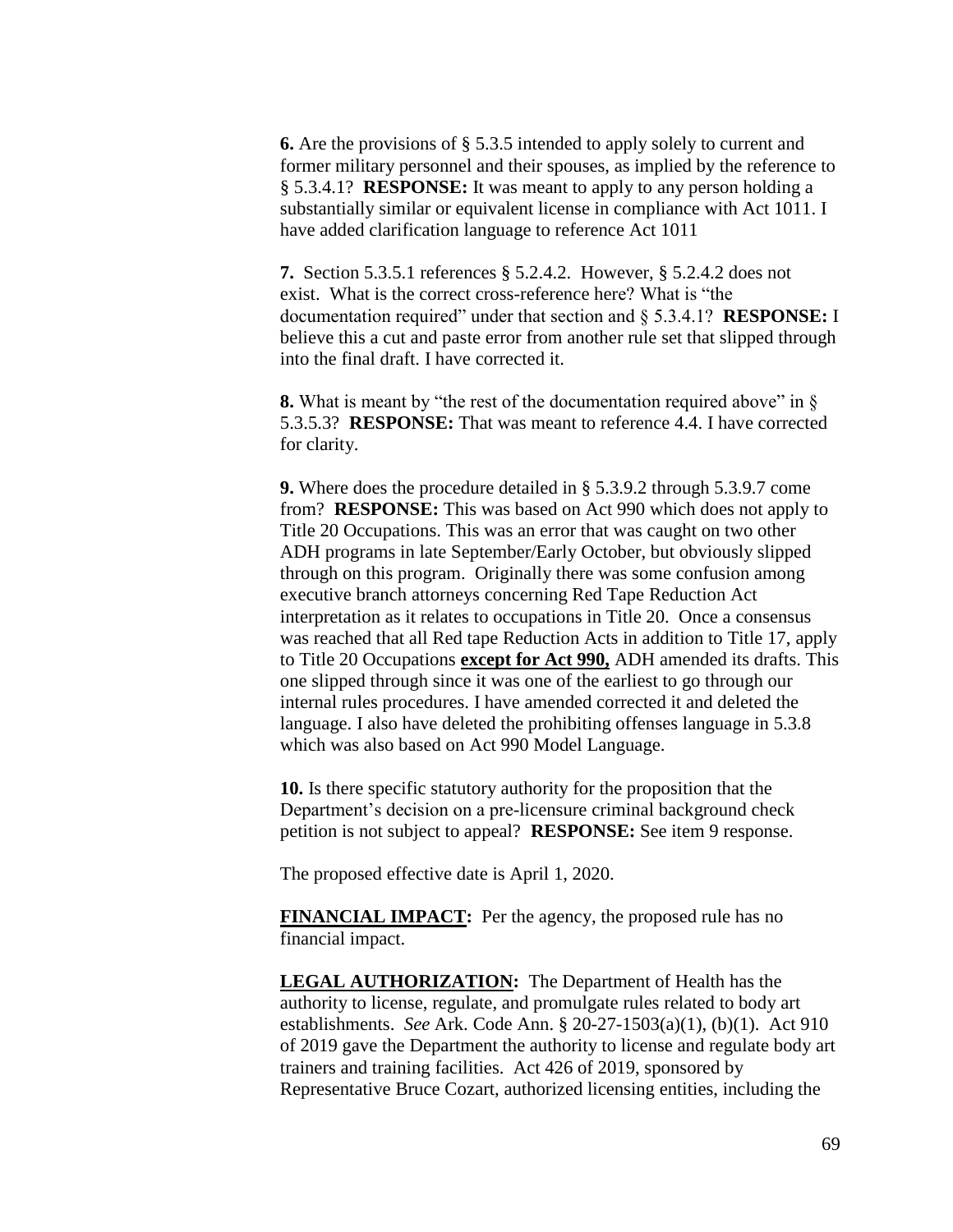Department, to grant temporary or provisional occupational licenses. The Act also required those entities to adopt "the least restrictive" rules allowing reciprocity and temporary or provisional licenses for certain individuals. *See* Ark. Code Ann. § 17-1-108(b), (c)(3). Act 820 of 2019, sponsored by Senator Missy Irvin, required occupational licensing entities to automatically grant licenses to certain veterans.

# **9. DEPARTMENT OF HEALTH, ENGINEERING SECTION (Ms. Laura Shue)**

## **a. SUBJECT: Rules Pertaining to Public Water Systems**

**DESCRIPTION:** The Engineering Section of the Arkansas Department of Health is proposing the following changes to its Rules Pertaining to Public Water Systems:

 Section VII.G Approved Chemicals, Materials, Equipment, and Processes: Modify language so that, for very small water systems, product standards equal to ANSI/NSF 60 or 61 can be used for selecting equipment if those equivalent standards are issued by the Food and Drug Administration or ANSI/NSF. In plain language, this means that certifications intended for residential use and sized products can be referenced when the very small water systems need to select equipment of a similar small size.

 Section XI.H Cleaning and Disinfection: Update the referenced American Water Works Association (AWWA) Standard C652-92 to refer to the most recent version of the standard, which is C652-11. This AWWA standard governs the disinfection of drinking water storage tanks prior to placing such a tank into service.

Section XIV.E Disinfection of Pipe:

o Update the referenced AWWA Standard C651-92 to refer to the most recent version of the standard, which is C651-14.

Strike the language concerning collection of bacteriological samples "that are not collected on the same day" and add the language "and bacteriological sampling" so that the requirements of this section are not in conflict with the requirements of AWWA Standard C651-14. In plain language, the latest revision of this standard allows for two options concerning bacteriological sampling, one of which allows for collection of bacteriological samples on the same day. The proposed changes would allow for use of either option.

 Section XXV Annual Fees: In accordance with Act 788 of 2019, update the indicated public water system service fee from \$0.30/month per service connection to \$0.40/month per service connection.

Adjust page numbers as needed.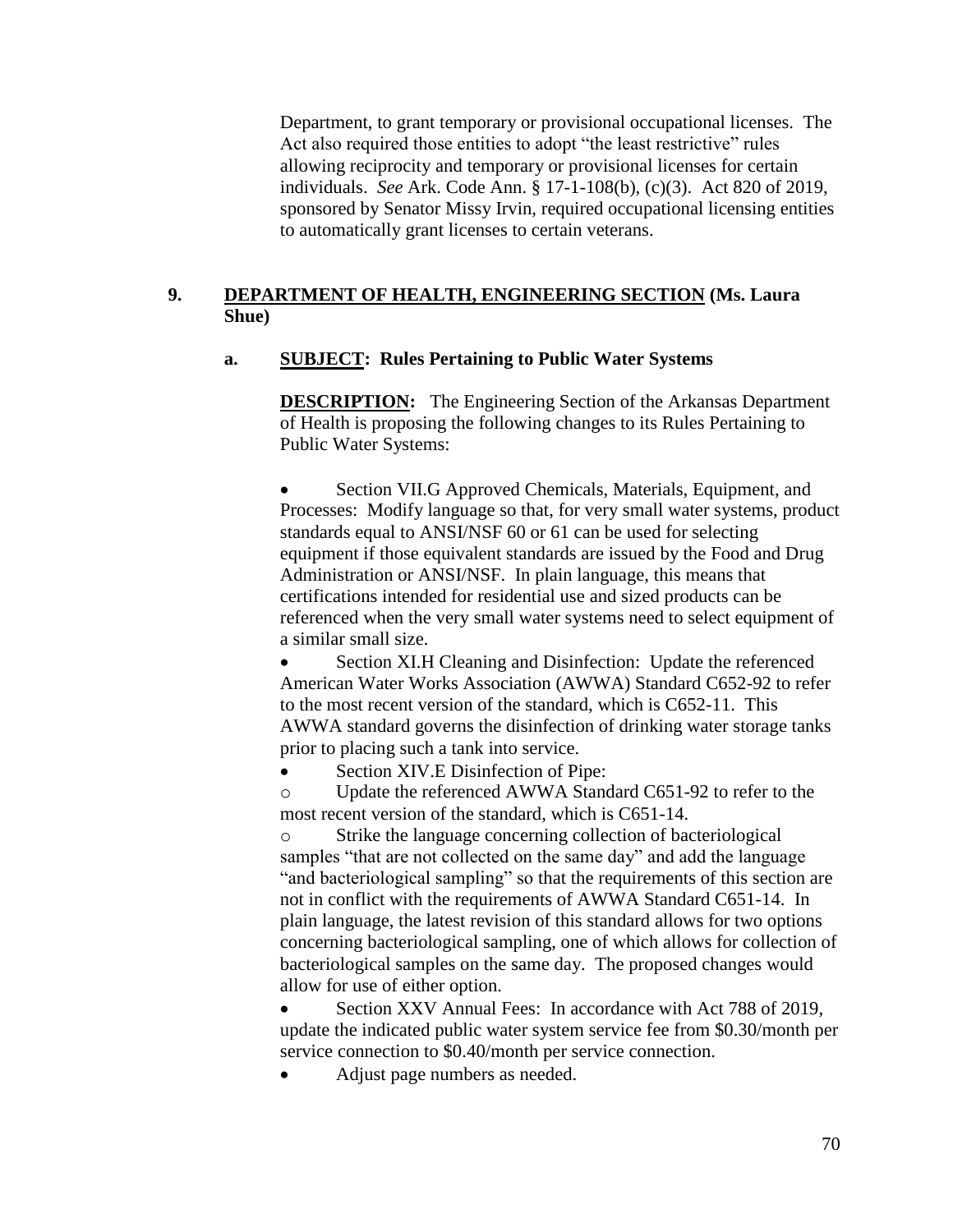In accordance with Act 315 of 2019, replace the word "regulations" with the word "rules" and, in Section IV.A, replace "Arkansas Department of Health and Human Services" with "Arkansas Department of Health."

**PUBLIC COMMENT:** A public hearing was held on this rule on September 26, 2019. The public comment period expired on October 14, 2019. The agency indicated that it received no comments.

Lacey Johnson, an attorney with the Bureau of Legislative Research, asked the following questions and received the following responses:

**QUESTION #1:** Are these rules being promulgated by the Board of Health in any capacity? **RESPONSE:** On August 1, 2019, the Board of Health approved the department's request to begin this process for revising these rules with regards to these changes.

**QUESTION #2:** Is there a state or federal statute requiring or suggesting reliance on ANSI/NSF and AWWA standards? If not, could you explain why the Department uses these standards? **RESPONSE:** I am not aware of federal law requiring a state to rely upon NSF (National Sanitation Foundation) standards or AWWA (American Water Works Standards). However, almost all states do rely upon these national standards to ensure that safe chemicals, materials, and procedures are utilized. These standards are comparable to any number of other national standards that are utilized to ensure the public safety. These standards are developed with the input from scientific experts and various stakeholders to ensure that sensible standards are developed that protect the public.

The proposed effective date is pending legislative review and approval.

**FINANCIAL IMPACT:** Per the agency, every entity, residence, or business with a water service meter will be charged an additional \$0.10 per month. The Department of Health does not anticipate any additional financial burden on state, county, and municipal government as a result of the changes. It intends to use the additional income to provide laboratory services to approximately 1000 public water systems to ensure all water systems are monitored for compliance with the federal Safe Drinking Water Act. The agency believes that utilizing the single public health laboratory will promote efficiency so that the benefits of the increased fees outweigh the costs.

**LEGAL AUTHORIZATION:** Some of the proposed changes implement Act 788 of 2019, sponsored by Representative Dan Douglas, which allowed the Department of Health and the State Board of Health to establish and collect fees of up to \$0.40 per service connection per month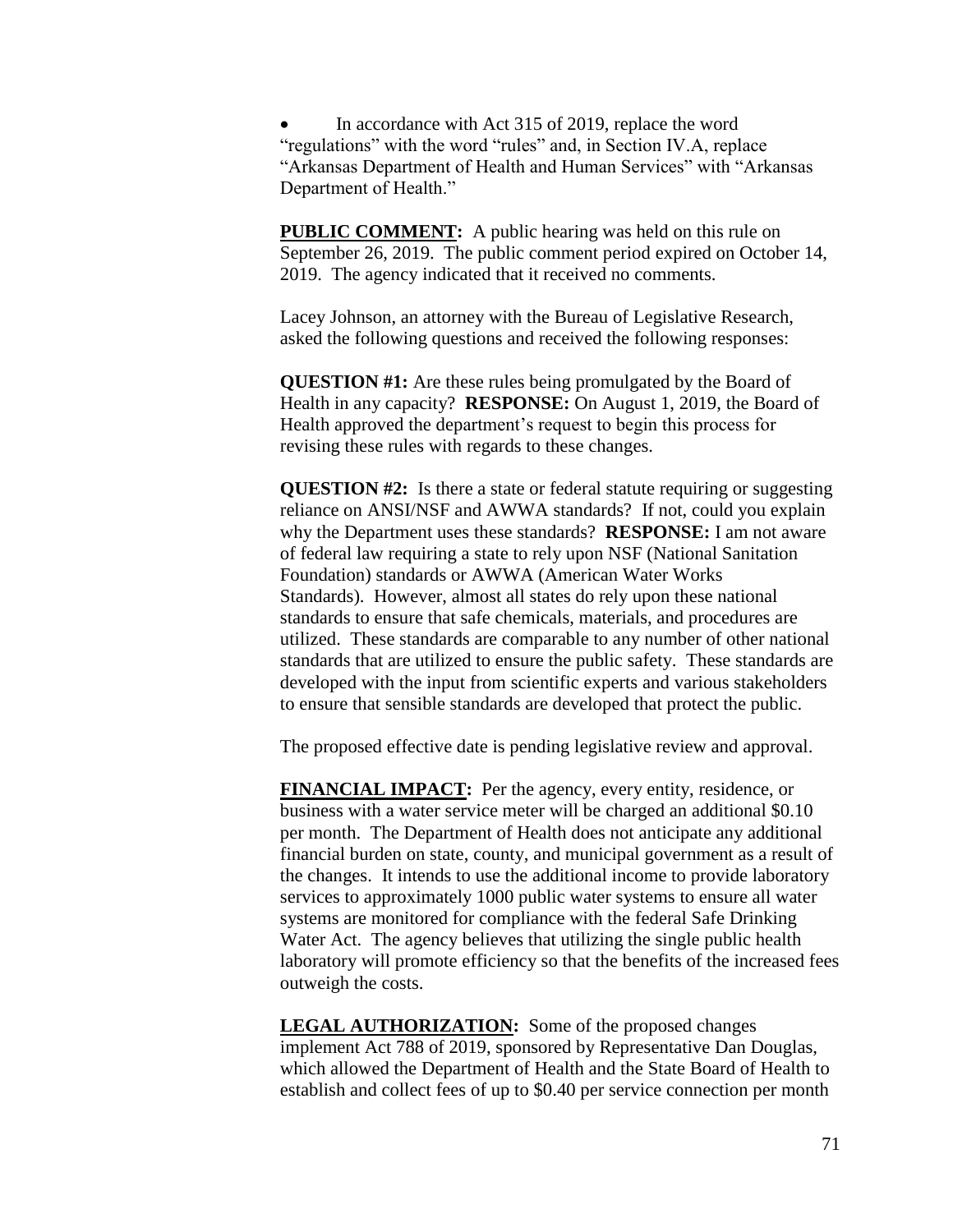from community public water systems and nontransient nonpublic water systems. The State Board of Health has the authority "to make all necessary and reasonable rules of a general nature" to promote public health and safety, sanitation, and disease suppression. *See* Ark. Code Ann. § 20-7-109.

- **10. DEPARTMENT OF HUMAN SERVICES, DIVISION OF MEDICAL SERVICES (DMS) (Mr. Mark White, Ms. Janet Mann, item a; Mr. David Sterling, Mr. Jim Brader, Mr. Mark White, Ms. Tammera Harrelson, item b)**
	- **a. SUBJECT: ARKids First-B-2-19, Certified Nurse Midwife-1-18, Early and Periodic Screening, Diagnosis, and Treatment (EPSDT)-1- 19, Dental-1-18, Nurse Practitioner-3-18, Pharmacy 1-19, and Physician-3-18**

**DESCRIPTION:** The rule revisions are being made to comply with Acts 651, 652, and 959 of 2019 and to add informational language concerning the availability of tobacco cessation counseling as follows:

 ARKids First-B: Section 222.750 is revised to include a new section containing health education.

 Certified Nurse-Midwife: Pursuant to Act 959, section 272.452 is revised to reflect that coverage of tobacco cessation products either prescribed or initiated through statewide pharmacist protocol does not require prior authorization. Revisions also include new billing information for Tobacco Cessation counseling services.

 Child Health Services/Early and Periodic Screening, Diagnosis, and Treatment: Sections 215.290 and 252.100 are revised to include counseling visits concerning tobacco cessation.

 Dental: Pursuant to Act 959, section 214.100 is revised to reflect that coverage of tobacco cessation products either prescribed or initiated through statewide pharmacist protocol does not require prior authorization. Pursuant to Acts 651 and 959, revisions also reflect increased product coverage and the full scope of available coverage and new billing information for Tobacco Cessation counseling services.

 Nurse Practitioner: Pursuant to Act 959, section 252.454 is revised to reflect that coverage of tobacco cessation products either prescribed or initiated through statewide pharmacist protocol does not require prior authorization. Revisions also include new billing information for Tobacco Cessation counseling services.

Pharmacy:

o Pursuant to Act 652, sections 201.100 and 211.000 are revised to reflect the new protocol for reimbursement and coverage of vaccines and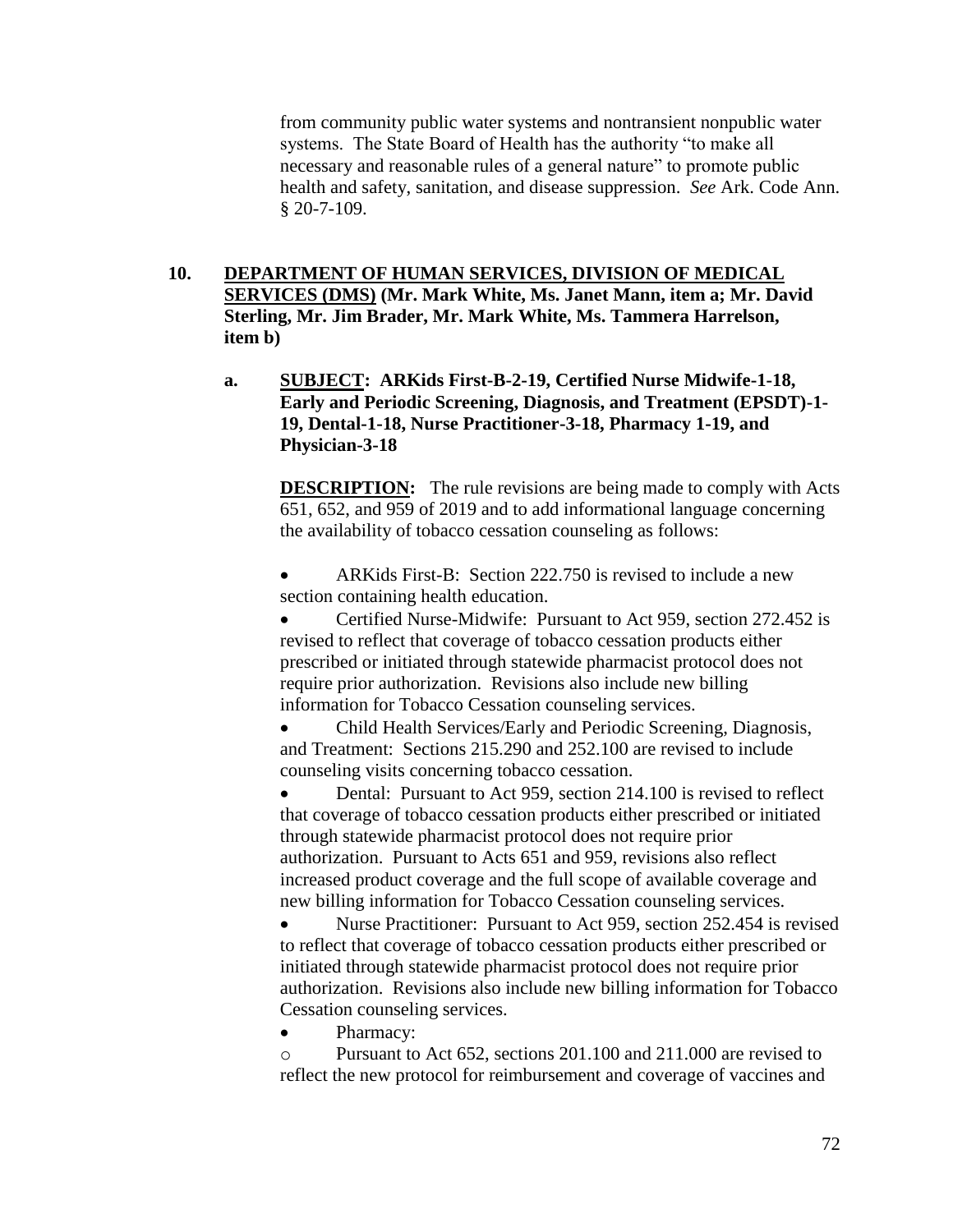immunizations for beneficiaries age seven (7) years of age to age eighteen (18) years of age.

o Pursuant to Act 959, section 241.000 is revised to reflect that coverage of tobacco cessation products either prescribed or initiated through statewide pharmacist protocol does not require prior authorization. Pursuant to Acts 651 and 959, revisions also reflect increased product coverage and the full scope of available coverage.

 Physician/Independent Lab/CRNA/Radiation Therapy Center: o Pursuant to Act 959, section 257.000 is revised to reflect that coverage of tobacco cessation products either prescribed or initiated through statewide pharmacist protocol does not require prior authorization. Pursuant to Acts 651 and 959, revisions also reflect increased product coverage and the full scope of available coverage and new billing information for Tobacco Cessation counseling services. o Pursuant to Act 959, section 292.900 is revised to reflect that coverage of tobacco cessation products either prescribed or initiated through statewide pharmacist protocol does not require prior authorization. Revisions also include the exempt procedure codes from PCP referral for Tobacco Cessation.

**PUBLIC COMMENT:** No public hearing was held on this rule. The public comment period expired on November 25, 2019. The agency indicated that it received no public comments.

Per the agency, this rule does not require CMS approval.

Lacey Johnson, an attorney with the Bureau of Legislative Research, asked the following questions and received the following responses:

**QUESTION #1:** The proposed revisions allow children under 18 to receive tobacco cessation counseling if a parent or guardian smokes. Is this required by statute or was it a policy decision? **RESPONSE:** This was a policy decision.

[At the Public Health, Welfare, and Labor Committee meeting on January 6, 2020, the agency clarified that the referenced section of the proposed rules allows the *parents* of children under 18 to receive tobacco cessation counseling, which may then be billed under the minor's beneficiary number. The agency indicated that children under 18 can receive such counseling regardless of whether their parents smoke. The agency also clarified that it understands "smoking," as it is used in the proposed rules, to include vaping.]

**QUESTION #2:** In light of Ark. Code Ann. § 17-92-101(17)(A)(i)(c) and (e), why do the proposed rules require prescription orders for vaccines and immunizations given to adults 19 years of age and older? I am specifically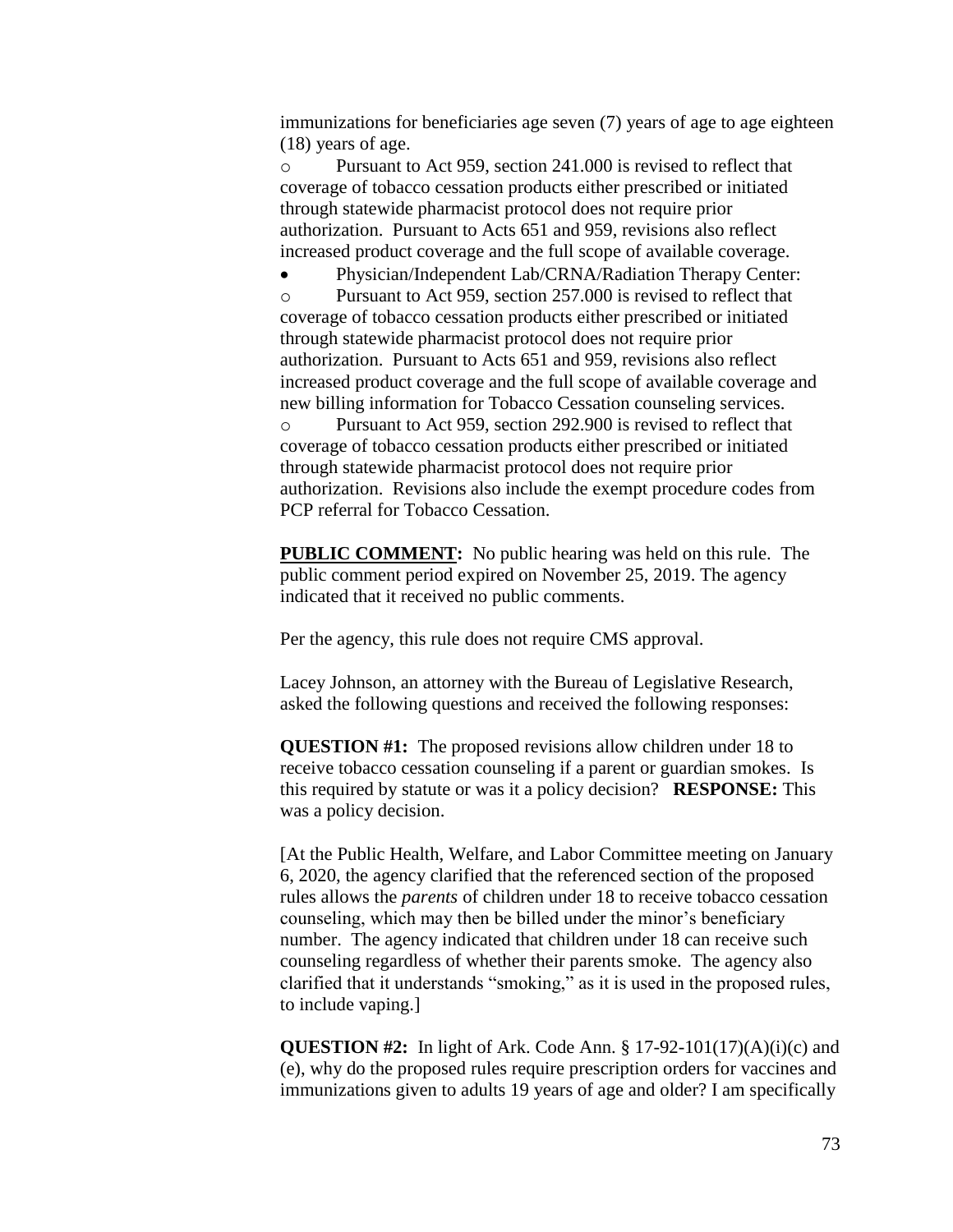referring to the Pharmacy provider manual, section 211.000 (the last sentence in the paragraph directly following the discussion of over-thecounter items). **RESPONSE:** Thank you for catching that. DHS is removing the referenced phrase from the manual.

The proposed effective date is February 1, 2020.

**FINANCIAL IMPACT:** The agency stated that this rule will have no financial impact.

**LEGAL AUTHORIZATION:** The Department of Human Services has the authority to administer and maintain Arkansas Medicaid. *See* Ark. Code Ann. § 20-77-107. These rules implement Acts 651, 652, and 959 of 2019. Act 651, sponsored by Representative Les Eaves, authorizes physicians and pharmacists to initiate therapy and administer or dispense nicotine replacement therapy products. Act 652, sponsored by Representative Jimmy Gazaway, allows children between the ages of seven and eighteen, with parental consent, to be vaccinated or immunized pursuant to a general written protocol rather than patient-specific orders. Act 959, sponsored by Representative Andrew Collins, requires Arkansas Medicaid to cover FDA-approved tobacco cessation medications and allows physicians and pharmacists to provide these products to eligible Medicaid beneficiaries without prior authorization.

# **b. SUBJECT: DHS Policy 1088 – Participant Exclusion Rule**

**DESCRIPTION:** DHS Policy 1088, Participant Exclusion Rule, is being revised to:

 Clarify that the Office of Medicaid Inspector General (OMIG) is an entity that may exclude Medicaid providers pursuant to Ark. Code Ann. § 20-77-2506;

 Clarify the procedure for adding an individual or organization to the excluded participant list and the duration of the exclusion;

 Clarify the circumstances that may result in mandatory and discretionary exclusions;

 Add language to implement Acts 2019, No. 951, which provides that an individual working as a peer support specialist may not be excluded from participation in the Arkansas Medicaid Program if the exclusion was based on a criminal background check under certain circumstances, including that the individual obtains certification in peer recovery and the criminal offense does not involve violence or a sexual act;

 Rearrange and renumber sections so that the rule is set out in a more logical order;

Make general revisions to the language for clarity.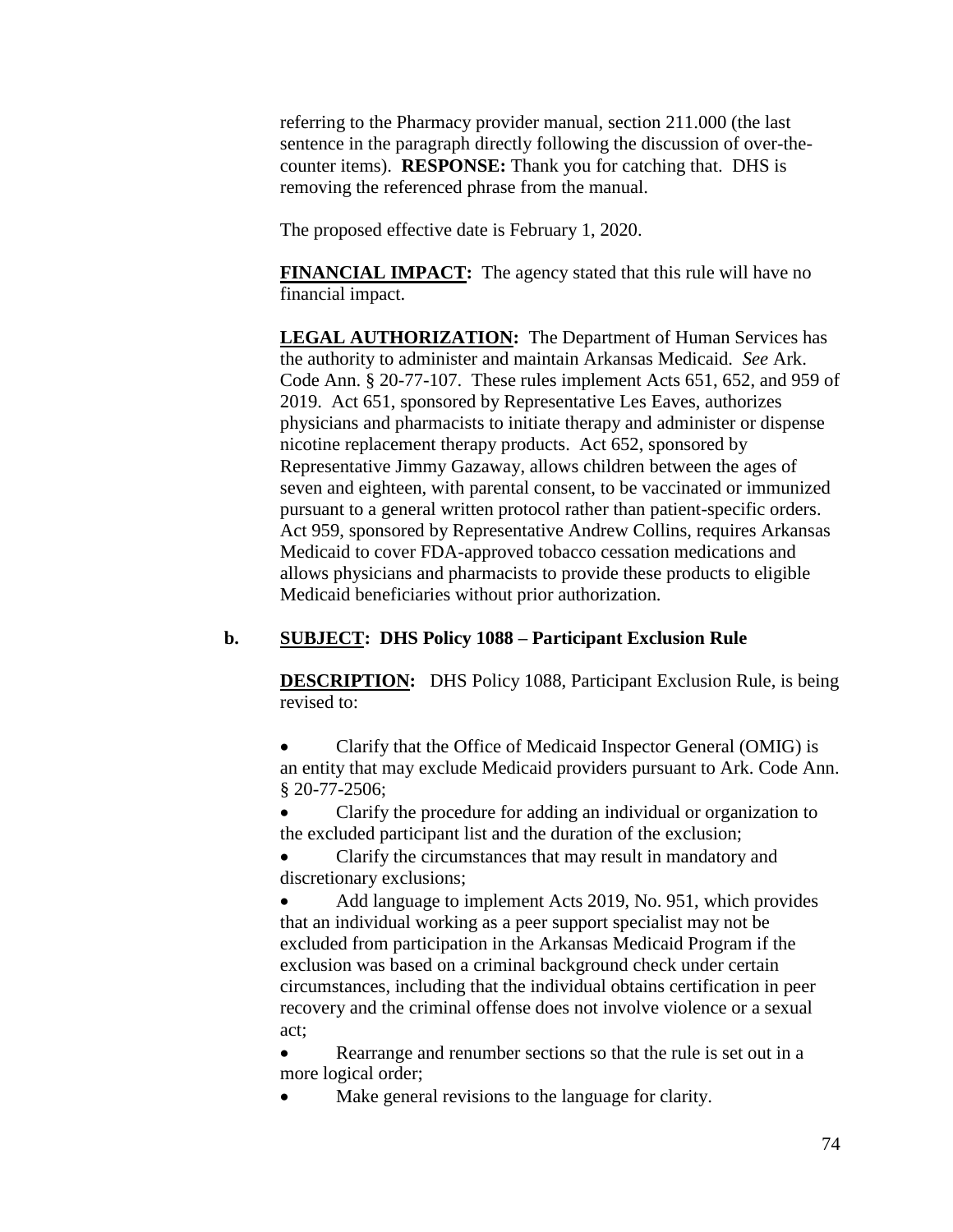**PUBLIC COMMENT:** No public hearing was held on this rule. The public comment period expired November 29, 2019. The agency reported that it received no public comments.

Lacey Johnson, an attorney with the Bureau of Legislative Research, asked the following questions and received the following answers:

**QUESTION 1:** Is there specific statutory authority for the new or altered definitions of the following words? If there is not statutory authority, where did the definitions come from?

- Exclusion
- Expungement
- Participant
- Related party

**RESPONSE:** DHS agency discretion and authority requires it to only conduct business with responsible participants to protect public funds, the integrity of publicly funded programs, and public confidence in those programs, including updates to comply with Act 951 of 2019. Also, DHS clarified that OMIG is an entity that may exclude Medicaid providers under Ark. Code Ann. § 20-77-2506.

In updating and clarifying the rule, DHS in its agency discretion has chosen to define the terms above. 42 C.F.R. 1002.210 (referencing 42 C.F.R. 1001 and 1003) is applicable to define administrative procedures to exclude individuals or entities for period of exclusion as determined by the State agency. Also, expungement has statutory authority in Ark. Code Ann. § 16-93-301 although that code section substituted the word "sealing" for expungement in 2013. DHS has chosen to retain use of the term expungement but has referenced the 2013 Act in the definition.

**QUESTION 2:** Is there statutory authority for the child pornography conviction exclusions in §§  $1088.4(a)(1)(H)$  and  $1088.5(21)$ , or are these just based on a policy decision? **RESPONSE:** Yes. Ark. Code Ann. § 12-12-927.

**QUESTION 3:** What is the authority for the new discretionary exclusion based on a true or substantiated finding that the provider violated the Arkansas Child Maltreatment Act or the Adult and Long-Term Care Facility Resident Maltreatment Act (in § 1088.5)? **RESPONSE:** 42 C.F.R. 1002.210 (referencing 42 C.F.R. 1001 and 1003), along with agency discretion as described above.

Per the agency, this rule does not require CMS approval.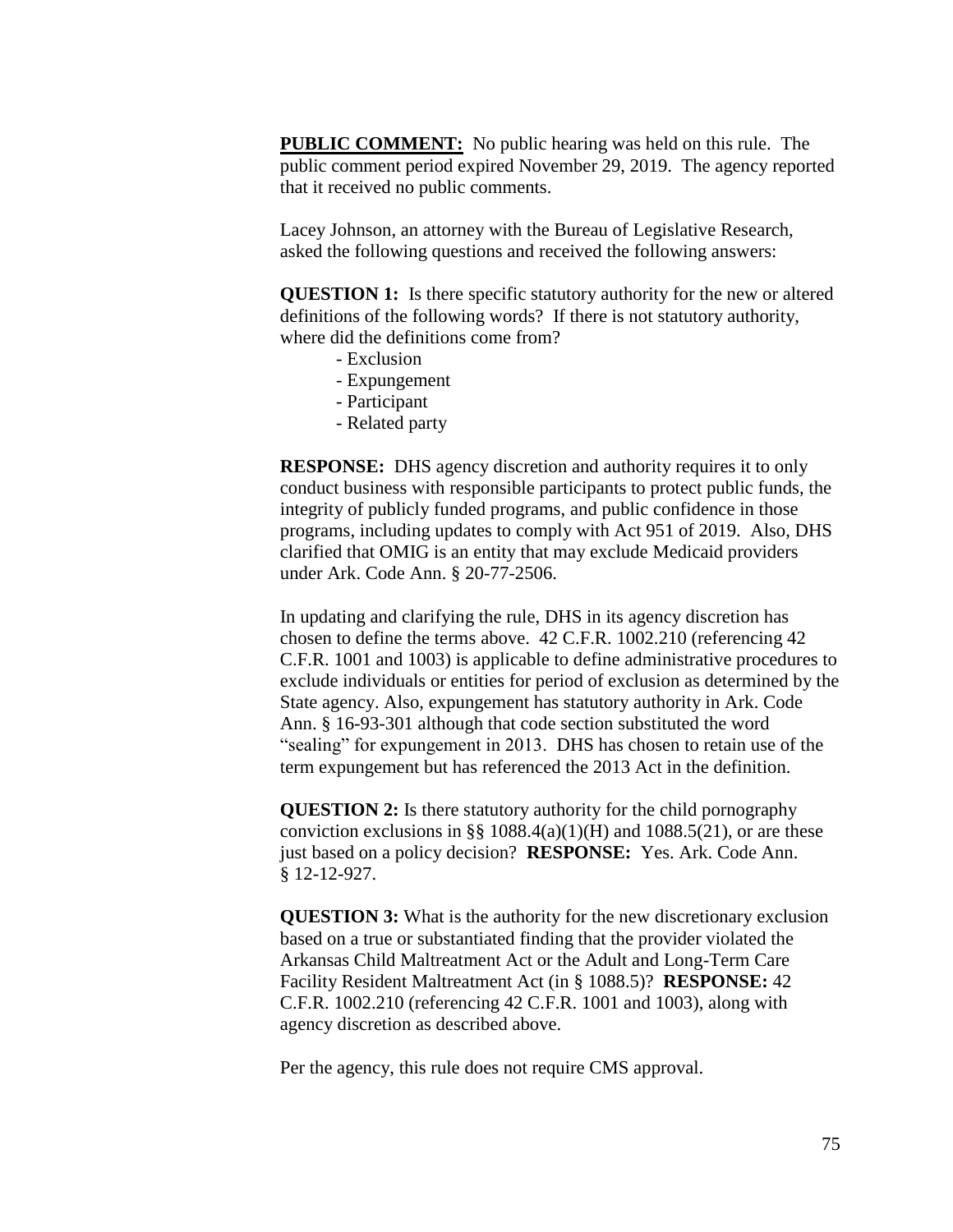The proposed effective date is February 1, 2020.

**FINANCIAL IMPACT:** The agency stated that this rule has no financial impact.

**LEGAL AUTHORIZATION:** The proposed rules implement Act 951 of 2019, sponsored by Representative Laurie Rushing, which prohibited the Department of Human Services from excluding individuals from participation in the Arkansas Medicaid Program based on a criminal background check under certain circumstances. The Department has specific authority to establish and maintain Arkansas Medicaid, as well as general authority to administer public assistance programs and promulgate rules as "necessary or desirable" to administer these programs. *See* Ark. Code Ann. §§ 20-76-201(1), (12), 20-77-107.

In addition, the Department may promulgate rules as necessary for Arkansas Medicaid to comply with federal law and receive federal funding. *See* Ark. Code Ann. §§ 20-10-129(b). Federal law requires states to implement administrative procedures for state-initiated Medicaid exclusions. *See* 42 C.F.R. § 1002.210. OMIG is responsible for pursuing exclusion of medical providers from the Arkansas Medicaid Program and for implementing rules within the Program to prevent fraud. *See* Ark. Code Ann. § 20-77-2506(6)(A)(iv), (21).

## **11. DEPARTMENT OF HUMAN SERVICES, DIVISION OF COUNTY OPERATIONS (Mr. Mark White, Ms. Mary Franklin)**

## **a. SUBJECT: Supplemental Nutrition Assistance Program Eligibility (SNAP) Child Support Cooperation**

# **DESCRIPTION:**

#### *Statement of Necessity*

Acts 2019, No. 1043 requires custodial and non-custodial parents to cooperate with the Office of Child Support Enforcement (OCSE) as a condition of eligibility for the Supplemental Nutrition Assistance Program (SNAP). It is necessary for the Department of Human Services (DHS) to amend the SNAP Certification Manual to implement this Act.

#### *Summary*

Effective February 1, 2020, SNAP Eligibility will be amended as follows:

 To implement Acts 2019, No. 1043, as a condition of eligibility, custodial parents that apply for SNAP must cooperate with child support enforcement to gain support for custodial children. If a client does not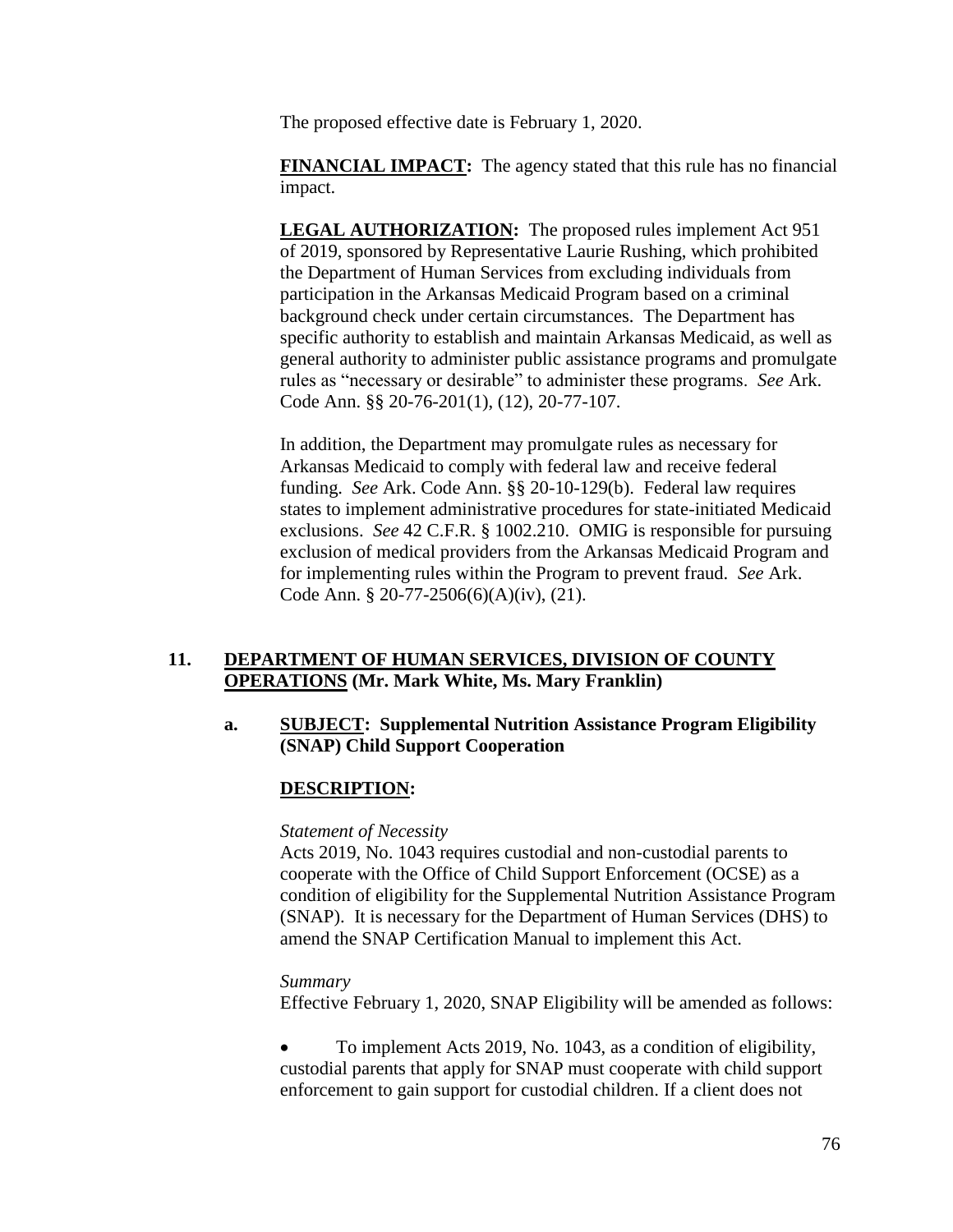cooperate they may not participate but their children can continue to receive benefits.

 To implement Acts 2019, No. 1043, non-custodial parents must also comply with child support enforcement. If they refuse to comply or become non-compliant according to Office of Child Support Enforcement policy, then they will be ineligible to receive benefits. Any remaining household member would continue to be eligible.

 The rule has been revised by removing business processes to clarify program requirements.

 Alternate Service County policy has been deleted to align with Transitional Employment Assistance and Medicaid policy.

 General language and grammar corrections have been made to simplify policy, making the manual more user-friendly.

**PUBLIC COMMENT:** No public hearing was held on this rule. The public comment period expired on November 30, 2019. The agency provided the following public comment summary:

**Commenter's Names:** Lee Richardson, Kevin De Liban, and Blane Swain for Legal Aid of Arkansas

**COMMENT:** Legal Aid of Arkansas writes to offer comment on the set of proposed rules issued on 11/1/19 pertaining to new provisions of SNAP policy that would penalize recipients based on the status of child support. *See* Proposed SNAP Policy Manual 1623.3 *et seq.* 

Legal Aid serves thousands of low-income Arkansans every year and is intimately familiar with the pressures that poverty places on our clients' lives. In light of this and all available data, the proposed rules would likely harm our client communities by depriving low-income Arkansans of financial support needed to avoid hunger and promote economic wellbeing.

**RESPONSE:** Comment considered.

SNAP is a supplemental program; our clients are aware that their benefits are meant to supplement their income. SNAP does not require recoupment of benefits from child support, therefore, the eventual receipt of child support payments will aid families in meeting the needs of their children. This additional income will have a positive impact on the local economy. The proposed rule may have a small negative impact on the household if the adult fails to cooperate with the requirement. However, the remaining household members included in the SNAP case will continue to receive benefits based on the eligibility of the remaining members. We expect that our clients will cooperate with the requirement.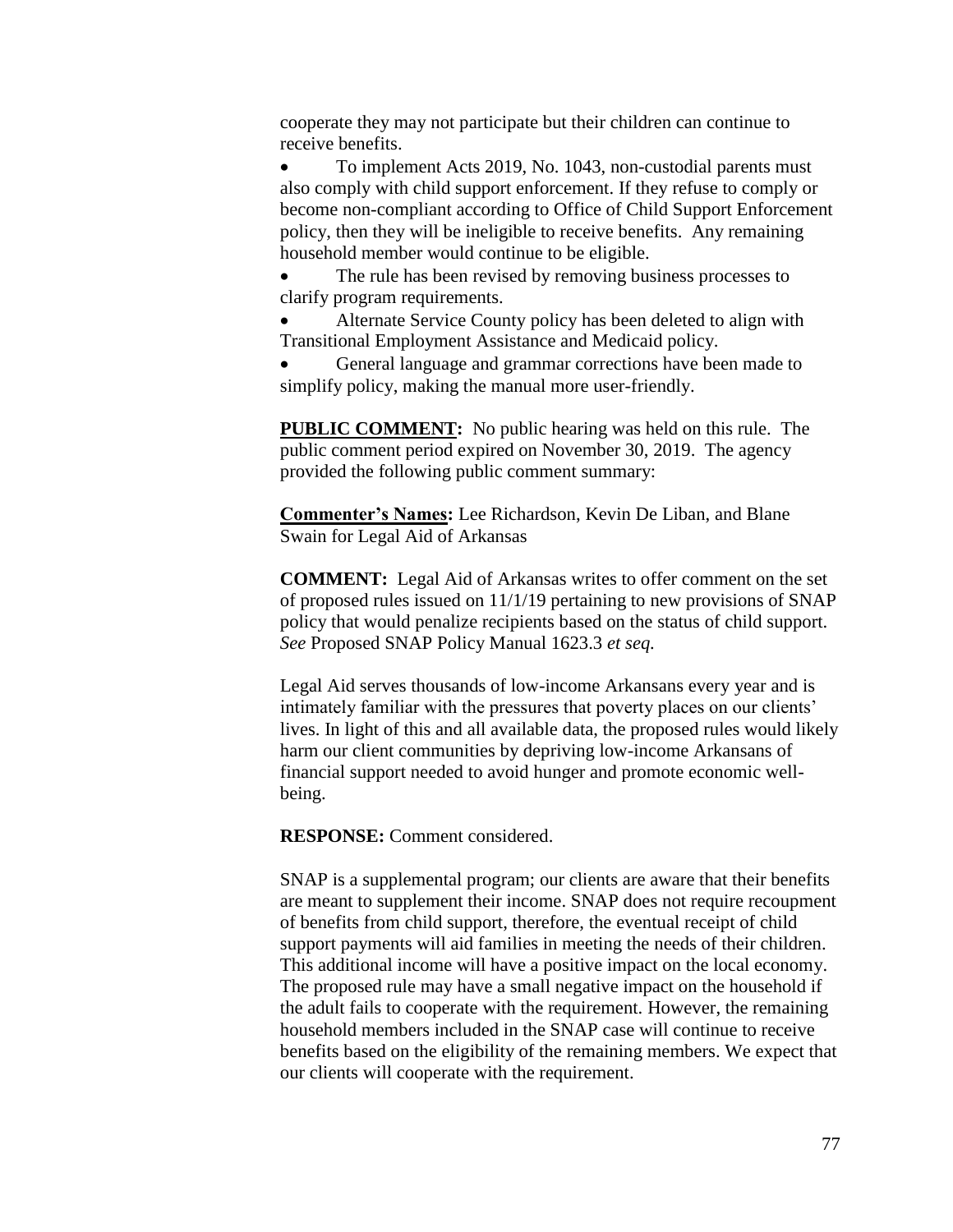As long as the custodial or non-custodial parent meet OCSE criteria for cooperation, they will retain eligibility and benefits. Cooperation with OCSE is not strictly defined as paying child support, therefore the noncustodial parent's income may not be an immediate factor. The SNAP Works program is available to aid those parents (custodial and noncustodial) who are in need of job skills and employment. OCSE will ensure both parents are aware and understand what the definition of cooperation means for their case. It is vital that both parents maintain contact with OCSE to ensure the standards for cooperation are being met. This contact is critical for parents who maintain an informal agreement for the care and maintenance of their children. SNAP rules have always taken the informal agreements between parents into account when calculating benefits for these households. OCSE's role will be the formalization of those agreements, this will protect the children. Our clients have always understood that we must follow federal regulations have always been willing to meet the requirements once the rules are explained. We understand there will be an adjustment period for all involved but once that has passed, just as with the work requirement, custodial and noncustodial parents will do what needs to be done in order to maintain the health and security of their children.

### **COMMENT: The proposed rule is likely to harm low-income Arkansans.**

As a starting point, it is important to note that **all SNAP funds come from the federal government and do not draw from state budget sources**. As such, SNAP provides an opportunity for the state to leverage federal dollars to benefit local economies, particularly in struggling areas. The USDA's Economic Research Service recently estimated that every \$1.00 of additional SNAP spending boosts the economy by \$1.54.1 SNAP funds are spent in a variety of locations, including supermarkets, convenience stores, and smaller specialty stores. Over 2,800 Arkansas retailers accept SNAP benefits.2 Thus, any threat to SNAP eligibility harms not only the recipient, but also the ecosystem of retailers and food suppliers that benefit from SNAP spending.

Indeed, the proposed rule threatens to strip SNAP benefits from individuals currently eligible upon determining that they are not cooperating with the Office of Child Support Enforcement. **Such cooperation is not required by federal law. Requiring cooperation threatens to harm low-income Arkansans without any substantial justification.** First, anyone eligible for SNAP already has severely limited income. For custodial parents, cutting off SNAP eligibility will allow the terminated parents even fewer resources to support their children. At the same time, cooperation is not likely to increase financial resources. Noncustodial parents may be unable to pay any child support. Or, if the noncustodial parent is able to pay, the child support is not likely to directly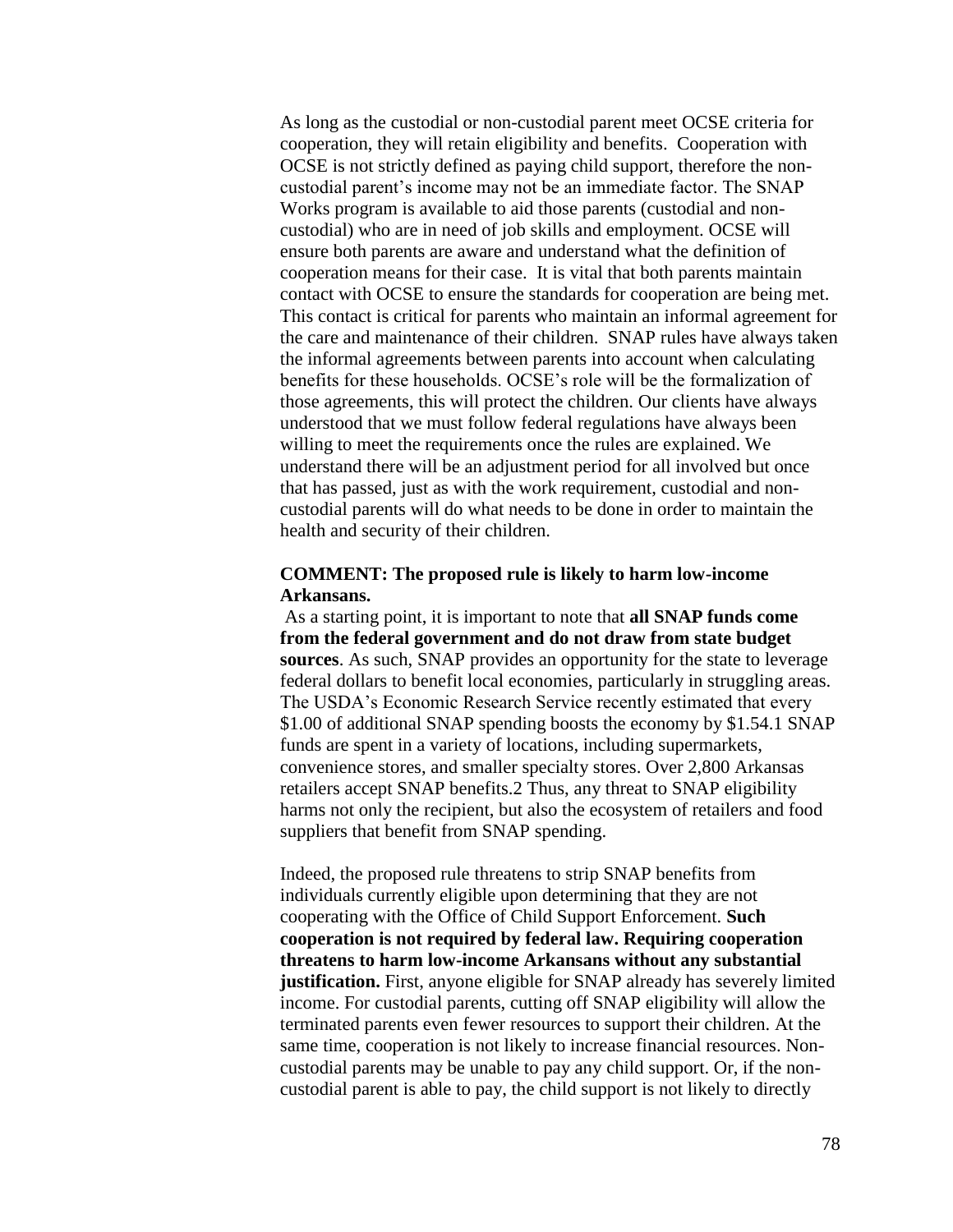benefit the children or custodial parent, as Arkansas seizes child support payments as reimbursement for certain public benefits paid on the recipient's behalf (Arkansas does not allow child support to "pass through" to the recipient). In the case of non-custodial parents, terminating SNAP in the case of non-payment or arrearages means that it is less likely that child support will be paid, as the non-custodial parent will have even fewer resources available to support themselves, meaning that fewer resources will be available to support others.

Second, the requirement fails to recognize—and threatens to upset informal arrangements between custodial and non-custodial parents. Certainly, all custodial parents should have the option to pursue child support from the non-custodial parent. However, some custodial parents recognize that the formal child support system does not provide the flexibility needed by non-custodial parents in low-wage work. The parents may have worked out a child support arrangement that flexibly responds to the various pressures facing the individuals implicated, such as seasonal employment, family emergencies, or unexpected expenses. Now, the state would interfere with that essential relationship and force the parties into arrangements that neither party wants.

Third, the requirement threatens domestic violence survivors. Seeking child support from domestic violence abusers will often provoke more abuse, either through direct contact (with associated risks of more physical violence), emotionally abusive or manipulative responses, campaigns to smear the survivor's reputation, or initiation of retaliatory court actions seeking custody of the child. For reasons discussed below, the good cause exemption will not protect domestic violence survivors.

Fourth, the requirement fails to account for the realities of kinship caregiving relationships. The proposed rule states that "cooperation with the OCSE by a *parent or guardian* is required…" Proposed SNAP Policy Manual 1623.3.1 (emphasis included). As written, this language could be used by local workers to deny SNAP benefits to non-parent family members who take care of a child. As a starting point, the extension of the cooperation requirement to guardians or kinship caregivers is not contemplated by the authorizing legislation. *See* Ark. Code Ann. § 20-76- 117 ("The Department of Human Services shall require a custodial parent or noncustodial parent to cooperate."). Apart from being illegal, extension of cooperation requirements to kinship does not make sense. The nonparent family member has less access to information than a parent would have. Additionally, the non-parent family member who seeks child support could provoke the non-custodial parent to initiate retaliatory court actions or otherwise disrupt the stability of the children. Given these considerations, any obligation to cooperate on kinship caregivers seems inappropriate. Indeed, the requirement to seek child support or forego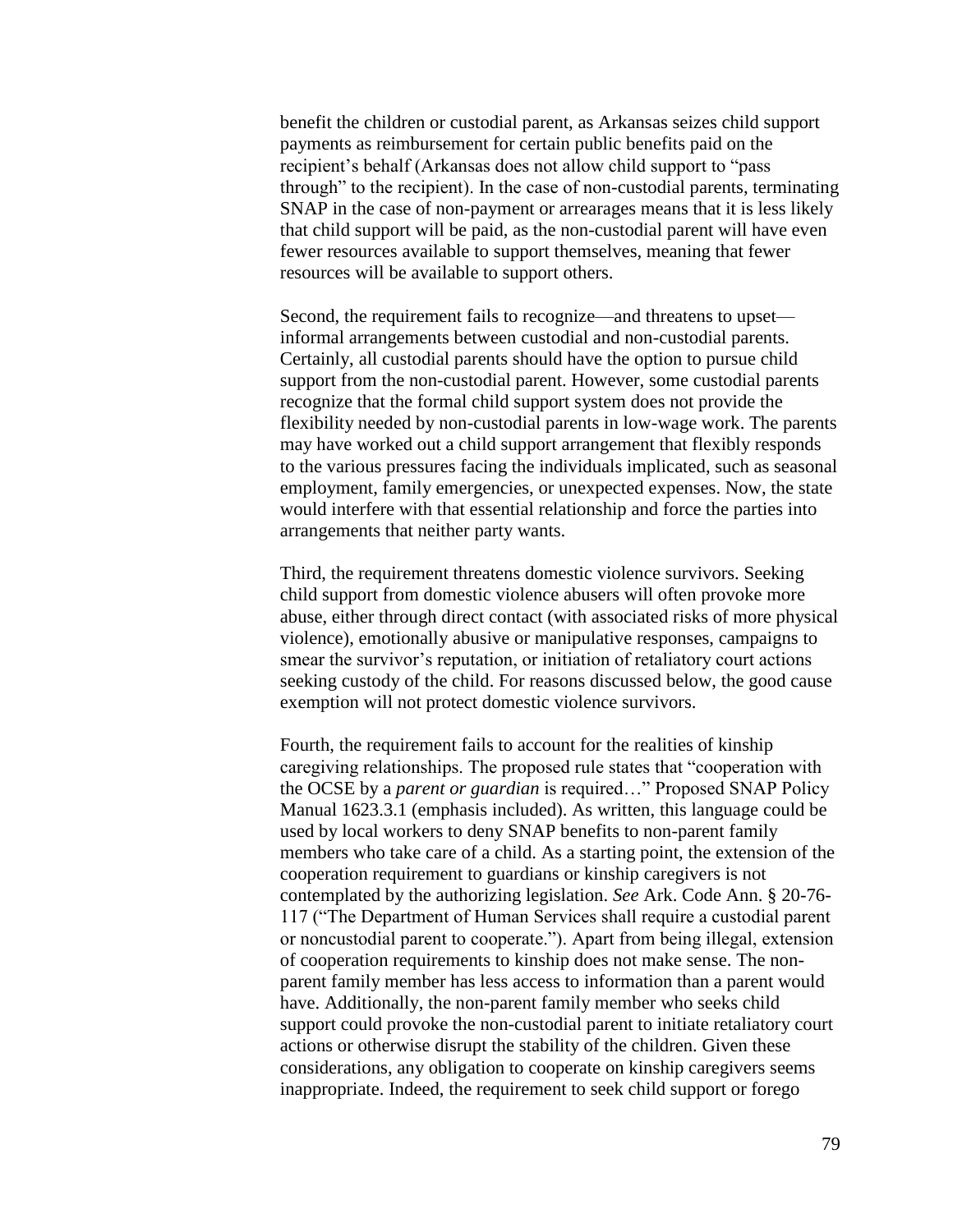SNAP could dissuade non-parent family members from taking care of children, potentially increasing the strain on the state's foster care system, or force these kinship caregivers with limited financial resources into deeper economic strain, resulting in adverse impacts to themselves, their families, and the children in their care.

**RESPONSE:** Comments considered and accepted in part.

Speaking generally, the comment points out that the cooperation rule is not a requirement of federal law. It is, however, *authorized* under federal law and, as codified at Ark. Code Ann. § 20-76-117, does become a requirement DHS must follow.

More specifically, the comment regarding domestic violence survivors has been taken into account and is addressed more fully below under the response to the good cause exception specific comment.

In regard to the kinship caregivers comment, this comment is considered and accepted.

Although the federal regulation allows, at the State agency's election, application of the cooperation rule to kinship caregivers, the Arkansas statute does not, by its explicit terms, expand the cooperation rule beyond the "custodial parent or noncustodial parent," Ark. Code Ann. § 20-76- 117.

DHS will revise its proposed rule to limit the application of the cooperation rule only to the biological or adoptive parent and will not apply a cooperation requirement to kinship caregivers or legal guardians.

#### **COMMENT: In addition to the harm to recipients, the proposed rule will be difficult and expensive for state agencies to administer.**

Although no state dollars are used to fund SNAP benefits, state dollars will be used to pay for the time of staff from the Office of Child Support Enforcement and DHS involved in making the required determinations. In addition, every determination carries due process rights, meaning that personnel from both OCSE and DHS will be required to process additional paperwork and to participate in fair hearings. Systems to exchange data between the agencies will have to be built or expanded, leading to increased immediate costs and the possibility of further complications due to technical system issues.

**For these reasons, only eight states other than Arkansas have implemented any sort of requirement for child support cooperation**. DHS should reconsider implementation of such a rule.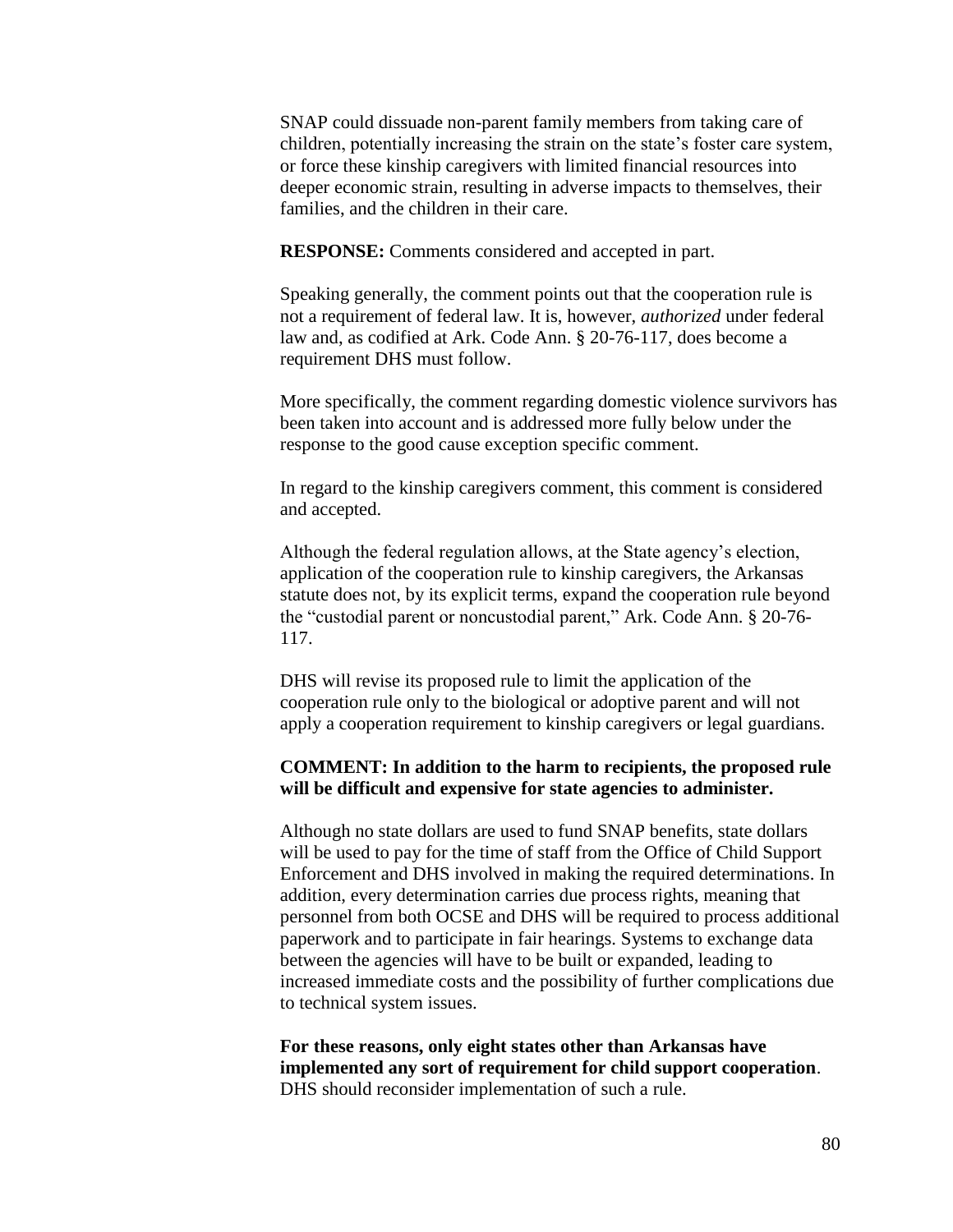**RESPONSE:** Comment considered.

DHS does not anticipate that implementation and administration of the proposed rule will prove overly burdensome. This position is consistent with the financial impact statement DHS submitted during the legislative session in response to the then proposed legislation, House Bill 1731.

#### **COMMENT: The good cause exception is not sufficient as written.**

The concerns raised above are serious enough to warrant DHS abandoning the proposed rule. However, if DHS does implement the proposed rule, it should consider revisions to the good cause provisions.

First, DHS should make explicit provision for domestic violence, as the relevant federal regulation requires. 7 C.F.R. § 273.11(o)(2)(i)(B) states:

> The individual's failure to cooperate is deemed to be for "good cause" if . . . cooperating with the State Child Support Agency would make it more difficult for the individual to escape domestic violence or unfairly penalize the individual who is or has been victimized by such violence, or the individual who is at risk of further domestic violence. For purposes of this provision, the term "domestic violence" means the individual or child would be subject to physical acts that result in, or are threatened to result in, physical injury to the individual; sexual abuse; sexual activity involving a dependent child; being forced as the caretaker relative of a dependent child to engage in nonconsensual sexual acts or activities; threats of, or attempts at physical or sexual abuse; mental abuse; or neglect or deprivation of medical care.

In addition to incorporating this language, DHS should consider the dynamics of domestic violence and acknowledge that not all violence is reported. To this end, DHS should consider adding a specific provision that states "police reports, court papers, medical records, other written documentation, or photos are NOT required to establish good cause on the basis of domestic violence." DHS should consider a provision clarifying that attestation by the recipient is sufficient.

Second, DHS should consider adding a non-exhaustive list of additional example situations illustrating good cause for not cooperating, including (but not limited to) the following: being unemployed, being homeless, changing residence within the last three months, being in substance use treatment, having serious medical conditions, lacking transportation, lacking childcare, incarceration of the non-custodial parent, or having knowledge that the non-custodial parent is unlikely to pay child support (due to unemployment or disability). Establishing good cause in such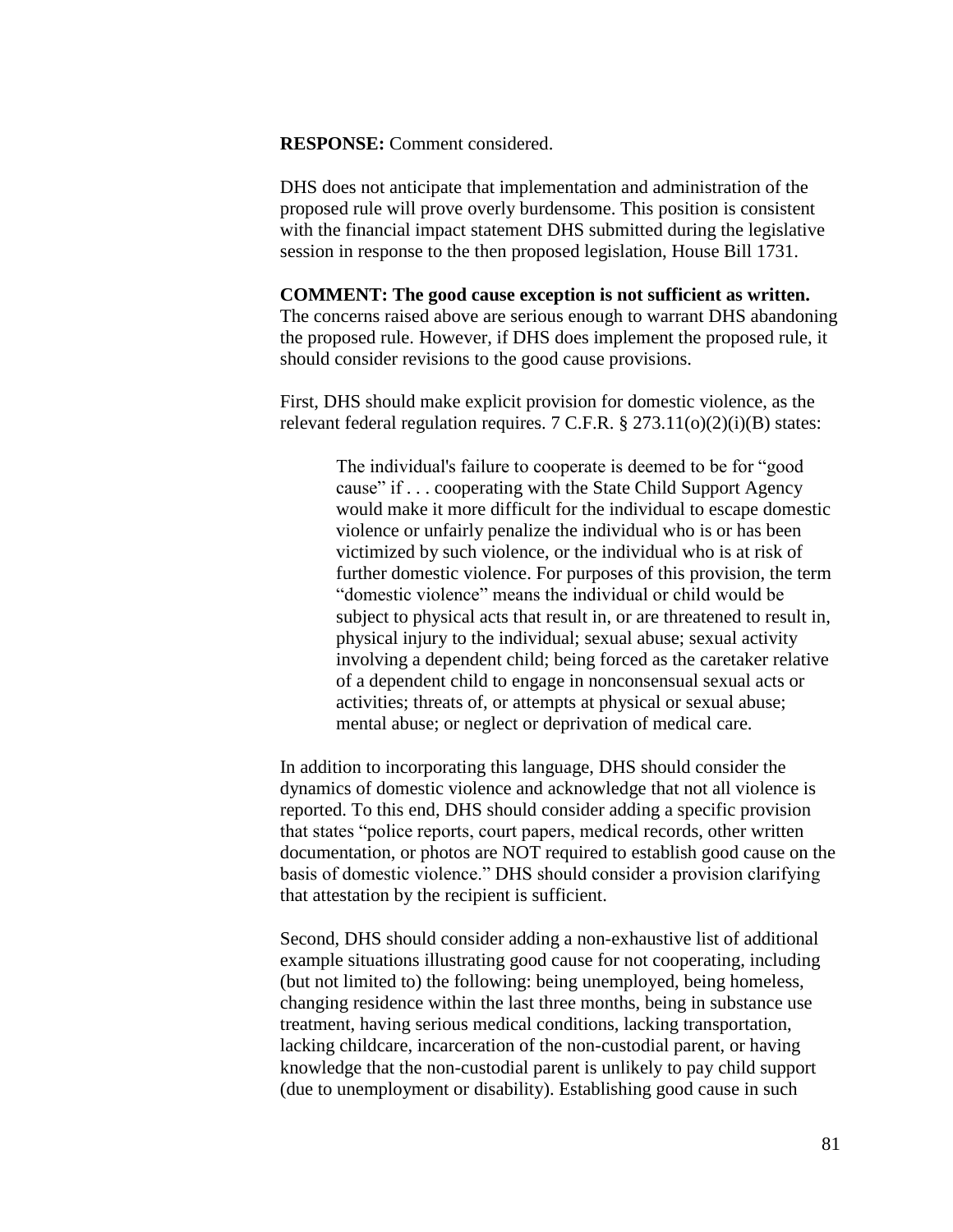situations would free custodial parents from the cooperation requirement in situations where the parent is likely unable to cooperate or where cooperation would bring no benefit to the parent or child.

Third, the rule should make it clear that a non-custodial parent cannot be disqualified from SNAP for not paying arrearages unless DHS and/or OCSE determine that the parent has the ability to pay and does not have good cause for not paying.

**RESPONSE:** Comment considered and accepted in part.

As Legal Aid notes regarding exceptions for good cause, 7 C.F.R. § 273.11(o)(2)(i)(B**)** reads:

> Cooperating with the State Child Support Agency would make it more difficult for the individual to escape domestic violence or unfairly penalize the individual who is or has been victimized by such violence, or the individual who is at risk of further domestic violence. For purposes of this provision, the term "domestic violence" means the individual or child would be subject to physical acts that result in, or are threatened to result in, physical injury to the individual; sexual abuse; sexual activity involving a dependent child; being forced as the caretaker relative of a dependent child to engage in nonconsensual sexual acts or activities; threats of, or attempts at physical or sexual abuse; mental abuse; or neglect or deprivation of medical care.

Upon consideration of this provision, DHS has determined that the proposed rule shall be revised.

As to proof for good cause exception claims, the proposed rule follows the language of federal regulation. That provision of 7 C.F.R. § 273.11(o)(2)(ii) reads:

(A)The State agency will accept as corroborative evidence the same evidence required by Part A of Title IV or Part D of Title IV of the Social Security Act *(42 U.S.C. 601,* et seq. or *42 U.S.C. 651,*  et seq.) to corroborate a claim of good cause.

(B)The State agency will make a good cause determination based on the corroborative evidence supplied by the individual only after it has examined the evidence and found that it actually verifies the good cause claim.

DHS will continue to require corroborative evidence consistent with the federal regulation, as opposed to attestation by the claimant.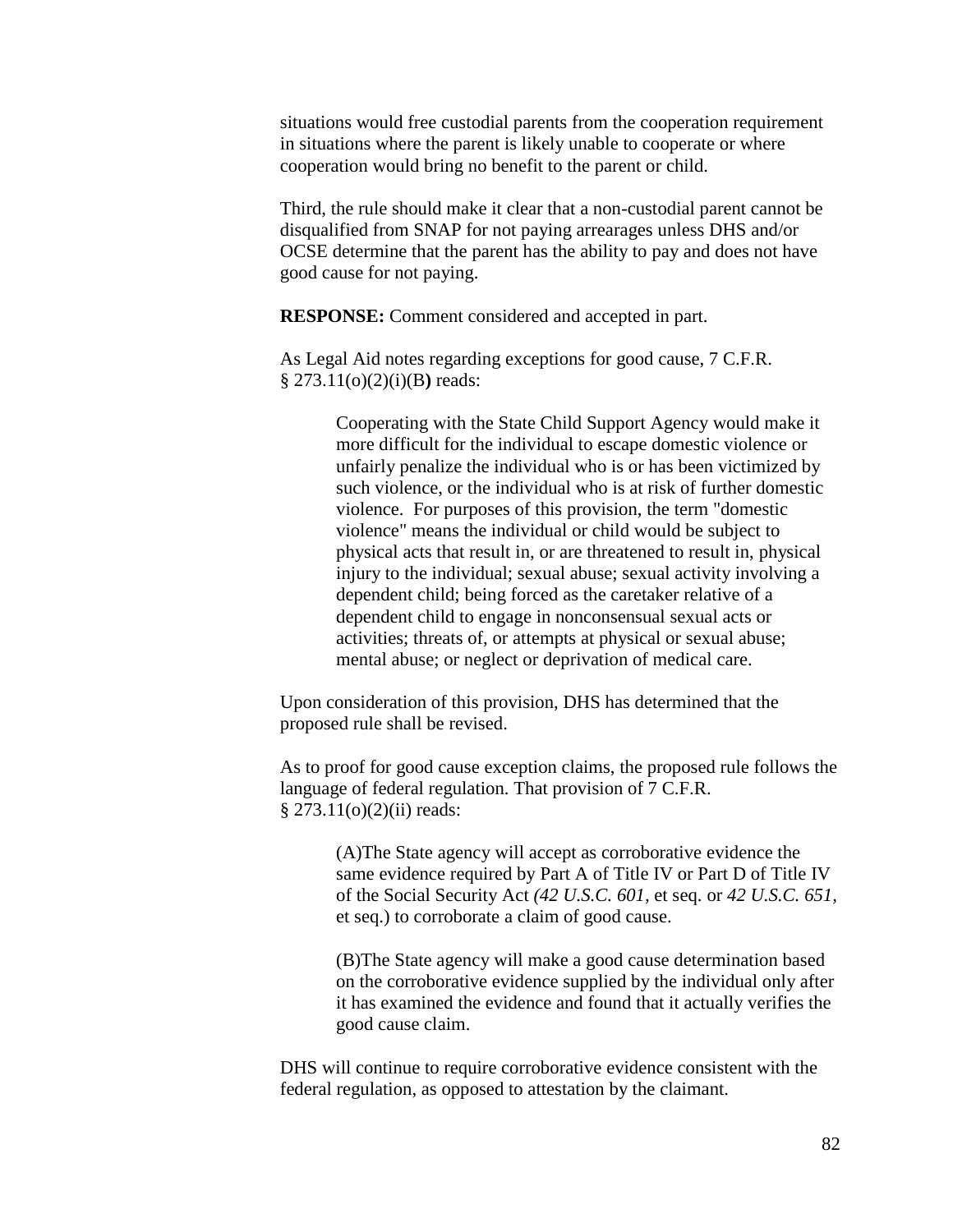**COMMENT:** Legal Aid appreciates the opportunity to offer these comments and would be happy to offer suggestions for any revisions to the proposed rule that DHS may make.

**RESPONSE:** Likewise, DHS appreciates the comments made by Legal Aid and the opportunity for consideration of these comments made during this rule promulgation process.

Lacey Johnson, an attorney with the Bureau of Legislative Research, asked the following questions and received the following answers:

**QUESTION 1:** Could you briefly explain the change or changes in Transitional Employment Assistance and Medicaid policies that led to deletion of the Alternate Service County policy from the manual? **RESPONSE:** Transitional Employment Assistance and Medicaid policies do not have a rule stating that an individual has to receive services in the county in which they live. Currently an individual applying for TEA and Medicaid can receive benefits in any county not just the county of residence. The county office that is used can be the one most convenient for them. SNAP was the only policy that had the rule of having to receive SNAP in the county of residence. This is process is being updated for all 3 policies to be consistent. This is also a step in moving forward in getting ready for the new eligibility system as it is an integrated system and a universal caseload will be used in the future and county of residency will no longer be a factor. Medicaid is already currently working in a universal caseload status with the MAGI Medicaid Programs.

**QUESTION 2:** What is the practical effect of removing business processes from the manual? Does DHS still follow these processes and, if so, are they now informal processes or are they duplicated in another rule somewhere? **RESPONSE:** The business processes are informal processes that DHS follows and are not duplicated in any other manual. The policy manuals for the different eligibility policies will have only the rules that are developed from federal and state regulations. The business process manual will be for all of the business processes to make it more readily available for DHS staff.

**QUESTION 3:** Section 1620(6) requires caretakers to cooperate with OCSE, and § 1623.3.1 requires OCSE cooperation from guardians. Act 1043 only mentions parents. What is the authority for extending the cooperation requirements to guardians and caretakers? **RESPONSE:** 7 CFR 273.11(o) defines custodial parent as a natural or adoptive parent who lives with his or her child, or other individual who is living with and exercises parental control over a child under the age of 18.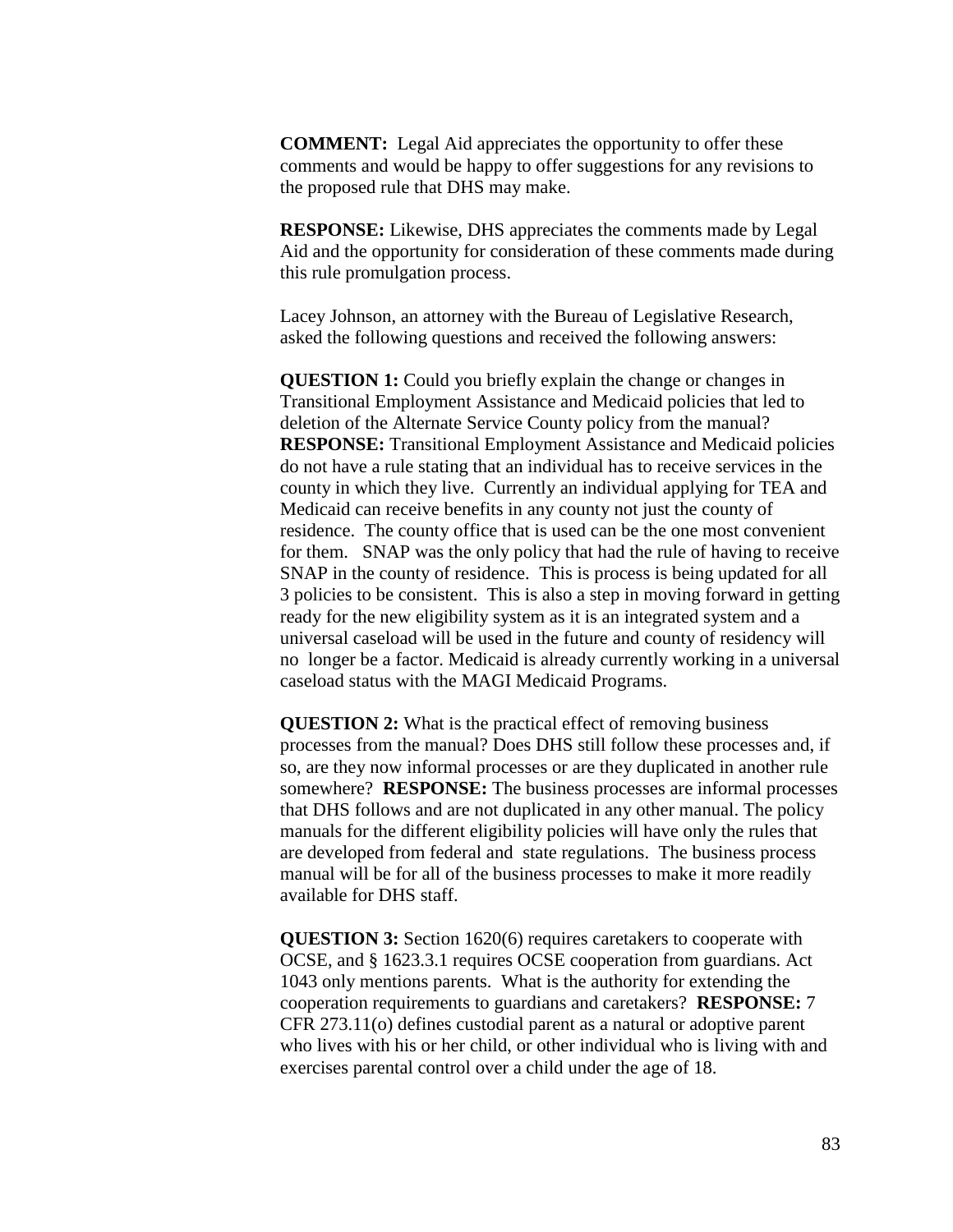**QUESTION 4:** Is the first sentence of § 1621.2 new or just underlined? It's hard to tell on the grayscale markup copy. **RESPONSE:** The first sentence is underlined for emphasis.

**QUESTION 5:** Where does the "good cause" exception repeated throughout § 1623.3 come from? Why does it only apply to custodial parents? **RESPONSE:** The federal regulations provide provisions for the custodian to claim "good cause" for non-cooperation but does not make the same provision for non-custodial parents. As to custodial parents, the "good cause" provision appears at  $7 \text{ CFR } 273.11$  (o)(2). In regard to the non-custodial parent,  $7 \text{ CFR } 273.11 \text{ (q)}(2)(iii)$  provides "good cause" for non-support, not non-cooperation.

**QUESTION 6:** Act 1043 appears to make OSCE cooperation mandatory for SNAP eligibility. Why does § 1623.3 say parents "may" be denied SNAP benefits if they fail to cooperate with OCSE? **RESPONSE:** In 1623.3, the word "may" was changed to "will" in three instances to make the cooperation mandatory.

**QUESTION 7:** What is the statutory basis for DHS's authority to define cooperation with OCSE, as seen in § 1623.3.1? **RESPONSE:** 7 CFR 273.11.

**QUESTION 8:** Which agency is meant by "The State Agency" in § 1623.3.2? **RESPONSE:** The Department of Human Services.

**QUESTION 9:** Where does the "best interests of the child" exception in § 1623.3.2 come from? **RESPONSE:** 7 CFR 273.11(o)(2)(i).

**QUESTION 10:** If DHS is removing business processes from the manual, why was § 1623.3.5 added? **RESPONSE:** These are not business processes, these are guidelines that are necessary when a disqualified parent or caretaker regains eligibility through cooperation or by some other means.

The proposed effective date is February 1, 2020.

**FINANCIAL IMPACT:** The agency estimates that the proposed rules will result in a financial impact of \$69,000 in state funds and \$69,000 in federal funds for this fiscal year, for a total of \$138,000. Per the agency, this estimate is based on a level of effort provided by Deloitte for IT enhancements that will be required as a result of complying with Act 1043. The agency estimates no financial impact in the following fiscal year.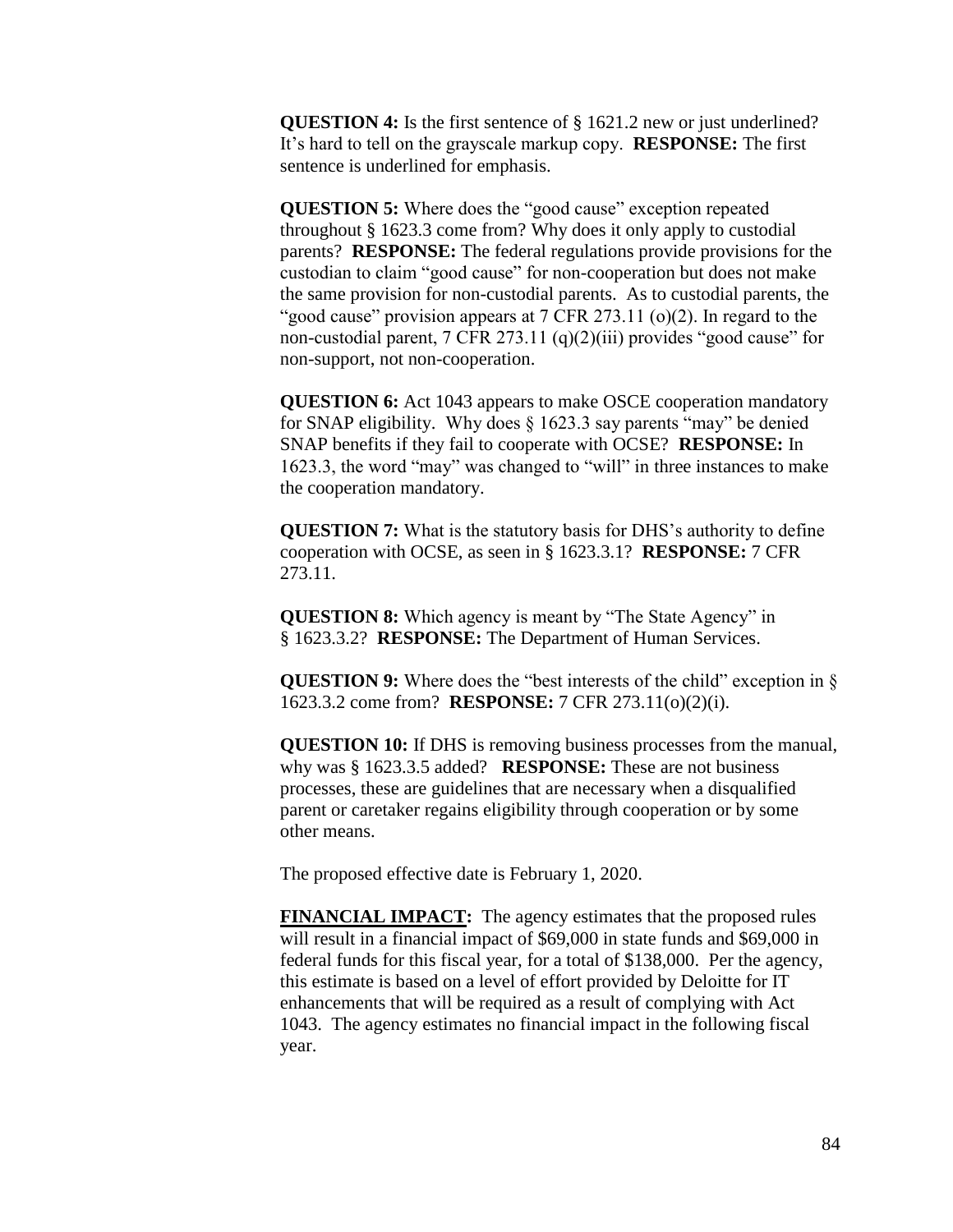**LEGAL AUTHORIZATION:** Act 1043, sponsored by Representative Grant Hodges, requires cooperation between certain state agencies regarding SNAP eligibility. The Act dictates that "[t]he Department of Human Services shall require a custodial parent or non-custodial parent to cooperate with the Office of Child Support Enforcement . . . as a condition of eligibility for the Supplemental Nutrition Assistance Program as authorized under 7 C.F.R. § 273.11[.]" *See* Act 1043, § 1. 7 C.F.R. § 273.11 gives states the option to disqualify parents who fail to cooperate with the state's child support enforcement agency from receiving SNAP benefits. This disqualification is subject to a good-cause exception for custodial parents. *See* 7 C.F.R. § 273.11(0)(2).

The Department of Human Services has the authority to promulgate rules as "necessary or desirable" to carry out its duties, which include administering assigned forms of public assistance. *See* Ark. Code Ann. §  $20-76-201(1)$ ,  $(12)$ . It also has the authority to promulgate rules as needed to ensure that the program it administers comply with federal law in order to receive federal funding. *See* Ark. Code Ann. § 25-10-129.

# **12. DEPARTMENT OF PUBLIC SAFETY, DIVISION OF ARKANSAS STATE POLICE (Ms. Mary Claire McLaurin)**

## **a. SUBJECT: Used Motor Vehicle Dealers Service & Handling Fees Rules Amendments**

**DESCRIPTION:** The Division of Arkansas State Police is amending its Used Motor Vehicle Dealers Service & Handling Fees Rules to reflect changes made by Act 910 of 2019. Specifically, the word "Department" is being replaced by "Division" throughout the rule.

**PUBLIC COMMENT:** A public hearing was held in this matter on November 20, 2019. The public comment period expired on November 25, 2019. The Division of Arkansas State Police received no public comments.

The proposed effective date is pending legislative review and approval.

**FINANCIAL IMPACT:** The agency states that the proposed rule amendments have no financial impact.

**LEGAL AUTHORIZATION:** The Department of Arkansas State Police may promulgate rules to implement, enforce and administer the provisions of Ark. Code Ann. § 23-112-617 concerning Used Motor Vehicle Dealer Service and Handling Fees. *See* Ark. Code Ann. § 23-112-617(e).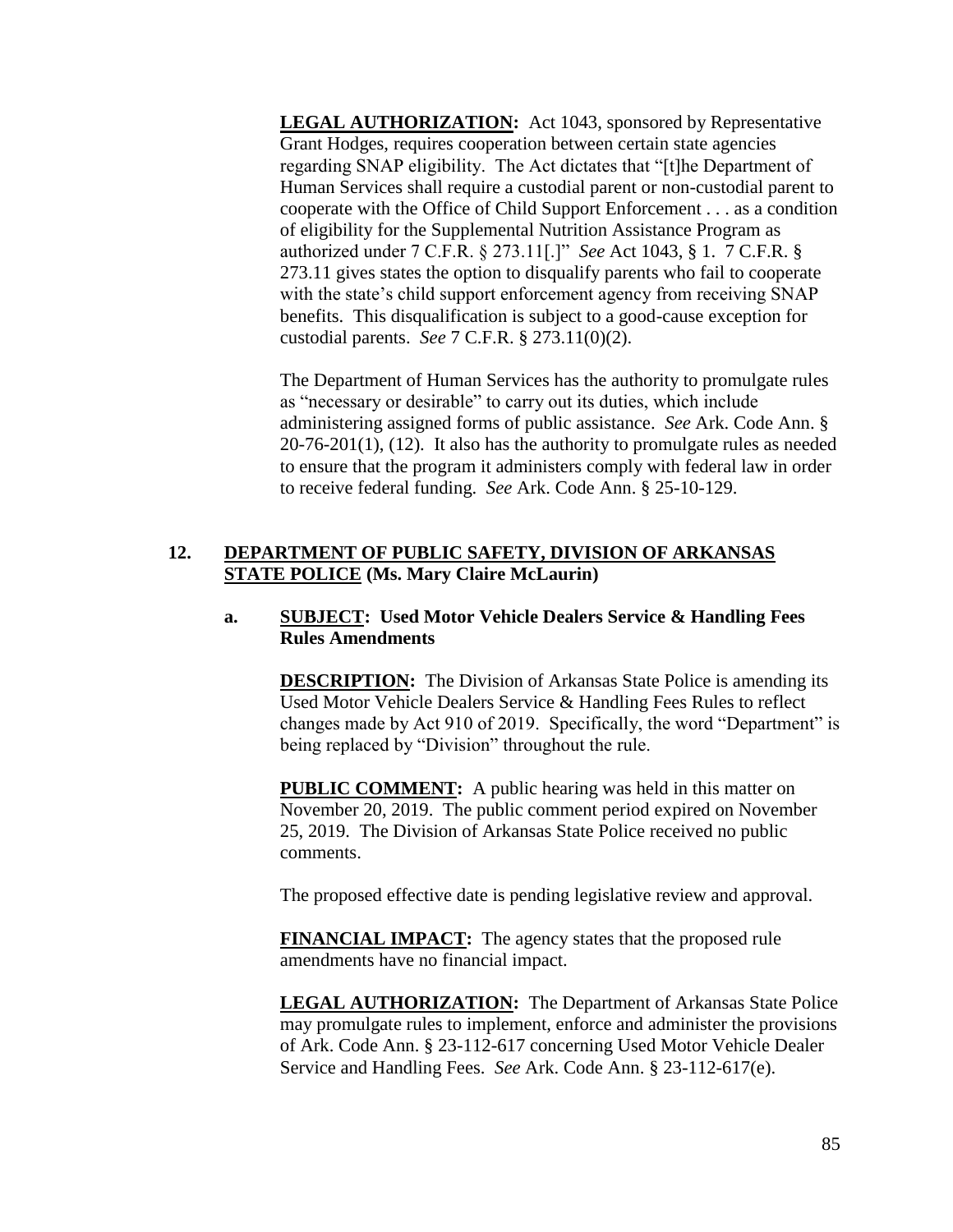Pursuant to Act 910 of 2019, which was sponsored by Representative Andy Davis, the Department of Arkansas State Police was designated as the Division of Arkansas State Police and transferred to the newly created Department of Public Safety by a cabinet-level transfer. *See* Ark. Code Ann. §§ 12-9-101, 25-43-1401 and 25-43-1402(a)(10), as amended by Act 910 of 2019. This rule is being updated to reflect that change.

#### **b. SUBJECT: Used Motor Vehicle Dealer Licensing Rules Amendments**

**DESCRIPTION:** The Division of Arkansas State Police is amending its Used Motor Vehicle Dealer Licensing Rules to reflect changes made by Acts 910, 315, and 426 of 2019. The term "Department" is replaced with the word "Division" throughout the rules in accordance with Act 910. References to "regulation(s)" are omitted in accordance with Act 315 of 2019. Rules  $5.1 - 5.3$  are added to permit reciprocal and temporary licensure in accordance with Act 426 of 2019.

**PUBLIC COMMENT:** A public hearing was held in this matter on November 20, 2019. The public comment period expired on November 25, 2019. The Division of Arkansas State Police received no public comments.

The proposed effective date is pending legislative review and approval.

**FINANCIAL IMPACT:** The agency states that the proposed rule amendments have no financial impact.

**LEGAL AUTHORIZATION:** The Department of Arkansas State Police may promulgate rules that are necessary to implement, enforce, and administer the Used Motor Vehicle Buyers Protection subchapter of the Arkansas Motor Vehicle Commission Act. *See* Ark. Code Ann. § 23-112- 604(a). Pursuant to Act 910 of 2019, which was sponsored by Representative Andy Davis, the Department of Arkansas State Police was designated as the Division of Arkansas State Police and transferred to the newly created Department of Public Safety through a cabinet-level transfer. *See* Ark. Code Ann. §§ 12-9-101, 25-43-1401 and 25-43- 1402(a)(10), as amended by Act 910 of 2019.

Act 315 of 2019, which was sponsored by Representative Jim Dotson, provided for the uniform use of the term "rule" for an agency statement of general applicability and future effect that implements, interprets, or prescribes law or policy, or describes the organization, procedure, or practice of an agency. *See* Act 315 of 2019.

Act 426 of 2019, sponsored by Representative Bruce Cozart, created the Red Tape Reduction Expedited Temporary and Provisional Licensure Act.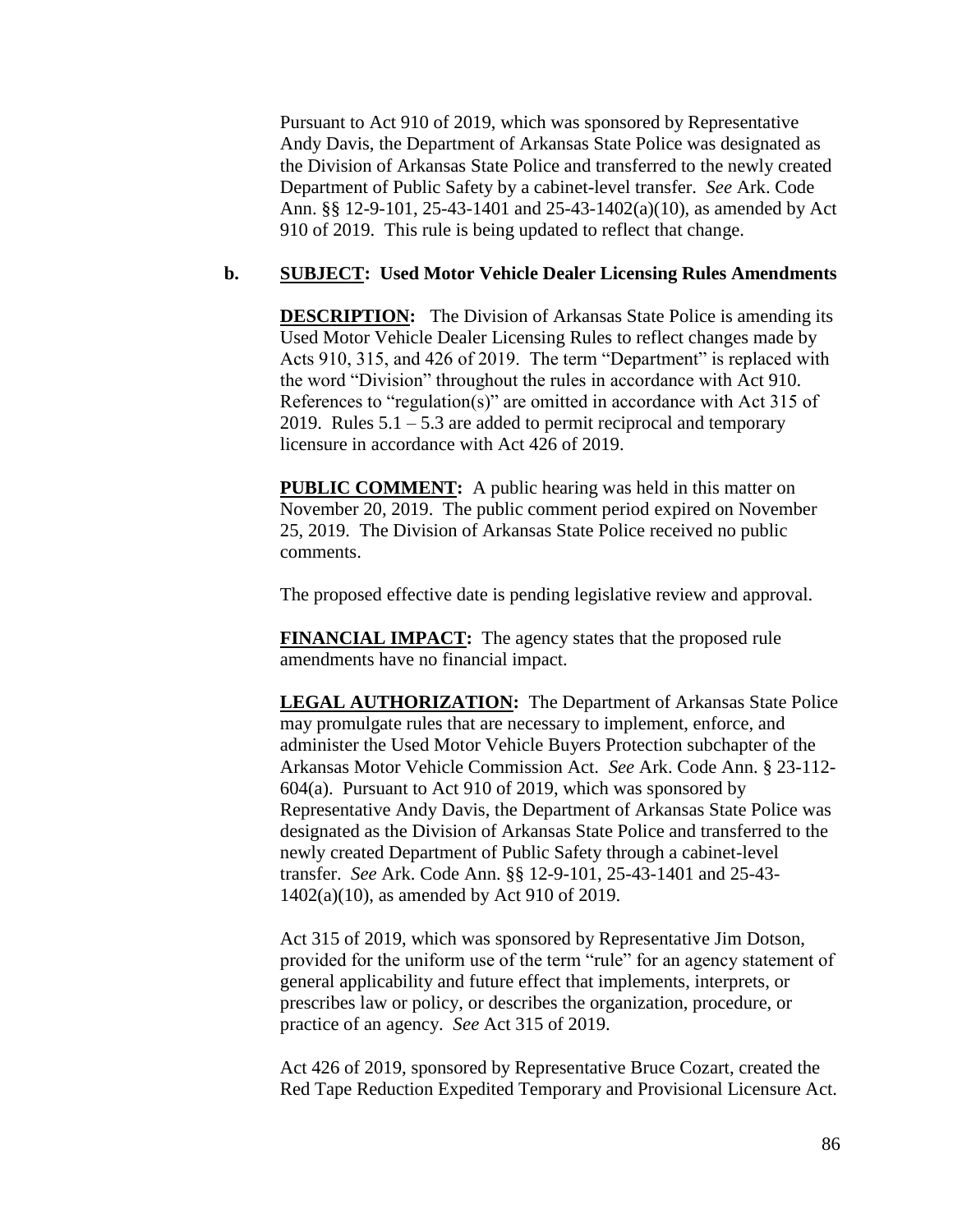*See* Act 426 of 2019. The Act requires occupational licensure entities to adopt rules which represent the least restrictive requirements for occupational licensure of an individual of sufficient competency in his or her field, who holds an occupational licensure that is substantially similar to practice in the field of his or her occupation or profession in another state, territory or district of the United States. Furthermore, individuals must be in good standing, must not have had their license revoked for acts of bad faith or violations of law, rule or ethics, and must not hold suspended or probationary occupational licensure in any state, territory or district in the United States. *See* Ark. Code Ann. § 17-1-108(b), as amended by Act 426 of 2019. Additionally, the rule adopted shall provide a procedure by which an occupational licensing entity shall grant a temporary and provisional occupational licensure for ninety (90) days or longer, if presented with evidence of a current and active occupational licensure that is substantially similar to practice in the field of his or her occupation or profession in another state, territory or district of the United States. *See* Ark. Code Ann. § 17-1-108(c)(1)(B), as amended by Act 426 of 2019. If a state, territory, or district of the United States does not require occupational licensure for a profession that requires occupational licensure in this state, an occupational licensing entity shall adopt a rule that is least restrictive to permit an individual who is sufficiently competent in his or her field to obtain occupational licensure for that occupation or profession in this State. *See* Ark. Code Ann. § 17-1-  $108(c)(1)(2)$ , as amended by Act 426 of 2019. Finally, the applicant must also pay any occupational licensure fee required by law or rule. *See* Ark. Code Ann. § 17-1-108(b)(2), as amended by Act 426 of 2019.

#### **c. SUBJECT: Private Investigators & Private Security Agency Rules Amendments**

**DESCRIPTION:** The Division of Arkansas State Police is revising its Rules for Licensing and Regulation of Private Investigators, Private Security Agencies, Alarm Systems Companies, Polygraph Examiners, and Voice Stress Analysis Examiners. Specifically, the changes include: (1) replacement of the term "Department" with the term "Division," (2) omission of references to "regulation(s)," (3) revision of Rule 2.4 to permit reciprocal and temporary licensure, (4) addition of one (1) disqualifying offense to Rule 2.10(e), (5) addition of Rule 2.16 to establish a process for prelicensure criminal background review, and (6) addition of an organization authorized to provide alarm systems training in Rule 9.0 and 9.1.

**PUBLIC COMMENT:** A public hearing was held in this matter on November 20, 2019. The public comment period expired on November 25, 2019. The Division of Arkansas State Police received no public comments.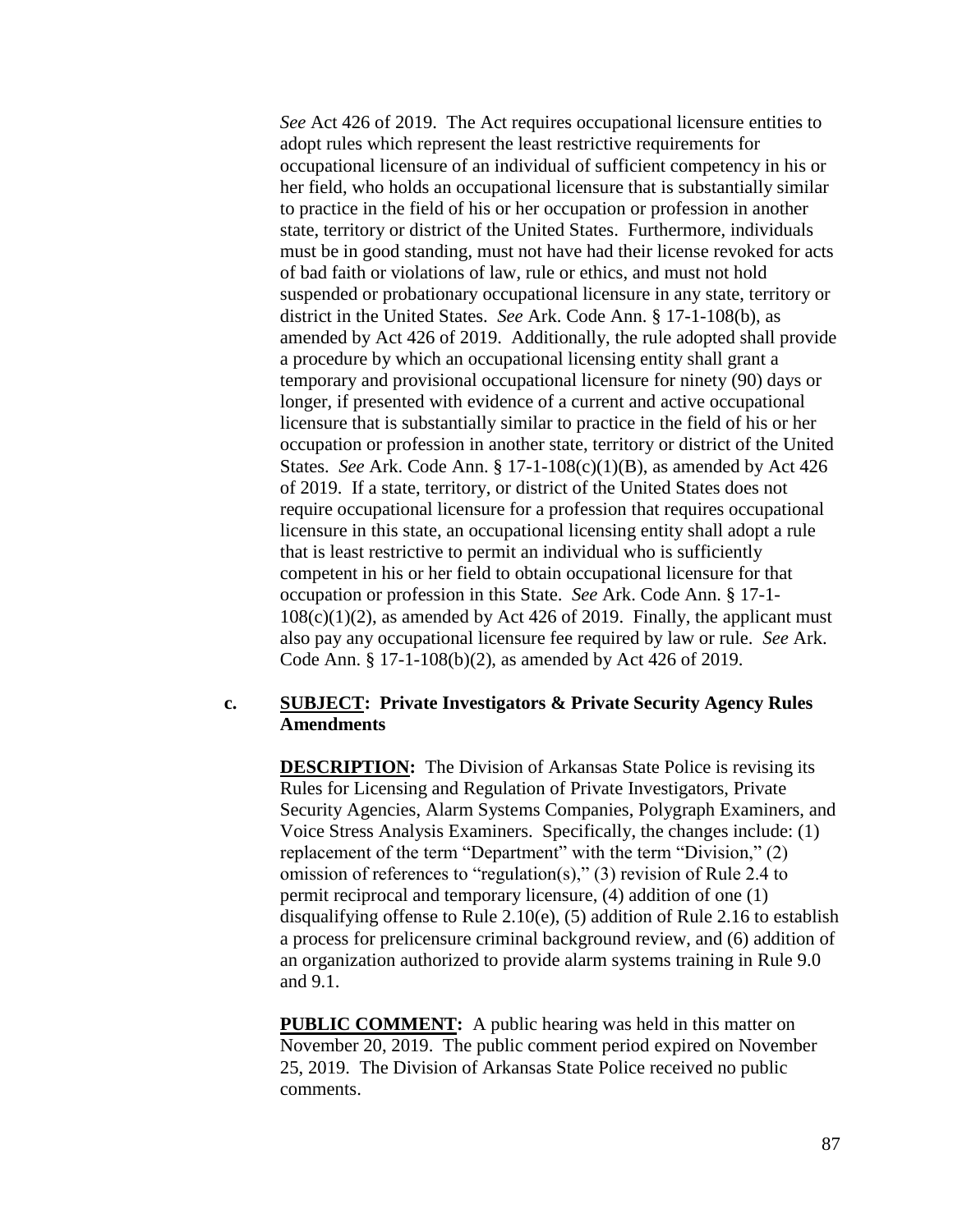The proposed effective date is pending legislative review and approval.

**FINANCIAL IMPACT:** The agency states that the proposed rule amendments have no financial impact.

**LEGAL AUTHORIZATION:** The Director of the Division of Arkansas State Police has the authority to promulgate rules relating to the granting, denial, suspension or revocation of any license, credential or commission issued under Chapter 40 of the Arkansas Code, concerning private investigators and private security agencies. *See* Ark. Code Ann. § 17-40-  $207(a)(5)$ , as amended by Act 910 of 2019. The Division is amending its Rules for Licensing and Regulation of Private Investigators, Private Security Agencies, Alarm Systems Companies, Polygraph Examiners, and Voice Stress Analysis Examiners to comply with the following Acts of the 2019 Regular Session:

Pursuant to Act 910 of 2019, which was sponsored by Representative Andy Davis, the Department of Arkansas State Police was designated as the Division of Arkansas State Police and transferred to the newly created Department of Public Safety through a cabinet-level transfer. *See* Ark. Code Ann. §§ 12-9-101, 25-43-1401 and 25-43-1402(a)(10), as amended by Act 910 of 2019.

Act 315 of 2019, which was sponsored by Representative Jim Dotson, provides for the uniform use of the term "rule" for an agency statement of general applicability and future effect that implements, interprets, or prescribes law or policy, or describes the organization, procedure, or practice of an agency. *See* Act 315 of 2019.

Act 426 of 2019, sponsored by Representative Bruce Cozart, created the Red Tape Reduction Expedited Temporary and Provisional Licensure Act. *See* Act 426 of 2019. The Act requires occupational licensure entities to adopt rules which represent the least restrictive requirements for occupational licensure of an individual of sufficient competency in his or her field, who holds an occupational licensure that is substantially similar to practice in the field of his or her occupation or profession in another state, territory or district of the United States. Furthermore, individuals must be in good standing, must not have had their license revoked for acts of bad faith or violations of law, rule or ethics, and must not hold suspended or probationary occupational licensure in any state, territory or district in the United States. *See* Ark. Code Ann. § 17-1-108(b), as amended by Act 426 of 2019. Additionally, the rule adopted shall provide a procedure by which an occupational licensing entity shall grant a temporary and provisional occupational licensure for ninety (90) days or longer, if presented with evidence of a current and active occupational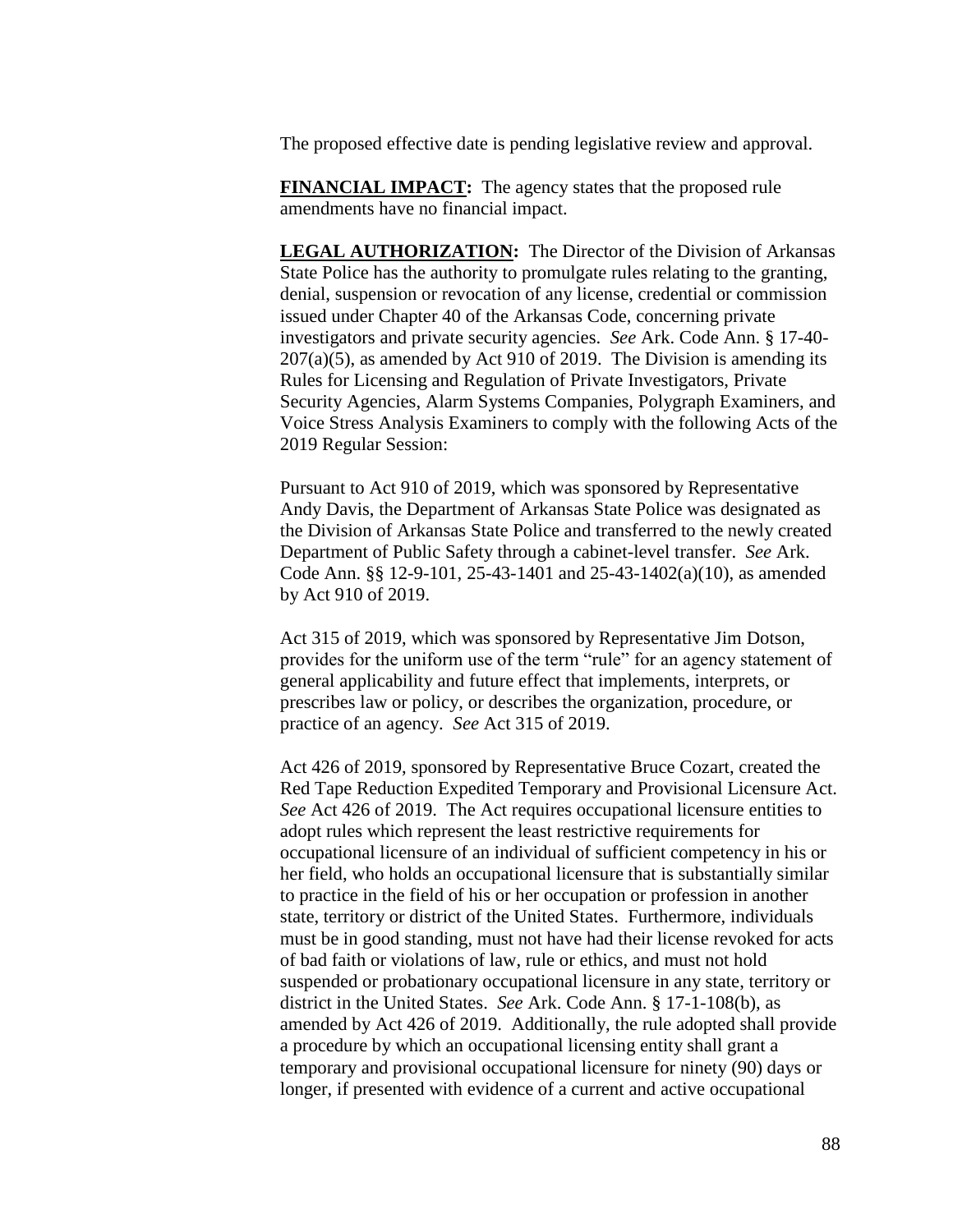licensure that is substantially similar to practice in the field of his or her occupation or profession in another state, territory or district of the United States. *See* Ark. Code Ann. § 17-1-108(c)(1)(B), as amended by Act 426 of 2019. If a state, territory, or district of the United States does not require occupational licensure for a profession that requires occupational licensure in this state, an occupational licensing entity shall adopt a rule that is least restrictive to permit an individual who is sufficiently competent in his or her field to obtain occupational licensure for that occupation or profession in this State. *See* Ark. Code Ann. § 17-1-  $108(c)(1)(2)$ , as amended by Act 426 of 2019. Finally, the applicant must also pay any occupational licensure fee required by law or rule. *See* Ark. Code Ann. § 17-1-108(b)(2), as amended by Act 426 of 2019.

Pursuant to Ark. Code Ann. § 17-40-306(e), the Department or Division of Arkansas State Police shall promulgate rules that designate disqualifying Class A misdemeanors which involve theft, sexual offenses, violence, an element of dishonesty, or a crime against a person. Interference with emergency communication in the first degree, which is codified as Ark. Code Ann. § 5-60-124, was added as a disqualifying Class A offense involving a crime against a person.

Act 990 of 2019, sponsored by Senator John Cooper, provides for prelicensure criminal background checks. An individual with a criminal record may petition a licensing entity at any time for a determination of whether the criminal record of the individual will disqualify the individual from licensure and whether or not he or she could obtain a waiver. *See* Ark. Code Ann. § 17-2-103(a)(1), as amended by Act 990 of 2019. The licensing entity may require that the applicant undergo and pay for a state and federal criminal background check. The licensing entity shall adopt rules or amend rules necessary for implementation of this chapter. *See* Ark. Code Ann. § 17-2-104(a), as amended by Act 990 of 2019.

Pursuant to Ark. Code Ann. § 17-40-318, the Director of the Division of Arkansas State Police shall promulgate rules regarding the training requirements for alarm systems companies, alarm systems apprentices, alarm systems monitors, alarm systems technicians, and alarm systems agents. In this proposed rule, Elite Continuing Education University is added as an organization authorized to provide alarm systems training.

### **d. SUBJECT: Driver's License Testing Fraud Rules Amendments**

**DESCRIPTION:** The Division of Arkansas State Police is amending its Driver's License Testing Fraud Rules to reflect changes made by Act 910 of 2019. Specifically, the word "Department" is being replaced by "Division" throughout the rule.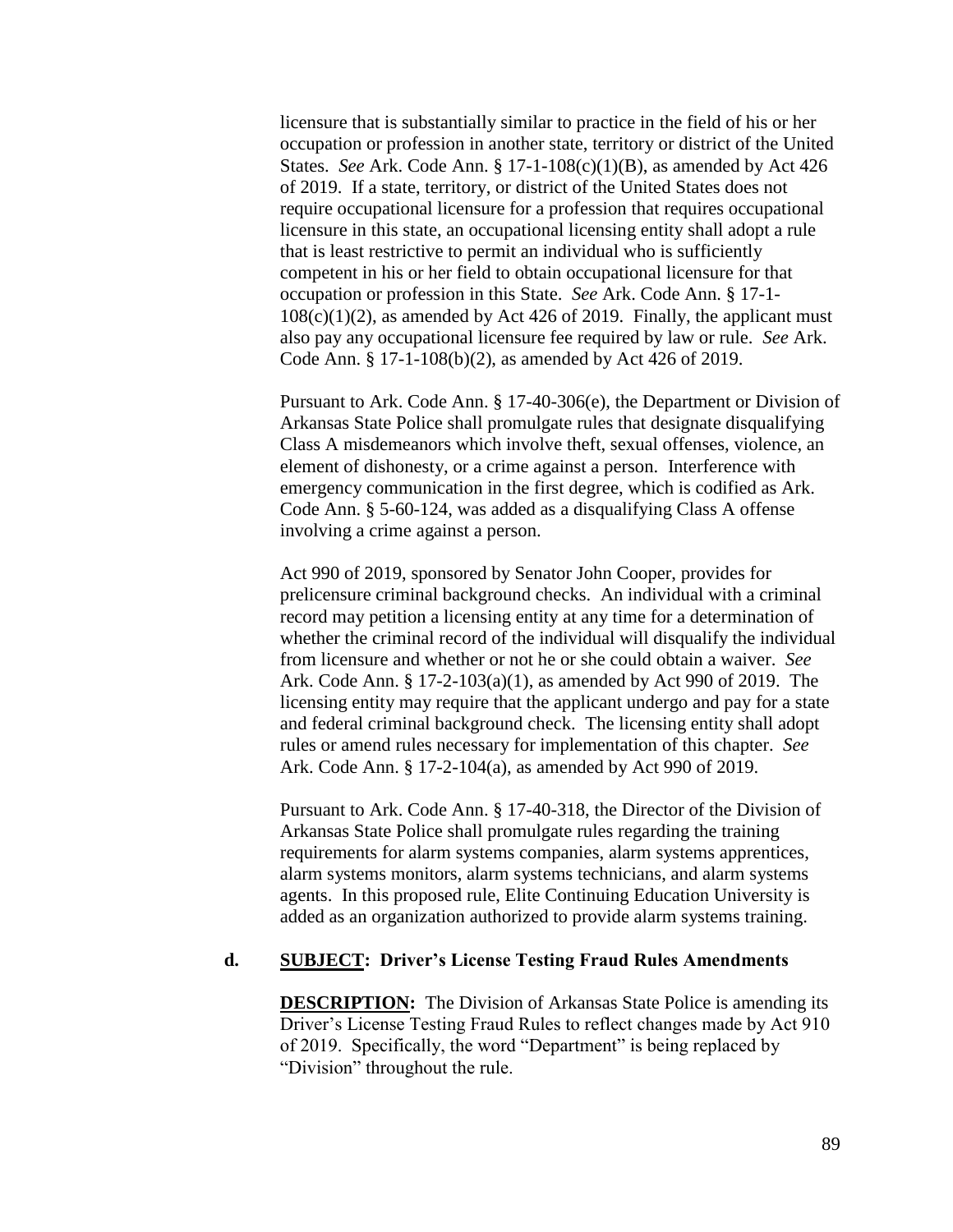**PUBLIC COMMENT:** A public hearing was held in this matter on November 20, 2019. The public comment period expired on November 25, 2019. The Division of Arkansas State Police received no public comments.

The proposed effective date is pending legislative review and approval.

**FINANCIAL IMPACT:** The agency states that the proposed rule amendments have no financial impact.

**LEGAL AUTHORIZATION:** The Department of Arkansas State Police may promulgate rules to implement, enforce and administer the provisions of 27-16-701 *et seq.* concerning driver's license examinations. *See* Ark. Code Ann. § 27-16-705(c).

Pursuant to Act 910 of 2019, which was sponsored by Representative Andy Davis, the Department of Arkansas State Police was designated as the Division of Arkansas State Police and transferred to the newly created Department of Public Safety through a cabinet-level transfer. *See* Ark. Code Ann. §§ 12-9-101, 25-43-1401 and 25-43-1402(a)(10), as amended by Act 910 of 2019. This rule is being updated to reflect that change.

#### **e. SUBJECT: Commercial Driver's License Rules Amendments**

**DESCRIPTION:** The Division of Arkansas State Police is amending its Commercial Driver's License Rules to reflect changes made by Act 910 of 2019. Specifically, the word "Department" is being replaced by "Division" throughout the rule.

**PUBLIC COMMENT:** A public hearing was held in this matter on November 20, 2019. The public comment period expired on November 25, 2019. The Division of Arkansas State Police received no public comments.

The proposed effective date is pending legislative review and approval.

**FINANCIAL IMPACT:** The agency states that the proposed rule amendments have no financial impact.

**LEGAL AUTHORIZATION:** The Division of Arkansas State Police may, by rules, authorize a person, including an agency of this state, an employer, a private driver training facility, another private institution, or a department, agency, or instrumentality of local government, to administer the skills test pursuant to the requirements of 49 C.F.R. § 383.75, as in effect on January 1, 2013. *See* Ark. Code Ann. § 27-23-108(a)(2).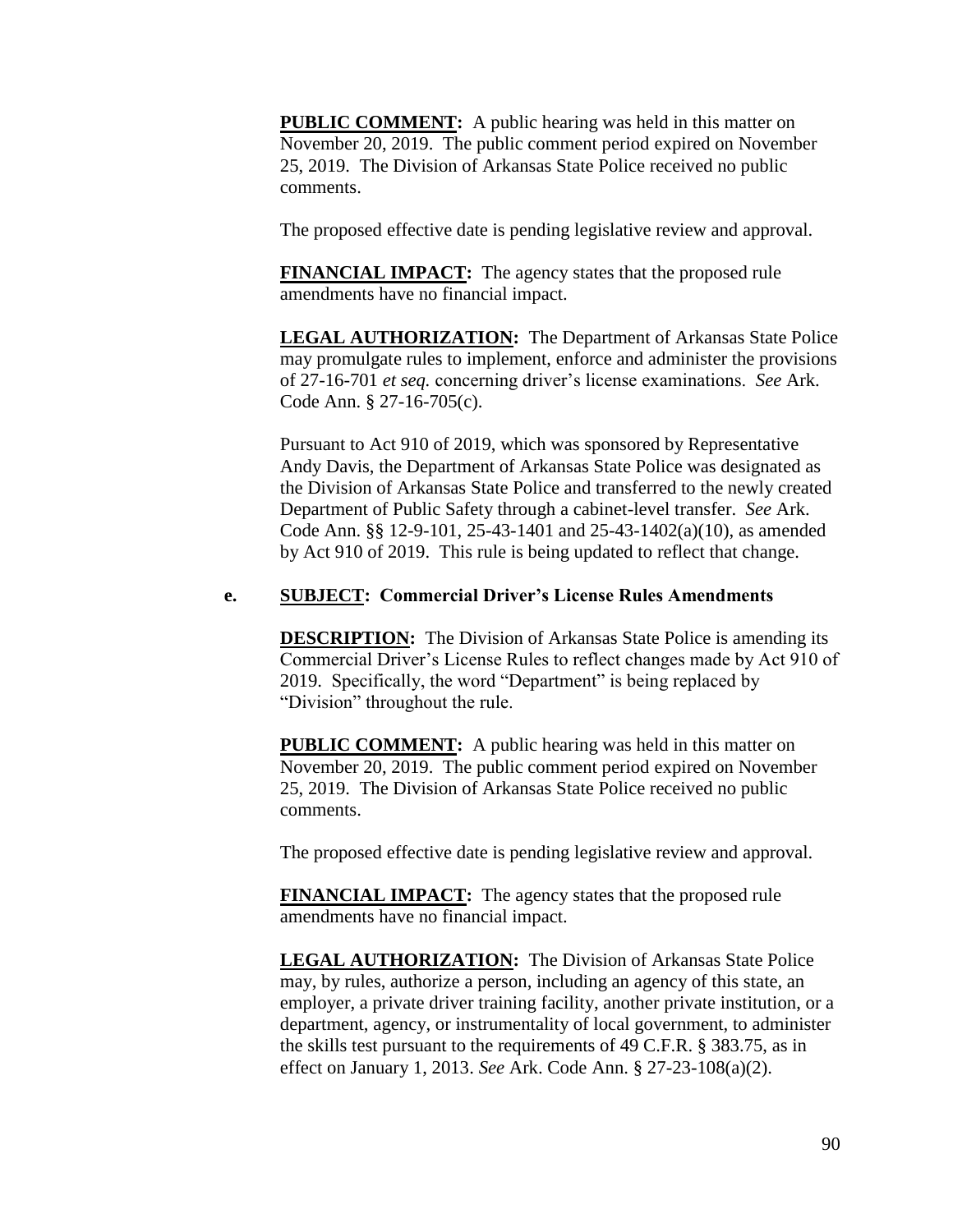Pursuant to Act 910 of 2019, which was sponsored by Representative Andy Davis, the Department of Arkansas State Police was designated as the Division of Arkansas State Police and transferred to the newly created Department of Public Safety through a cabinet-level transfer. *See* Ark. Code Ann. §§ 12-9-101, 25-43-1401 and 25-43-1402(a)(10), as amended by Act 910 of 2019. This rule is being updated to reflect that change.

## **f. SUBJECT: Third Party Testing Requirements Rules Amendments**

**DESCRIPTION:** The Division of Arkansas State Police is amending its Third Party Testing Requirements Rule to reflect changes made by Act 910 of 2019. Specifically, the term "Department" is replaced with the word "Division" throughout the rule. In addition, the term(s) "Federal Highway Administration" and "FHWA" are replaced with the term(s) "Federal Motor Carrier Safety Administration" and "FMCSA" throughout the rules.

**PUBLIC COMMENT:** A public hearing was held in this matter on November 20, 2019. The public comment period expired on November 25, 2019. The Division of Arkansas State Police received no public comments.

Suba Desikan, an attorney with the Bureau of Legislative Research asked the following question:

It appears that 49 C.F.R. § 383.75 requires that states have an agreement with third parties containing a provision that allows FMCSA to conduct random inspection without prior notice. One of the changes proposed in your promulgation is to change FHWA to FMCSA. Could you please explain why the agency is making that change? Specifically, is the change due to a change in federal law or regulation? If so, could you point me to that statute or regulation? **RESPONSE:** Highway Patrol is unsure why FHWA was ever mentioned in the rules and stated that it should have always referred to FMCSA. These rules were originally promulgated in 1996, but the FMCSA was not founded until 2000. I imagine that duties once performed by the FHWA are now carried out by the FMCSA, but we have no record of when that change occurred. Both are subdivisions of the federal Department of Transportation.

The proposed effective date is pending legislative review and approval.

**FINANCIAL IMPACT:** The agency states that the proposed rule amendments have no financial impact.

**LEGAL AUTHORIZATION:** The Division of Arkansas State Police shall, by rules, authorize a person, including an agency of this state, an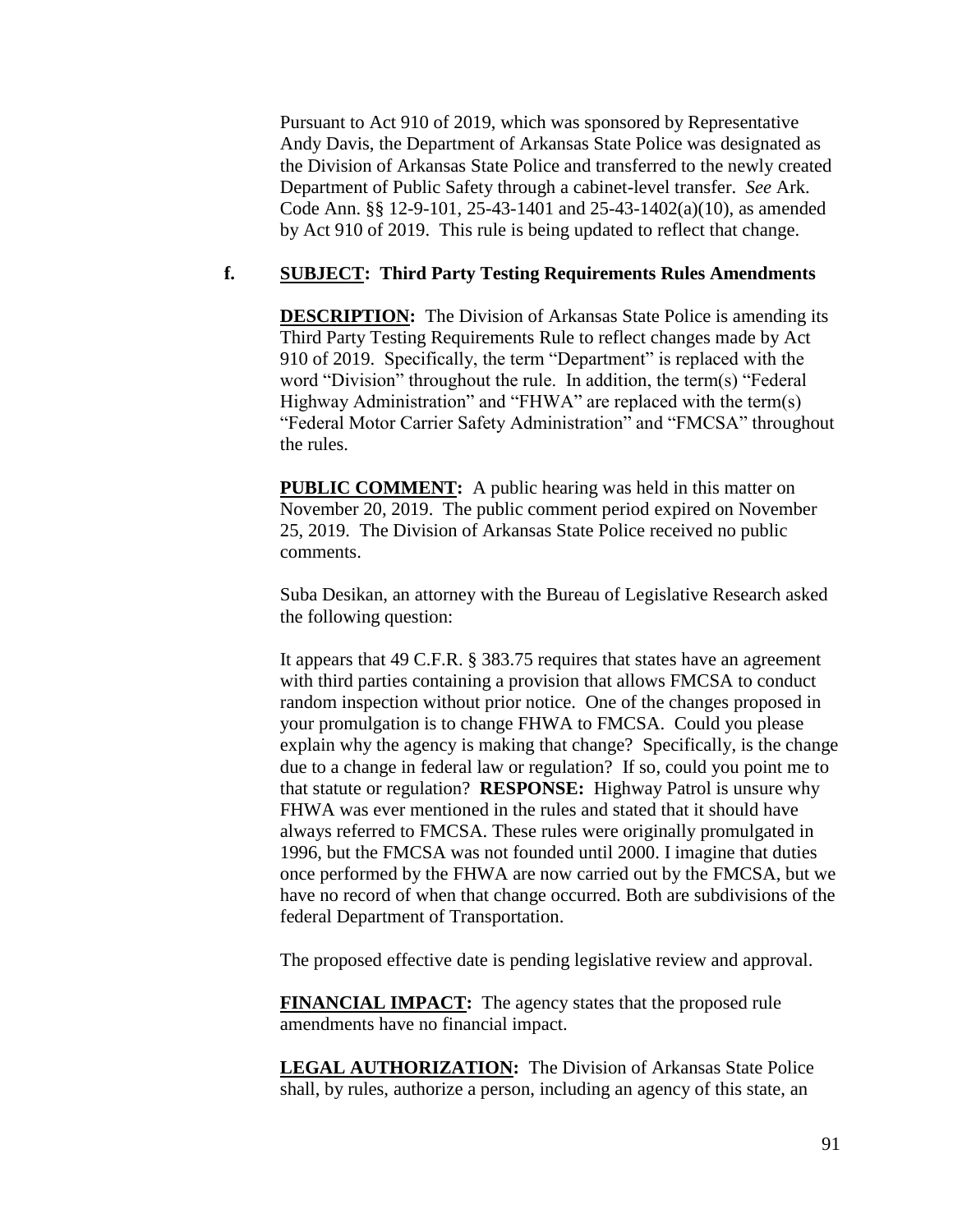employer, a private driver training facility, another private institution, or a department, agency, or instrumentality of local government, to administer the skills test specified by this section pursuant to requirements of 49 C.F.R. § 383.75, as in effect on January 1, 2013. *See* Ark. Code Ann. § 27-23-108(a)(2).

Pursuant to Act 910 of 2019, which was sponsored by Representative Andy Davis, the Department of Arkansas State Police was designated as the Division of Arkansas State Police and transferred to the newly created Department of Public Safety through a cabinet-level transfer. *See* Ark. Code Ann. §§ 12-9-101, 25-43-1401 and 25-43-1402(a)(10), as amended by Act 910 of 2019.

#### **g. SUBJECT: Municipal Police Patrols of Controlled-Access Facilities Rules**

**DESCRIPTION:** The Division of Arkansas State Police is amending its Municipal Police Patrols of Controlled-Access Facilities Rules to reflect changes made by Act 910 of 2019. Specifically, the word "Department" is being replaced by "Division" throughout the rule.

**PUBLIC COMMENT:** A public hearing was held in this matter on November 20, 2019. The public comment period expired on November 25, 2019. The Division of Arkansas State Police received no public comments.

The proposed effective date is pending legislative review and approval.

**FINANCIAL IMPACT:** The agency states that the proposed rule amendments have no financial impact.

**LEGAL AUTHORIZATION:** Ark. Code Ann. § 12-8-106 concerns the duties, powers and restrictions of the Division of Arkansas State Police. *See* Ark. Code Ann. § 12-8-106. Pursuant to this section, the director shall promulgate rules in accordance with Arkansas Administrative Procedure Act, § 25-15-201 et seq., to establish criteria for granting or withdrawing authorization to patrol controlled-access facilities. *See* Ark. Code Ann. §  $12-8-106(h)(1)(C)$ .

Pursuant to Act 910 of 2019, which was sponsored by Representative Andy Davis, the Department of Arkansas State Police was designated as the Division of Arkansas State Police and transferred to the newly created Department of Public Safety through a cabinet-level transfer. *See* Ark. Code Ann. §§ 12-9-101, 25-43-1401 and 25-43-1402(a)(10), as amended by Act 910 of 2019. This rule is being updated to reflect that change.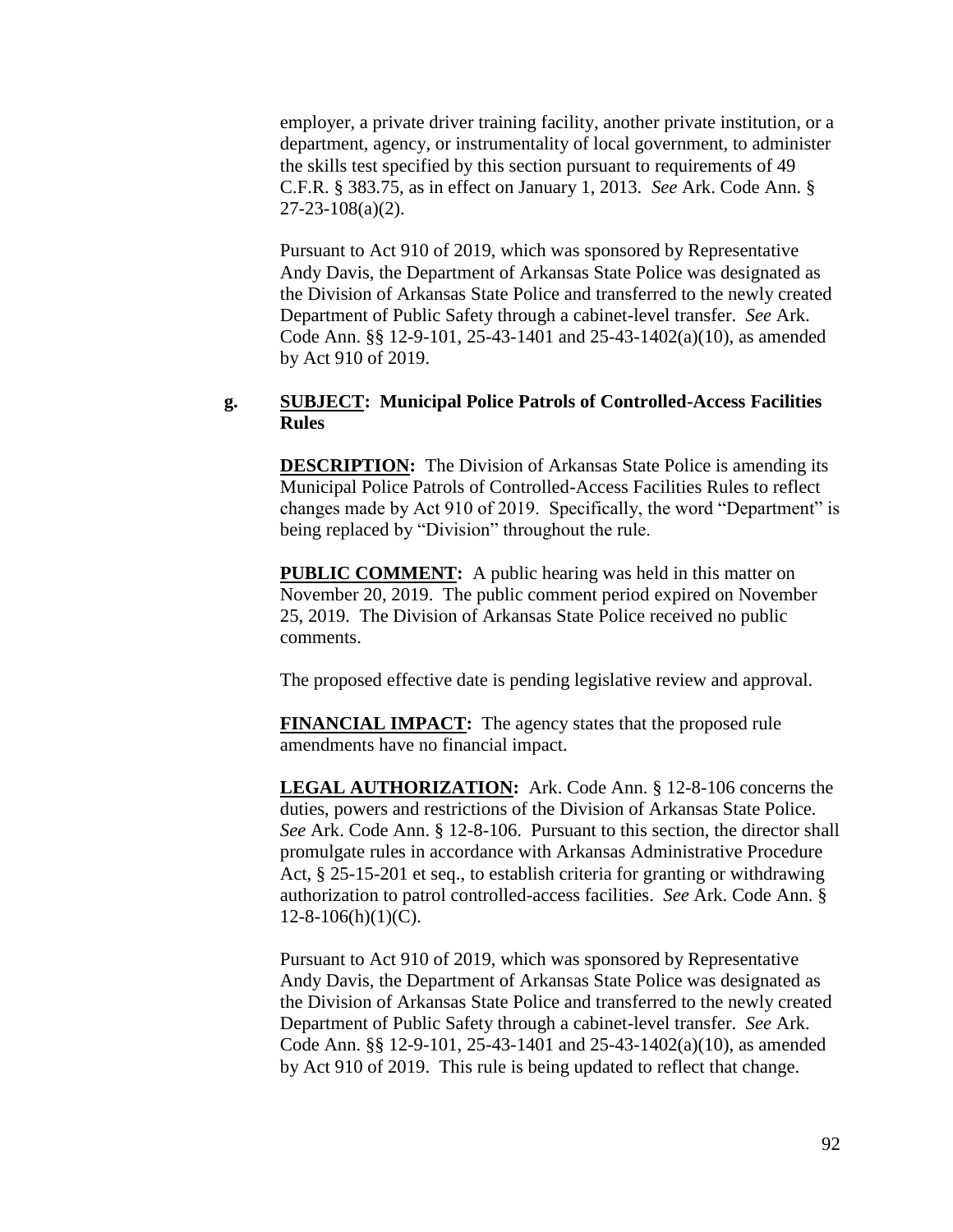## **h. SUBJECT: Arkansas Concealed Handgun Carry License Rules Amendments**

**DESCRIPTION:** The Division of Arkansas State Police is revising the existing version of the Arkansas Concealed Handgun Carry License Rules. Specifically, the changes include: (1) replacement of the term "Department" with the term "Division" in accordance with Act 910 of 2019, and (2) revision of Rule 7.2 and Rule 7.4 in accordance with Act 431 of 2019, which clarifies that firearms may not be carried in Division of Youth Services facilities.

**PUBLIC COMMENT:** A public hearing was held on November 20, 2019. The public comment period expired on November 25, 2019. The Division of Arkansas State Police receive no public comments.

The proposed effective date is pending legislative review and approval.

**FINANCIAL IMPACT:** The agency reports that the proposed revisions have no financial impact.

**LEGAL AUTHORIZATION:** The Director of the Division of Arkansas State Police may promulgate rules to permit the efficient administration of Subchapter 23 of Ark. Code Ann. Title 5, Chapter 73 concerning concealed handguns.

Act 431 of 2019, sponsored by Representative Aaron Pilkington, prohibits a concealed handgun licensee from possessing a concealed handgun in any part of a detention facility, prison, jail, or residential treatment facility owned or operated by the Division of Youth Services of the Department of Human Services, including without limitation a parking lot owned, maintained, or otherwise controlled by the Department of Correction, the Department of Community Correction or a residential treatment facility owned or operated by the Division of Youth Services of the Department of Human Services. *See* Ark. Code Ann. § 5-7-306(4), as amended by Act 431 of 2019.

Pursuant to Act 910 of 2019, which was sponsored by Representative Andy Davis, the Department of Arkansas State Police was designated as the Division of Arkansas State Police and transferred to the newly created Department of Public Safety through a cabinet-level transfer. *See* Ark. Code Ann. §§ 12-9-101, 25-43-1401 and 25-43-1402(a)(10), as amended by Act 910 of 2019. This rule is being updated to reflect that change.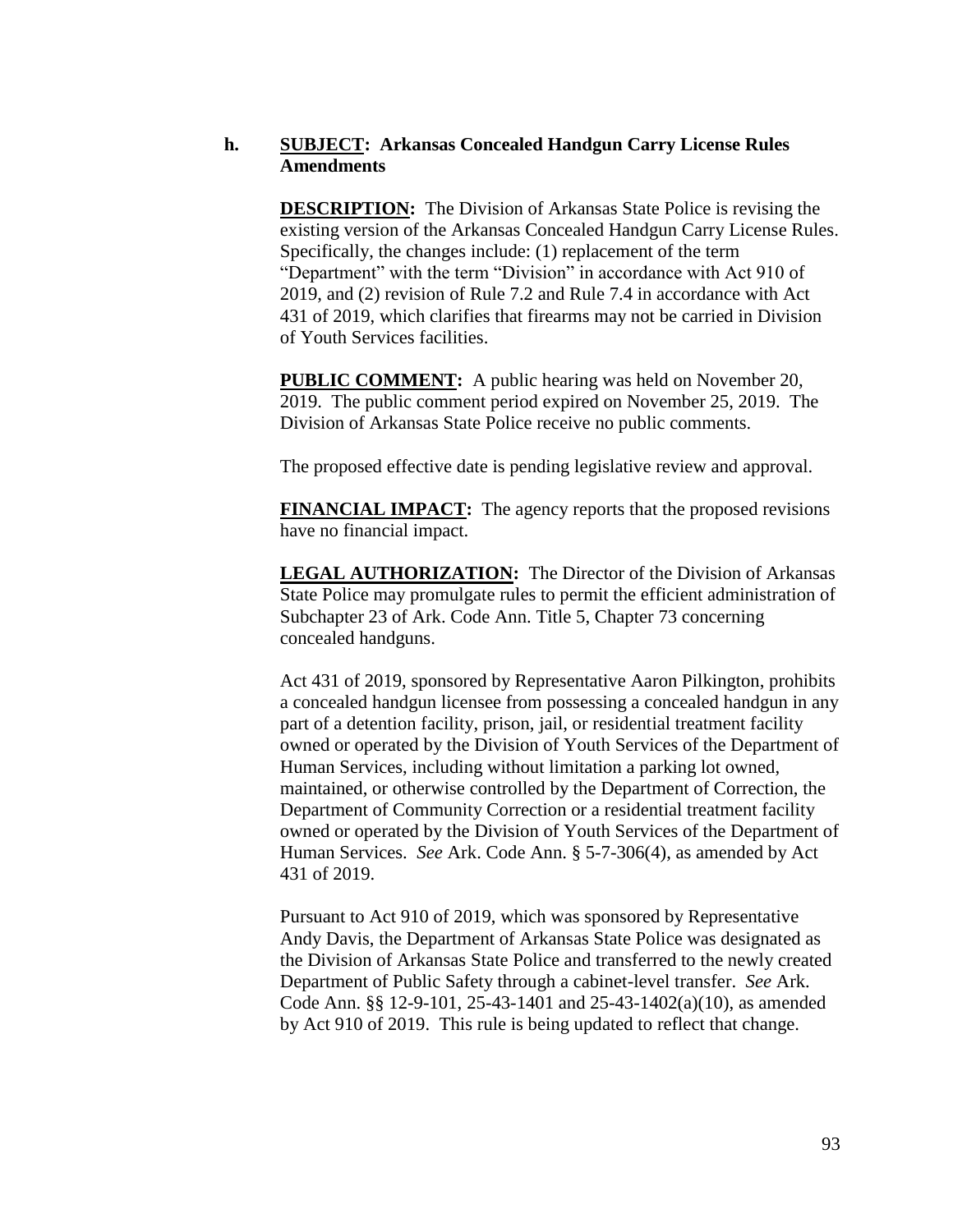#### **i. SUBJECT: Blue Light/Lens Sale Rules Amendments**

**DESCRIPTION:** The Division of Arkansas State Police is amending its Purchase of Blue Light/Lens Sale & Purchase of Official Law Enforcement Insignia Rule to reflect changes made by Acts 910 and 315 of 2019. Specifically, the term "Department" is replaced with the word "Division" throughout the rule, and references to "regulation(s)" are omitted in accordance with Act 315 of 2019.

**PUBLIC COMMENT:** A public hearing was held in this matter on November 20, 2019. The public comment period expired on November 25, 2019. The Division of Arkansas State Police received no public comments.

The proposed effective date is pending legislative review and approval.

**FINANCIAL IMPACT:** The agency states that the proposed rule amendments have no financial impact.

**LEGAL AUTHORIZATION:** The Division of Arkansas State Police may promulgate rules to implement the provisions of Ark. Code Ann. 5- 77-201 *et seq.*, concerning Emergency Lights and Law Enforcement Insignia Sales. *See* Ark. Code Ann. § 5-77-203, as amended by Act 910 of 2019.

Pursuant to Act 910 of 2019, which was sponsored by Representative Andy Davis, the Department of Arkansas State Police was designated as the Division of Arkansas State Police and transferred to the newly created Department of Public Safety through a cabinet-level transfer. *See* Ark. Code Ann. §§ 12-9-101, 25-43-1401 and 25-43-1402(a)(10), as amended by Act 910 of 2019.

Act 315 of 2019, which was sponsored by Representative Jim Dotson, provided for the uniform use of the term "rule" for an agency statement of general applicability and future effect that implements, interprets, or prescribes law or policy, or describes the organization, procedure, or practice of an agency. *See* Act 315 of 2019. This rule is being amended to change references to "regulation" to "rule."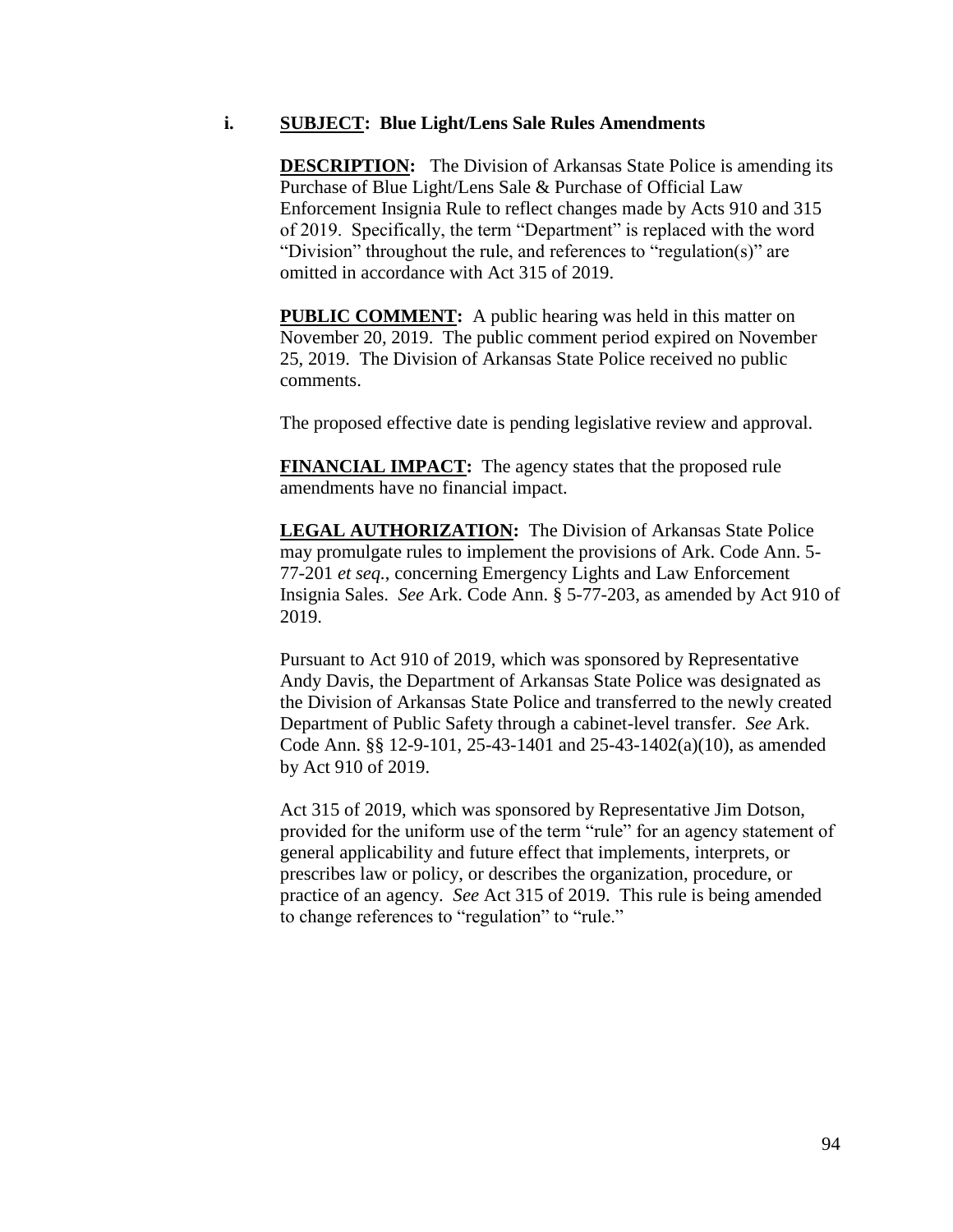# **13. DEPARTMENT OF PUBLIC SAFETY, ARKANSAS STATE POLICE COMMISSION (Ms. Sara Farris)**

## **a. SUBJECT: Rules for the Arkansas State Police Commission**

**DESCRIPTION:** Act 910 changes "Department of Arkansas State Police" to "Division of Arkansas State Police," and this amendment makes the same change in the Commission's Rules.

Currently, the rule requires that applicants for employment as ASP officers meet the standards set by CLEST "as of September 1, 2002." This amendment deletes the date-specific reference.

**PUBLIC COMMENT:** A public hearing was not held in this matter. The public comment period expired on November 30, 2109. The Arkansas State Police Commission of the Department of Public Safety received no public comments.

The proposed effective date is February 1, 2020.

**FINANCIAL IMPACT:** The agency states that the proposed rule amendments have no financial impact.

**LEGAL AUTHORIZATION:** Act 910 of 2019, which was sponsored by Representative Andy Davis, transferred the Arkansas State Police Commission to the newly created Department of Public Safety. *See* Ark. Code Ann. § 25-43-1402(a)(5), as amended by Act 910 of 2019. Among other duties, the commission is charged with approving or disapproving promotions and demotions of officers, and hearing appeals of disciplinary actions against commissioned officers by a director. See Ark. Code Ann. § 12-8-103. For the purpose of performing the duties prescribed in Ark. Code Ann. § 12-8-103, the Arkansas State Police Commission may promulgate and enforce reasonable and necessary rules. *See* Ark. Code Ann. § 12-8-103(e)(2).

# **14. PULASKI COUNTY REGIONAL SOLID WASTE MANAGEMENT DISTRICT (Mr. Craig Douglass)**

#### **a. SUBJECT: Regulation 1 and Regulation 3: Tipping Fee Updates**

**DESCRIPTION:** These amendments raise the tipping fees for solid waste disposal within the District's boundaries from \$0.30/ton to \$0.60/ton. They also correct technical and grammatical issues.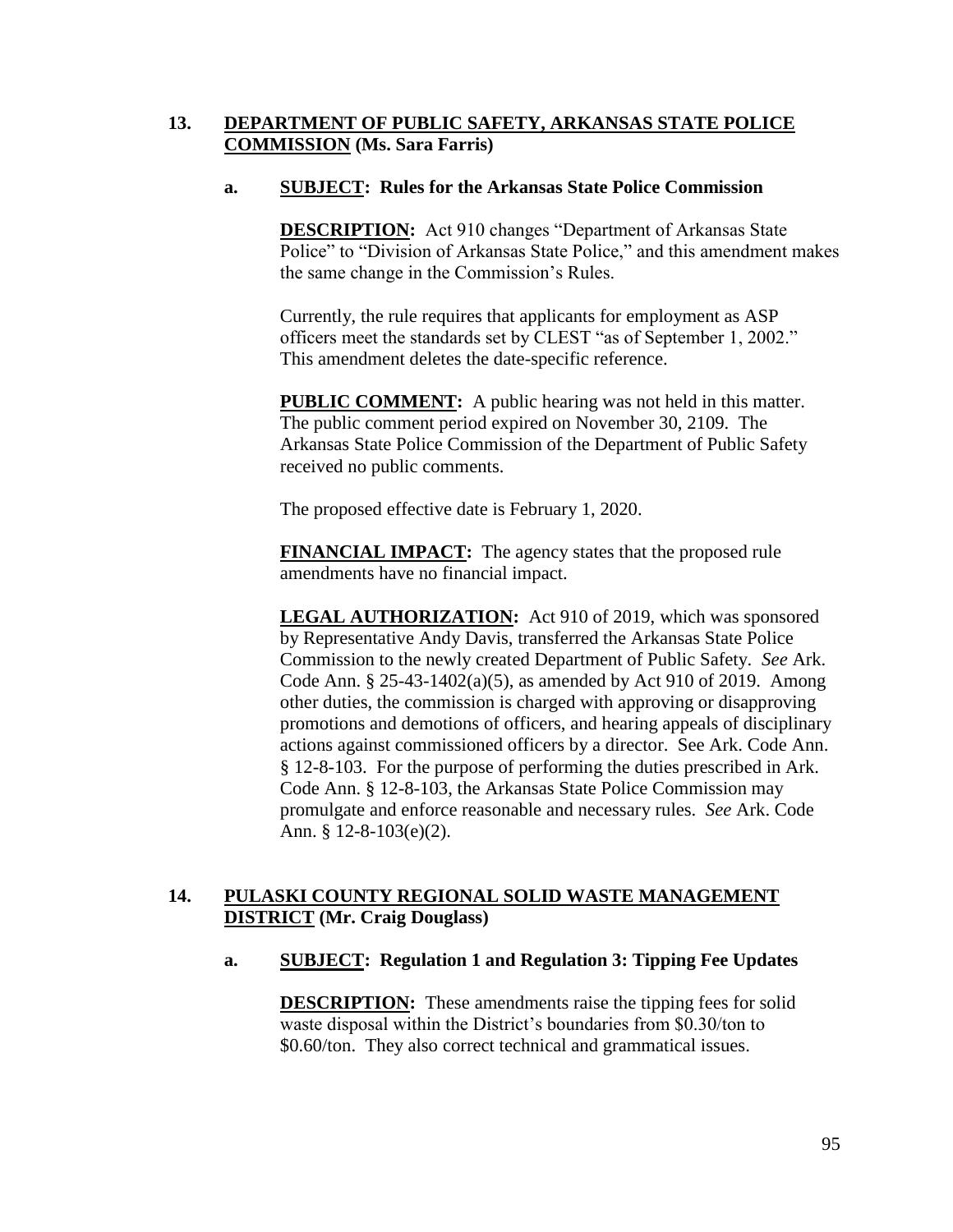**PUBLIC COMMENT:** The public comment period expired on November 18, 2019. A public hearing was held on November 19, 2019. The agency indicated that it received no public comments.

Lacey Johnson, an attorney for the Bureau of Legislative Research, asked the following question and received the following answer:

**QUESTION:** It appears that the term "regulation" remains within the proposed changes. I just wanted to make mention of Act 315 of 2019, § 3204(b)(3), which concerns the uniform use of the term "rule" upon promulgation of any rule after the effective date of the Act. Act 315 went into effect on July 24, 2019. Is there a reason the District has retained the term "regulations" for the present? **RESPONSE:** [The District revised the rules to remove the term "regulations."]

The proposed effective date is pending legislative review and approval.

**FINANCIAL IMPACT:** The agency indicated that these rules have a financial impact. The agency states there will be no cost to state, county, and municipal government as a result of this rule because, while municipalities will be charged the \$0.30 increase in the tipping fee, the agency believes these increased charges will be passed on to the customers of the municipality such that the net impact on the municipality itself should be \$0.

The agency estimates the total cost by fiscal year to any private individual, entity, and business subject to the amended rule at \$36,226.50 for the current fiscal year and \$144,906 for the next fiscal year.

The agency stated that there is a new or increased cost or obligation of at least \$100,000 per year to a private individual, private entity, private business, state government, county government, municipal government, or to two or more of those entities combined. Accordingly, the agency provided the following written findings:

#### *(1) a statement of the rule's basis and purpose*

The Arkansas General Assembly passed Act 752 of 1991 (the "Act"), renaming solid waste planning districts as regional solid waste management districts and establishing solid waste management and planning for the state. The District is comprised of Pulaski County and is one of 18 regional solid waste planning districts established in Arkansas. The Act empowered the districts and created regional solid waste management boards. In addition to collecting data, continuously studying and evaluating the solid waste needs of their respective districts, and issuing certificates of need for landfills, the Act requires that boards establish programs to encourage recycling.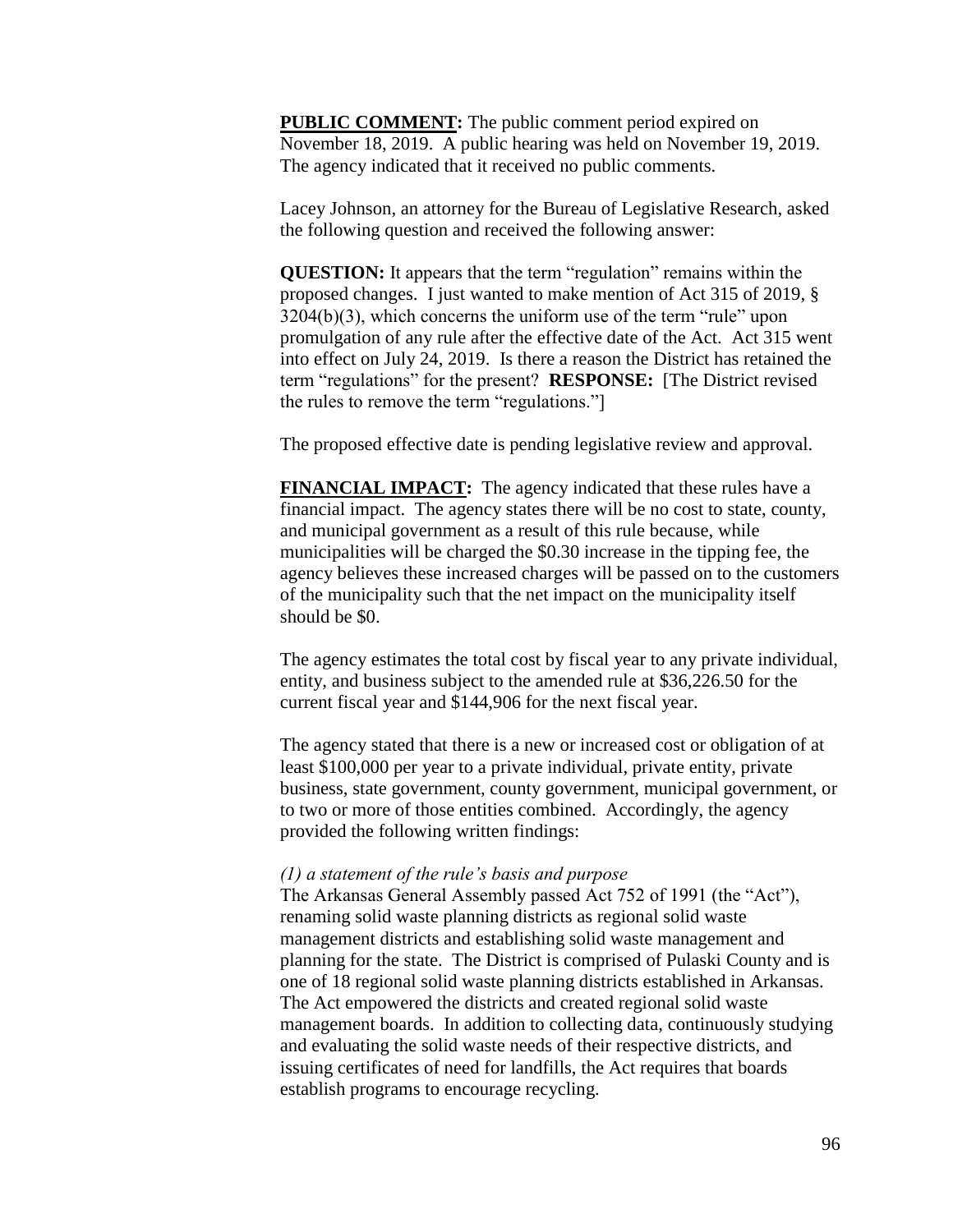Beginning in July 1992, regional solid waste management districts were required to "ensure" that residents have the opportunity to recycle. To carry out this mandate, the Pulaski County Regional Solid Waste Management District Board (the "Board") adopted a funding mechanism assessing landfills permitted in the county \$0.30 for each ton of solid waste disposed of at the respective landfills. This "tipping fee" (as it is known in the industry) helps fund the District's recycling programs. The initial rate of \$0.30 per ton has been in effect since 1992 without increase. Ark. Code Ann. § 8-6-714 states that "A regional solid waste management board may fix, charge, and collect rents, fees, and charges of no more than two dollars (\$2.00) per ton of solid waste related to the movement or disposal of solid waste within the district, including without limitation fees and charges." The District's request to increase its tipping fee to \$0.60 per ton remains well below the amount allowed under state law—\$2.00 per ton.

The contiguous districts to Pulaski County charge an average of \$1.31 per ton as landfill tipping fees. The District proposed, and the Board agreed, that the District tipping fee in 2020 would be increased to \$0.60 per ton, which remains \$0.71 per ton below the average tipping fee assessed by contiguous districts.

The District has not increased its tipping fees for waste generated within and disposed of within the District since the inception of the \$0.30 per ton fee in 1992. However, the costs associated with the District performing its requirements, duties, and responsibilities, as established by law, have steadily increased. The recycling and solid waste management marketplace is ever-changing, and if the District does its job well, it will continue to have pressure to increase its programs and, correspondingly, raise more revenue to fund the expanding programs. The Board was very conscientious in its decision to raise the tipping fee to \$0.60 per ton, even though the General Assembly authorized a fee of up to \$2.00 per ton.

#### *(2) the problem the agency seeks to address with the proposed rule, including a statement of whether a rule is required by statute*

Act 752 of 1991 requires that regional solid waste management districts ensure that residents within their boundaries have the opportunity to recycle goods and, in fact, the districts are required to establish programs to encourage recycling. The Act provided the districts with the authority to charge a tipping fee to the landfills of up to \$2.00 per ton as a source of revenue to fund recycling programs.

The change in Regulation 3 of the District changing the tipping fee from \$0.30 per ton to \$0.60 per ton is to address the problem of the District not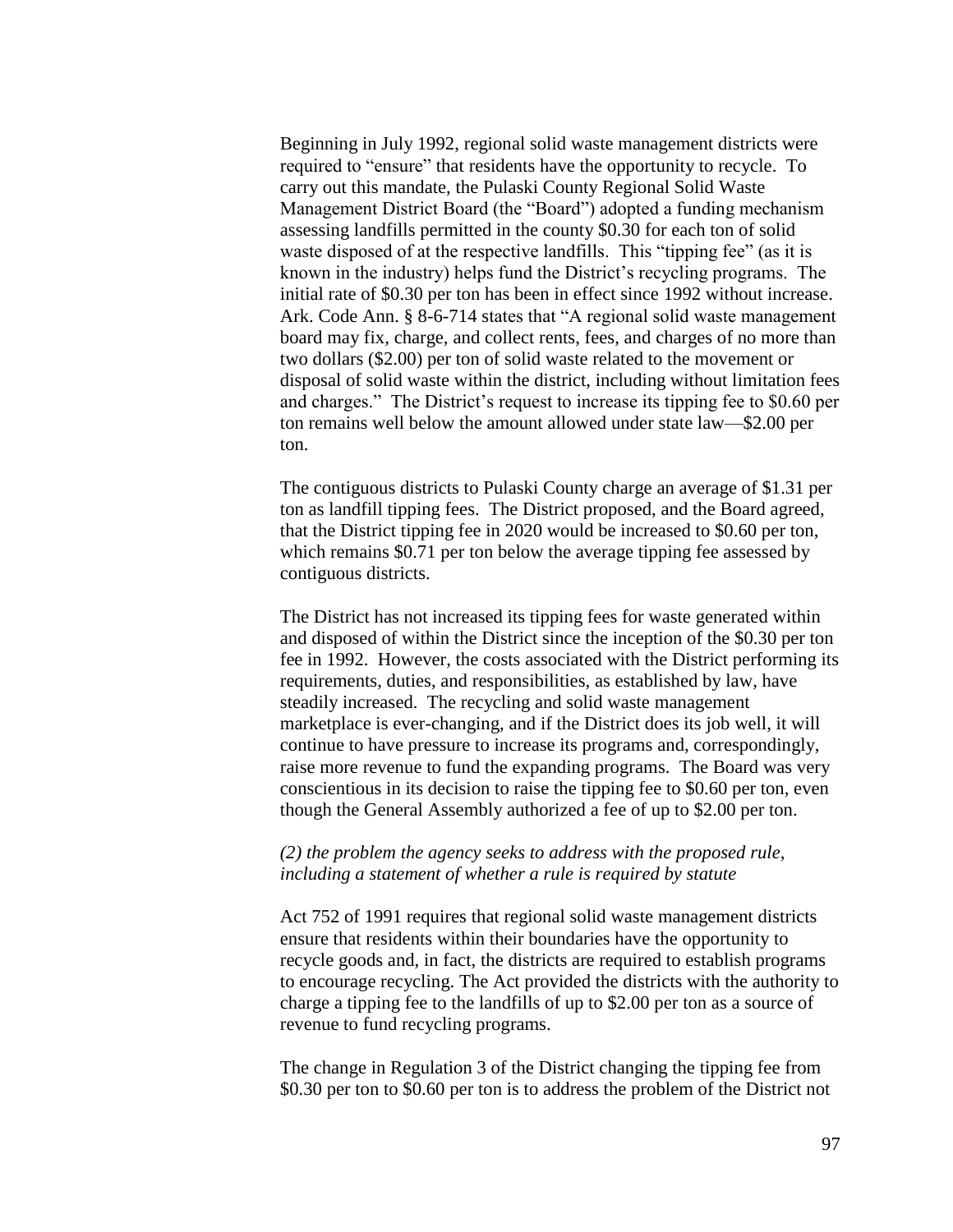having sufficient revenue to fund necessary and effective recycling programs. Due to loss of grant revenues and a reduction in revenue from the Waste Tire Management Program, the District expects a year-to-year loss in revenue of \$222,425 for fiscal year 2019 (ending June 30, 2020). The \$0.30 per ton increase in the tipping fee is expected to generate \$144,906 per year. While the increase will not remedy the entire revenue loss for 2019-20, it will serve to replace a large portion of the lost revenue in years to come.

#### *(3) a description of the factual evidence that:*

*(a) justifies the agency's need for the proposed rule* The public's interest in a desire to recycle goods has steadily increased since the General Assembly charged the District with offering programs that both encourage and allow for residents to recycle in 1992. Yet the District has never increased the tipping fee it initially set. The District has lost or will be losing certain funding it has relied upon in the past, which includes the loss of \$66,255 in annual recycling grants from the Arkansas Department of Energy and Environment, Department of Environmental Quality (DEQ); the loss of the entire DEQ grant of \$250,000 for electronic waste recycling; losses of tipping fees of approximately \$90,000 due to decreased tonnage from the Southwest Central landfill; loss of a DEQ Illegal Dump Control Officer grant in the amount of \$25,000; and loss of approximately \$25,000 in administrative fees from the Inter-District Waste Tire Management Program.

## *(b) describes how the benefits of the rule meet the relevant statutory objectives and justify the rule's costs*

The General Assembly requires the District to provide recycling programs for residents within the District (Pulaski County, in this instance). Further, the General Assembly authorized the District to charge a tipping fee of up to \$2.00 per ton to fund such recycling programs. The Board of the District has now unanimously voted to raise the District's tipping fee from \$0.30 per ton to \$0.60 per ton. This increase is estimated to raise \$144,906 annually, with such funds being necessary to (1) offset the losses of the District set forth above, and (2) fund the ever-expanding demand for effective recycling programs within the District.

## *(4) a list of less costly alternatives to the proposed rule and the reasons why the alternatives do not adequately address the problem to be resolved by the proposed rule*

Upon unanimously deciding that additional revenues are needed so that the District may carry out its mandate of providing recycling programs for the residents of Pulaski County, the Board of the District examined the proper amount for the increase to the tipping fee. The Board considered amounts within its statutory authority up to \$2.00 per ton. The Board resolved to limit the increase to \$0.30 per ton in order to increase the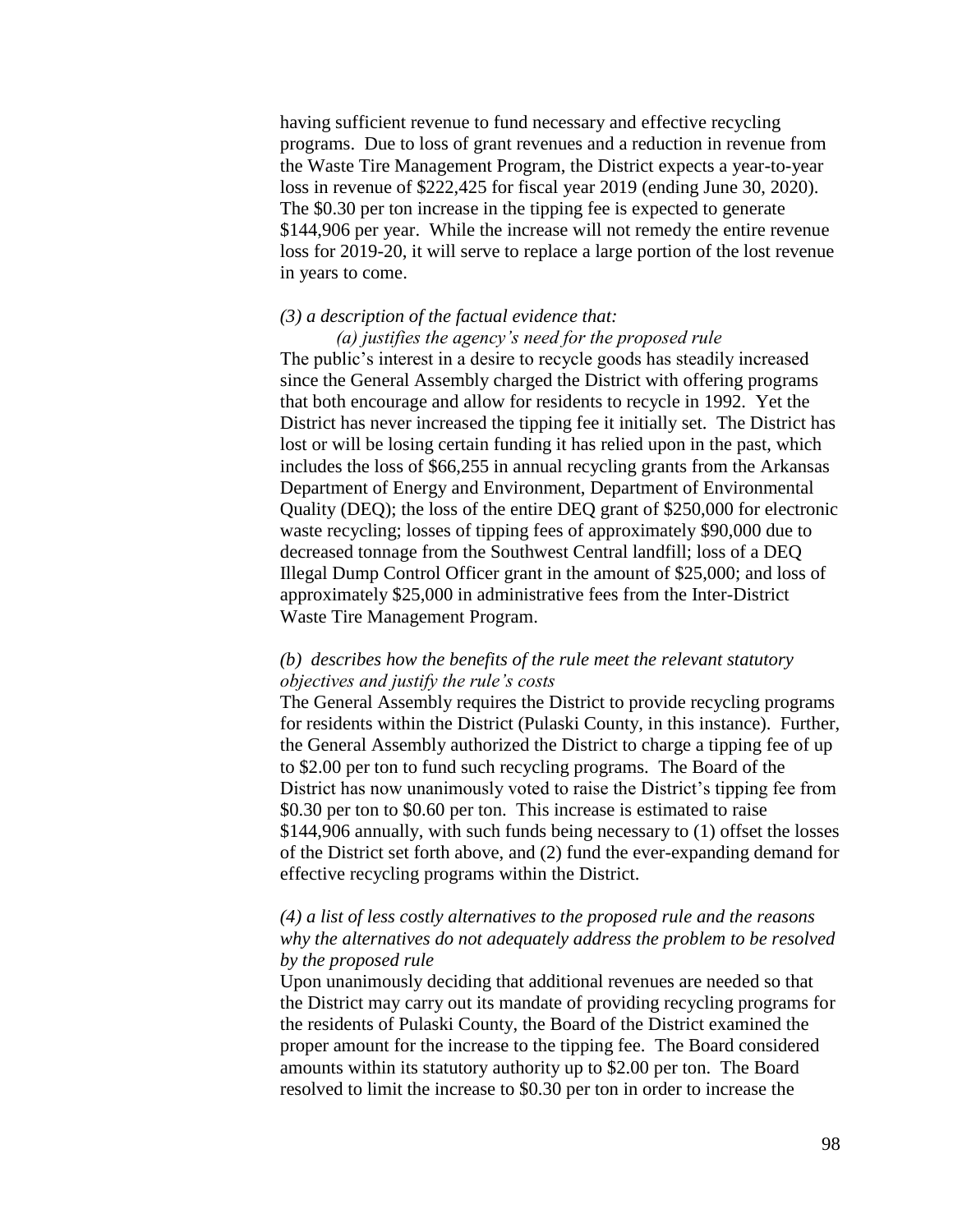revenue of the District by the anticipated amount of \$144,906. While not enough to completely offset the lost revenue in the current fiscal year, the Board determined this amount to be a prudent and responsible increase at this time after due consideration of the comments and concerns voiced by stakeholders.

*(5) a list of alternatives to the proposed rule that were suggested as a result of public comment and the reasons why the alternatives do not adequately address the problem to be solved by the proposed rule* The Board considered comments provided by stakeholders leading up to and during its September 19, 2019 meeting at which the tipping fee increase passed unanimously. The stakeholder comments ranged from not raising the tipping fee to considering an increase up to the statutory limit. The Board ultimately decided that a \$0.30 per ton increase to the tipping fee was needed at this time to ensure adequate revenue to fund existing and anticipated recycling programs. Further, the Board will receive all public comments provided in response to the publication of the Notice of the change to Regulation 3 on November 19, 2019, and consider such comments at its December 12, 2019 meeting.

*(6) a statement of whether existing rules have created or contributed to the problem the agency seeks to address with the proposed rule and, if existing rules have created or contributed to the problem, an explanation of why amendment or repeal of the rule creating or contributing to the problem is not a sufficient response*

The existing rules and regulations of the District did not create or contribute to the problem the District seeks to address with its change to Regulation 3.

*(7) an agency plan for review of the rule no less than every ten (10) years to determine whether, based upon the evidence, there remains a need for the rule including, without limitation, whether:* 

*(a) the rule is achieving the statutory objectives;*

*(b) the benefits of the rule continue to justify its costs; and*

*(c) the rule can be amended or repealed to reduce costs while continuing to achieve the statutory objectives*

The District plans to evaluate the tipping fee it charges to landfills within the District on an annual basis. The Arkansas General Assembly has authorized the District to charge a tipping fee of up to \$2.00 per ton. The District strives to operate effective and efficient recycling programs. As evidenced by the fact that this is the District's first increase in the tipping fee since the inception of its authority to charge such a fee in 1992, the District will continue to seek other funding sources in order to keep the tipping fee as low as possible while still carrying out its legislative mandate to provide recycling programs to the residents of the District.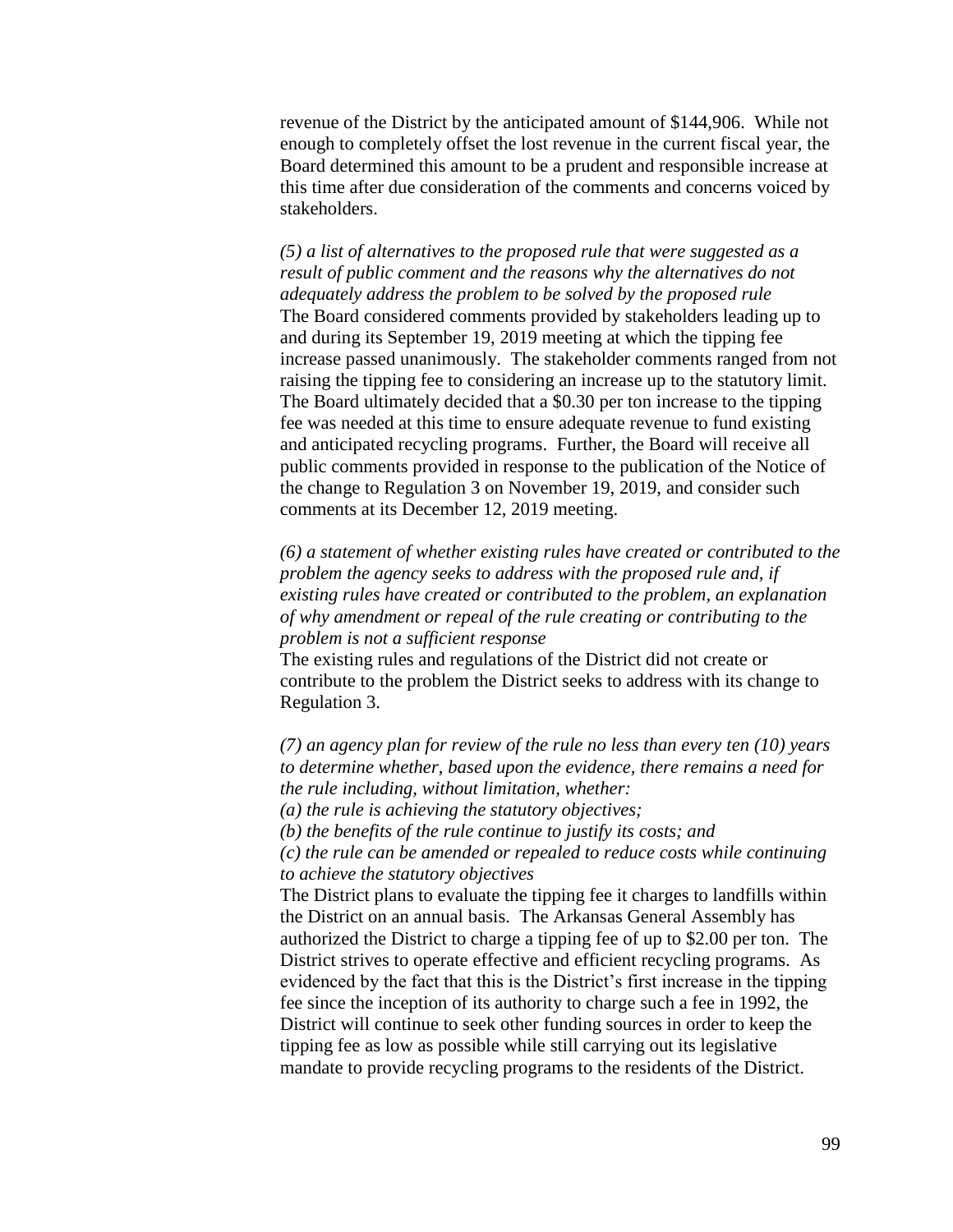**LEGAL AUTHORIZATION:** Regional solid waste management boards, which govern the regional solid waste management districts, may adopt rules as needed to administer their duties and ensure public participation in their findings and rulings. Ark. Code Ann. § 8-6- 704(a)(6). The Boards explicitly have the power to fix and collect fees for solid waste disposal up to \$2.00 per ton of waste. Ark. Code Ann. § 8-6- 714.

# **15. SALINE COUNTY REGIONAL SOLID WASTE MANAGEMENT DISTRICT (Mr. Sam Gibson, Ms. Tiffany Dunn)**

## **a. SUBJECT: Rule 22.202 Regarding Requirements for Solid Waste Hauler Licenses and Vehicle Permits**

**DESCRIPTION:** Per the agency, Ark. Code Ann. § 8-6-721 requires Solid Waste Management Boards to license and regulate the transport and disposal of solid waste within their respective Districts. The proposed amendment adds a provision to allow a licensed solid waste hauler to transfer a vehicle permit from a vehicle being taken out of service to a replacement vehicle and removes a requirement for applicants to provide copies of city privilege tax payments with their application for licensing. The text of the rule is re-organized and numbered to make reference to it easier for affected entities. The rule is necessary to make the licensing of solid waste haulers in the Saline County Regional Solid Waste Management District more compatible with such licensing in adjoining Solid Waste Management Districts and more "user friendly" for solid waste haulers operating within the District.

**PUBLIC COMMENT:** A public hearing was held on this rule on December 11, 2019. The public comment period expired on December 11, 2019. The agency indicated that it received no public comments.

Lacey Johnson, an attorney with the Bureau of Legislative Research, asked the following questions and received the following answers:

**QUESTION 1:** What is the difference between a vehicle permit and a solid waste hauler license? **RESPONSE:** A Solid Waste Hauler License is issued to each business entity which applies successfully for such license and a Vehicle Permit is issued (under the Solid Waste Hauler License) to each vehicle the Licensee identifies as a vehicle the Licensee will use in conducting solid waste hauling within the District pursuant to the Solid Waste Hauler License. We issue the license to the business and then list all permitted vehicles on the license, and issue a window sticker permit for each vehicle.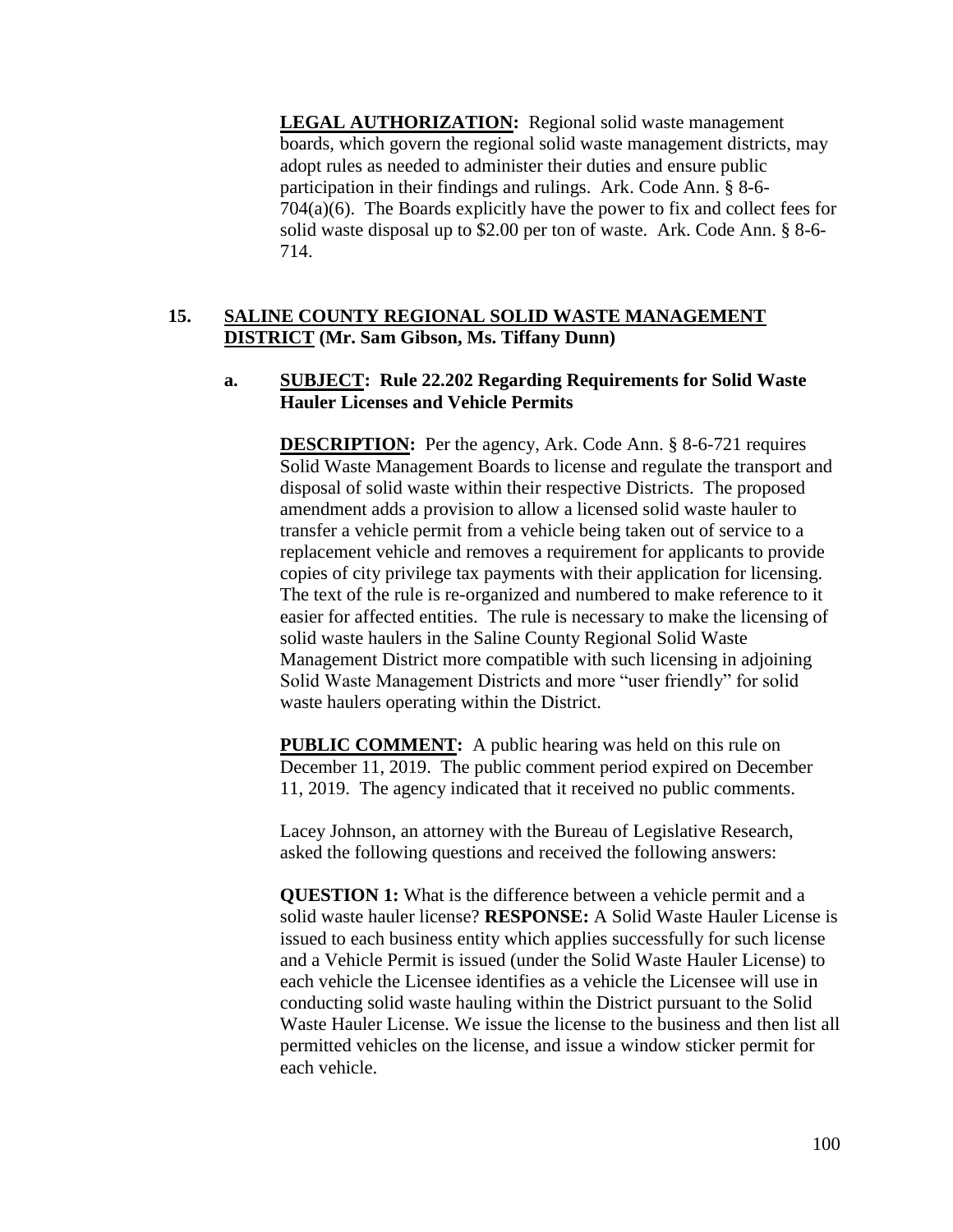**QUESTION 2:** Is there statutory authority for the permit transfer provision in § 22.202.201? **RESPONSE:** ACA 8-6-721 requires Solid Waste Management Districts to regulate and license solid waste haulers who operate within the District. Subdivision (f) of that statute says the board may set a reasonable licensing fee for each class of haulers, and that is our statutory authority for all the fees set out in the current and proposed revised SCRSWMD rule.

**QUESTION 3:** What is the statutory authority for the \$15 transfer fee in § 22.202.206? **RESPONSE:** See response 2 above.

The proposed effective date is pending review and approval.

**FINANCIAL IMPACT:** The agency indicated that this rule does have a financial impact.

Per the agency, a total estimated cost to governmental entities or to private entities is not available. The agency stated that nominal fees will be charged for issuance of solid waste hauler licenses and vehicle permits, while license issuance and vehicle inspections are part of the duties of the District's Executive Director and Environmental Enforcement Officer.

**LEGAL AUTHORIZATION:** Regional solid waste management boards have the authority to issue licenses for solid waste haulers. Ark. Code Ann. § 8-6-721. While the Arkansas Pollution Control and Ecology Commission is responsible for establishing minimum licensing standards, regional solid waste management boards may impose stricter standards. Ark. Code Ann. § 8-6-721(e). The boards may also "set a reasonable licensing fee for each class of haulers." Ark. Code Ann. § 8-6-721(f).

Regional solid waste management boards may adopt rules as needed to administer their duties and ensure public participation in their findings and rulings. Ark. Code Ann. § 8-6-704(a)(6).

# **F. Agency Updates on Delinquent Rulemaking under Act 517 of 2019**

- **1. Department of Agriculture, Arkansas Bureau of Standards (Act 501)**
- **2. Department of Agriculture, Veterinary Medical Examining Board (Act 169)**
- **3. Department of Commerce, State Insurance Department (Acts 500, 698, 823)**
- **4. Department of Commerce, Division of Workforce Services (Act 373)**
- **5. Department of Corrections, Arkansas Correctional School (Act 1088)**